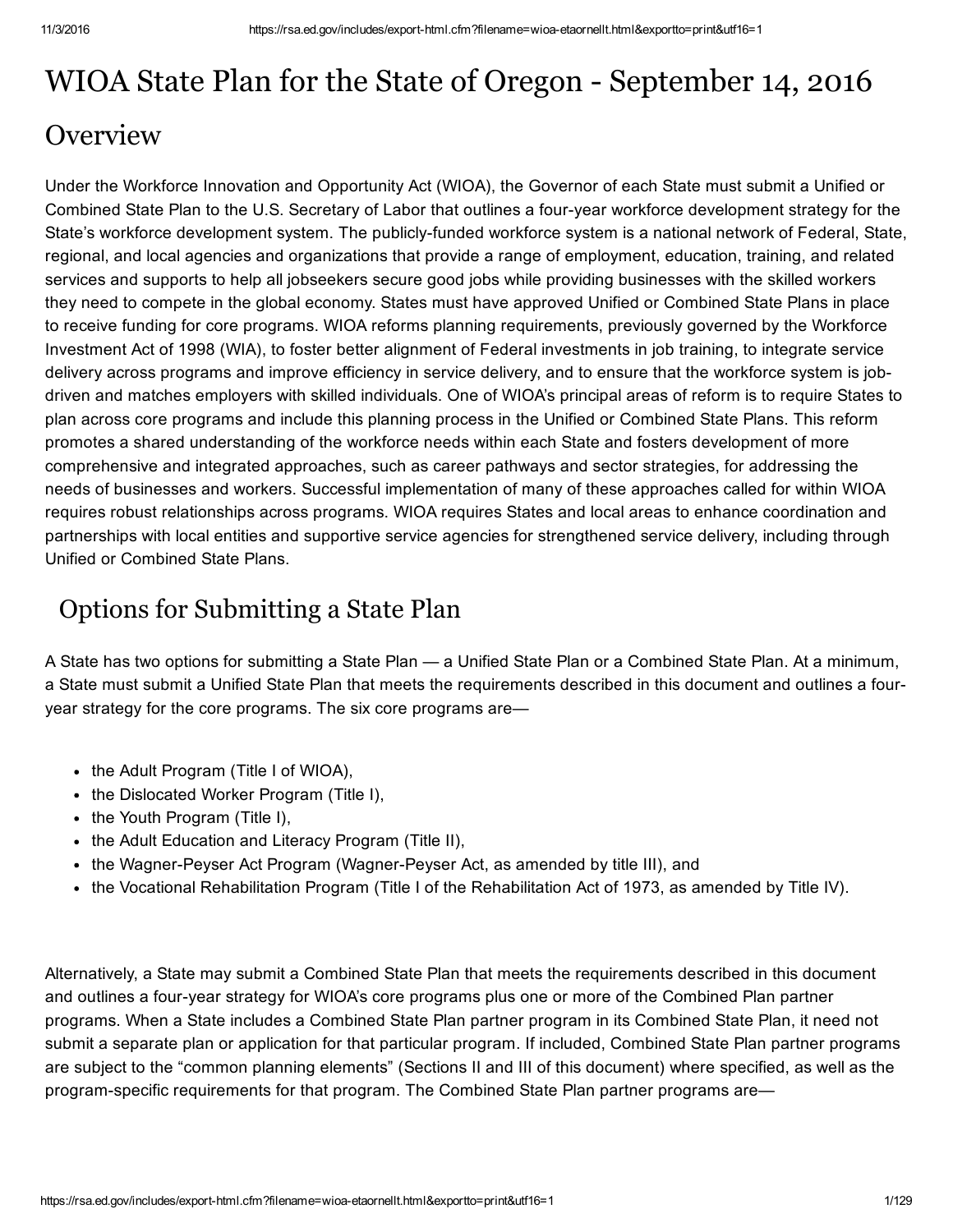$\frac{1}{2}$ 

- Career and technical education programs authorized under the Carl D. Perkins Career and Technical Education Act of 2006 (20 U.S.C. 2301 et seq.)
- Temporary Assistance for Needy Families Program (42 U.S.C. 601 et seq.)
- Employment and Training Programs under the Supplemental Nutrition Assistance Program (Programs authorized under section  $6(d)(4)$  of the Food and Nutrition Act of 2008 (7 U.S.C. 2015(d)(4)))
- Work programs authorized under section 6(o) of the Food and Nutrition Act of 2008 (7 U.S.C. 2015(o))
- Trade Adjustment Assistance for Workers Programs (Activities authorized under chapter 2 of Title II of the Trade Act of 1974 (19 U.S.C. 2271 et seq.))
- Jobs for Veterans State Grants Program (Programs authorized under 38, U.S.C. 4100 et. seq.)
- Unemployment Insurance Programs (Programs authorized under State unemployment compensation laws in accordance with applicable Federal law)
- Senior Community Service Employment Program (Programs authorized under Title V of the Older Americans Act of 1965 (42 U.S.C. 3056 et seq.))
- Employment and training activities carried out by the Department of Housing and Urban Development
- Community Services Block Grant Program (Employment and training activities carried out under the Community Services Block Grant Act (42 U.S.C. 9901 et seq.))\*
- Reintegration of Ex-Offenders Program (Programs authorized under section 212 of the Second Chance Act of 2007 (42 U.S.C. 17532))

## How State Plan Requirements Are Organized

The major content areas of the Unified or Combined State Plan include strategic and operational planning elements. WIOA separates the strategic and operational elements to facilitate cross-program strategic planning.

- The Strategic Planning Elements section includes analyses of the State's economic conditions, workforce characteristics, and workforce development activities. These analyses drive the required vision and goals for the State's workforce development system and alignment strategies for workforce development programs to support economic growth.
- The Operational Planning Elements section identifies the State's efforts to support the State's strategic vision and goals as identified in the Strategic Planning Elements section. This section ensures that the State has the necessary infrastructure, policies, and activities to meet its strategic goals, implement its alignment strategy, and support ongoing program development and coordination. Operational planning elements include:
	- State Strategy Implementation,
	- State Operating Systems and Policies,
	- Assurances, and
	- Program-Specific Requirements for the Core Programs, and

<sup>\*</sup> States that elect to include employment and training activities carried out under the Community Services Block Grant (CSBG) Act (42 U.S.C. 9901 et seq.) under a Combined State Plan would submit all other required elements of a complete CSBG State Plan directly to the Federal agency that administers the program. Similarly, States that elect to include employment and training activities carried by the Department of Housing and Urban Development and programs authorized under section 6(d)(4) and 6(o) of the Food and Nutrition Act of 2008 that are included would submit all other required elements of a complete State Plan for those programs directly to the Federal agency that administers the program.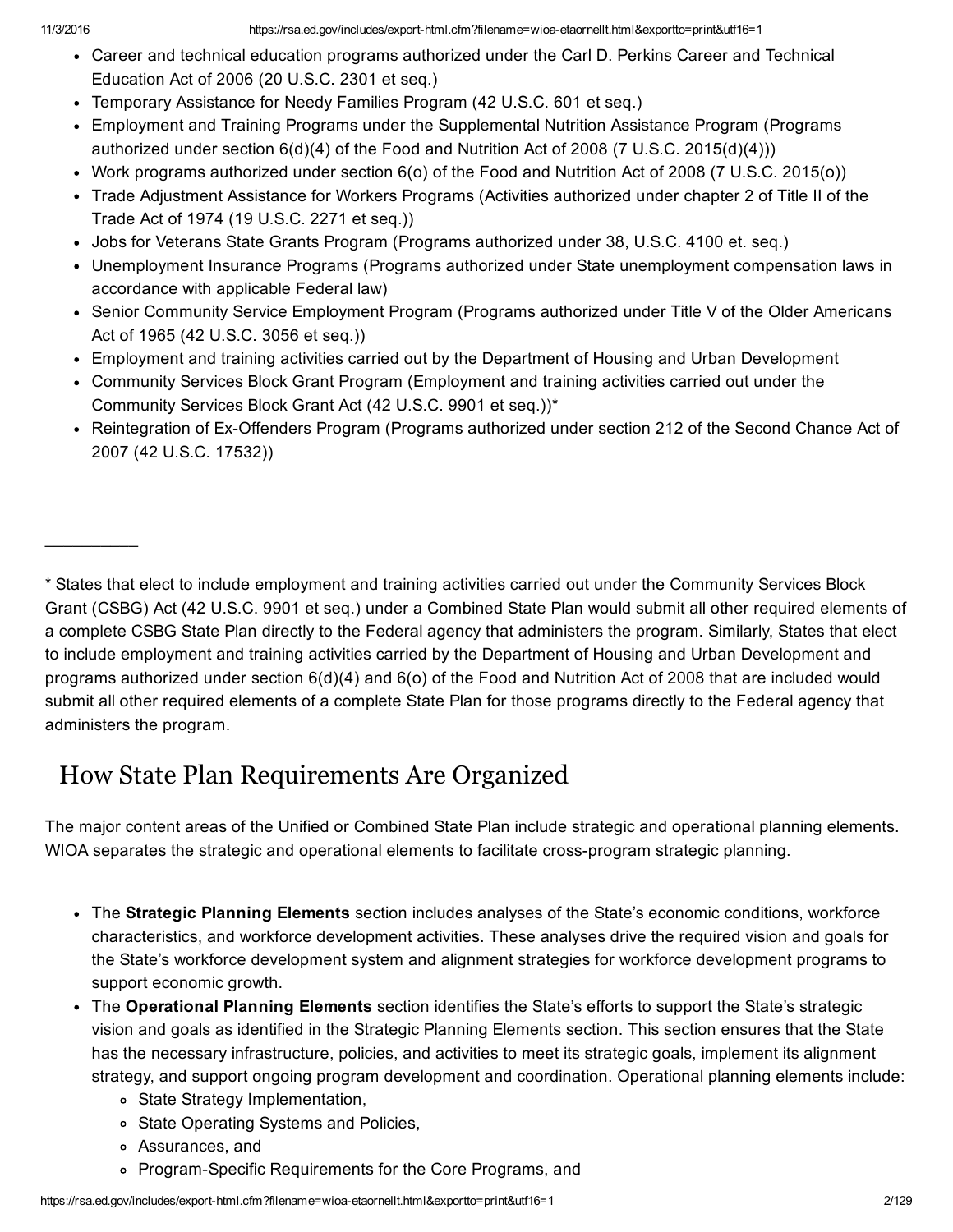$\frac{1}{2}$ 

o Program-Specific Requirements for the Combined State Plan partner programs.

When responding to Unified or Combined State Plan requirements, States must identify specific strategies for coordinating programs and services for target populations.\* While discussion of and strategies for every target population is not expected, States must address as many as are applicable to their State's population and look beyond strategies for the general population.

\* Target populations include individuals with barriers to employment, as defined in WIOA Sec. 3, as well as veterans, unemployed workers, and youth.

Overview of the Workforce Development System

The Oregon Workforce Development System helps state residents obtain and succeed in family wage jobs while meeting employers' needs for a skilled workforce. The system is intended to help all Oregonians reach their potential, regardless of disability, minority/ethnicity, or barriers to employment. The system has two primary customers:

•Job seekers/working learners, which includes the "emerging" workforce (youth 14–years old or older), "transitional" workforce (those transitioning from unemployment, dislocation or public assistance to employment), and current workforce (those currently employed).

•Businesses and employers who seek the best possible candidates for job openings, provide data for continual improvement of services and partner on solutions to workforce challenges.

When the term "workforce development system" is used in the Unified State Plan it refers to the group of state agencies that provide workforce services to Oregon individuals and businesses. There are several agencies that contribute oversight, resources, and programming to the workforce development system. At the State level, they include:

•Oregon Employment Department (OED) •Oregon Commission for the Blind (OCB) •Department of Human Services (DHS) •Higher Education Coordinating Commission (HECC) •Bureau of Labor and Industries (BOLI)

Each of these agencies oversee and/or provide investment in programs that are delivered locally through an additional layer of agencies and organizations, including:

- •Local Workforce Development Boards (LWBs)
- •Community Colleges
- •Oregon Commission for the Blind (OCB)
- •WorkSource Oregon Centers (WSO Centers)
- •Department of Human Services (DHS)

Other state agencies and local organizations are key workforce system partners. These entities include the state Department of Education, Business Oregon, universities, local school districts, educational service districts, organized labor, local economic development organizations, human services organizations, community–based organizations, businesses, and business or trade associations.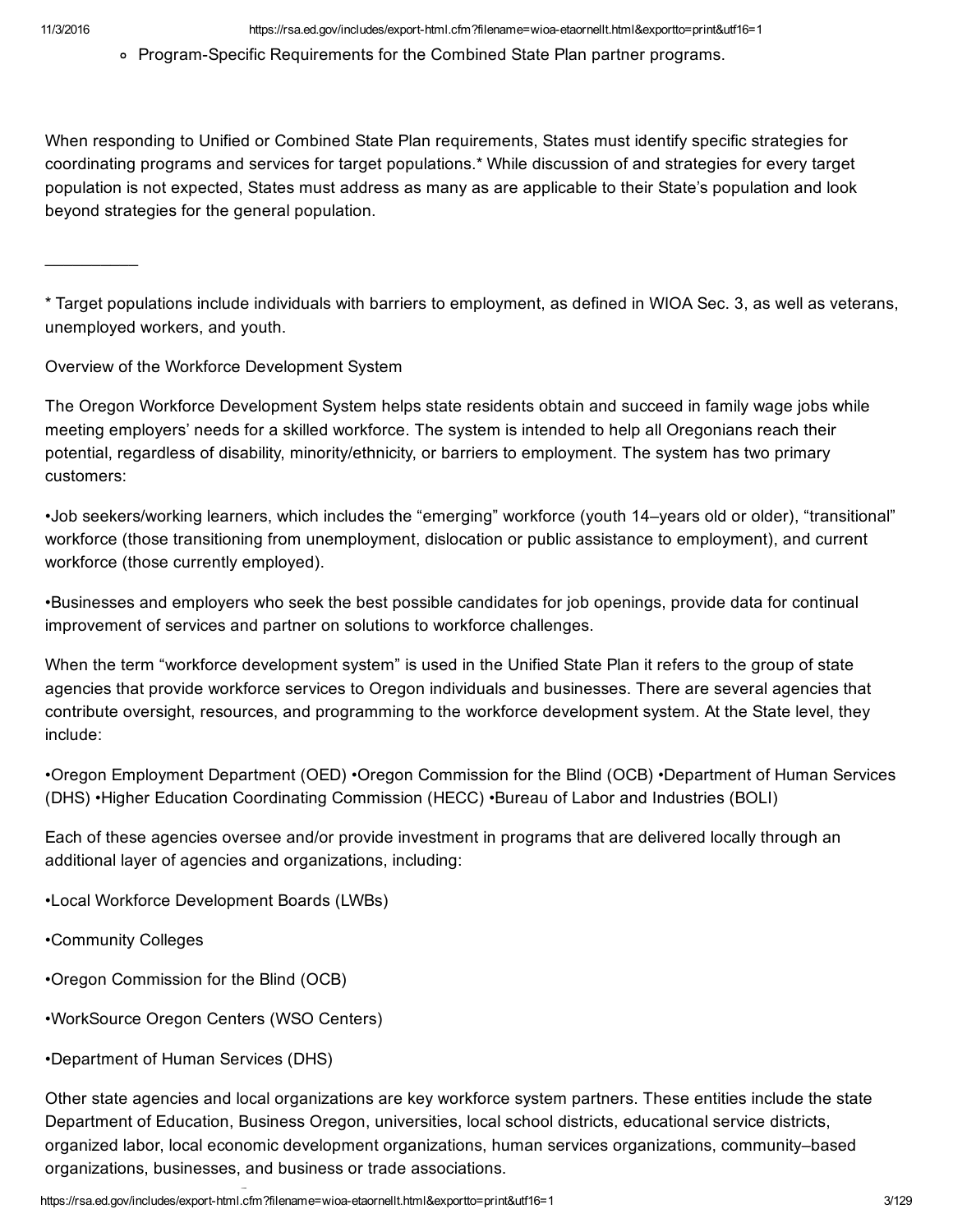## I. WIOA State Plan Type

Unified or Combined State Plan. Select whether the State is submitting a Unified or Combined State Plan. At a minimum, a State must submit a Unified State Plan that covers the six core programs.

Unified State Plan. This plan includes the Adult Program, Dislocated Worker Program, Youth Program, Wagner-Peyser Act Program, Adult Education and Family Literacy Act Program, and Vocational Rehabilitation Program. Yes

Combined State Plan. This plan includes the Adult Worker Program, Dislocated Worker Program, Youth Program, Wagner-Peyser Act Program, Adult Education and Family Literacy Act Program, and Vocational Rehabilitation Program as well as one or more of the optional combined State Plan partner programs identified below. No

## Combined Plan partner program(s)

Indicate which Combined Plan partner program(s) the state is electing to include in the plan.

Career and technical education programs authorized under the Carl D. Perkins Career and Technical Education Act of 2006 (20 U.S.C. 2301 et seq.) No

Temporary Assistance for Needy Families Program (42 U.S.C. 601 et seq.) No

Employment and Training Programs under the Supplemental Nutrition Assistance Program (Programs authorized under section  $6(d)(4)$  of the Food and Nutrition Act of 2008 (7 U.S.C. 2015 $(d)(4)$ )) No

Work programs authorized under section 6(o) of the Food and Nutrition Act of 2008 (7 U.S.C. 2015(o))) No

Trade Adjustment Assistance for Workers Programs (Activities authorized under chapter 2 of title II of the Trade Act of 1974 (19 U.S.C. 2271 et seq.)) No

Jobs for Veterans State Grants Program (programs authorized under 38, U.S.C. 4100 et. seq.) No

Unemployment Insurance Programs (Programs authorized under State unemployment compensation laws in accordance with applicable Federal law) No

Senior Community Service Employment Program (Programs authorized under title V of the Older Americans Act of 1965 (42 U.S.C. 3056 et seq.)) No

Employment and training activities carried out by the Department of Housing and Urban Development No

Community Services Block Grant Program (Employment and training activities carried out under the Community Services Block Grant Act (42 U.S.C. 9901 et seq.)) No

Reintegration of Ex-Offenders Program (Programs authorized under section 212 of the Second Chance Act of 2007 (42 U.S.C. 17532))] No

## II. Strategic Elements

The Unified or Combined State Plan must include a Strategic Planning Elements section that analyzes the State's current economic environment and identifies the State's overall vision for its workforce development system. The required elements in this section allow the State to develop data-driven goals for preparing an educated and skilled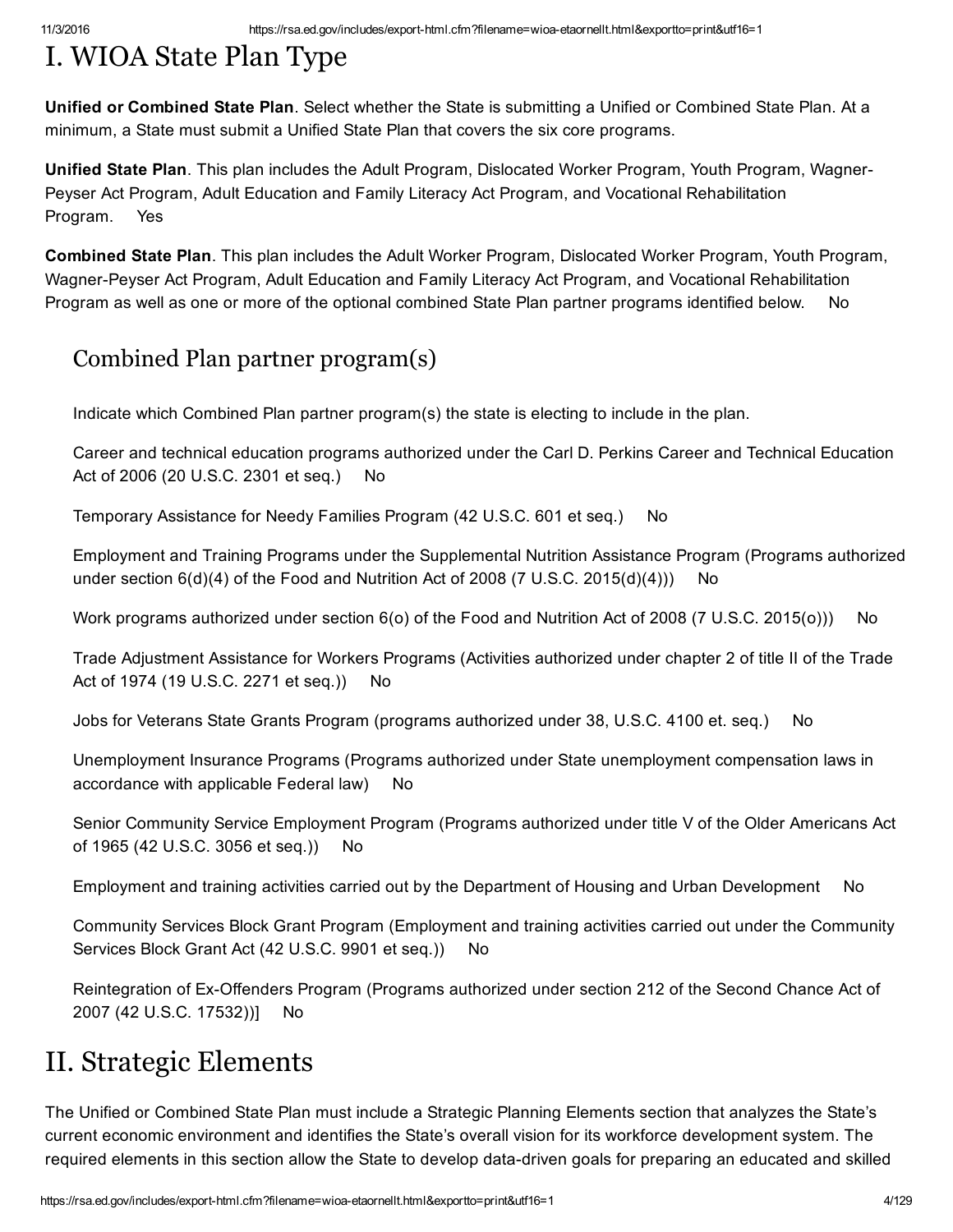workforce and to identify successful strategies for aligning workforce development programs. Unless otherwise noted, all Strategic Planning Elements apply to Combined State Plan partner programs included in the plan as well as to core programs.

## a. Economic, Workforce, and Workforce Development Activities Analysis

The Unified or Combined State Plan must include an analysis of the economic conditions, economic development strategies, and labor market in which the State's workforce system and programs will operate.

### 1. Economic and Workforce Analysis

### A. Economic Analysis

The Unified or Combined State Plan must include an analysis of the economic conditions and trends in the State, including sub-State regions and any specific economic areas identified by the State. This must include&mdash:

i. Existing Demand Industry Sectors and Occupations

Provide an analysis of the industries and occupations for which there is existing demand.

ii. Emerging Industry Sectors and Occupation

Provide an analysis of the industries and occupations for which demand is emerging.

III. Employers' Employment Needs

With regard to the industry sectors and occupations identified in 1 and 2 above, provide an assessment of the employment needs of employers, including a description of the knowledge, skills, and abilities required, including credentials and licenses.

#### Economic Analysis

The fastest growing industries in Oregon are Information (6.8%), Construction (5.9%), and Professional and Business Services (5.4%) over the period February 2015 to February 2016. After a slow initial recovery from the depths of the Great Recession, economic conditions in Oregon have finally improved. Job growth is strong, with 49,500 jobs added over the past 12 months. Oregon is adding jobs faster than the national average, which has reduced Oregon's unemployment rate considerably. From its recession high of 11.9 percent in spring 2009, when Oregon had the second highest unemployment rate in the nation, the unemployment rate has dropped to 6.0 percent in October 2015. This rate is comparable to one seen in a typical economic expansion.

Current forecasts indicate Oregon's economy will continue to see strong job growth over the next few years, before slowing slightly after 2018. The September 2015 Oregon Office of Economic Analysis' Economic and Revenue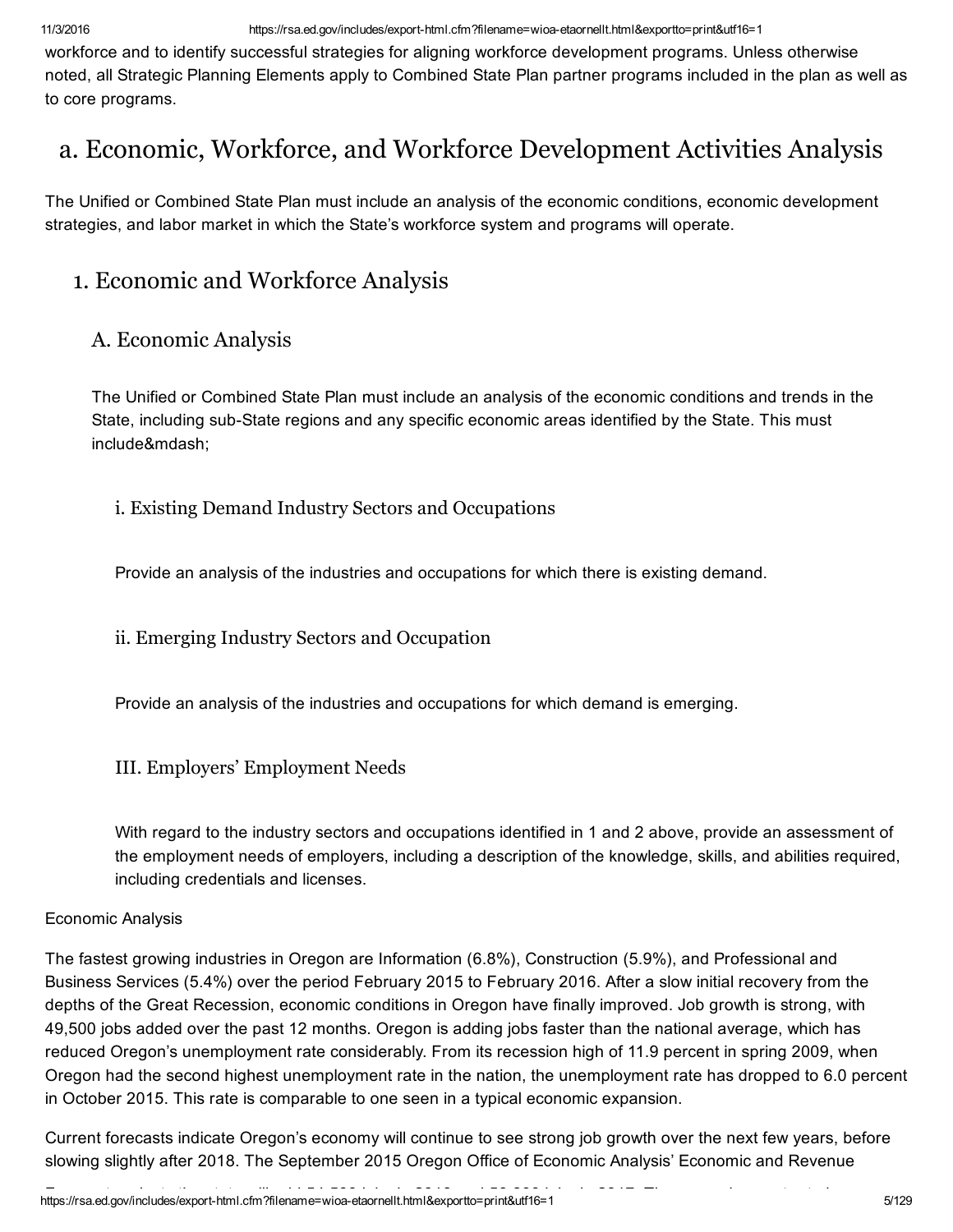Forecast projects the state will add 54,500 jobs in 2016 and 56,800 jobs in 2017. The unemployment rate is forecasted to be 5.8 percent in 2016 and 5.4 percent in 2017.

Oregon's economy faces many of the same demographic challenges seen across the nation, including the aging workforce and baby boomer retirements, fewer young people participating in the labor force, and slower job growth in rural areas.

Oregon's labor force grew over the course of the recession and recovery due to population growth – a result of natural increase (births minus deaths) and net migration – partly due to an increase in the existing population that is looking for work. It is likely that some Oregonians entered the labor force by looking for work when their household's main work–related earnings were threatened or reduced by the weak economy or when their capital assets or income fell due to declining stock values and lower interest rates.

Oregon's labor force has since stabilized to around 1,950,000 people. This is largely due to a slower than average population growth during the past two decades. Population growth is expected to increase again when job growth improves enough to attract more workers from other states. Other likely factors slowing labor force growth are the increase in the number of people leaving the labor force as baby boom generation workers reach retirement age, the lower labor force participation rate among teenagers, and discouraged workers who are not currently looking for work.

As the economy continues to add jobs, some workers who left the labor force will return as their prospects for finding a job improve. These re–entrants will keep Oregon's unemployment rate from falling much lower. The rate is expected to stabilize around 5.4 and 5.6 percent in 2017 and 2018.

#### Oregon's Expanding Recovery

Job gains in a broad range of industries have helped to lower Oregon's unemployment rate during the last couple of years. Early in the recovery period, some industries were still losing jobs and offsetting job gains in other industry sectors, which made for modest job gains overall. Recently, nearly all sectors have gained jobs or at least stopped losing jobs, which has led to stronger overall job growth.

Oregon's job recovery began in January 2010 and since then the state has added 188,200 jobs through September 2015. Graph 1 shows the number of jobs by industry added during the recovery period and the average annual pay in those industries in 2014. The gains have been in industry sectors with high–, middle–, and low average pay. The only large private sector in Oregon that has not experienced job recovery is financial activities, which continued to cut jobs until 2012. Federal and local government saw large job losses due to budget cuts early in the recovery. Local government employment is recovering as budgets have recovered.

Some industries in Oregon have experienced an increase in the actual number of jobs more so than others (January 2010 to September 2015). Professional and Business Services and Leisure and Hospitality led the way with gains of over 40,000 and just under 30,000 jobs respectively. Average pay in 2014 was highest for Professional and Business Services at \$60,575 with Healthcare and Social Assistance at \$47,727 and Leisure and Hospitality at \$18,660. While Information job growth was significantly less, below 2,500 positions, the average annual pay was \$70,784. For additional information on Oregon Job Growth and Average Pay by Industry see Graph 1 at http://oregonstateplanning.weebly.com/

Graph 2 (located at http://oregonstateplanning.weebly.com/) shows the projected net job change from the third quarter of 2015 to the third quarter of 2016. Net job gains are expected across all major private industries. Professional and business services are expected to continue adding many jobs (+16,800), followed by leisure and hospitality (+7,300), retail trade (+5,900), health care (+4,400), and construction (+4,300).

Continued Need for Trained Workers to Replace Retiring Workers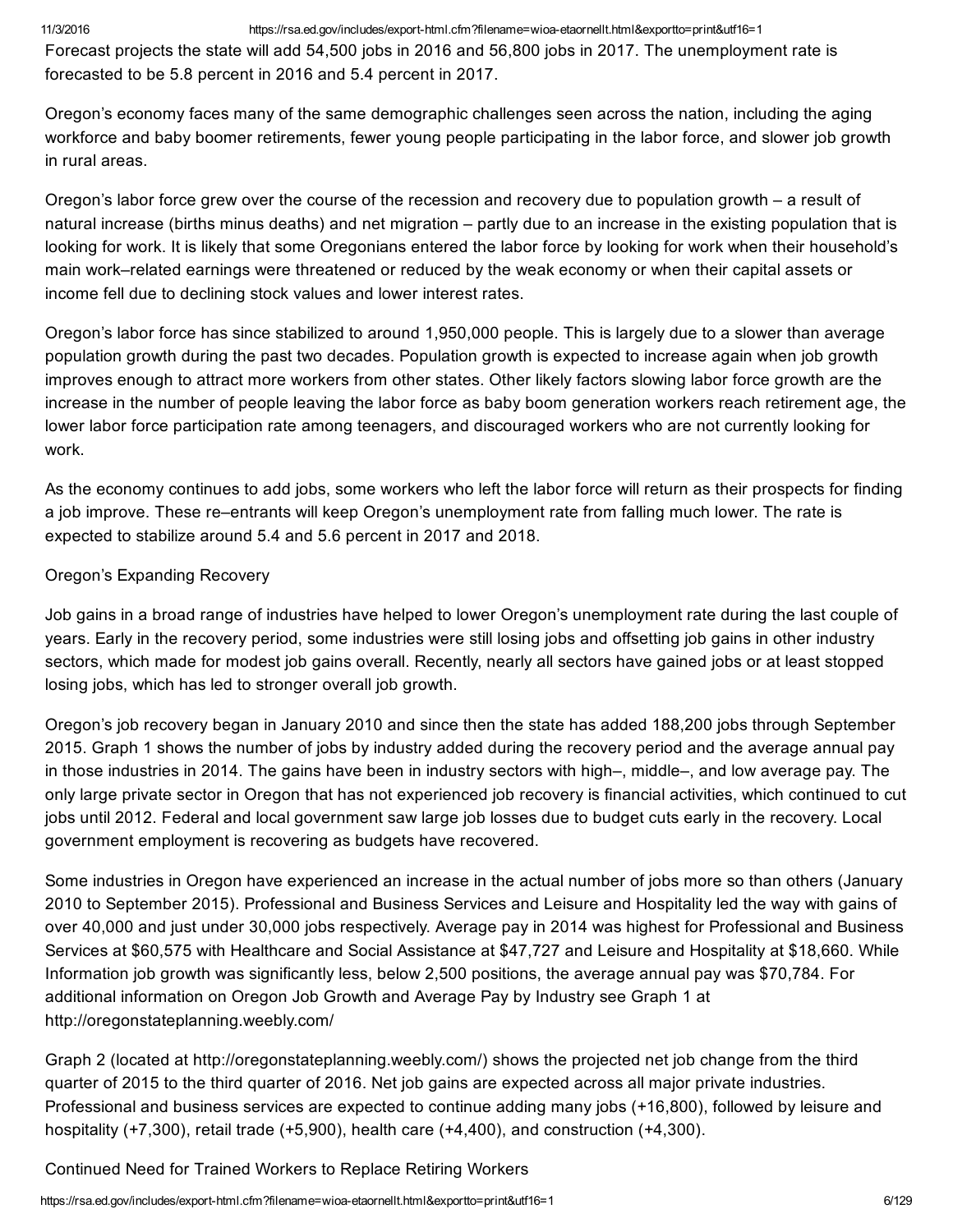As workers progress in their careers, they may change occupations. These changes create an opening in the occupation they leave that can be filled by someone new to the occupation. This new worker may need training to fill that opening successfully. Additionally, when a worker reaches the end of their career, they leave the labor force, creating an opening that will likely require a trained worker to fill it.

The phrase "replacement openings" is used to describe the total number of occupational openings due to people changing occupations or leaving the labor force. "Growth openings" are the total number of occupational openings due to net job growth. More workers are needed to fill replacement openings than are needed to fill growth openings. Replacement openings can be numerous even in some occupational groups with little anticipated net job growth.

During the Great Recession, many workers were forced to delay retirement. Looming retirements mean there will be continued need for replacement workers. Projections by the Oregon Employment Department indicate that Oregon will have approximately 261,000 job openings due to economic growth between 2012 and 2022. However, there are projected to be an additional 392,000 replacement job openings from workers permanently leaving their occupations, due mainly to retirements.

Graph 3 shows the projected growth and replacement job openings by broad occupational group. Service occupations will have the most openings through 2022, but of the 136,000 expected openings, 63 percent will be due to replacement needs. In fact, most job openings in nearly all occupational groups will be from replacements as more workers enter retirement. Only health care, construction, and extraction occupational groups are expected to have more openings due to growth than due to replacement openings. As the labor force continues to age, replacement openings are likely to become more numerous and the associated need for training is likely to grow (see Graph 3 at http://oregonstateplanning.weebly.com/).

A knowledgeable, skilled, and able workforce is a key component of Oregon's economic strength. To remain competitive, Oregon businesses need an adequate supply of job-ready workers. Skills are essential at every level of the workforce. A more highly skilled workforce will be better able to adapt to the changing needs of businesses in an evolving economy.

Based on the typical entry-level educational requirement of jobs in Oregon, roughly 36 percent require a high school diploma, 12 percent require postsecondary training or an associate degree, and 24 percent require a bachelor's degree or higher. The remaining jobs do not require a minimum level of educational attainment.

Educational attainment alone is not enough to meet employers' employment needs. For workers to be competitive in the job market, and for employers to maintain a productive workforce, workers need a variety of basic, entrylevel skills. These include reading, writing, speaking, listening, arithmetic, and basic computer skills. Employers also need workers with "soft skills," including good work habits, dependability, and a positive attitude. These basic skills can be the foundation for more complex skills demanded by higher paying occupations.

Table 1 (http://oregonstateplanning.weebly.com/) shows the knowledge, skills, and abilities most commonly needed in jobs across Oregon's economy. While this particular snapshot is based on all 2012 employment, the list is very similar for only high-demand occupations. Top skills associated with projected openings over the 2012-2022 period are also quite similar, meaning this list is relevant for current and future workforce needs.

(Picture of Anecdotal comments from employers citing a lack of soft skills also found at http://oregonstateplanning.weebly.com/)

(All economic data was sourced from https://www.qualityinfo.org/ and the Workforce & Economic Research Division of the Oregon Employment Department, unless otherwise noted).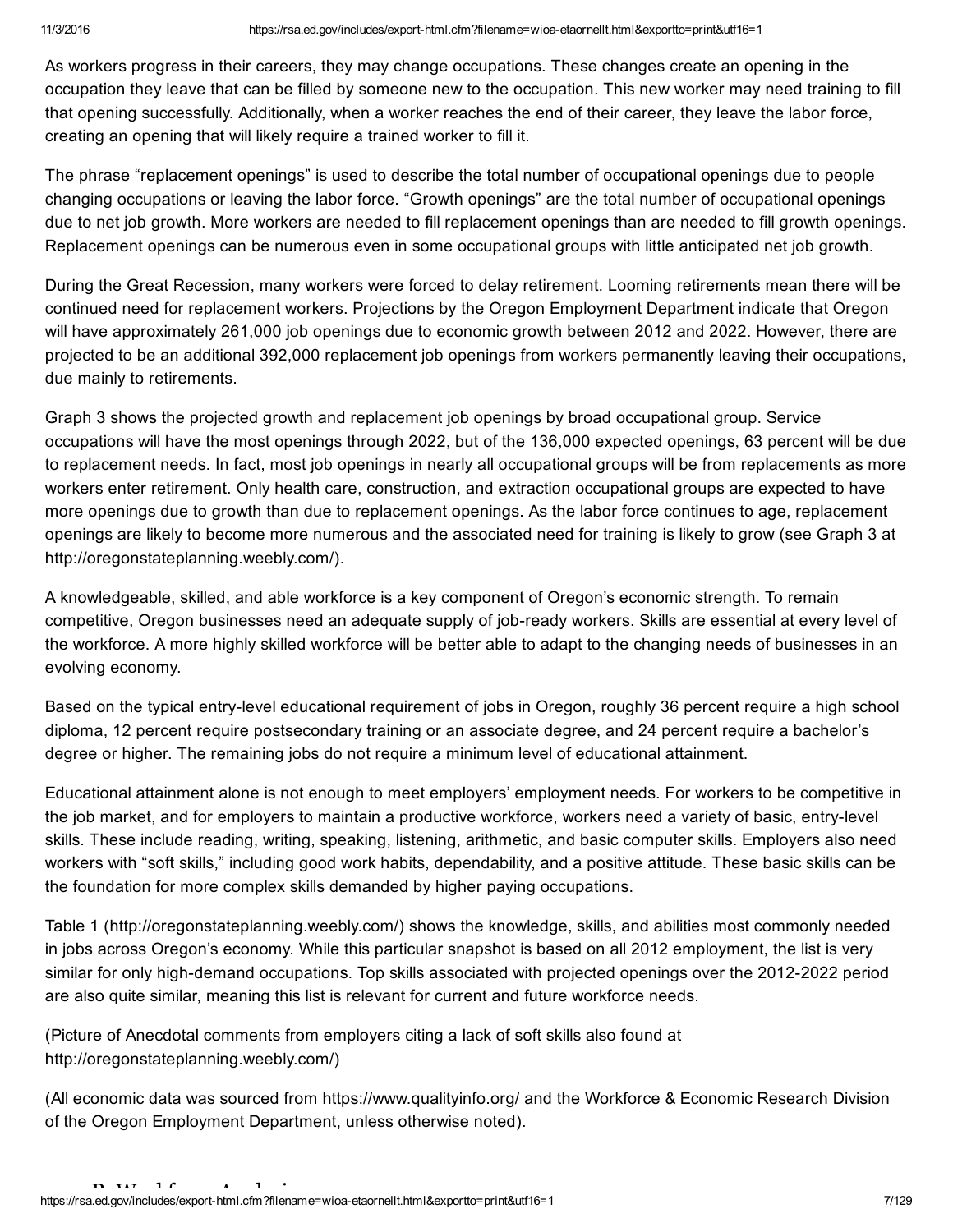#### B. Workforce Analysis

The Unified or Combined State Plan must include an analysis of the current workforce, including individuals with barriers to employment, as defined in section 3 of WIOA.<sup>\*</sup> This population must include individuals with disabilities among other groups\*\* in the State and across regions identified by the State. This includes: Individuals with barriers to employment include displaced homemakers; low-income individuals; Indians, Alaska Natives, and Native Hawaiians; individuals with disabilities, including youth who are individuals with disabilities; older individuals; ex-offenders; homeless individuals, or homeless children and youths; youth who are in or have aged out of the foster care system; individuals who are English language learners, individuals who have low levels of literacy, and individuals facing substantial cultural barriers; farmworkers (as defined at section 167(i) of WIOA and Training and Employment Guidance Letter No. 35-14); individuals within 2 years of exhausting lifetime eligibility under the Temporary Assistance for Needy Families program; single parents (including single pregnant women); and long-term unemployed individuals. \*\* Veterans, unemployed workers, and youth, and others that the State may identify.

#### i. Employment and Unemployment

Provide an analysis of current employment and unemployment data, including labor force participation rates, and trends in the State.

#### ii. Labor Market Trends

Provide an analysis of key labor market trends, including across existing industries and occupations.

#### III. Education and Skill Levels of the Workforce

Provide an analysis of the educational and skill levels of the workforce.

IV. Skill Gaps

Describe apparent 'skill gaps'.

#### Workforce Analysis

Rural Areas of the State Finally Seeing Some Recovery

The Portland–Vancouver–Hillsboro area is Oregon's largest metropolitan area and is split along the Oregon and Washington state border. Most of the metro area's residents and jobs are located in Oregon. The Portland metro area has a labor force of more than 1.2 million people. Because Portland's economic region crosses the state border, many workers in Oregon actually live in Washington. In 2013 there were about 71,000 people working in Oregon who lived in Washington. The Portland metro economy is doing better than the rest of the state as a whole, and its 5.6 percent unemployment rate was lower than the state's in September 2015.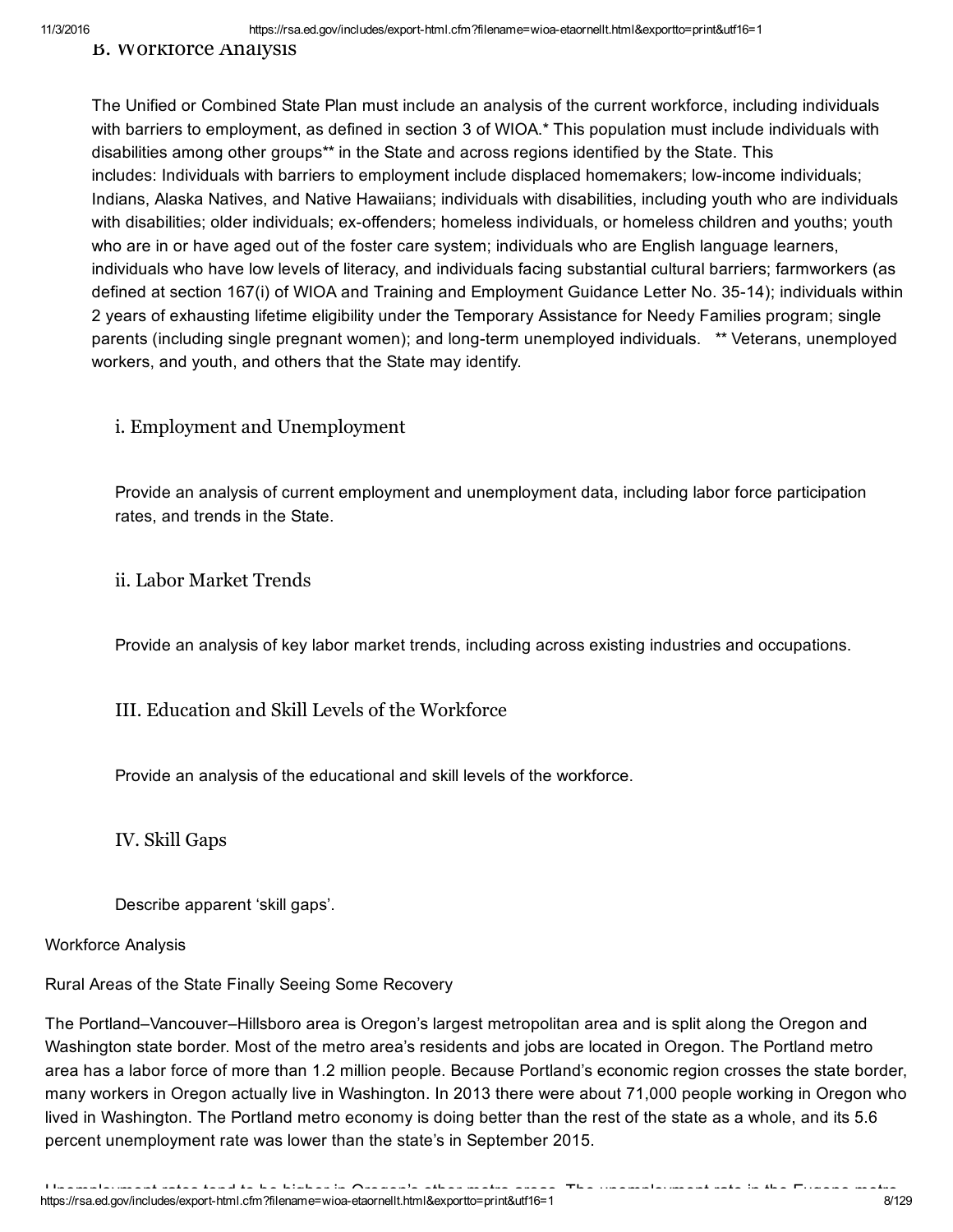Unemployment rates tend to be higher in Oregon's other metro areas. The unemployment rate in the Eugene metro area is 6.4 percent, Bend–Redmond is 6.6 percent, Salem is 6.7 percent, Medford is 7.4 percent, Albany is 7.5 percent, and Grants Pass is 8.5 percent. The exception is the Corvallis metro area, which is economically buoyed by Oregon State University. At 4.8 percent, Corvallis has the lowest unemployment rate in the state.

Many of Oregon's rural counties are still struggling with high unemployment rates. Unemployment is especially high in the central and southern regions of the state. Curry County on the south coast has an unemployment rate of 9.0 percent, and Grant County in eastern Oregon has the highest rate at 9.1 percent. Overall, non–metro area unemployment was 7.3 percent in September 2015 (see map at http://oregonstateplanning.weebly.com/)

#### Workers with Barriers to Employment: Older Workers

Graph 4 illustrates that baby boomers have changed the age structure of Oregon's workforce dramatically. In 1994, the oldest baby boomers were just 48 years old and the overall workforce was much younger. Two decades ago, just over 10 percent of Oregon's workforce was 55 years or older. In 2014, 23 percent of Oregon's workforce was 55 years and over (Graph 4).

The number of workers in Oregon who were 55 years and over reached nearly 393,000 in 2014. Of those workers, 96,000 were age 65 years and older and working past the traditional age of retirement (see graph at http://oregonstateplanning.weebly.com/)

Older workers can be found in jobs in all industries. Some industries have a large concentration of older workers. In Oregon, the industries with a larger than average share of workers 55 years and older are mining (33%), utilities (32%), agriculture and forestry (30%), real estate (30%), educational services (29%), public administration (29%), transportation and warehousing (29%), other services (27%), health care (25%), and manufacturing (24%). These industries may have a more difficult time finding enough replacement workers as these older workers head toward retirement. At the same time, older workers looking to remain in the workforce may find job opportunities in these industry sectors if they have relevant experience.

Rural areas in Oregon also have a large concentration of older workers. In fact, the only counties with a smaller share of older workers than the statewide average are Washington County (20%), Multnomah County (22%), and Deschutes County (22%).

#### Workers with Barriers to Employment: Long–term Unemployed

In the early stages of the economic recovery, the number of long–term unemployed Oregonians spiked to 102,100–– the highest number on record. Long–term unemployed are those who have been unemployed for at least six months. The longer an unemployed worker remains unemployed, the less likely they are to find a steady full–time job, and the more likely they are to leave the labor force. Research shows long–term unemployment can lead to a decline in workers' knowledge, skills, and abilities, making it harder for them to qualify for available jobs. Other studies show that many employers discriminate against the long–term unemployed, making it less likely for an unemployed worker to secure an interview. These barriers to employment exist even in a strong economy.

The number of short–term unemployed Oregonians has returned to roughly the same number seen during the previous economic expansion. However, the average of more than 28,000 long–term unemployed Oregonians during the last 12 months is more than twice the average seen during the 12 months prior to the Great Recession. Over the past year, one out of four unemployed Oregonians were considered long–term unemployed.

Although the number of long–term unemployed Oregonians has fallen from its peak in 2010, it took five years of economic recovery to reduce long–term unemployment to its present level. It is unclear from the data whether most of this reduction has been from these individuals finding work, or if most of them have left the labor force altogether.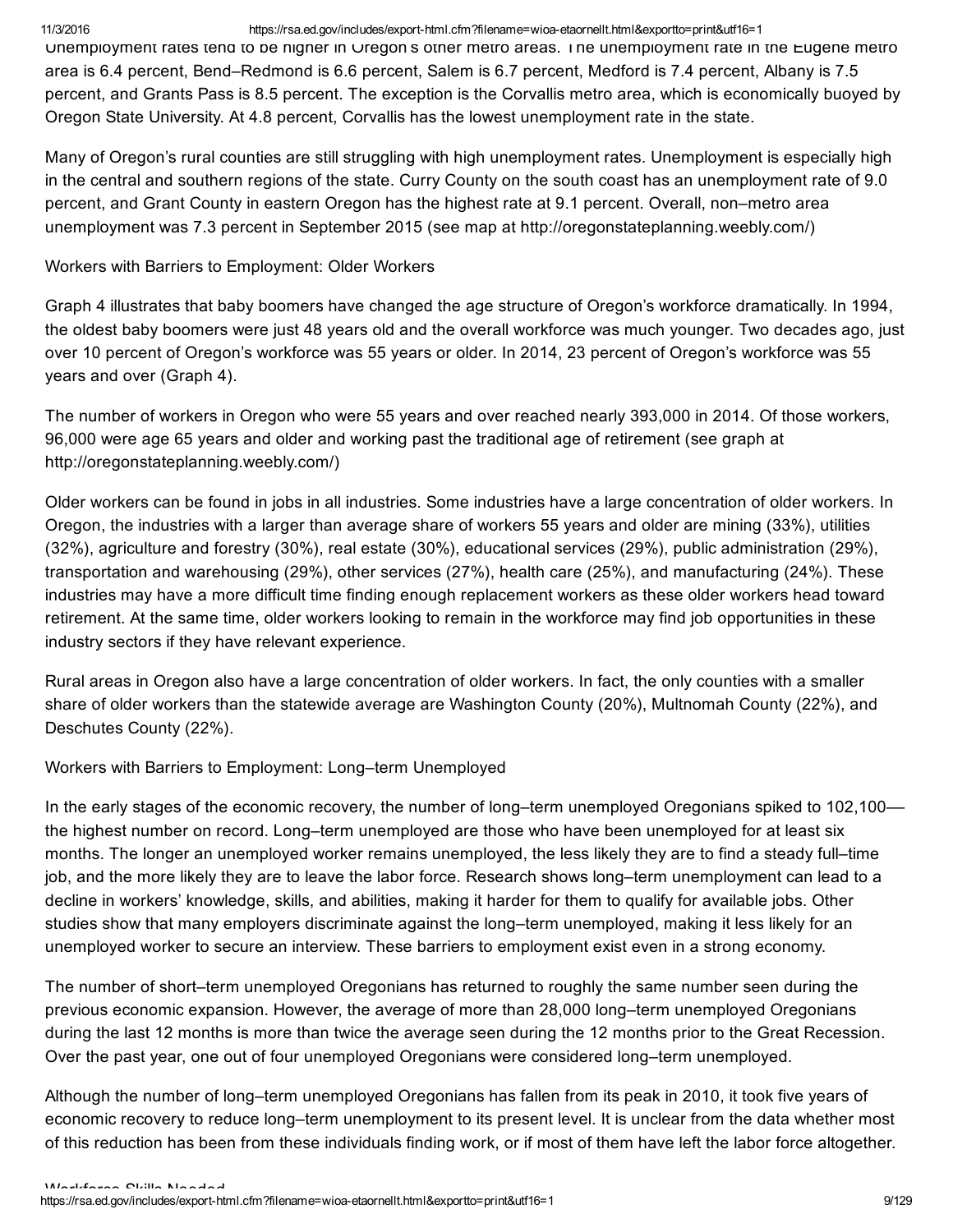A skilled workforce is a key component of Oregon's economic strength. To remain competitive, Oregon businesses need an adequate supply of job–ready workers. Skills are essential at every level of the workforce. A more highly skilled workforce will be better able to adapt to the changing needs of businesses in an evolving economy.

For workers to be competitive in the job market, and for employers to maintain a productive workforce, workers need a variety of basic, entry–level skills. These include reading, writing, speaking, listening, arithmetic, and basic computer skills. Employers also need workers with "soft skills," including good work habits, dependability, and a positive attitude. These basic skills can be the foundation for more complex skills demanded by higher paying occupations.

Table 1 (see http://oregonstateplanning.weebly.com/) shows the skills most commonly needed across Oregon's economy. While this particular snapshot is based on all 2012 employment, the list is very similar for only high– demand occupations. Top skills associated with projected openings over the 2012–2022 are also quite similar, meaning this list is relevant for current and future workforce needs. Additional information on skill gaps in Oregon can be found here: http://www.oregon.gov/EMPLOY/OTC/Documents/OTC\_TalentPlanAdopted\_11–12–2015.pdf.

Oregon's workforce is similar to the nation when it comes to the educational attainment of the labor force between the ages of 25 and 64 years. In 2014, 35 percent of Oregonians in the labor force had a bachelor's degree or higher, same as the United States, and 9 percent had less than a high school diploma, same as the United States. However, 36 percent of Oregon's labor force has some college or an associate degree, compared with 31 percent of the United States.

Higher paying occupations tend to require a higher level of skill, on top of a worker's basic skills. When looking at the skills most commonly associated with high–wage occupations, there are some key differences from the top skills listed in Table 1 for all occupations.

High–wage occupations are more likely to require skills like: use algebra; prepare reports in a timely manner; understand, use and communicating technical information; make presentations; read schematics and specifications; and apply active listening techniques. Less emphasis is placed on skills like: provide customer service; follow safety procedures; maneuver heavy objects; apply health and sanitation standards; and operate fax machines, copiers, printers and other office machines.

The knowledge and technology base for the vast majority of professional and technical occupations is changing rapidly. Significant trends such as big data, cyber vigilance and the "Internet of Things" are changing the way we work. These changes mean the information we gather, manage and analyze, regardless of industry, is a driving force for every enterprise. So too are the advances in engineering and science that result in new materials for manufacturing, smart grid systems for energy, advanced diagnostic and therapeutic devices for health care and bioscience, and smart mobile technologies. These innovations and others are generating the need for occupations such as cybersecurity specialists, business intelligence analysts, and mechatronics engineers.

Skills gaps also become apparent when employers have difficulty filling vacant positions. Employers tell us that the lack of qualified candidates is the primary reason behind nearly one in five difficult-to-fill vacancies. This includes the gap between the educational attainment of job applicants and the educational requirements to be qualified for the vacant position.

Lack of qualified candidates does not include specific reasons such as lack of technical skills and lack of soft skills, which are listed separately in the table entitled "Difficult-to-Fill Job Vacancies in Oregon, by Primary Reason, 2015 (http://oregonstateplanning.weebly.com/). Employers increasing cite the lack of soft skills as a skills gap that makes it difficult to fill some vacancies. In 2014, roughly 6 percent of all difficult-to-fill vacancies (or 1,300 vacancies) statewide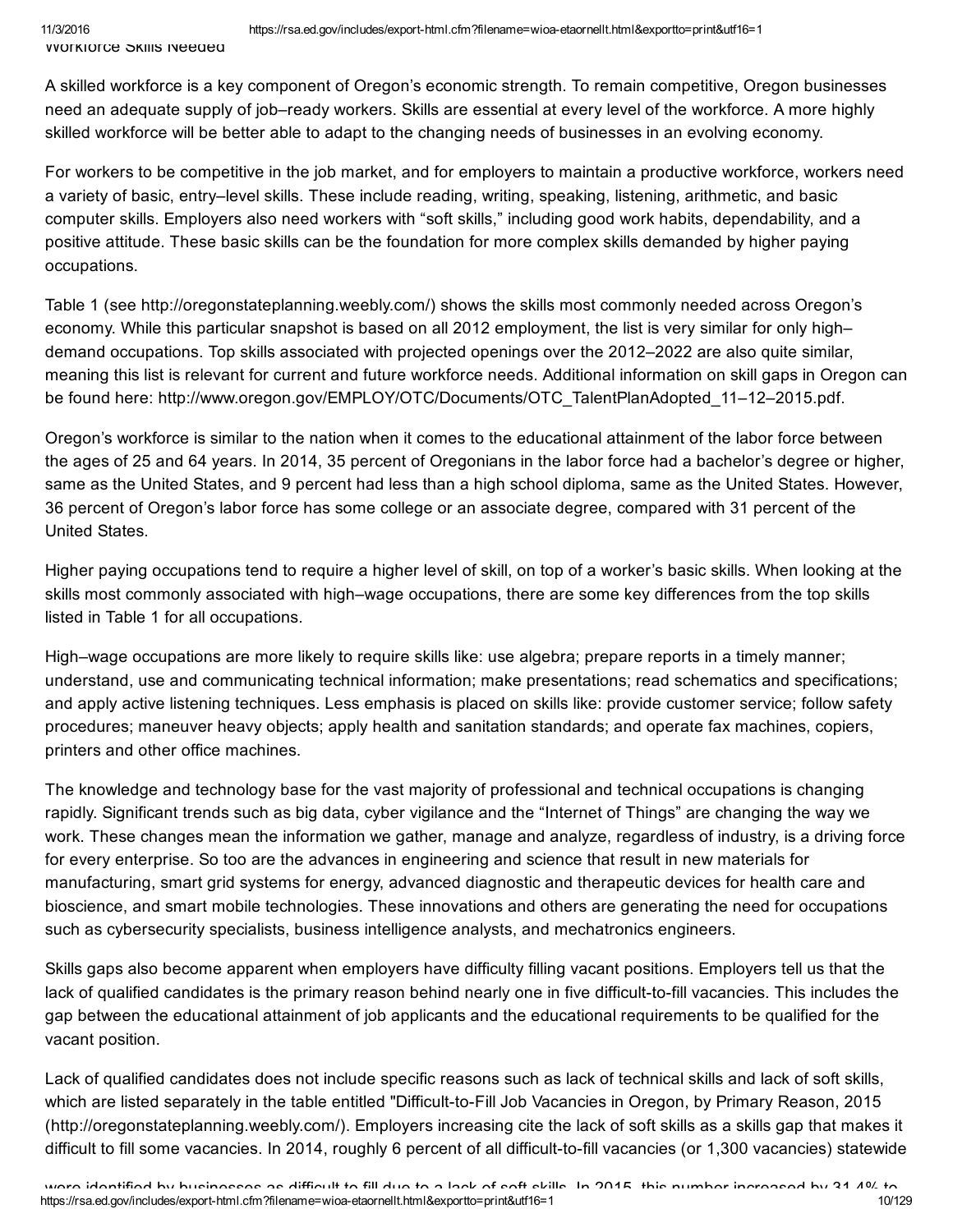were identified by businesses as difficult to fill due to a lack of soft skills. In 2015, this number increased by 31.4% to 1,708 as Table 2 illustrates.

Illustrative examples of the types of soft skill gaps making it difficult for employers to fill vacancies are shown in Table 3. In many cases, the soft skill gaps are related to work ethic, customer service, and being able to pass a background or drug test. (tables can be found at http://oregonstateplanning.weebly.com/).

(Picture of Anecdotal comments from employers citing a lack of soft skills also found at http://oregonstateplanning.weebly.com/)

#### Workers with Disabilities

Individuals with disabilities are routinely underrepresented in the workforce. This underrepresentation is due in part to skill gaps, institutional barriers, and societal acceptance of individuals with disabilities. Employer discrimination for the long–term unemployed is compounded by the fact that individuals with disabilities face other forms of discrimination in hiring practices. Graph 5 shows the employment rate for individuals with disabilities in the United States and in Oregon. Oregon mirrors closely the national average employment rate for individuals with disabilities ( see http://oregonstateplanning.weebly.com/).

The labor force participation rate (LFPR) of individuals with a disability is much lower than for the overall population. In 2014, just 43.4 percent of Oregonians ages 18 to 64 years with disabilities were employed or unemployed and actively looking for work. These figures include veterans with disabilities. This rate is much lower than the 80.6 percent labor force participation rate of Oregonians without a disability.

Participation rates vary by type of disability. Oregonians with a hearing difficulty are most likely to be engaged in the labor force (57.2%), followed by individuals with a vision difficulty (48.0%), individuals with a cognitive difficulty (34.2%), individuals with an ambulatory difficulty (32.0%), individuals with an independent living difficulty (22.4%), and those with a self–care difficulty (21.9%). These figures include veterans with disabilities.

#### Employment Status of Populations in Oregon, 2014

The table below contains estimates of the employment status of population groups within Oregon, including population groups with traditional barriers to employment. The population column provides the estimated number of Oregonians in each group for the given age.

The labor force column includes everyone who is employed or unemployed (without a job and actively seeking work). The labor force participation rate is the share of population that is in the labor force. A high labor force participation rate is an indicator of a population that is more engaged in the workforce.

The employed column provides the number of people with a job in each group. The employment to population ratio is the share of the population with a job. A high labor force participation rate is an indicator of a population's success with finding employment.

The unemployed column provides the number of people in each group that are without a job and actively seeking work. The unemployment rate is the share of the labor force that is unemployed. A high unemployment rate is an indicator that job seekers in the population are having difficulty finding work.

(see Employment Status of Populations in Oregon, 2014 found here: http://oregonstateplanning.weebly.com/).

Young people typically face more barriers to employment than adults do, and young people with a disability are less likely to be engaged in the labor force than their peers with no disability. National figures show the labor force participation rate of teenagers 16 to 19 years with a disability is 23.5 percent, compared with 34.4 percent for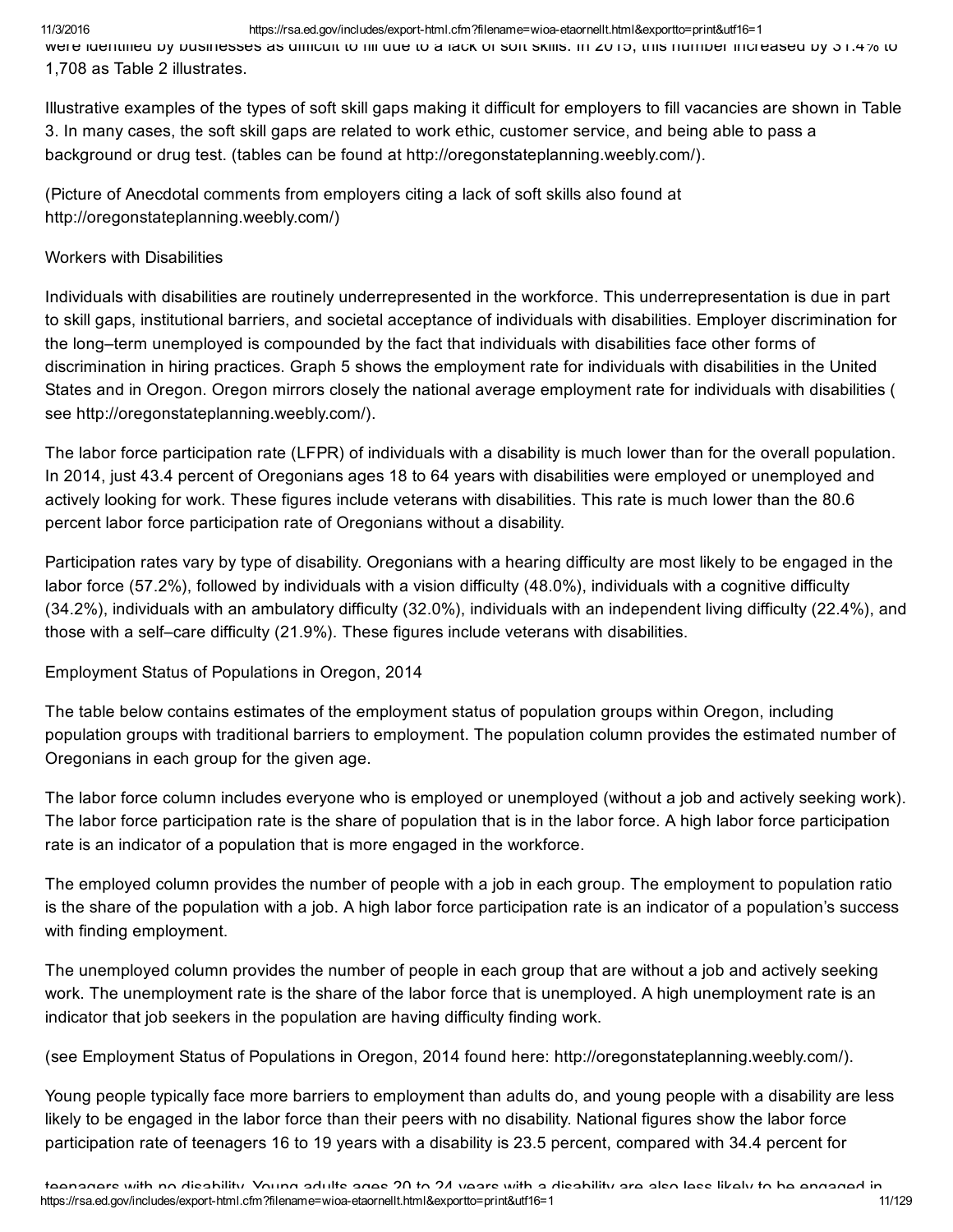teenagers with no disability. Young adults ages 20 to 24 years with a disability are also less likely to be engaged in the labor force. Their labor force participation rate is just 43.9 percent, which is much lower than the 71.9 percent participation rate of young adults with no disability (Source: Persons With A Disability: Labor Force Characteristics – 2014, http://www.bls.gov/news.release/pdf/disabl.pdf).

#### Characteristics of the Population

Oregon's population has become more racially diverse over the last two decades. By 2010, nearly 84 percent of the population was white, 4 percent was Asian, and 2 percent was black or African American. The remainder of the population was American Indian, Native Hawaiian, another race, or two or more races.

Oregon's population has also grown more ethnically diverse, as seen in the growth of the Hispanic population over the last two decades. By 2010 it had grown to almost 12 percent. More than 16 percent of the United States' population was Hispanic in 2010, indicating that Oregon still has a small Hispanic population relative to the national average. Nevertheless, Oregon's Hispanic population grew at a faster rate (63%) than the national average (43%) from 2000 to 2010.

Graph 6 shows the 2014 unemployment rates by race and ethnicity. In Oregon, at 13.6 percent, unemployment among Blacks or African Americans was higher than the total population, which was 7.1 percent. The unemployment rate among people of Hispanic or Latino ethnicity was also higher than the state's total population at 9.6 percent.

(see Graph 6 at http://oregonstateplanning.weebly.com)

#### Economic and Workforce Conditions in Rural Oregon

It took rural areas of Oregon much longer than it took the Portland Metropolitan area to begin adding jobs following the Great Recession. The number of jobs is now growing again in nearly all rural counties, and the growth rate in some rural counties has been faster over the last year than the statewide job growth rate. Other areas of rural Oregon are not doing as well. Job growth in these areas of rural Oregon is hampered by changes in the economy and an aging population. These are long–term slow–growth trends that were made worse by the recession and make it hard for these areas to share in the recovery.

Since 2001, Oregon's non–metro counties, taken as a whole, have lost a net 2,000 jobs. Rural Oregon's job losses contrast with the long–term job growth of urban Oregon, where 100,000 jobs were added in the Portland metro area and a combined 38,000 jobs were added across the other metro areas over the same period (see Picture of Rural Oregon Has Fewer Jobs than in 2001 at http://oregonstateplanning.weebly.com/).

There tends to be fewer jobs per person living in rural Oregon than there are in urban areas, and a smaller share of the population in rural counties is involved in the labor force. The labor force participation rate is the share of the population age 16 years and older that is employed or unemployed. Over the last 15 years, labor force participation rates have been falling in Oregon and the U.S. as a larger share of the population reaches retirement age and fewer young people enter the labor force.

Average wages in rural Oregon are lower than in urban areas of the state. The combined average annual payroll in non–metro counties was just \$35,255, compared with \$48,086 in metro areas in 2014. Just three non–metro counties, Morrow, Crook, and Sherman, have average wages that are similar to metro areas. However, the average wages in these three counties are high due to very high wages for relatively few jobs. This increased the overall average without directly raising the wages of other workers. For example, the information sectors of Crook and Morrow counties include jobs at internet data centers, and the high wages paid in that industry raise the overall county average above wages in other rural counties.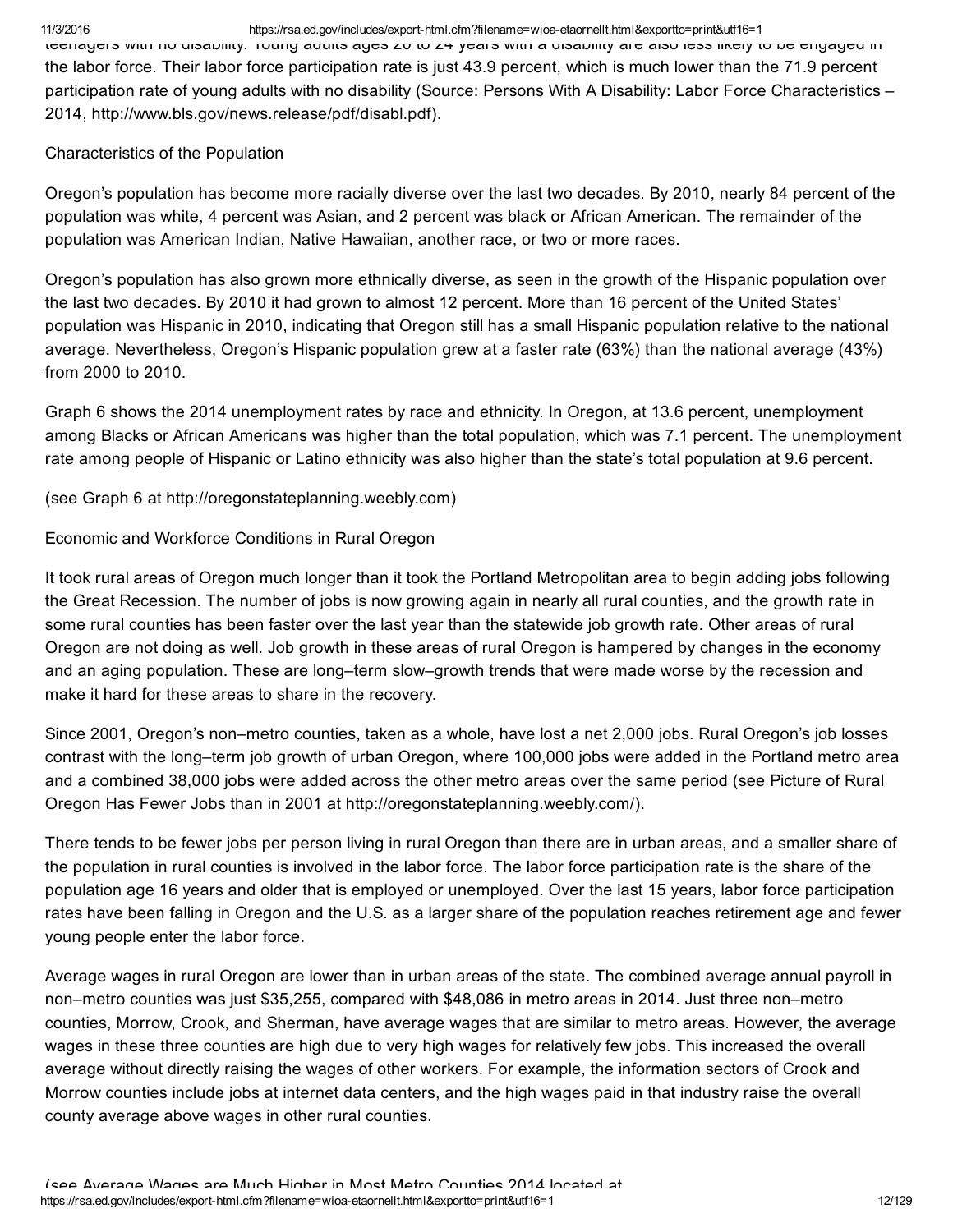(see Average Wages are Much Higher in Most Metro Counties 2014 located at http://oregonstateplanning.weebly.com/.

These trends are particularly strong in many of Oregon's rural areas. Curry County has the lowest labor force participation rate in the state at 44.7 percent in 2014. That means fewer than half of the county's population age 16 and over was working or actively looking for a job. Some rural counties have higher labor force participation rates. Four of the five rural counties that had participation rates higher than the statewide rate of 61.3 percent were located along the Columbia River. These were Hood River (79.0%), Wasco (67.8%), Morrow (65.5%), and Umatilla (63.7%) counties (see Picture of Map of Labor Force Participation Rates by County, 2014 at http://oregonstateplanning.weebly.com/).

Occupations Key to Oregon's Traded and High Growth Sectors

The 2015 Oregon Talent Plan ( http://www.oregon.gov/EMPLOY/OTC/Documents/OTC\_TalentPlanAdopted\_11–12– 2015.pdf) was created using primary and secondary data sources from industry, government, and academic sources to identify the ten top occupational clusters in three categories for the technology, advance manufacturing, energy, healthcare and biosciences industry sectors. The Oregon Talent Council (OTC) initial plan focuses on five industry sectors and occupations it believes will provide a strong return on public investment. These occupations are classified as professional and technical in nature, pay at or above the state average wage, require some form of post–secondary training, have a demonstrated demand through 2022, and are identified by industry as high demand, hard–to–fill or mission critical.

The plan assessments resulted in the identification of the ten top occupational clusters in three categories:

1. High–growth, high–demand occupations: Significant new and replacement jobs with foreseeable demand, high growth rates, and hard–to–fill vacancies that cut across industries and/or regions

–Systems and data specialists who design, connect, and manage big data systems.

–Data and business intelligence analysts who analyze big data to enhance operations, predict market demand, mitigate risk, and control quality and standardization.

–Industrial machinists, millwrights and operators of highly computerized and/or automated processes requiring precision, quality control and strong diagnostic skills.

–Rehabilitation therapists and assistants (physical, occupational, respiratory, etc.) employed in hospitals, clinical and long–term care systems.

2.Mission critical occupations: Strong employment and above average projected growth; identified by industry as essential for core operations and often hard–to–fill

–Technologically skilled mechanics and maintenance technicians who maintain and repair highly technical machines and equipment across industries including manufacturing, energy, healthcare, and others.

–Mental and behavioral counselors who are a growing part of integrated health systems and who support the ability of residents to have productive lives, especially in rural areas.

–Interdisciplinary engineers who can integrate mechanics, electronics, and computer systems that comprise smart machines and connected devices.

–Primary health care practitioners including specialty nurses who are at the heart of new coordinated patient care health models, and are significantly in demand in rural areas.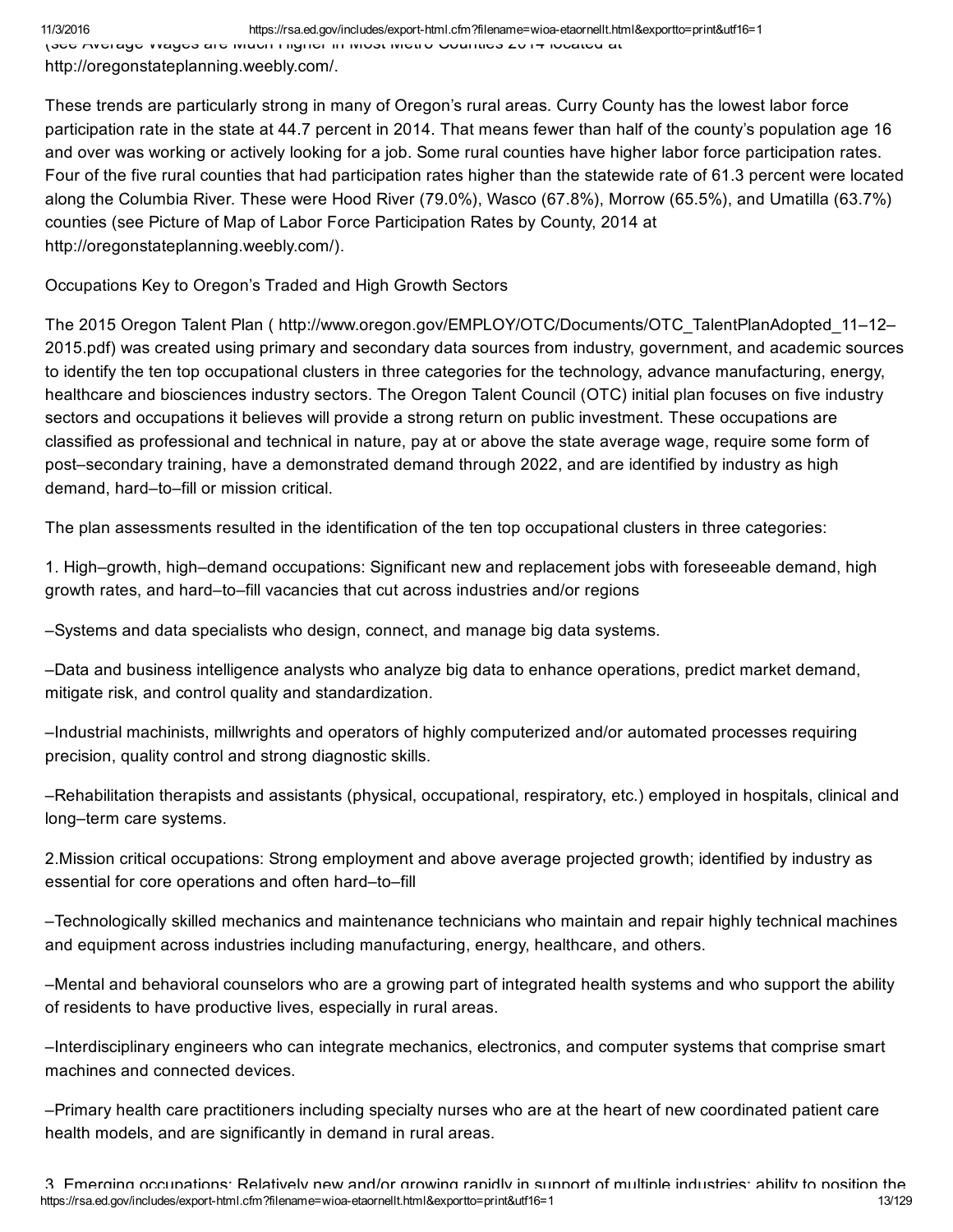3. Emerging occupations: Relatively new and/or growing rapidly in support of multiple industries; ability to position the state as a leader in these skills

–Cyber and information security specialists who can develop, monitor and mitigate security risks for data and information systems.

–Advanced materials engineers & scientists enabling the development of products and devices that are smaller, tougher, lighter, more flexible, less expensive, and more energy efficient.

Oregon has extensive and immediate talent needs, and time is not on our side. With limited funds, the OTC investments need to respond to market demands in the near term. The number of vacancies for priority occupations and the high percentage requiring experience means that incumbent worker training for professional and technical talent is a critical component along with longer–term education programs. To target companies that are adding new talent to their payroll, OTC needs to reach smaller firms that are the job creation engines of the state. While these smaller companies may each have a limited number of openings, their combined numbers and potential growth rates should compel the Oregon Talent Council to find ways to better serve them. Closely engaging industry associations and business groups will help aggregate demand to more effectively serve an array of company sizes.

Oregon's economic future is only as strong as our talent. Making the significant changes required to optimize our strengths today and maximize our opportunities tomorrow requires the combined commitment of statewide partners, united in their determination to achieve success. Collaborative efforts among business, public and private higher education institutions, state agencies and workforce organizations can create laser–focused initiatives that produce dynamic results in the short term, and achieve strategic goals for the long term.

(Workforce data was sourced from https://www.qualityinfo.org/ and/or the Workforce & Economic Research Division of the Oregon Employment Department, unless otherwise noted).

### 2. Workforce Development, Education and Training Activities Analysis

The Unified or Combined State Plan must include an analysis of the workforce development activities, including education and training in the State, to address the education and skill needs of the workforce, as identified in Education and Skill Levels of the Workforce above, and the employment needs of employers, as identified in Employers' Employment Needs above. This must include an analysis of –

### A. The State's Workforce Development Activities

 $\mathcal{L}=\mathcal{L}$ 

Provide an analysis of the State's workforce development activities, including education and training activities of the core programs, Combined State Plan partner programs included in this plan, and required and optional one-stop delivery system partners.\*

<sup>\*</sup> Required onestop partners: In addition to the core programs, the following partner programs are required to provide access through the onestops: Career and Technical Education (Perkins), Community Services Block Grant, Indian and Native American programs, HUD Employment and Training programs, Job Corps, Local Veterans' Employment Representatives and Disabled Veterans' Outreach Program, National Farmworker Jobs program, Senior Community Service Employment program, Temporary Assistance for Needy Families (TANF)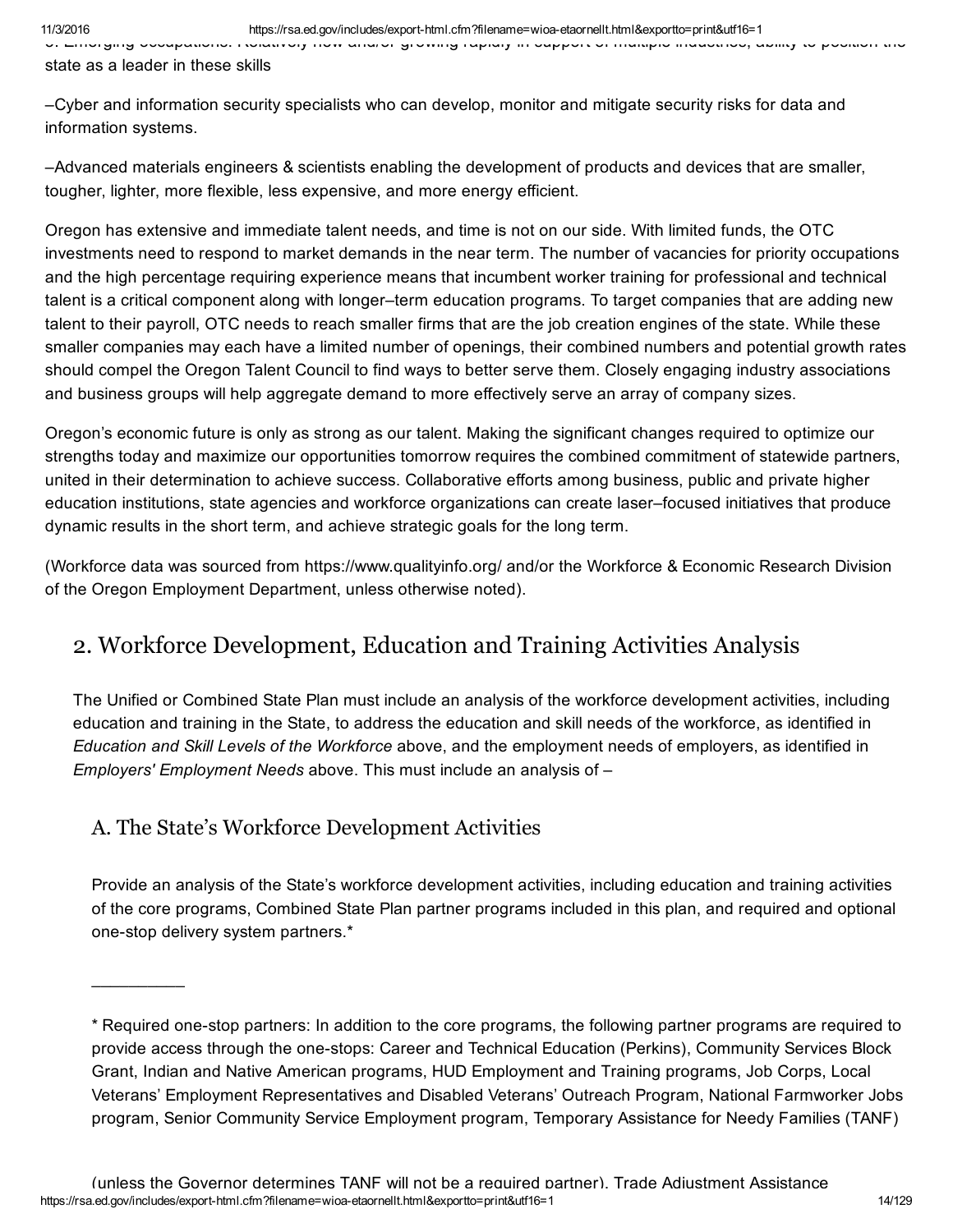(unless the Governor determines TANF will not be a required partner), Trade Adjustment Assistance programs, Unemployment Compensation programs, and YouthBuild.

The Workforce system provides services focused in broad categories:

•Enhancing the job skills of Oregon's workforce.

The State's Workforce Development Activities.

•Assisting Oregon's employers find skilled workers.

•Assisting job seekers enhance their work search skills and assist in finding employment.

•Providing workforce economic and labor information for decision–making.

Oregon conducts analysis of its workforce activities on an ongoing basis, including education and training activities, depending on the issues and decisions at hand. Under the previous state board strategic plan, and in an effort to align, integrate and right size Oregon's workforce system, the state contracted a comprehensive organizational review in 2013 that included an evaluation of customer service and other components of Oregon's system. This 2013 Workforce System Organizational Review can be found here

http://www.oregon.gov/COO/Documents/Workforce%20Redesign%20Work%20Group%20Recommendations.pdf: .

#### Shared Vision, System Outcomes and Measures

This 2013 Organizational Review (OR) identified a lack of shared vision to create a system–wide, integrated perspective with all programs working to achieve the same outcomes. Additional analysis by a joint taskforce of the Oregon Workforce Investment Board (OWIB) and Higher Education Coordinating Commission (HECC) confirmed this conclusion and recommended that the education and workforce systems in Oregon adopt common outcomes. OWIB and HECC both adopted the recommendation to adopt skill gain/credential rate, entered employment, employment retention, earnings from employment, and wage gain. Continued implementation of WIOA and its common measures will facilitate further progress in this area.

#### Governance and Accountability Structures

The review concluded that Oregon's workforce system could benefit from improved governance, communication and coordination among the system's agencies and partners. Oregon began work to redefine, repurpose, and strengthen its state and local workforce boards to better address community, business and worker needs. This work has been further supported by the enhanced state and local board roles and functions contained in WIOA.

#### Service Delivery

This 2013 Organizational Review also identified a need for sharing best practices and implementing continuous improvement in order to have effective and efficient functionality of the system throughout the state. This general assessment also concluded that the system needs to better reflect the needs of those it serves. Much work has been done to realign local workforce areas and to align state program boundaries to better serve customers. This groundwork lays an important foundation for the implementation of WIOA.

#### Support for Service Delivery

The 2013 Organizational Review also concluded that integrating data across information systems is key to local service delivery and is critical for maximizing accountability and transparency. The state remains committed to exploring ways to better link information systems and offer "no wrong door" access to all customers.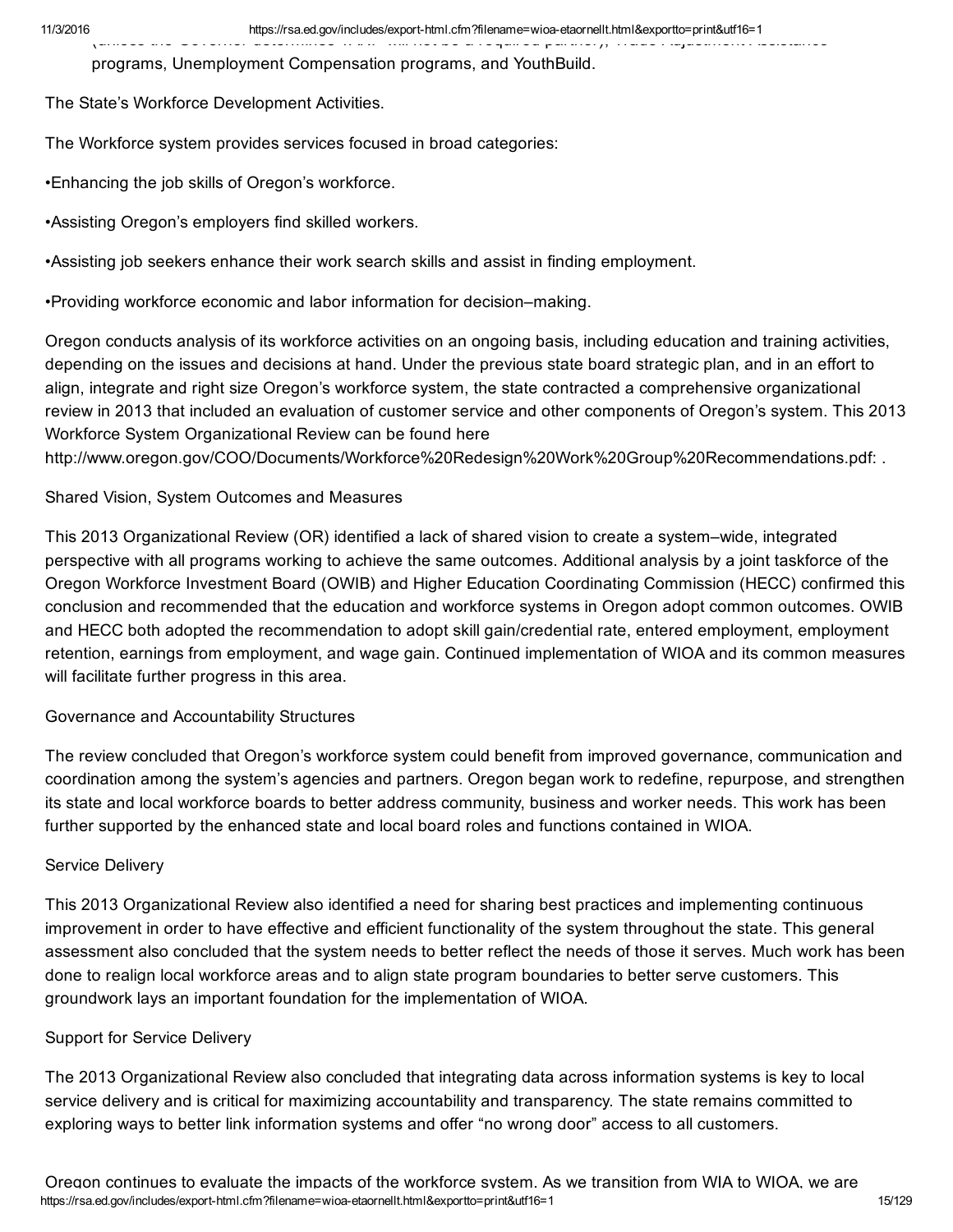Oregon continues to evaluate the impacts of the workforce system. As we transition from WIA to WIOA, we are discussing how evaluation efforts and activities might be affected. While these are "works in progress", Oregon continues to track, analyze and present data, including trends over time.

Data from Oregon's system–wide performance measures continues to be available for the employment related indicators, basic skills attainment, and Temporary Assistance to Needy Families (TANF) caseload management. Oregon's cross–system outcomes accountability system, Performance Reporting Information System (PRISM), gathers demographic data on customers served by nearly all workforce partners, ensuring analysis and evaluation can occur based on customer cohorts (e.g., racial/ethnic minority status, age group, or educational attainment level). Many results are available at a statewide level, by agency/partner program, and/or by local area – or by combinations. These system–wide performance data are available at www.prism.state.or.us .

Information and data is updated regularly, and this, combined with the ability to filter results and compare trends over time, gives program managers, stakeholders, and even the general public the ability to view, analyze, and evaluate various performance–related measures across Oregon's workforce system.

Oregon also created interagency and cross–program structures to better coordinate and communicate within the workforce system. The OWIB and HECC adopted recommendations from a joint task force to adopt mechanisms to develop and align policy between post–secondary education and workforce, including joint meetings and summits focused on policy, implementation strategies, and investments. These structures will continue under WIOA for the core programs and partner programs.

#### Enhancing the Job Skills of Oregon's Workforce

An "Analysis of Oregon's Local Workforce Development Boards: Benefit–cost Analysis of WIA Title I Programs / Economic Impact Analysis of WIB Operations" is another example of an analysis of the workforce programs. The report examined Oregon's local workforce development boards (LWDBs) and the benefits generated by their WIA Title I Adult, Dislocated Worker, and Youth Programs. The report also measured the economic benefits generated by the operations of the local LWDBs in the state. This report can be found at http://wioa.weebly.com/state–and–local– planning.html

Title II assessments and analysis focused primarily on enrollment and measurable skill gains, such as GED completions. Over the past two years, Title II enrollment in Oregon has decreased from 16,204 in 2013–2014 to 13,882 in 2014–2015. There is no waiting list. The number of hours participants received services was nearly identical during the two–year time period ––a little over 1.6 million hours in both 2013–2014 and 2014–2015. On average, Title II students received services for over 100 hours a year. The percentage of pre– and post–tests were also similar between 2013–2014 and 2014–2015; approximately 57% of enrolled participants completed pre– and post–tests. In 2013–2014, Title II outcomes measures totaled, 710 GED completers, 2,578 participant transitions to postsecondary education, and 1,699 participants entered employment.

Assisting Oregon's Employers to Find Skilled Workers An analysis of Title III (Wagner–Peyser) business services provided by the Oregon Employment Department shows that employer and customer outcomes have improved. New processes lower the number of candidates an employer considers for each new hire, saving the employer time and money. Local staff is focusing on small and medium size employers, as well as those in growth industries.

#### Vocational Rehabilitation and Commission for the Blind

Oregon's statewide workforce development system also includes the activities carried out by the Oregon Vocational Rehabilitation (OVR) department and the Oregon Commission for the Blind. At the state level, the Commission is involved in several projects and focus groups. Commission Executive Director, sits on the Oregon Workforce Policy Cabinet and provides input regarding the needs of people with disabilities.

https://rsa.ed.gov/includes/export-html.cfm?filename=wioa-etaornellt.html&exportto=print&utf16=1 16/129 Because the Commission is a small agency, it partners with Oregon Vocational Rehabilitation in general to represent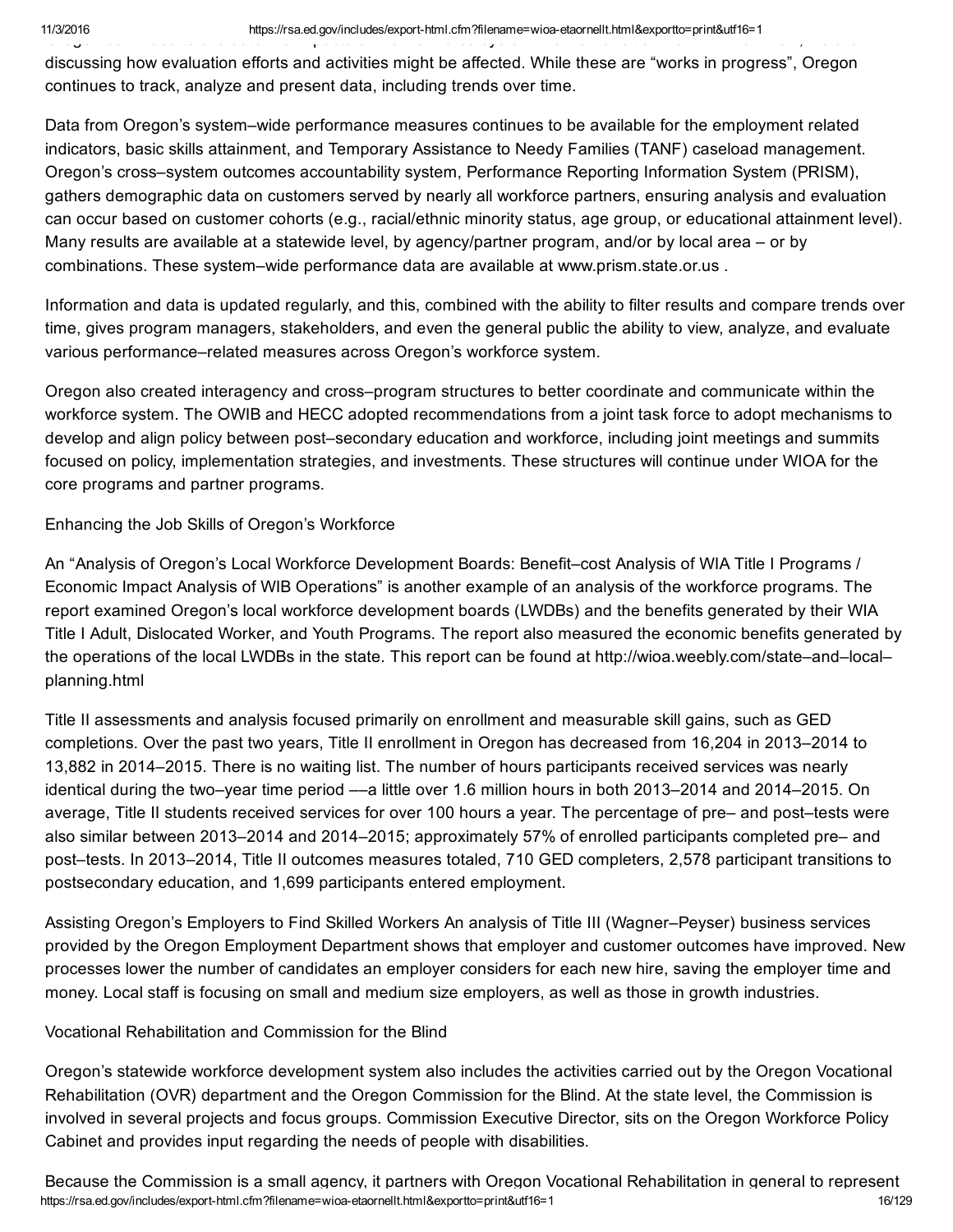### 11/3/2016 https://rsa.ed.gov/includes/export-html.cfm?filename=wioa-etaornellt.html&exportto=print&utf16=1<br>Letters with Oregon Vocation in the Commission in the Commission in the representation in the commission in th

the interests of individuals who are blind in other components of the statewide workforce investment system. The Commission has a cooperative agreement with OVR to represent the Commission's interests on the local boards. The Commission also participates in several task forces.

The Oregon Commission for the Blind (OCB) assists Oregonians who are blind or visually impaired in making informed choices and decisions to achieve full inclusion and integration in society through employment, independent living, and social self-sufficiency. The OCB Vocational Rehabilitation (VR) Services Program assists eligible individuals to prepare for, achieve and maintain an employment outcome. Employment outcome means, with respect to a client, entering or retaining full-time or, if appropriate, part-time competitive employment in the integrated labor market to the greatest extent practicable; supported employment; or any other type of employment, including selfemployment, telecommuting, or business ownership, that is consistent with a client's strengths, resources, priorities, concerns, abilities, capabilities, interests, and informed choice.

At application, the majority of VR program clients are already receiving Social Security Disability Insurance (SSDI) benefits as a result of legal blindness. During development of the Individualized Plan for Employment (IPE), the OCB explores the client's vocational goals and income needs, and commensurate with their skills, strengths and previous work experience jointly sets employment goals. For client's targeting employment with earnings above the Substantial Gainful Activity (SGA) level, the OCB utilizes the Ticket to Work program for cost reimbursement upon 9 months of successful employment at or above SGA level earnings.

OVR and the Commission have a cooperative agreement by which the Commission provides services for individuals whose primary vocational rehabilitation needs are vision related. Commission staff work closely with OVR. The Commission provides resources and consultation to OVR regarding technology, low vision, and low vision aids.

WorkSource Oregon/One Stops and People with Disabilities

One Stops provide general employment and training services and are located throughout the state. The WorkSource system tracks self-reported numbers of individuals served both with a disability and without a disability that represents a barrier to employment. However the type of disability is currently not tracked, and as such, there is no way at this time to determine how many individuals who are legally blind are served through the WorkSource Oregon system.

The Commission is committed to ensuring that clients who are blind are able to participate in the integrated service delivery model. The Commission is seeking to provide leadership to the workforce system in its efforts to ensure equal access for individuals who are legally blind to One Stops and other workforce programs.

In addition, the Commission offers local workforce partners the following:

- Training on visual impairment and blindness and program accessibility;
- Development of nondiscriminatory policies and procedures; and

• Technical assistance on the provision of reasonable accommodations and assistive technology for individuals who are blind.

The Commission's VR counselors maintain workforce partner relations through identifying contacts in each of the One Stops. Counselors make a commitment to regularly contact these individuals and provide information about the Commission and how to access services.

The One Stops generally have adaptive computer programs available. However, individuals must have expertise in using ZoomText or JAWS before being able to use the One Stop computers. In practice, this often means a person

https://rsa.ed.gov/includes/export-html.cfm?filename=wioa-etaornellt.html&exportto=print&utf16=1 17/129 17/129 who is newly blind comes to the Commission for rehabilitation training before looking for employment through the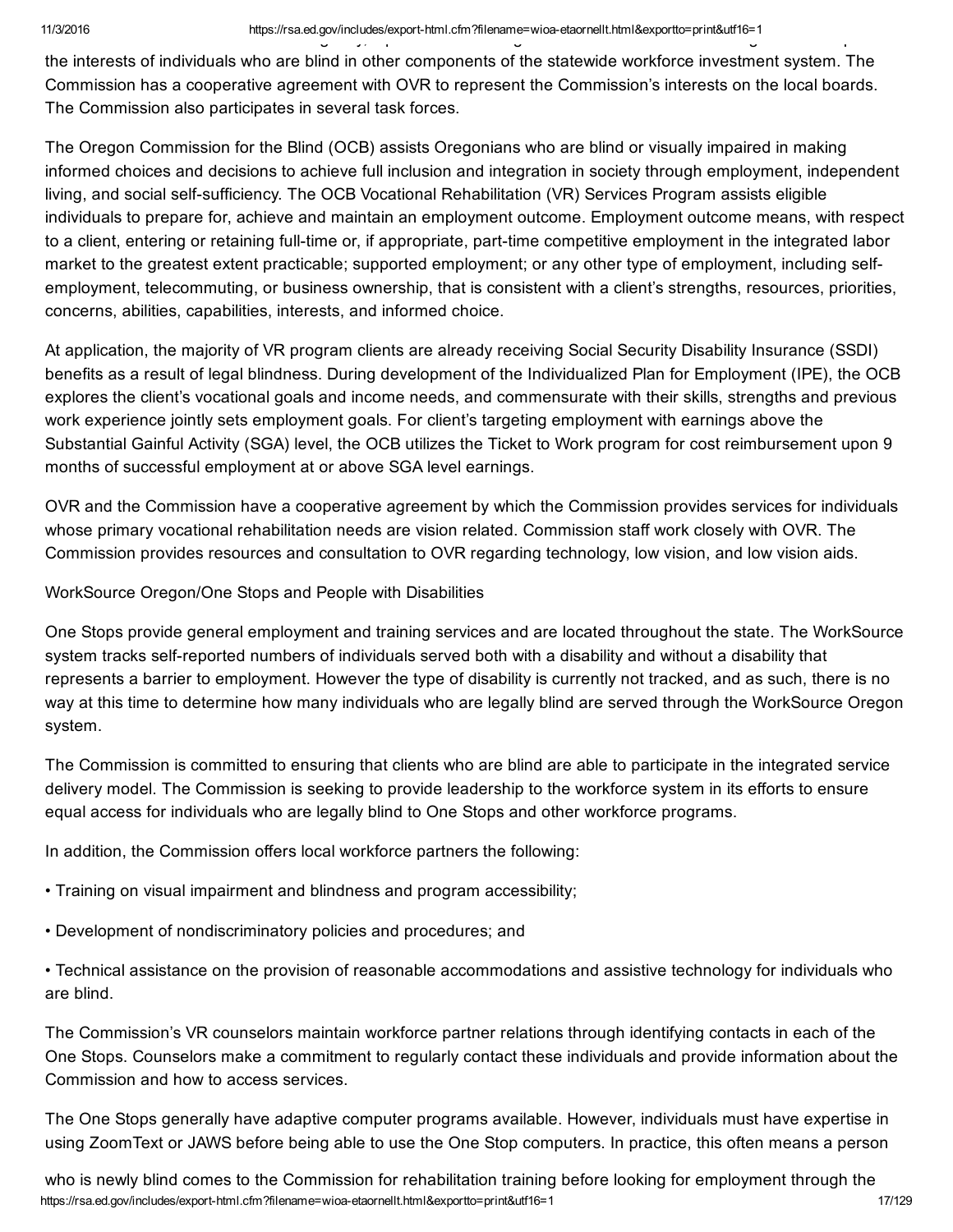Employment Department.

Persons who only need assistance to secure a job are able to access services at a One Stop. For example, a client who has gone through Commission programs, gained skills using adaptive computer programs and been successfully employed may want to advance their career by attaining a new job. In this case, the individual should be able to use the WorkSource system. However, if there are VR needs – adjustment and adaptive skills – individuals could receive those services through the Commission. The workforce system can be a valuable partner through its contacts with employers.

Having a Commission client with adaptive skills work with the One Stop staff is often an opportunity to educate Commission partners about working with people who are blind, especially in those cases where the One Stop staff's approach is to start by referring the person back to the Commission for services. Commission staff have spent time working with Employment Department staff in order to educate them about the vast array of jobs that can be done by someone with low, or no, vision. Through this process, Employment Department staff increase their ability to visualize jobs and accommodations for individuals who are blind or visually impaired.

Assisting Job Seekers to Enhance Their Work Search Skills and Assist in Finding Employment

UI claimants are a priority population for receiving re-employment services. Most Unemployment Insurance (UI) claimants are required to attend an in-person orientation with Employment Services staff. This process includes a one-on-one meeting with a workforce representative who reviews the customer's registration to ensure a quality profile for job matching, provides an overview of workforce services and training programs, provides customized labor market and career information for informed decision making, and refers the customer to reemployment and training services including job-finding workshops as appropriate. State analyses indicate that early intervention with claimants results in a significant saving in UI benefit payments.

An Oregon Employment Department analysis shows that Oregon's approach to the delivery of reemployment services saves an average of 1.1 weeks of unemployment benefits across all claimants. Reemployment services saved Oregon's UI trust fund \$41.8 million in PY 2013, and \$37.5 million in PY 2014. The total number of claimants dropped by 14% from PY 2013 to PY 2014, which explains the decrease in savings.

An analysis of Oregon's one–stop offices was used to implement a set of service delivery and performance standards. An assessment was used that looked at the ability of all partners in the one–stop system to meet the new standards. The WorkSource Oregon Operational Standards Self–Assessment Report was used to determine a strategy for implementing the operating standards statewide. The partners at WorkSource Oregon (the one–stop centers) have developed statewide operational standards for the centers. This system recognizes that the workforce areas are starting at different places and performance is not anticipated to meet all standards across the state. However, the measurements will help determine how well we are striving toward full implementation of the standards by region. For the full report and to better understand how the standards may result in job seekers enhancing their skills and finding employment, (see http://wsostandards.weebly.com/wso–operational–standards–self–assessment– report–april–2015.html).

Providing Workforce Economic and Labor Information for Decision–Making

The Performance Reporting Information System (PRISM) was established to collect, analyze, and report on workforce development services, customers receiving these services, and employment outcomes after receiving services. PRISM measures how effective Oregon's workforce agencies are at helping people find and keep jobs and improve wages.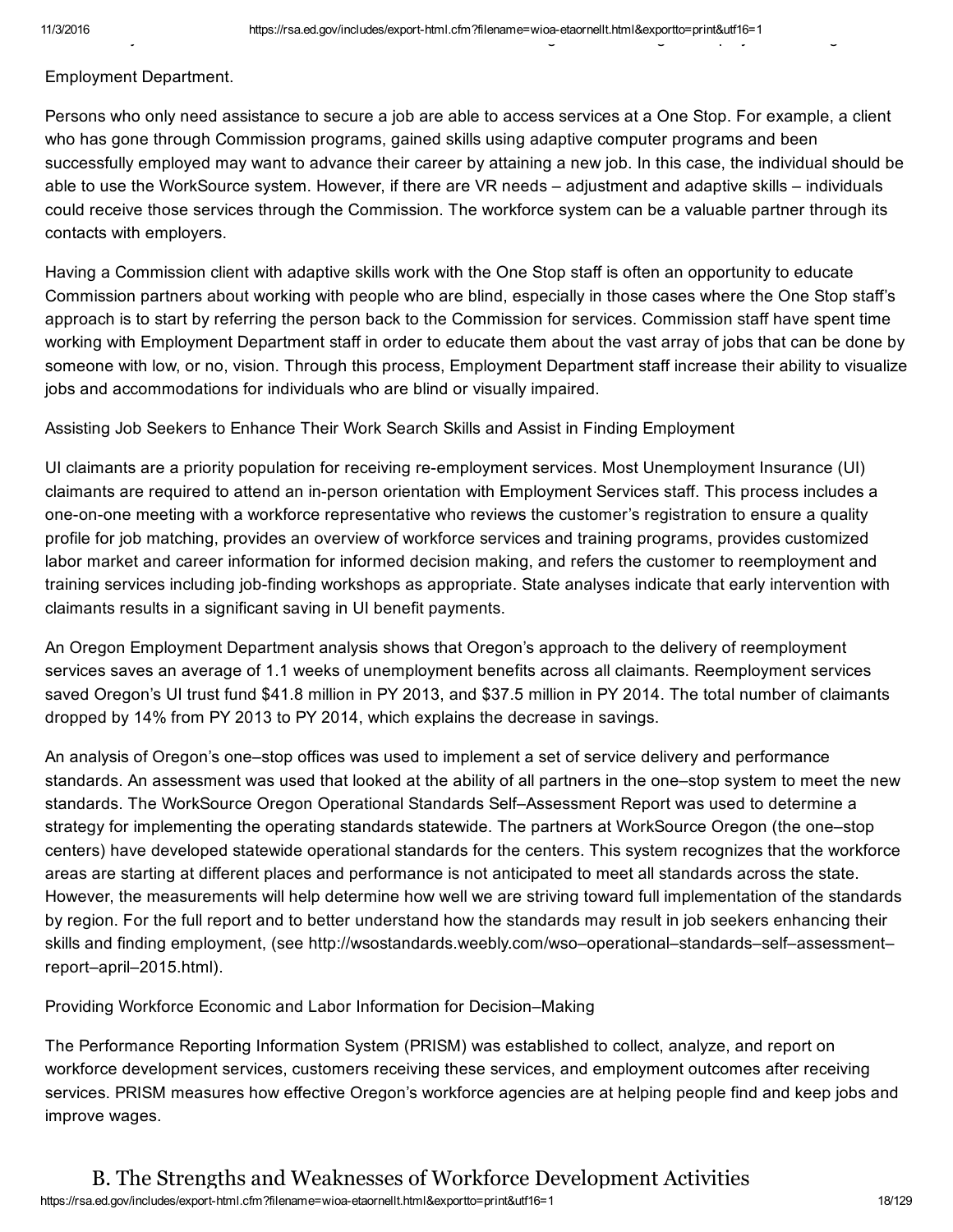Provide an analysis of the strengths and weaknesses of the workforce development activities identified in (A) above.

The Strengths and Weaknesses of Workforce Development Activities.

Oregon's workforce redesign effort created four new workforce boards and reorganized several others, requiring that local areas hire new staff, develop incorporation documents, and consider partnerships. The Analysis of Oregon's Local Workforce Development Boards

(http://www.worksystems.org/sites/default/files/Benefit%20Cost%20Analysis%20of%20Worksystems\_0.pdf) illustrates the level of change and it is significant. While the time pressure to implement WIOA is helping to drive that change, there is a growing, common understanding that the change will be iterative and not conform tightly to the federal timetable. This substantial level of change creates, in the short term, an increased level of risk and potential weakness to the workforce system.

The level of support from political, education, and business leaders for workforce programs has been consistantly strong, including a significant amount of state funding. There is a healthy partnership at the state–level between the core programs, with strengthening interest from our non–core partners to collaborate, leverage resources and improve outcomes across all programs. For example, Oregon's 17 community colleges are locally governed entities that have consistently made the decision to fund workforce development programs at a high level. Professional staff work tirelessly to remove barriers and maximize resources to improve services to the customer, both the employer and the worker.

As described in the Overview of the Workforce System, Oregon's workforce development system includes more than state agencies and local delivery at WSO centers. One of the greatest assets of Oregon's workforce system is a culture of strong communication and partnership between programs, including between the core programs included in this plan and the mandatory partners and services in the WorkSource Oregon centers such as TANF and SNAP. Processes, where feasible, have been built to increase cooperation and integrate services, including intake and eligibility determination. For example, Trade Act, Unemployment Insurance, and Dislocated Worker staff coordinate and cooperate in service provision.

One–stop partners across all workforce areas developed statewide operational standards

(http://wsostandards.weebly.com/read–the–worksource–oregon–operational–standards–here.html) for their offices that apply to all WorkSource staff, not to any particular funding or program. Not only do the standards provide service consistency, they also demonstrate active collaboration between programs across workforce areas. Similarly, state funding for the Labor Management Information (LMI) function has allowed Oregon to build and maintain a robust suite of labor market information and services , including local area analysis, information sharing, outreach and strong partnerships with workforce partners (https://www.qualityinfo.org/). LMI will inform sector strategies, career planning, training decisions, business engagement and placement services.

Enhancing the Training and Job Skills of Oregon's Workforce

The mission of the Office of Community Colleges and Workforce Development (OCCWD) is to contribute leadership and resources to increase the skills, knowledge and career opportunities of Oregonians. This mission is accomplished through Oregon's network of 17 community colleges, 18 adult basic skills programs, nine local workforce development boards/areas, community-based organizations, and other partnerships. CCWD is responsible for implementing policies, procedures, and strategies consistent with the Governor's education and workforce priorities and the goals of the Higher Education Coordinating Commission, the Oregon Workforce Investment Board, the State Board of Education, and the Office of Workforce Investments (OWI).

https://rsa.ed.gov/includes/export-html.cfm?filename=wioa-etaornellt.html&exportto=print&utf16=1 19/129 OCCWD helps to ensure quality services are provided to future, transitional and current workers. Each year, OCCWD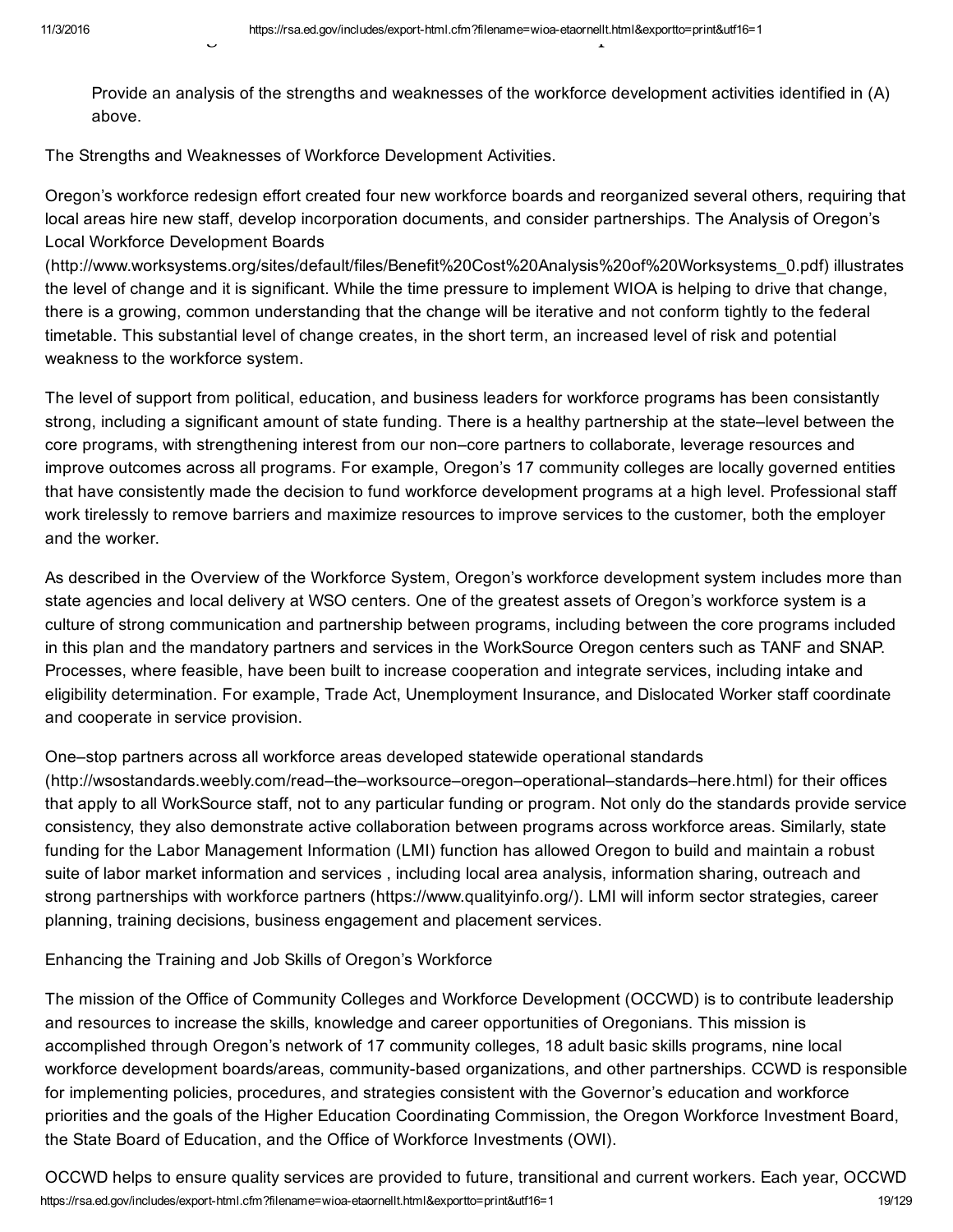supports over 300,000 Oregonians attending community colleges and thousands of unemployed, underemployed, low skilled adults and youth, ages 14 and older, with serious employment obstacles. OWI, its numerous partners, and local workforce development boards assist these Oregonians to obtain secondary and post-secondary credentials and knowledge and skills necessary for work, further education, family self-sufficiency and community.

Diminishing federal and state resources and increasing need reinforces the weakness involved in operating within silos and the importance of working together under WIOA to address a plethora of workforce issues including supporting successful programs and strategies that are proven to work.

The combination of education and experience required by employers increasingly does not reflect the qualifications of job seekers. Addressing the mismatch between the skills of available workers and current and projected jobs is the fundamental challenge facing Oregon's workforce efforts.

Current data shows that considerable improvement is needed to increase the educational attainment of youth. Academic achievement and low graduation rates reflect significant gaps, particularly for low-income youth and students of color. Given changing demographics, increasing poverty and higher graduation requirements, there is an urgent need to focus efforts on improving academic performance for all regional youth

The challenges and opportunities facing Oregon's employers underscore the need for a more coordinated approach to understanding and addressing our workforce needs. Focusing on industry sectors that have a strong regional presence and potential for growth, aligning resources and strategies, fostering stronger ties between industry and training, and aligning regional economic and workforce development efforts are essential to assuring our workforce meets the needs of the evolving economy.

Employers are increasingly having difficulty finding enough qualified workers and skill shortages are once again a pressing issue. Helping local workers prepare for a region's growing or tightening economy and helping businesses find qualified workers is essential to the health of Oregon's economy. To a large extent, the strength of our workforce and its ability to meet the needs of industry will determine whether we can sustain this growth in the years ahead.

Local workforce development boards understand that workforce development, economic development and education are the cornerstones of a prosperous community. Heightened efforts to align workforce supply with industry demand under WIOA are essential, and these efforts are strengthened as we work together to bridge the gap between disciplines, resources and jurisdictions.

A key strength of the local workforce development boards is their members and staff who provide a solid convening table for labor, economic development, elected officials, education, workforce development and human service providers to create local solutions in response to the needs of the workforce and business. The strengths of our Local Leadership Teams (http://wsostandards.weebly.com/local-leadership-teams.html) are the mechanism used to manage the implementation of the local WorkSource Oregon system. This implementation includes coordination of services, programs, funding streams, processes and initiatives among WSO partners to ensure accountability and alignment in support of a seamless public system.

Over the past few years, WorkSource leadership reaffirmed their commitment to integration at that same time Workforce Innovation Opportunity Act was being drafted. System leadership aligned our integration efforts with new system expectations from WIOA. WorkSource leadership needed to reaffirm their commitment to system integration because not all areas of the state fully implemented the original integration effort. With the new law and a new oversight role for the state workforce board, we believe all centers will be on board and meeting the standards.

The WorkSource Oregon mission is to effectively respond to workforce challenges through high-quality services to individuals and businesses, resulting in job attainment, retention and advancement. It is through strong components

https://rsa.ed.gov/includes/exporthtml.cfm?filename=wioaetaornellt.html&exportto=print&utf16=1 20/129 of Oregon's workforce system that we are able to strive to reach our vision of Oregon communities where the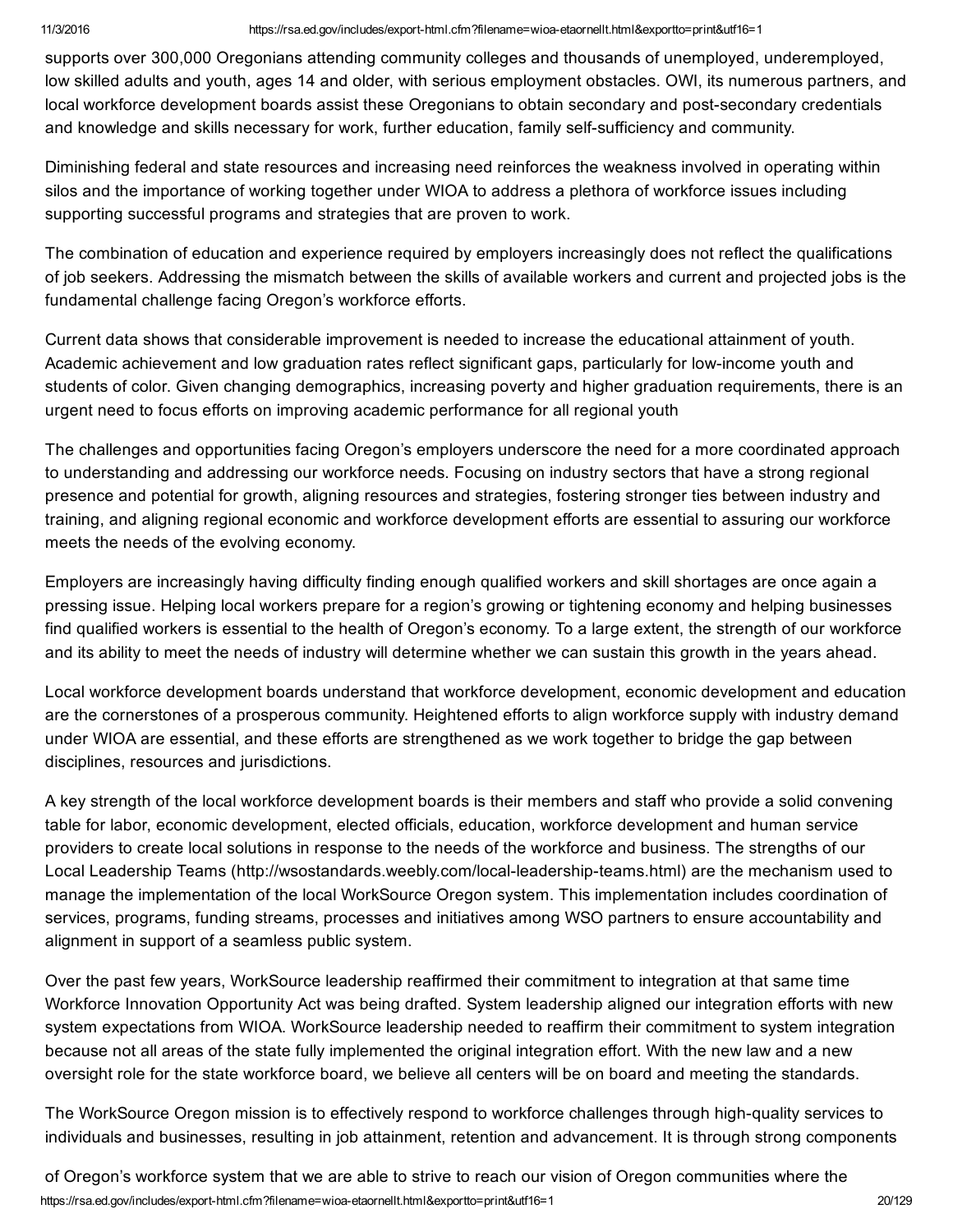employment needs of jobseekers and businesses are met by solutions delivered effectively through engaged workforce system partners.

Two strong components of the workforce system and an integral part of the work performed by Title 1 and Title III in partnership are the WorkSource Oregon Performance Standards

(http://wsostandards.weebly.com/uploads/5/8/7/9/58796091/wso\_operational\_standards\_document\_final\_522 15.pdf) and the WorkSource Oregon Performance Measures Checklist (http://wsostandards.weebly.com/wsostandards-implementation-checklist.html). They provide mechanisms for system standardization, consistency and accountability that align to the mission and ensure quality delivery of services to all Oregonians. All centers have, or are developing, feedback mechanisms to ensure that services are driven by and are meeting business needs, and to ensure that internal teams are operating on the same information and striving toward the same local expectations. Feedback mechanisms will be documented and locally tracked to ensure effectiveness of service provision.

There are other strong, foundational components to the Workforce Development System in Oregon. These pillars of strength include Sector Strategies and Partnerships and, as noted earlier, Labor Market Information (LMI). Our LMI informs sector strategies, sector partnerships, career planning, training decisions, business engagement and placement services. The system goal is to provide the best customer-focused service possible through a continuity of services that are not dependent upon a customer returning to the same staff person.

In PY 2012, Oregon's local WIBs served 189,787 WIA Title I participants – 36,952 participants in the Adult Program, 149,819 participants in the Dislocated Worker Program, and 3,016 participants in the Youth Program. Performance measures for PY 2012 show that, of those who were placed into jobs between April 1, 2011 and March 30, 2012, a total of 15,370 adult participants and 80,654 dislocated workers retained employment for three consecutive quarters after they exited the program. Participants who retained employment after exiting the Adult and Dislocated Worker Programs were projected to generate a total of \$165.1 million in added taxable earnings over the next ten–year period (in present value terms). This change equates to a total of \$2.77 in added taxable earnings for every dollar spent to fund the programs. Performance measures for PY 2012 also show that 911 youth participants were placed in employment or education between October 1, 2011 and September 30, 2012. These youth are projected to generate \$10 million in added taxable earnings over the next ten–year period (in present value terms), or \$0.90 for every dollar spent to fund the program. Overall, the combined economic value of the WIA Title I programs administered by Oregon's local WDBs is \$175 million, equal to the added taxable earnings that will accrue to participants of the Adult, Dislocated Worker, and Youth Programs over the next ten years. The benefit–cost ratio yields \$2.48 in added taxable earnings for every dollar spent.

One specific area with a potential for improvement is increasing the percentage of Title I funds spent on individual occupation training. The Oregon Workforce Investment Board recently adopted a requirement that every local workforce board invest a minimum of 25 percent of its funds in occupational training. As this is a new requirement and the state has four new local boards, the state board will continue to monitor implementation over the period of the state plan to assess success and identify additional ways to increase the funding for training. Improving this area while redesigning the workforce regions and implementing WIOA may be difficult, but it remains an objective.

Strengths of Oregon's local Title II programs stem from strong connections with community college post-secondary education and training programs. Currently, local Title II programs are housed within the 17 independent community colleges. Integration with the community colleges allows adult education and literacy providers to extensively leverage resources such as facilities, services, and matching funds. Local Title II providers are required to provide a match and the office of Community Colleges and Workforce Development (CCWD), as the eligible agency, is required to uphold maintenance of effort in support of adult education and literacy programming in Oregon. In addition to the significant financial contribution made by the current local, Title II provider, the co–location of adult education and literacy programs on community college campuses facilitates strong connections to academic bridge

programs and post–secondary programs, including career and technical education and industry recognized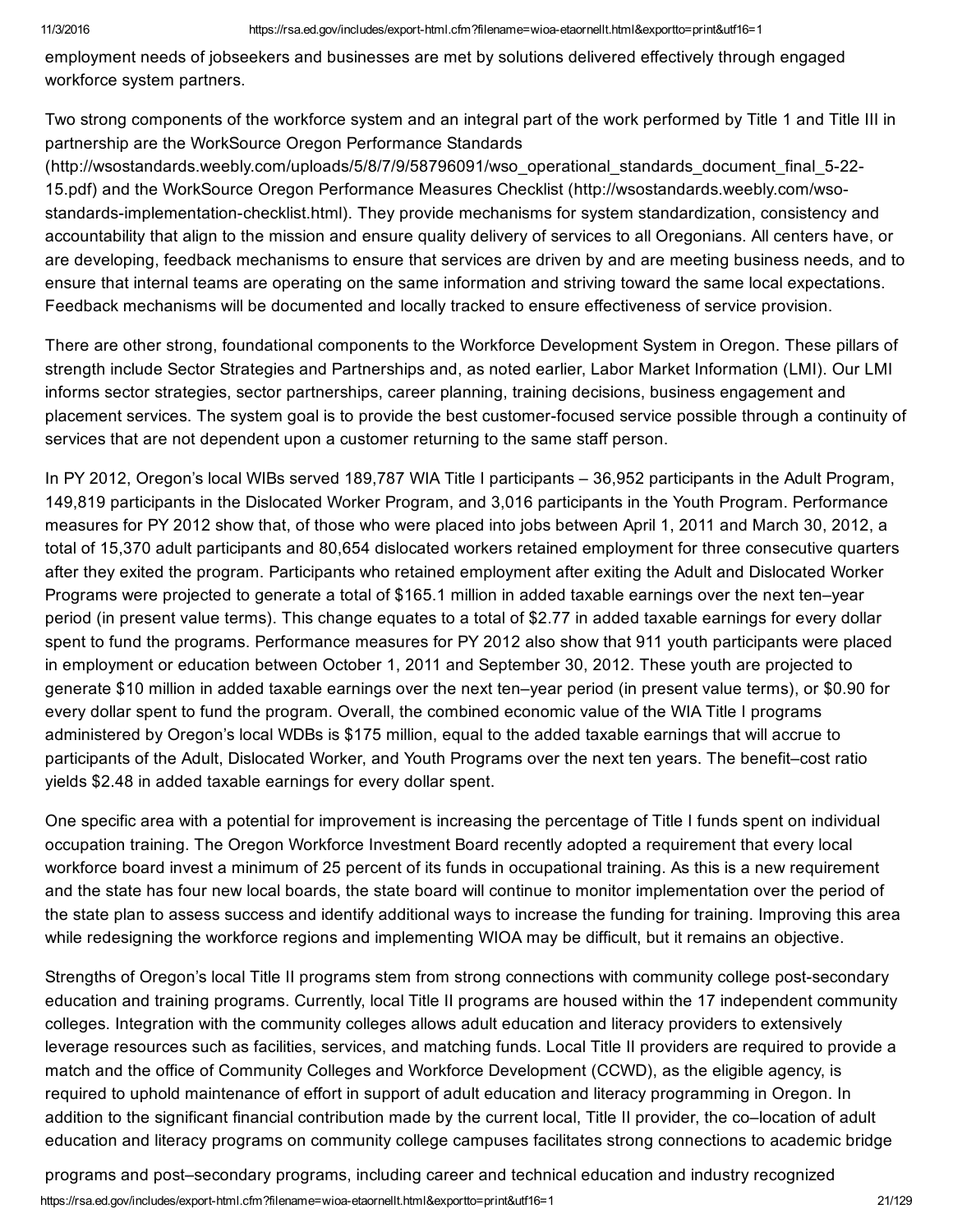certifications.

Overall, the development and expansion of credit–bearing Career Pathways certificates across the 17 community colleges has been a key strategy for enhancing the training and job skills of Oregon's workforce. Currently, the community colleges offer more than 400 Career Pathway certificate programs. These certificates are defined in Oregon statute as being 15 – 44 credit certificates that are completely contained within an Associate of Applied Science degree or one–year certificate. This means a working learner can continue to make progress toward a higher level credential without losing time or money having to take classes that are required in the higher level credential but different from those in the Career Pathway certificate.

In order to understand the strengths and weaknesses from the Vocational Rehabilitation perspective, it is important to look at the Census data. This data does not accurately capture the educational and skill needs of individuals with disabilities. Census data does not correlate well with our state data because the individual's disability is based on self-attestation in the census; there is no verification of the disability by the appropriate medical or psychological personnel. However, the applicant data for clients from the past five years probably provides a more accurate picture of individuals' educational and skill needs.

Another weakness of Vocational Rehabilitation in Oregon is the VR's computer system. This system does not collect information on the types of skills that clients have at application that is easily quantifiable. Nor does the computer system allow accurate identification of an enrolled client who has successfully completed a credential. Furthermore, the Rehabilitation Services Administration does not use an occupational coding classification that matches the Department of Labor occupational coding. We are hoping that with the change in requirements in WIOA that our computer system will be updated to track this information more easily, consistently and accurately.

The predominant use of workforce services by Vocational Rehabilitation is with both the post-secondary institutions and community colleges in Oregon. That being said, the number of clients using this system is relatively small. In State Fiscal Year 2015, 568 clients closed from the program having used these services. This number only represents 13.5% of the closures from plan in State Fiscal Year 2015.

In terms of numbers of clients served and the percent successfully completing a credential, certificates are the most successful degree pursued. Anecdotally, in discussions with VR branch managers accross Oregon, many have cited the need for shorter-term certificate programs in the community colleges for our clients. Our clients generally seem to have a more difficult time successfully completing the longer-term degree programs.

Other comments from the field have focused on the problems experienced accessing accommodations needed to complete their course through the special service departments at the community colleges. Clearly, there are many opportunities to leverage and weaknesses to overcome.

#### Service Delivery

Oregon is undergoing a systemic, structural transformation that will improve the way customers receive employment and training services at local WorkSource Oregon (WSO) Centers. These changes will also improve the way businesses receive services from WSO Centers. Oregon has been operating within a partnership framework for many years. The partners recently developed service delivery standards that will be used to guide Oregon's one– stop system. The standards reflect the common vision on delivery of workforce services.

Business services are continually evolving and improving. At the start of 2013, the Oregon Employment Department began offering enhanced business services. Employers select this option when they want a deeper partnership with their business services staff member. An on–site visit is conducted to better understand the business culture and the business objectives, which allows staff to refer candidates to the employer with an increased level of success. The

employer then has a smaller, more highly–qualified applicant pool, which saves them time and money. The service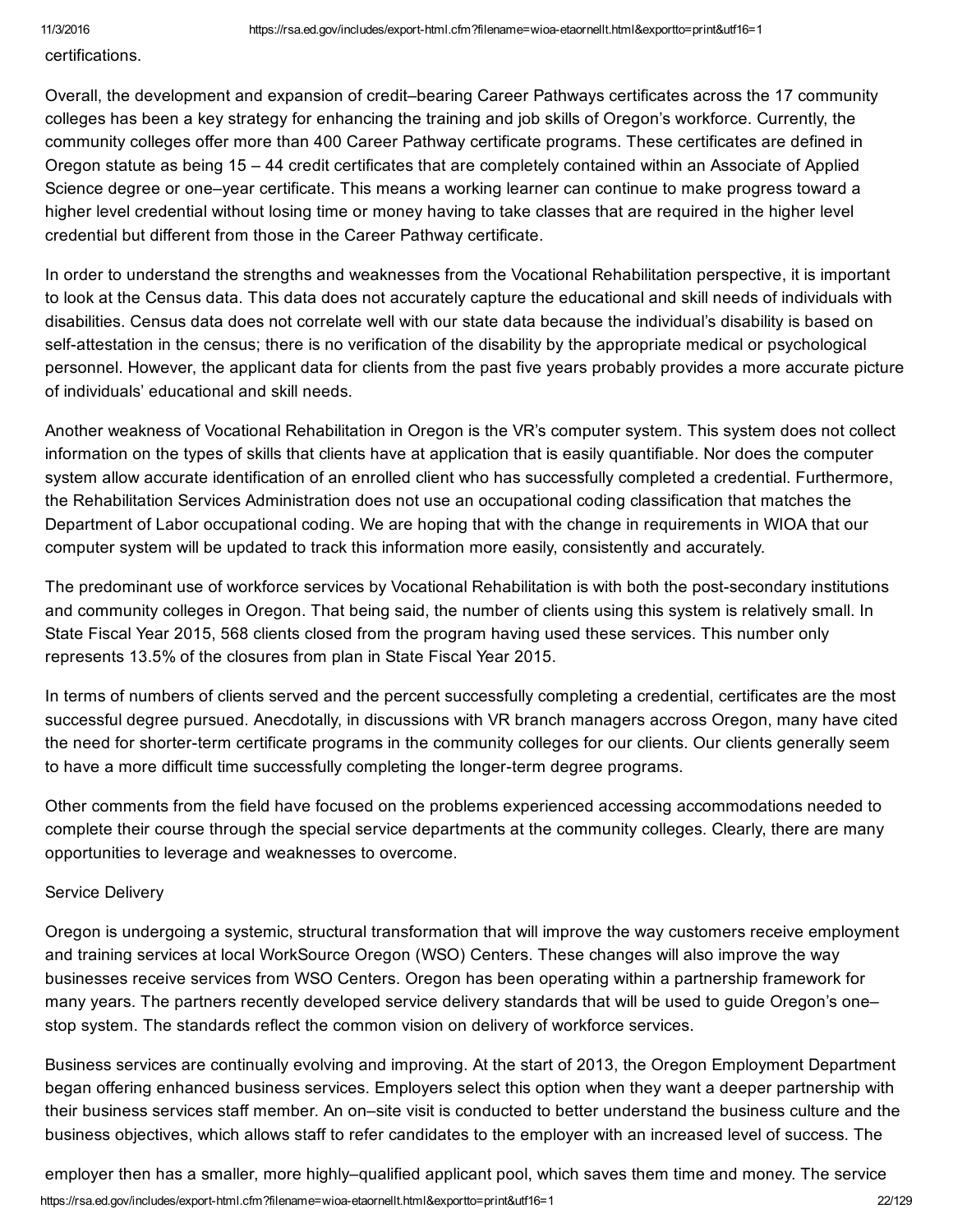has improved the value and impact of business services by lowering an employer's recruitment and turnover costs. National and state level studies show that when the right person is hired, the employer saves roughly 50 percent of the new hire's salary because of lower turnover and training costs. In PY 2013, WorkSource Oregon directly placed 833 workers into the 721 enhanced job listings we received. Using a very conservative net savings to the employer of \$6,000 per hire, the service saved Oregon businesses \$5 million in recruitment and turnover costs. The numbers improved in PY 2014, resulting in \$5.7 million in employer savings from the 955 workers placed against 1,004 enhanced job listings. Interest in the service continues, with 319 workers placed into 319 enhanced job listings in the first quarter of PY 2015.

Oregon has a strong bricks and mortar presence. Roughly 30 percent of facilities are owned by the state, which have lower operational costs when compared to leasing. The use of non–federal funds provides additional flexibility in locating offices relative to community needs, particularly important given Oregon's rural expanse. Local elected officials across rural communities depend on public workforce services to support their economic and education objectives. On the other hand, many offices need to be upgraded to improve customer flow, and in some instances, moved or expanded to allow more partner staff to co–locate.

The strength of our data systems help to deliver consistent services and resources across the state. While the state's current data systems ensure the delivery of program specific services, integrating these systems remains a significant and expensive challenge. A significant shortcoming of the workforce system is often uncoordinated and unconnected information technology (IT) infrastructure, with several major components that are neglected, out of date and inflexible. While the current data systems ensure the delivery of program specific services, integrating these systems remains a significant and expensive challenge. There is limited ability to feasibly share data and/or participant information between core programs and partners. Even with tentative plans to move forward with some new IT systems, IT remains a significant concern. With the high cost and risk of new IT systems, IT issues are often a barrier to improving and integrating the workforce system. However, there are currently key partners working together with the goal of increased interconnectivity of these systems in a more efficient manner to increase the effectiveness of the workforce system through increased sharing of data to inform better data–driven decision making.

#### Providing Workforce Economic and Labor Information for Decision–Making

The Oregon Employment Department's Workforce and Economic Research Division provides accurate, reliable, and timely information about Oregon's state and local labor markets. The goal is to provide quality information that helps our customers make informed choices. Workforce development policy makers are a key Research customer group, particularly serving the labor market information needs of state and local workforce development boards. With the advent and now widespread use of the internet, the more "traditional" aspects of labor market information are largely made available on–line; allowing staff more time to focus on custom analysis and answering challenging questions about the labor market.

### C. State Workforce Development Capacity

Provide an analysis of the capacity of State entities to provide the workforce development activities identified in (A) above.

#### State Workforce Development Capacity

Oregon's higher education system serves hundreds of thousands of students at its seven public universities, 17 public community colleges, workforce programs, private and independent colleges and universities, and private

career and trade schools. The Higher Education Coordinating Commission (HECC) supports the students and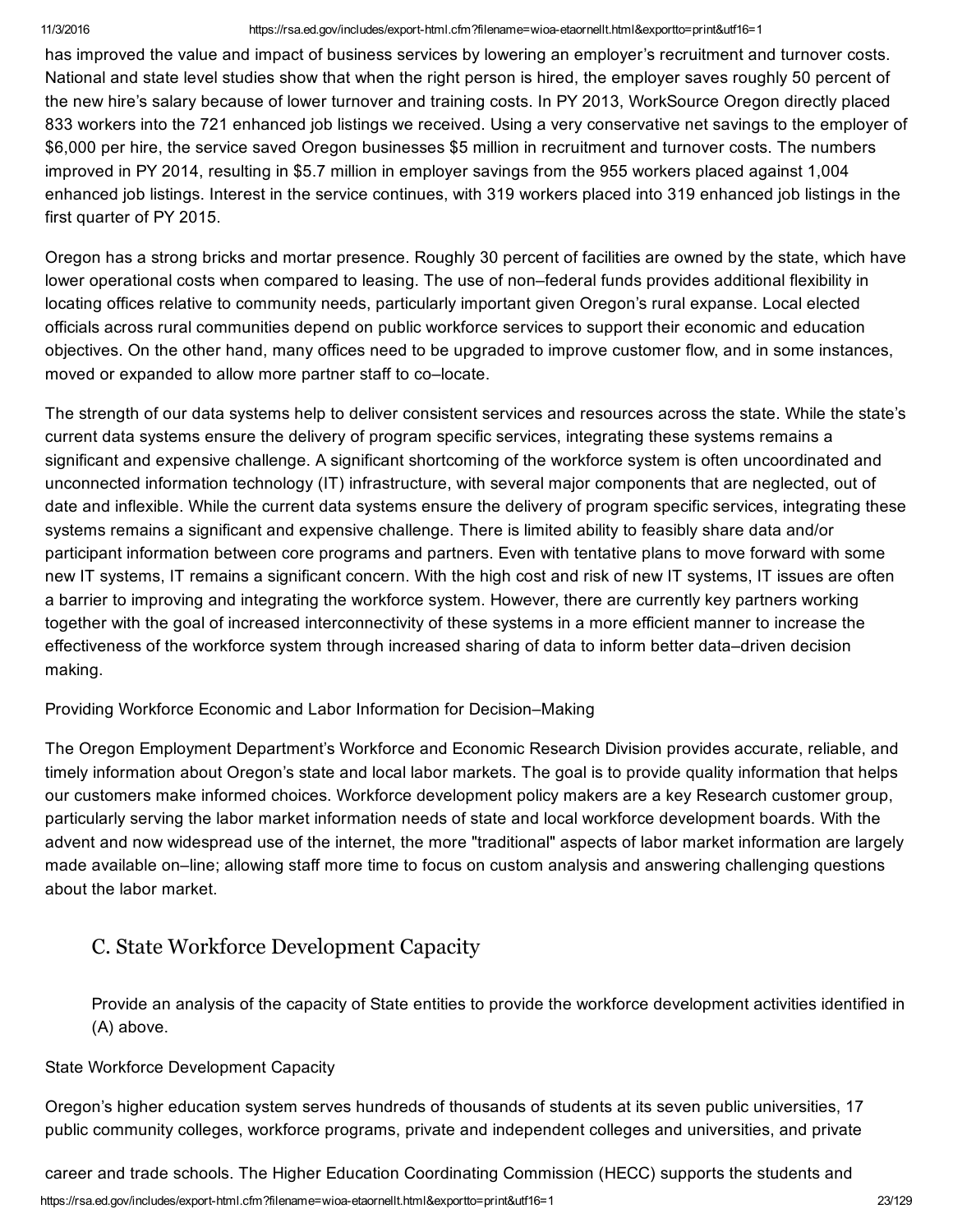communities served by these institutions through statewide statutory responsibilities. The HECC is a 14-member public commission, supported by the HECC agency. The agency includes the Offices of: Executive Director, Policy & Communication; Student Access & Completion; Community Colleges & Workforce Development; Operations; Private Postsecondary Education; University Coordination; and Research & Data.

The Higher Education Coordinating Commission is dedicated to fostering and sustaining the best, most rewarding pathways to opportunity and success for all Oregonians through an accessible, affordable and coordinated network for educational achievement beyond high school.

The Office of Community Colleges and Workforce Development (OCCWD), formerly the Department of Community Colleges and Workforce Development, provides coordination and resources related to Oregon's 17 community colleges, 18 adult basic skills providers, and nine local workforce areas. OCCWD also provides statewide administration of workforce and education programs under the Workforce Investment Act (WIA), the General Educational Development (GED), and other workforce and education programs for the benefit of Oregonians.

OCCWD helps to ensure quality services are provided to future, transitional and current workers. Each year, OCCWD supports over 300,000 Oregonians attending community colleges and thousands of unemployed, underemployed, low skilled adults and youth, ages 14 and older, with serious employment obstacles. OWI, its numerous partners, and local workforce development boards assist these Oregonians to obtain secondary and post-secondary credentials and knowledge and skills necessary for work, further education, family self-sufficiency and community.

Diminishing federal and state resources and increasing need reinforces the weakness involved in operating within silos and the importance of working together under WIOA to address a plethora of workforce issues including supporting successful programs and strategies that are proven to work.

The Title I programs in Oregon that serve Adults, Dislocated Workers and Youth continue to strive to serve all participants; However, challenges based on the ebb and flow of state and federal funding exist. In program year 2014, Oregon served 131,159 Adults, 101,888 Dislocated Workers, and 2,713 Youths. To the extent funding allows, Oregon anticipates sufficient capacity to continue to provide services and meet performance goals under Title I.

Adult Basic Education services in Oregon serve less than 10 percent of the adult Oregonians who lack a high school diploma or GED. While there are no waiting lists for Adult Basic Education services with current Title II providers, that does not mean that the full population of individuals needing services are pursuing them. Title II funds about 15 percent of Adult Basic Education services in the state, the remaining 85 percent of services are funded through community college general funds. Community colleges are independently governed entities that allocate general funds based on local needs and priorities. Community colleges are under no obligation to fund Adult Basic Education at any particular level. The level of support is exceptionally high across Oregon's 17 community colleges. If this were to change, services funded solely under Title II would reach a much smaller number of Oregonians.

Community colleges offer a variety of workforce development services that are important to the overall capacity of the state workforce development efforts. The 17 community colleges in Oregon receive funding from a variety of sources but one primary source is state general funds. During the 2015–17 biennium, this funding accounted for a \$550 million investment in education and workforce related services across the state.

Capacity issues are often localized, either by geography or program. Rural workforce board areas have the highest unemployment rates but the least amount of resources as well as geographic issues such as widely spread facilities. Programs such as Title I or Wagner–Peyser, which meet general community needs, often lack the capacity to provide the specialized services needed by certain groups or programs (i.e. Vocational Rehabilitation).

Oregon's Title III labor exchange program has demonstrated sufficient capacity to provide service. However, non–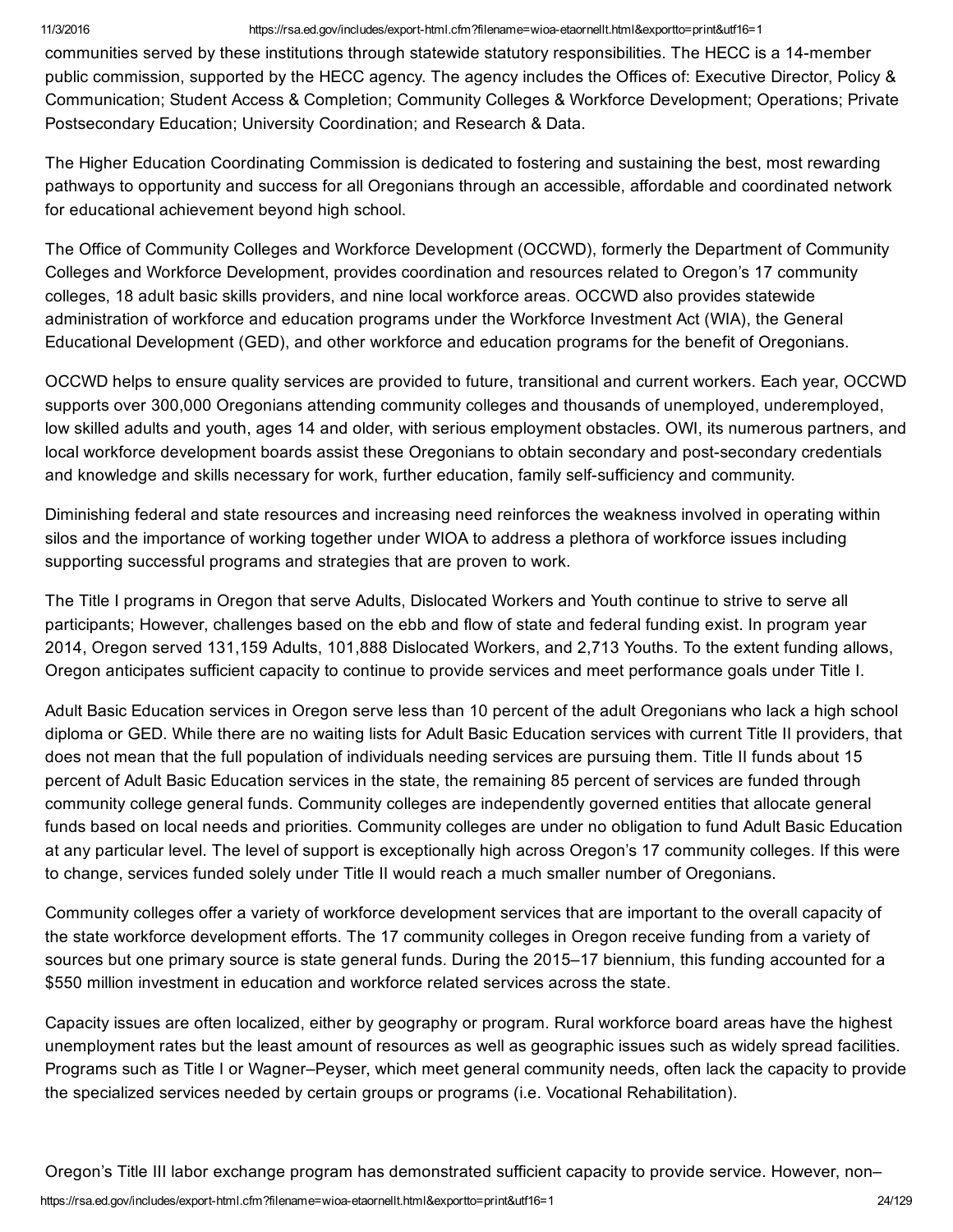federal funding plays a major role in meeting Oregon's labor exchange needs. Oregon's ability to maintain these services at the level currently provided is contingent upon receiving a similar level of state funding in the future.

Analysis has suggested that providing the capacity for extensive labor exchange and reemployment services to UI claimants (nearly 170,000 in PY 2014) strengthens the integrity of Oregon's UI trust fund by reducing the duration of Unemployment Insurance claims by over 1 week per claim, which saved employers tens of millions in tax dollars.

In PY 2014, over 340,000 individuals were active in the labor exchange system, and half were not UI claimants (most of whom are required to participate). This means that virtually half of our job seeker customers chose to seek services through the public labor exchange.

Supplementing Wagner-Peyser funds with state dollars also funds the delivery of enhanced services to the business community. This increased capacity to meet the service needs of employers, helps to improve their bottom–line by lowering recruitment, turnover, and training costs. More businesses are choosing our enhanced service option, as validated by the hundreds of success stories from businesses sharing that the service more than meets their needs and expectations. Our ability to maintain these services is contingent upon receiving state funds in the future. Data on UI claimants suggests the coordination of Title IIV core programs resources will improve the ability of all customers to return to work.

The VR Program will continue to work with the Workforce System in Oregon to increase capacity and access to Workforce opportunities and services for Oregonians with Disabilities. The VR Program will continue to collaborate and coordinate with LWDBs and other partners to increase opportunity and access for VR clients while earnestly and simultaneously trying to help meet the recruitment needs of employers.

## b. State Strategic Vision and Goals

The Unified or Combined State Plan must include the State's strategic vision and goals for developing its workforce and meeting employer needs in order to support economic growth and economic self-sufficiency. This must include—

### 1. Vision

Describe the State's strategic vision for its workforce development system.

State Strategic Vision and Goals

Vision

The strategic vision for the state's economy and overarching goals for the state's workforce system: A strong state economy and prosperous communities are fueled by skilled workers, quality jobs and thriving businesses.

A robust economy with ample mid– to high–income jobs is a baseline for a state–wide high quality of life, which includes healthcare, food security, and quality housing. The vision seeks to focus on Oregon's long–term economic prosperity and resiliency through people–based strategies designed to lift up Oregon workers, innovators and entrepreneurs. To achieve this vision, the Oregon Workforce Investment Board (OWIB) developed guiding principles to identify core or foundational values for the workforce development system. These principles will be used as a lens for evaluating the goals, strategies and actions of the system:

•Customers of the workforce system include both businesses and individuals (job seekers, working learners and youth).

•Data, including customer input, drives continuous improvement and accountability of the system.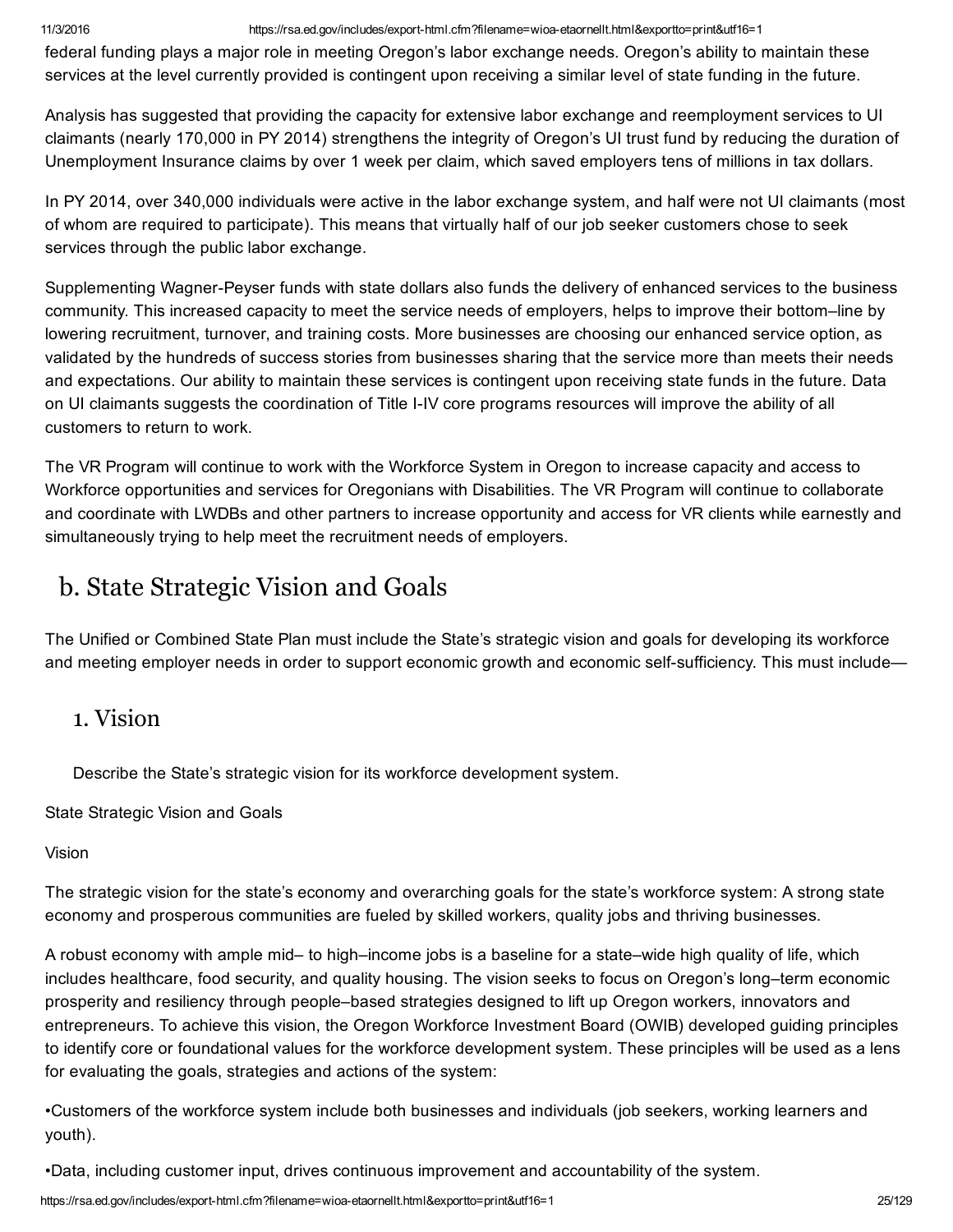•The state supports local decision–making to achieve the OWIB's vision and goals.

•Strategies are business–led, demand–driven and benefit all customers. •Customers have access to a simple, flexible and streamlined system. •System agencies and organizations are agile and nimble to respond to customer needs.

•The system promotes equity and strives to reach equitable outcomes, including but not limited to addressing the unique needs of families in poverty, communities of color, and rural communities.

•Collaboration within the workforce system and with other policy areas occurs between state agencies, through sector strategies, and at the local and regional level.

•Investments and decisions are results driven, not program–driven, to optimize long–term results for clients served, build a strong economy and achieve the state's goals.

•The system adopts tools and promising practices from other states or communities rather than creating new ones, whenever appropriate. •The workforce system targets investments to high–wage, high–demand occupations in sectors where the opportunities are the greatest.

### 2. Goals

 $\frac{1}{2}$ 

Describe the goals for achieving this vision based on the above analysis of the State's economic conditions, workforce, and workforce development activities. This must include—

- Goals for preparing an educated and skilled workforce, including preparing youth and individuals with barriers of employment\* and other populations.\*\*
- Goals for meeting the skilled workforce needs of employers.

\* Individuals with barriers to employment include displaced homemakers; lowincome individuals; Indians, Alaska Natives, and Native Hawaiians; individuals with disabilities, including youth who are individuals with disabilities; older individuals; ex-offenders; homeless individuals, or homeless children and youths; youth who are in or have aged out of the foster care system; individuals who are English language learners, individuals who have low levels of literacy, and individuals facing substantial cultural barriers; eligible migrant and seasonal farmworkers (as defined at section 167(i) of WIOA and Training and Employment Guidance Letter No. 3514); individuals within 2 years of exhausting lifetime eligibility under the Temporary Assistance for Needy Families Program; single parents (including single pregnant women); and long-term unemployed individuals.

\*\* Veterans, unemployed workers, and youth and any other populations identified by the State.

#### Goals

Consistent with the state's vision, the OWIB will target workforce resources to high–wage, high–demand occupations in sectors where opportunities are the greatest. This includes innovations, enhancements, and expansion of existing programs such as career pathways, career and technical education, work–based and experiential learning, career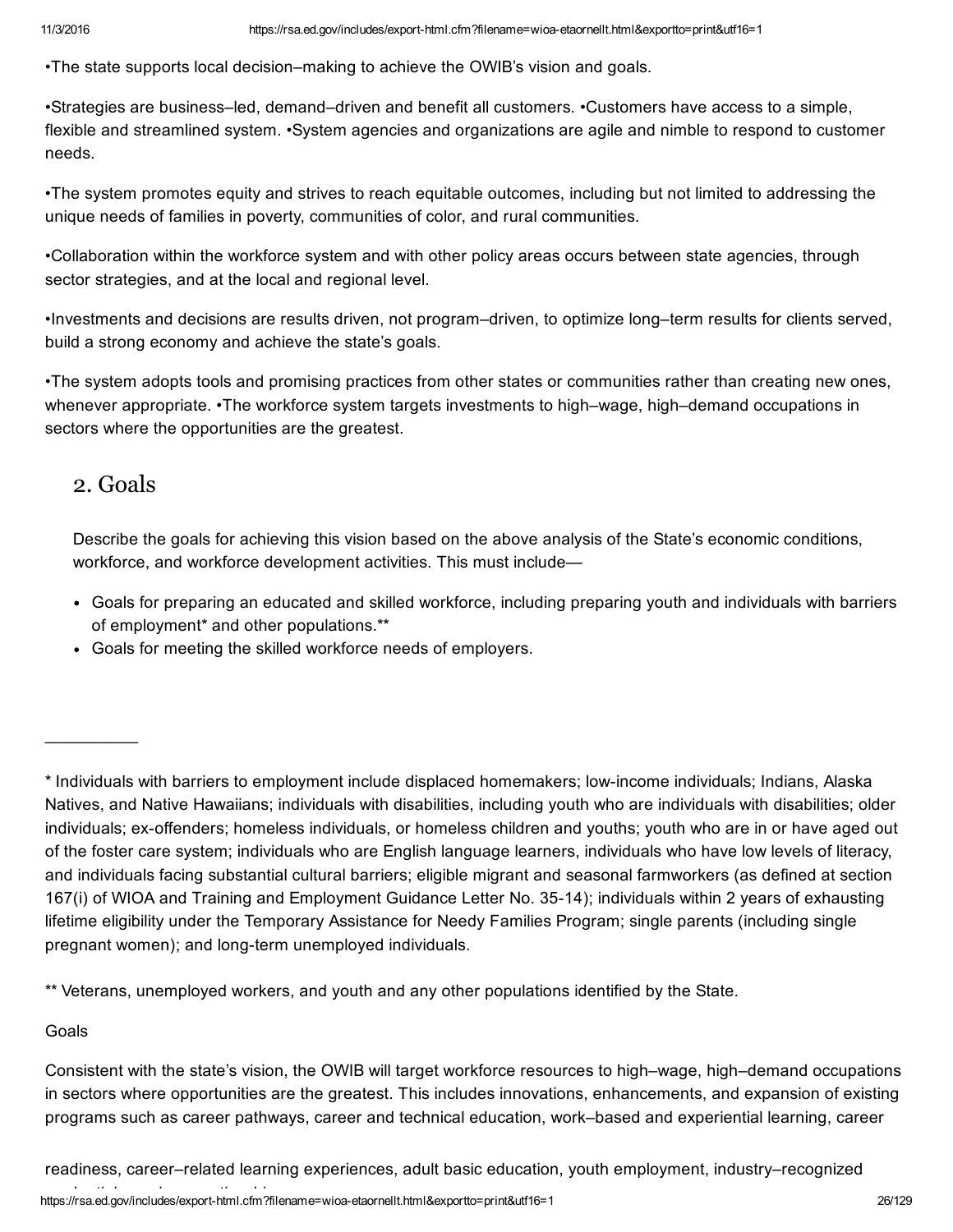credentials, and apprenticeship.

To meet this goal, Oregon's workforce system must provide services and partner with educational programs to ensure that: 1) all Oregonians can meet basic workplace skills requirements and are ready to work, and 2) Oregon's workers have the transferable, technical skills that make them competitive for high–wage, high– demand jobs. This must be true for all groups of workers and potential workers, whether they are coming directly out of high school, a trade or technical school, an apprenticeship program, a Workforce Innovation and Opportunity Act funded training program, a public assistance program, a community college, a four–year university, or are already working.

The Oregon Workforce Investment Board has identified 4 strategic goals to give direction for the state's workforce system.

Goal 1: Create a customer–centric workforce system that is easy to access, highly effective, and simple to understand.

The State of Oregon has cultivated a strong workforce system which provides a solid foundation for further collaboration to promote improved customer service and increased effectiveness. Creating a streamlined, collaborative workforce system is the number one goal within this strategic plan because it directly affects the success of all other goals the OWIB pursues. If the system is not aligned, easy to navigate, and focused on the customer, all other efforts to improve our services will be less effective. An aligned, simple–to–use customer–focused system is also critical to making the system accessible for all Oregonians, especially for those with barriers to employment.

Goal 2: Provide business and industry customized workforce solutions to prepare and deliver qualified and viable candidates. The second goal focuses on the business side of the workforce system's customer base. Businesses need an available workforce that is trained not only in the occupational skills required to do the job, but also in the employability skills necessary for candidates to be viable in the job market.

Goal 3: Invest in Oregonians to build in–demand skills, match training and job seekers to opportunities, and accelerate career momentum. The third goal focuses on the jobseeker side of the customer base, including actively reaching out, engaging, and empowering individuals with barriers to employment. In order to increase the opportunity for employment, jobseekers must be informed about opportunities and prepared with in–demand skills, or those that are currently needed by business and employers locally. Matching training opportunities to the needs of local employers will allow the workforce system to present jobseekers with more opportunities, and employers with more viable candidates to choose from. Focusing on demanded occupational skills can also allow jobseekers to get a first step toward a larger career pathway and to accelerate the process of advancement.

Goal 4: Create and develop talent by providing young people with information and experiences that engage their interests, spur further career development, and connect to Oregon employers. During the stakeholder input activities throughout the strategic planning process, there was an overwhelming theme identifying youth as an important target population for the strategic plan. Recognizing that the current youth population is tomorrow's workforce, this goal focuses on providing opportunities, in partnership with business and education, for young people to experience and understand the local economy to inform their future careers.

## 3. Performance Goals

Using the table provided in Appendix 1, include the State's expected levels of performance relating to the performance accountability measures based on primary indicators of performance described in section 116(b)(2) (A) of WIOA. (This Strategic Planning element only applies to core programs.)

Performance Goals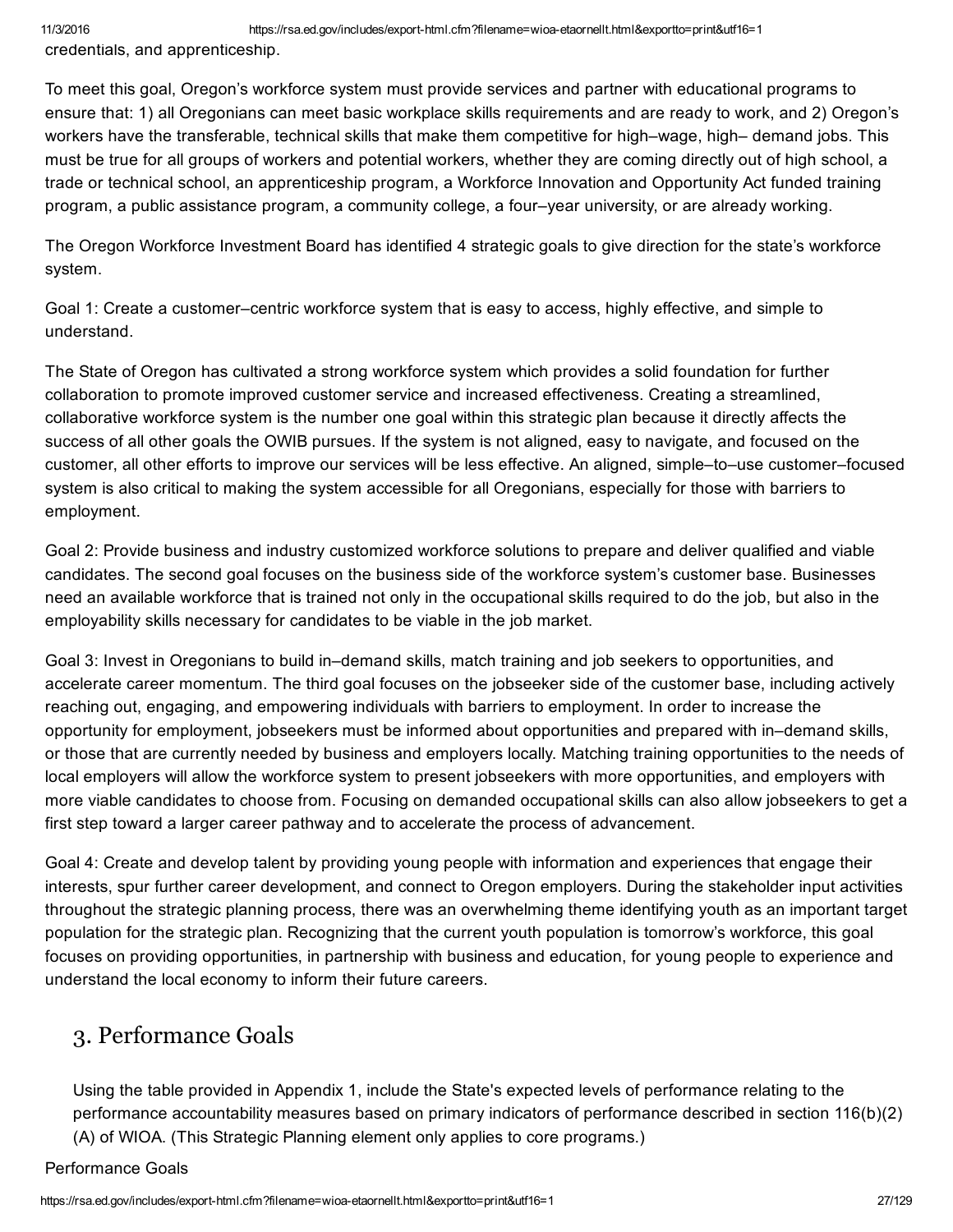Please refer to Appendix 1.

### 4. Assessment

Describe how the State will assess the overall effectiveness of the workforce development system in the State in relation to the strategic vision and goals stated above in sections (b)(1), (2), and (3) and how it will use the results of this assessment and other feedback to make continuous or quality improvements.

#### Assessment

Oregon will assess its workforce system effectiveness through a variety of methodologies and assessments.

The Oregon Workforce Investment Board (OWIB) has adopted seven system performance measures, which are closely aligned to the WIOA performance measures. The OWIB will review a dashboard of the following measures on a quarterly basis to identify statewide policy and program recommendations: •Entered employment •Employment retention •Earnings from employment •Wage gain •Skill gain •Business satisfaction •Job seeker satisfaction

These state–level outcome measures will be tracked statewide and by local workforce development areas as frequently as feasible. This tracking will help identify areas where policy or process adjustments may be needed. It will also identify the local areas that have achieved better results whose policy and processes may be shared and emulated elsewhere.

Local workforce boards may opt to track and analyze additional performance indicators and goals to track their own performance. These measures would be based on each area's specific economic and workforce conditions and the goals of the area. Although there may be significant overlap, it will be up to each local area to determine which performance indicators are relevant for the region, consistent with OWIB strategies, to meet the vision and goals laid out by OWIB. The OWIB, in partnership with state agencies and the local boards, will continue development of additional measures to assess the statewide implementation of the goals and strategies. These measures will be developed through the OWIB Performance Reporting Committee and project specific work groups, which will involve members from the state board, representatives of state workforce agencies, and representatives from local workforce development boards.

This work requires state agencies and local workforce boards to continue the shift from a compliance– and program– specific orientation to a highly–integrated, outcomes–based system that makes value–added investments based on community needs. This work will also require greater responsibility, accountability, and autonomy for decision making at the local level.

Effectiveness of local service delivery through WorkSource Oregon will occur through the continued implementation and comprehensive use of the WorkSource Oregon Operational Standards. The workforce system will continuously evaluate its programs, services and processes in light of how these support the greater system goals, and add value to the experiences of customers, businesses and job seekers. For additional information, see "Year ONE Performance Checklist" (http://www.oregon.gov/owib/committees/Pages/PerformAccountCommittee.aspx).

The workforce system will continuously evaluate its programs, services and processes in light of how these support the greater system goals, and add value to the experiences of customers, businesses and jobsseekers. These indicators may be either outcome–related or process measurements. For example, the partners at the one–stop centers in Oregon have initiated a process and developed statewide operational standards for the centers. There will be a measurement system for the standards. This system recognizes that the workforce areas are starting at

https://rsa.ed.gov/includes/export-html.cfm?filename=wioa-etaornellt.html&exportto=print&utf16=1 28/129 28/129 different places and performance is not anticipated to meet all standards across the state. However, the measurements will help determine how we be are moving toward full implementation of the standards by region (See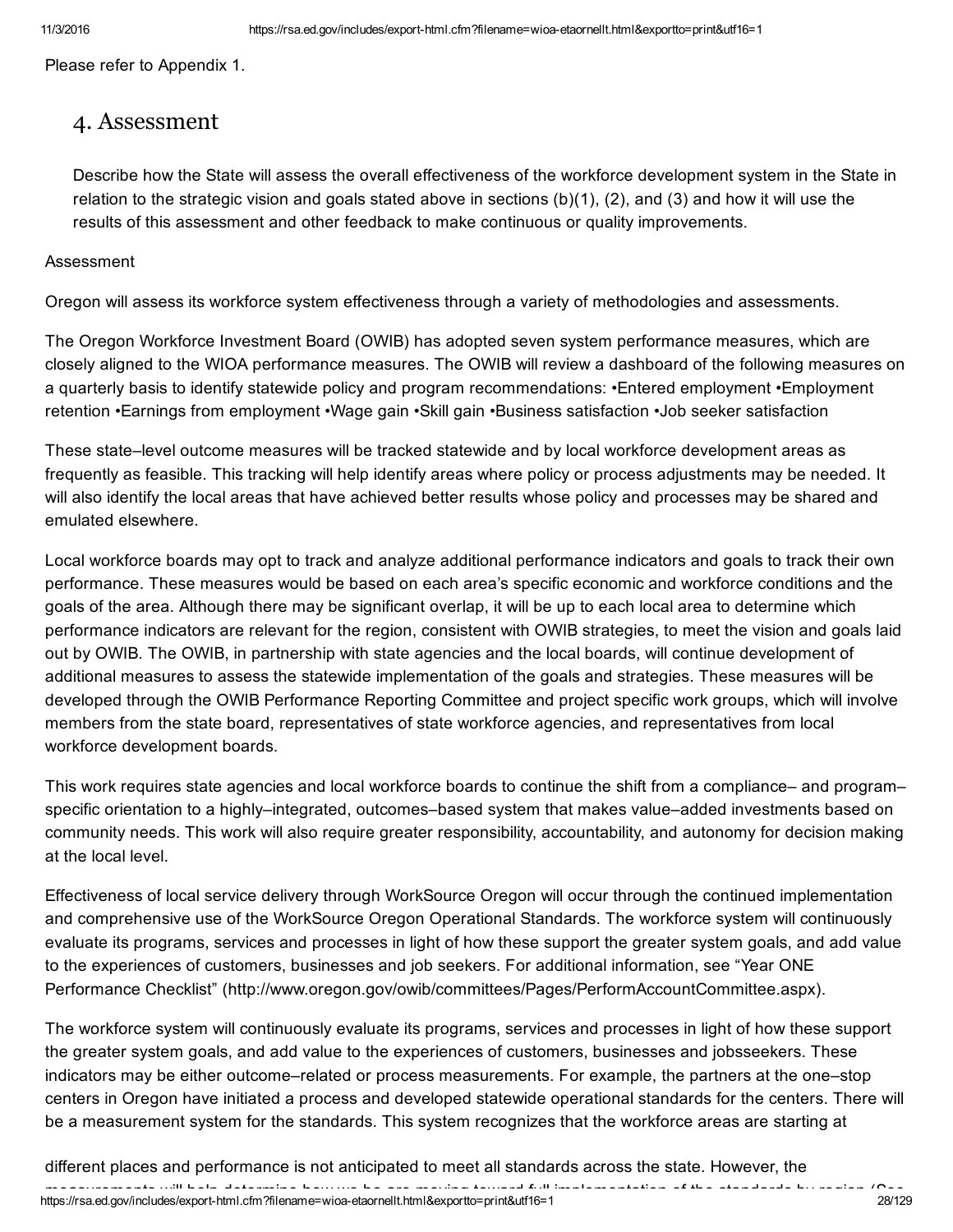measurements will help determine how we be are moving toward full implementation of the standards by region (See the WorkSource Oregon Operational Standards Self–Assessment Report (April 2015) – http://wsostandards.weebly.com/wso–operational–standards–self–assessment–report–april–2015.html .)

## c. State Strategy

The Unified or Combined State Plan must include the State's strategies to achieve its strategic vision and goals. These strategies must take into account the State's economic, workforce, and workforce development, education and training activities and analysis provided in Section (a) above. Include discussion of specific strategies to address the needs of populations provided in Section (a).

1. Describe the strategies the State will implement, including industry or sector partnerships related to in-demand industry sectors and occupations and career pathways, as required by WIOA section  $101(d)(3)(B)$ , (D). "Career pathway" is defined at WIOA section  $3(7)$ . "In-demand industry sector or occupation" is defined at WIOA section 3(23).

State Strategies to achieve its Vision and Goals

The Oregon Workforce Investment Board has identified strategies to implement its strategic goals and to give further direction for the state's workforce system. These strategies are intended to be implemented at both the state (board and agency) and local (local workforce development board and community partner) levels. The entities responsible for implementation of strategies are not identified and additional work will be done at the state and local level to identify responsible parties and mechanisms for implementation.

Oregon's strategic vision for the state workforce system builds upon similar reforms in two other Oregon systems: education and economic–community development. Both of these previous efforts have put greater decision making into the hands of local organizations, while at the same time clarifying available investments and increasing accountability. The success of these reforms rests on well–defined outcomes with the highest flexibility possible on how to achieve them. The recommended system reforms will reduce fragmentation and provide greater flexibility to local communities in determining how to achieve goals and outcomes.

The following strategies, especially those under Goals 1 and 3, focus efforts on improving services for all customers, specifically individuals with barriers to employment. In order to increase the opportunity for employment, the system must be easier to access and use and provide jobseekers with the opportunities and preparation to develop in– demand skills needed by business and industry. Implicit in each of these strategies will be activities implemented by the workforce development system at the state and local level, including through the WSO Standards.

Goal 1: Create a customer–centric workforce system that is easy to access, highly effective, and simple to understand. Strategies 1.1 Create a framework for effective partnering within the workforce system.

A framework for partnering will put processes in place for state agencies, local boards and other workforce organizations to work together and better understand each other's services. This process will help to underline current policies that both help and hinder collaboration and will inform future policy–making decisions to support integration. 1.2 Align and leverage resources (data, funding, capacity, etc.) to collectively impact common outcomes and reward collaboration.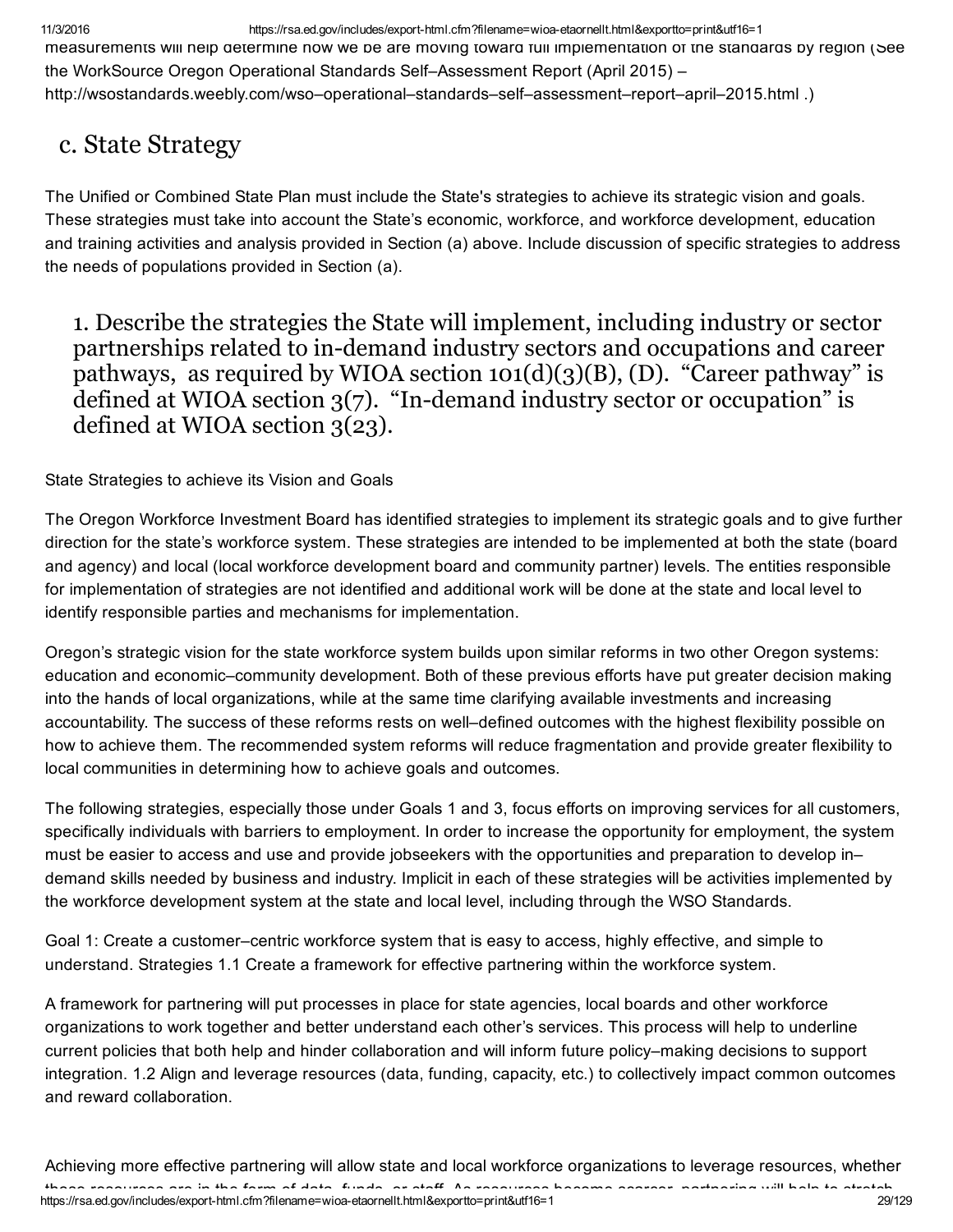those resources are in the form of data, funds, or staff. As resources become scarcer, partnering will help to stretch them further to impact the outcomes of all participating organizations. 1.3 Build accountability mechanisms focused on results.

Policies, processes, and funding decisions are only effective if they are followed or used properly. A theme of this strategic plan is to increase accountability to these things to focus on results. The OWIB will lead efforts to design and enforce mechanisms for accountability to ensure that investments are used wisely and programs are serving customers effectively, and to address shortfalls to make improvements. 1.4 Build a solution–driven (vs. program– driven) culture.

A solution–driven culture is one that starts plans with an end goal in mind. It focuses on the customer and seeks to understand their needs before deciding how to provide programs that will help to meet them. The workforce system has a lot of programs in place and is governed by federal law that could make it easy to turn to a program–driven culture, simply following the letter of the law and not thinking outside the box to meet the unique needs of the customer. The goal of this strategy is to ensure that does not happen and state agencies and local boards continue to hear from their customers and adapt programs to meet their needs.

1.5 Market coordinated system services and unite communications and information sharing among workforce, economic development and education.

A system with uncoordinated services is very difficult for a customer to navigate. If the system markets services in a coordinated way, customers can come to one place and understand how to get the services they need without needing to understand the ins and outs of how it will happen. This is true for all services within the workforce system, but also for collaborating with economic development and education. For many customers, services from more than one or all three of these areas will be needed to reach a successful outcome. A system is best coordinated and most effective when all partners understand each other's services and communication paths are clear and well utilized for a seamless customer experience.

Goal 2: Provide business and industry customized workforce solutions to prepare and deliver qualified and viable candidates.

#### **Strategies**

2.1 Create a sustainable framework for locally–driven sector partnerships to understand, anticipate, and respond to the needs of business and industry.

Business–led sector partnerships present a great opportunity to convene industry representatives and partner agencies and organizations to work to understand the collective needs of businesses in an industry. These conversations about common needs can identify common solutions that may be targeted to impact businesses on a wider industry basis, such as training programs for candidates, incumbent worker training, or various operational support programs. While these partnerships occur locally, the OWIB will create a framework to provide guidance or a road map to successful sector partnerships based on current efforts and best practices.

2.2 Foster positive perceptions in business and industry about the workforce system.

In order to maximize utilization of the services available to businesses, the workforce system needs to be seen as a trusted partner for meeting workforce needs. Greater utilization requires two different kinds of awareness – first, that businesses know the services exist, and second, they can see that they are effective. To increase awareness and visibility, local boards must be active in the community with other partners and at the table for any collaborative efforts. If progress is made toward Goal 1, increased accountability and collaboration and a focus on positive solutions will increase the effectiveness of the services that are available. This commitment to effective services and achieving results is a critical step to ensuring positive perceptions among business and industry. Boards should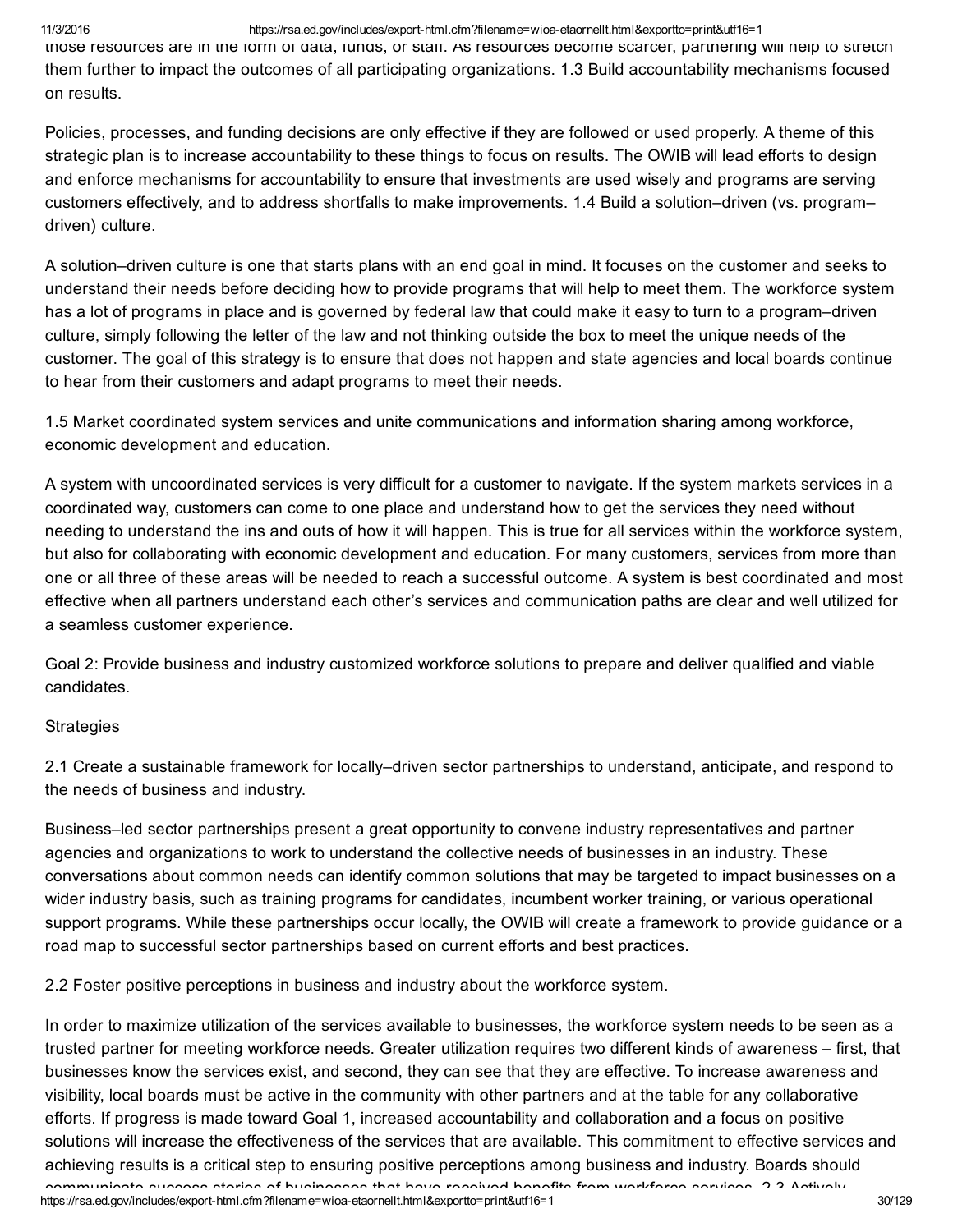communicate success stories of businesses that have received benefits from workforce services. 2.3 Actively communicate the coordinated services of economic development, workforce and education services to business and industry.

Workforce development, economic development, and education and training providers all offer tools to serve businesses. To effectively provide these services, all of these organizations must be coordinated to ensure a seamless experience for business customers. When a business needs assistance, they do not need to know all of the work it takes behind the scenes from different organizations to make it happen. If communication is coordinated, the business will be able to have a clear message on what is available and how to get services. The OWIB will create a framework for this at the state level by ensuring coordination and collaboration with other state level boards and agencies providing workforce, economic development, and education services.

Goal 3: Invest in Oregonians to build in–demand skills, match training and job seekers to opportunities, and accelerate career momentum. Strategies

3.1 Actively reach out and engage customers, especially target populations, in education, training, employment, and entrepreneurial opportunities.

To maximize the number of individuals taking advantage of the services offered, the workforce system should be proactive about engaging customers who are not already aware of the options available. Workforce and partner staff should also be fully informed on the full menu of services provided by all partners to be able to offer guidance and additional information to current customers.

3.2 Empower Oregonians with the access, knowledge, tools, and resources to launch and accelerate career momentum, including information on local in–demand skills\* and careers.

Instead of prioritizing customer choice or job placement over the needs of businesses and the available individual career paths, the workforce system should combine these efforts by helping individuals understand their options within the local economy and opportunities for advancement. This allows individuals to think beyond just getting a job and focus on taking a step toward a sustainable, lifelong career. \*In–demand skills are those that are currently needed by local businesses and employers.

3.3 Increase resources for occupational skill development and hold local workforce boards to a minimum investment in occupational training, which shall be established by the state board in local plan guidance.

Funds should be prioritized for occupational training that gives people the tools that they really need to work in local businesses. By establishing a minimum requirement for funds spent on occupational training, the OWIB is promoting accountability to ensure that the workforce system is truly supporting services that benefit both jobseekers and local businesses. This minimum threshold will be revisited each year of this strategic plan to adjust to the environment of the workforce system.

3.4 Rethink and restructure training and skill development to include innovative and effective work–based learning and apprenticeship models and to accelerate training.

Effective training often must go beyond classroom training to address all types of learners and provide hands–on experiences. Work–based learning and other innovative strategies that can help individuals understand more clearly what it is like to work in a certain industry or company are important to both improve learning outcomes and to help individuals with career exploration.

Goal 4: Create and develop talent by providing young people with information and experiences that engage their interests, spur further career development, and connect to Oregon employers.

#### **Strategies**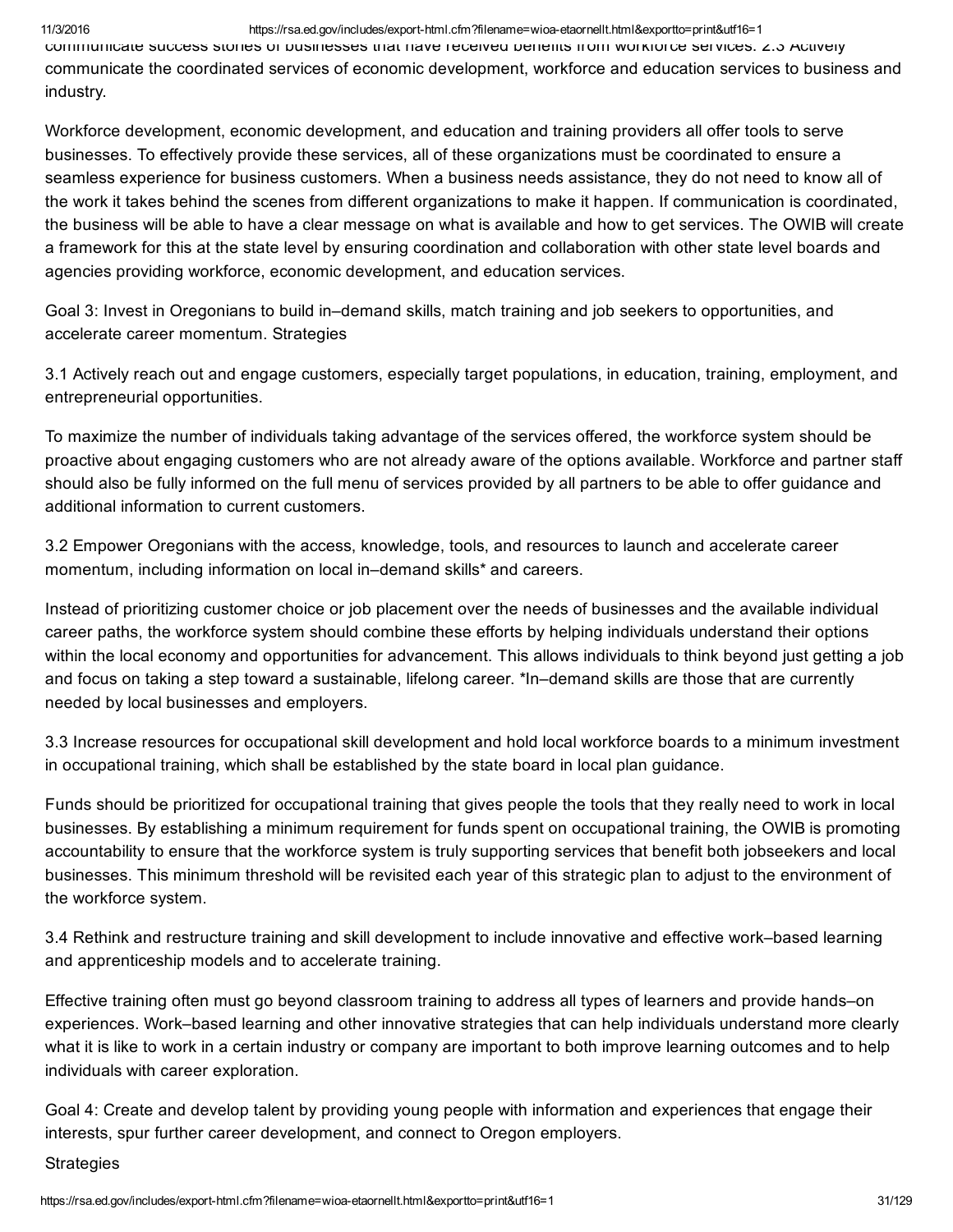4.1 Create pipeline plans, as part of Oregon's sector strategy approach, to connect in–school and out–of–school youth to opportunities in local sector partnerships.

While some activities of sector partnerships will focus on meeting the immediate needs of the industry, to ensure that the future workforce is also prepared, sectors must take into account the youth population. As new and existing sector partnerships are being launched or expanded throughout the state, a plan is needed to ensure a focus is kept on the emerging and future workforce and that young people are informed about and connected to the strong industries in their communities.

4.2 Pursue additional resources to support local initiatives in both rural and urban communities.

As federal and state resources become scarce, it is important to make sure that a strong menu of youth services isn't lost. The OWIB will support local areas in pursuing additional resources for maintaining current initiatives and implementing new and innovative programs that engage and provide work experiences for youth.

4.3 Provide technical assistance and/or incentives to support adoption and expansion of work–based learning, apprenticeships, and internships.

While the OWIB does not directly provide services to businesses or individuals, it will be a resource for technical assistance, making connections between local areas, and sharing best practices related to various work–based learning initiatives. When possible and if funds are available, it will prioritize incentives for programs that provide these experiences for youth.

4.4 Build partnerships to increase exposure to job and career opportunities and better connect school to work.

Partnerships with businesses and schools are essential to ensuring young people are exposed to local career options and are able to see real–world applications of what they are learning in school. The OWIB will work to make these connections at the state level and to share best practices from across the state and country on how to make these partnerships successful and address any of the obstacles that typically exist when trying to provide youth work experiences.

#### Strategies the State will Implement

Strategies 1.1 and 4.1 described in the section above and adopted by the OWIB, specifically include industry or sector partnerships as a way to achieve the state's goals. In addition to these, Oregon is utilizing industry sector partnerships and strategies as a foundational approach to the way the workforce system works with employers, jobseekers, and students to improve employment opportunities and overall business competitiveness. Oregon is doing this through collaborative partnerships at the state and local levels and technical assistance that supports capacity building in all of the state's local workforce areas.

At a high level, the state's strategy consists of providing consistency to the industry or sector partnerships process, regional data and program information, and inter–regional connections as outlined in Oregon's Approach for Sector Strategies (http://www.oregonworkready.com/sectors–resources.html). Local regions have identified their target sectors and are noted in their local plans .

All of the strategies under Goal 3 involve the use of career pathways to connect individuals to education, training and career momentum. Under WIOA, career pathways are a critical element of academic programing for Title II, Adult Education and Family Literacy Programs, one of the six core programs of the Act. Title II providers have both programmatic and performance based outcomes related to career pathways.

https://rsa.ed.gov/includes/exporthtml.cfm?filename=wioaetaornellt.html&exportto=print&utf16=1 32/129 Oregon has long been a leader in a community college–based initiative focused on building Career Pathway credit bearing certificates at the colleges. A strong coalition of colleges have worked together to build a Pathways Alliance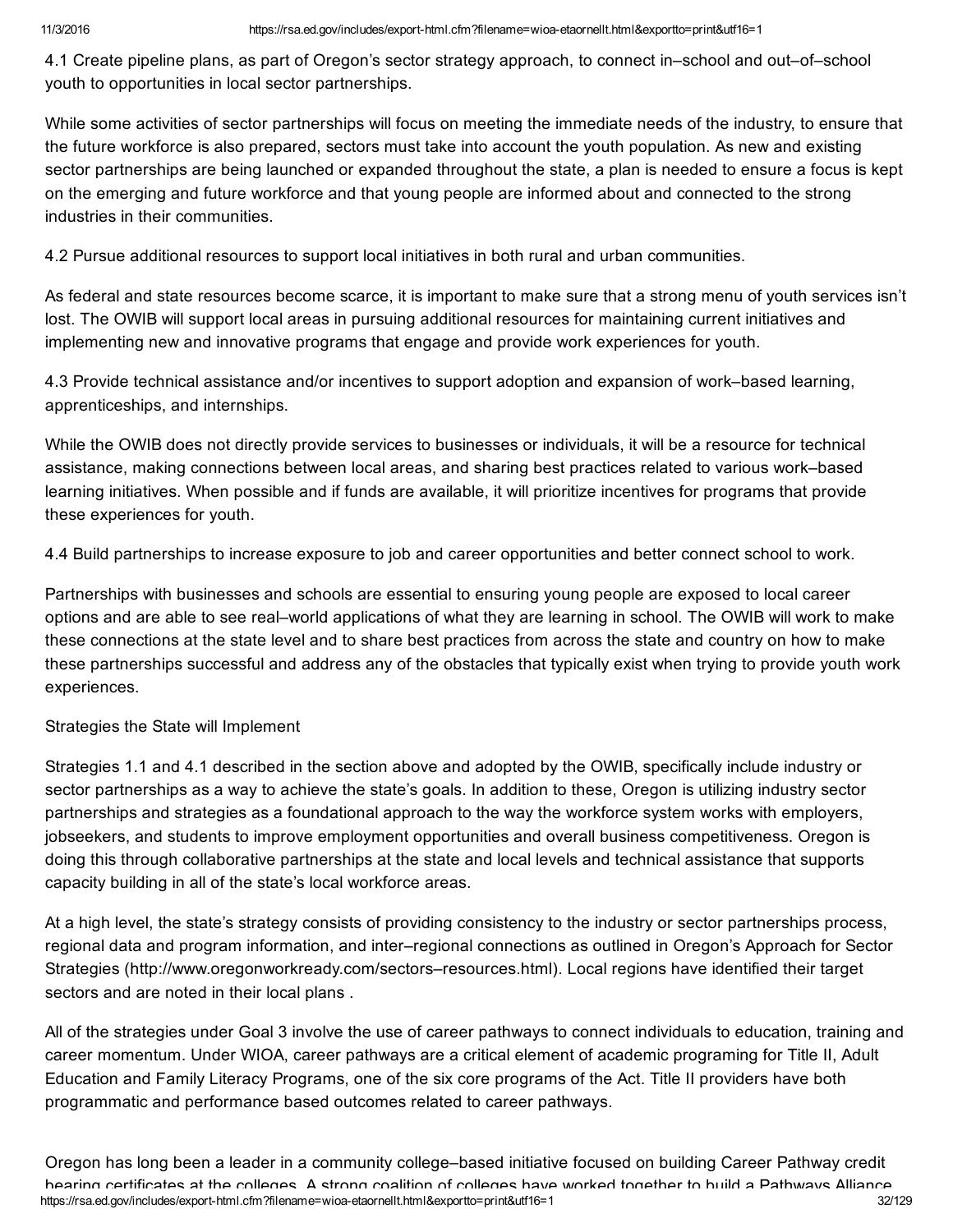bearing certificates at the colleges. A strong coalition of colleges have worked together to build a Pathways Alliance which has supported the implementation and continuous improvement of Career Pathways within the colleges. These Career Pathways certificates are developed in collaboration with employer representatives and are approved at the state level based on local labor market information and other criteria.

As Local Workforce Boards work to expand career pathway options for unemployed and underemployed Oregonians, a variety of approaches may be utilized, depending on local needs and resources. These options are represented on the graphic that summarizes what career pathways mean in Oregon, and the variety of options that may be included in a career pathways strategy.

Oregon has adopted the following working definition of Career Pathways: Career pathways are sequences of high– quality education, training, and services connected to industry skill needs. Career pathways have multiple entry and exit points that allow individuals to achieve education and employment goals over time. Career Pathways may include: apprenticeships, on the job training, industry recognized credentials, non–credit training and certificates, credit certificates and degrees. Part of this effort will be to move towards a wider inclusion of career pathways in our Tittle II, Adult Basic Education, and English language acquisition classes, as well as building new career pathways through apprenticeship programs.

All programs will be designed to expedite transitions from unemployment to employment, from underemployment to better employment, or, as in the case of displaced workers, from one industry to the next. Each LWB will be addressing targeted populations as they build career pathways. Outreach to these targeted populations will be expanded. LWBs will align their career pathways to their sectors, working with industry to establish trainings that are aligned with business needs. Business will benefit by having a pipeline of workers into their industries that are well trained and work ready.

2. Describe the strategies the State will use to align the core programs, any Combined State Plan partner programs included in this Plan, required and optional onestop partner programs, and any other resources available to the State to achieve fully integrated customer services consistent with the strategic vision and goals described above. Also describe strategies to strengthen workforce development activities in regard to weaknesses identified in section  $II(a)(2)$ .

Strategies the State Will Use to Align the Core Programs

Companies in Oregon cannot grow or be competitive without the right talent. The alignment of worker skills with business needs means a worker quickly moves from a company liability into a productive asset. Yet, without the right combination of skills, it takes longer for workers to come up to speed. This time lag represents real costs; companies grow more slowly, worker wages stagnate, and workers look for other opportunities.

Talent is the driver of economic growth; industry, education, workforce and government must work together to create more robust and agile education and training models for both incumbent workers and new graduates. As stated earlier and highlighted in WorkSource Oregon Operational Standards (http://wsostandards.weebly.com/), the State of Oregon's workforce system provides a solid foundation for collaboration to promote improved customer service and increased effectiveness. Creating a streamlined, collaborative workforce system directly affects the success of all other workforce development goals. If the system is not aligned, easy to navigate, and focused on the customer, all other efforts to improve our services will be less effective. Additional work is needed to better integrate data systems

to deliver improved customer service, but integrating these systems will be an expensive and time–consuming endeavor.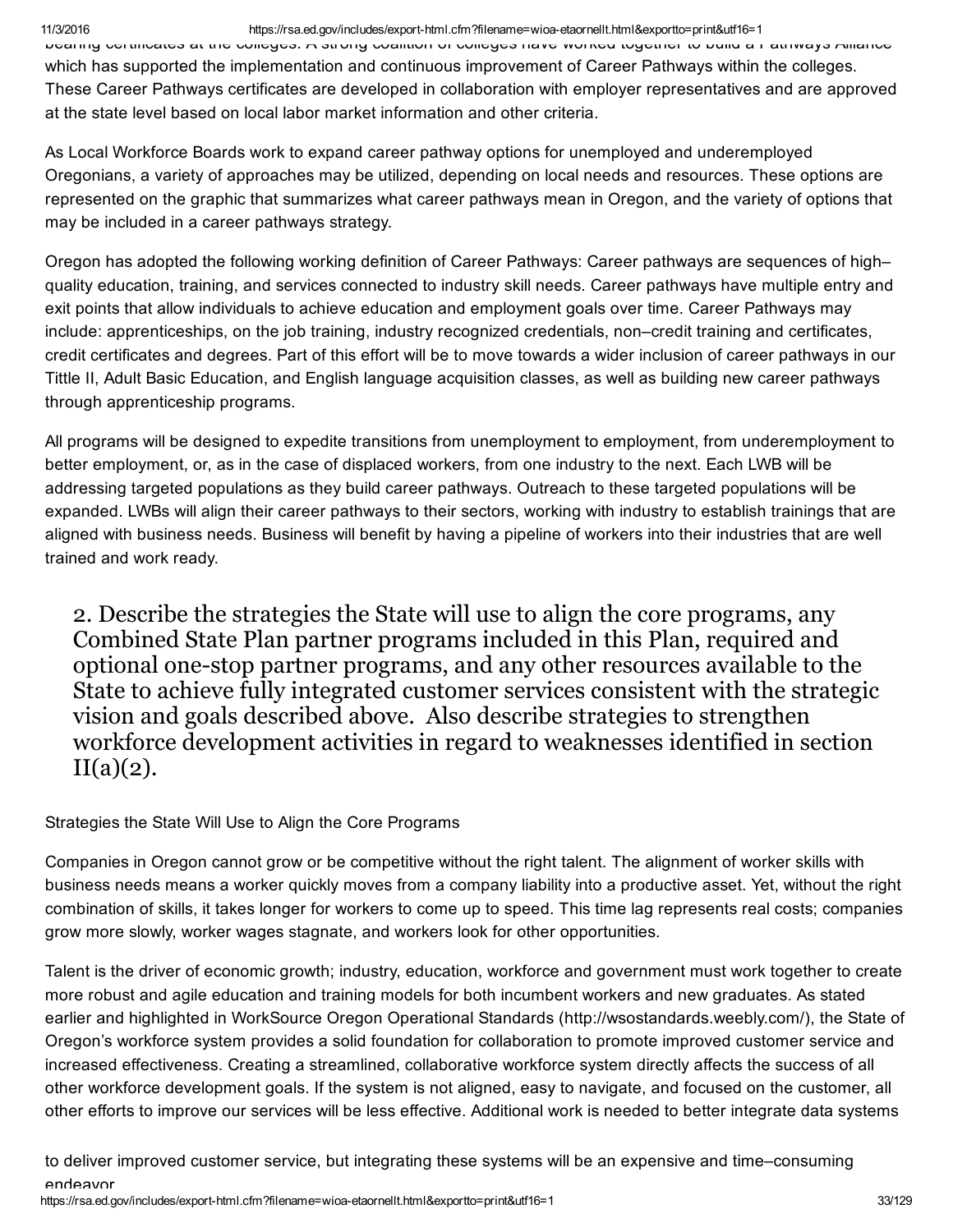Strengthening the framework for partnering by developing and implementing processes will make it easier for state agencies, local boards and other workforce organizations to work together and better understand each other's services. This process will help to underline current policies that both help and hinder collaboration and will inform future policy–making decisions to support integration. More effective partnering includes state and local workforce organizations leveraging resources, whether those resources are in the form of data, funds, or staff. As resources become scarcer, partnering will help to stretch them further to impact the outcomes of all participating organizations. Financial, institutional, political and other barriers to effective partnering will be reviewed and revised to minimize their effect on partnerships.

Executive leadership from Vocational Rehabilitation (VR), the Higher Education Coordinating Commission (HECC), Oregon Employment Department (OED), and the Department of Human Services (DHS) Self Sufficiency Programs (SSP) are sponsoring a series of Local Area Alignment Meetings in conjunction with the local boards. These meetings bring together local program leaders with the goal of establishing a common vision, goal, communication and leadership plans that will allow them to implement integrated services that are tailored to local needs and situations. An independent facilitator leads the multi–day meeting with the local leadership and state leadership present at the same time. This combination of individuals allows the state leadership to demonstrate commitment to the integration efforts and help remove real and perceived barriers to local operational planning and integration. State leadership benefits from hearing local ideas and best practices that can be duplicated around the state and also helps state leadership understand the local needs. By early spring, all areas of the state will have had this meeting and will be expected to have established local leadership teams with project plans in place to move their local plans forward.

The OWIB, the state workforce board, has also established goals and strategies to develop a solutions–driven culture with services that are easy to access and coordinated with education and economic development. Encouraging a solutions–driven culture means focusing on the customer and seeking to understand their needs before deciding how to provide programs. It is the OWIB's goal to ensure that state agencies, education and training partners, and local boards continue to hear from their customers and adapt programs to meet their needs, rather than focus solely on programs and meeting federal law.

Similarly, a system with uncoordinated services is difficult for a customer to navigate. The OWIB's goal is to market services in a coordinated way so that customers can come to one place and understand how to get the services they need without needing to understand the ins and outs of how it will happen. This is needed for services within the workforce system and in collaboration with economic development and education. For many customers, services from more than one of these program areas will be needed to reach a successful outcome. The workforce system can be best coordinated and most effective when all partners understand each other's services and the communication paths are clear and well utilized.

Finally, the state has established a strategy to increase resources for occupational skill development, including setting a minimum threshold for local workforce board investment in occupational training to better prepare job seekers in the skills needed by businesses. Beyond the Title I investments, this strategy encourages all core programs to look at ways to minimize duplication and improve efficiency to support skill development that benefits individuals and businesses.

Oregon recently created the Oregon Talent Council (OTC) to "advise and be a resource for state agencies and educational institutions on issues of talent development, and to promote the growth and competitiveness of Oregon's traded sector and high–growth industries." Its mission is to "make Oregonians the first and best choice of Oregon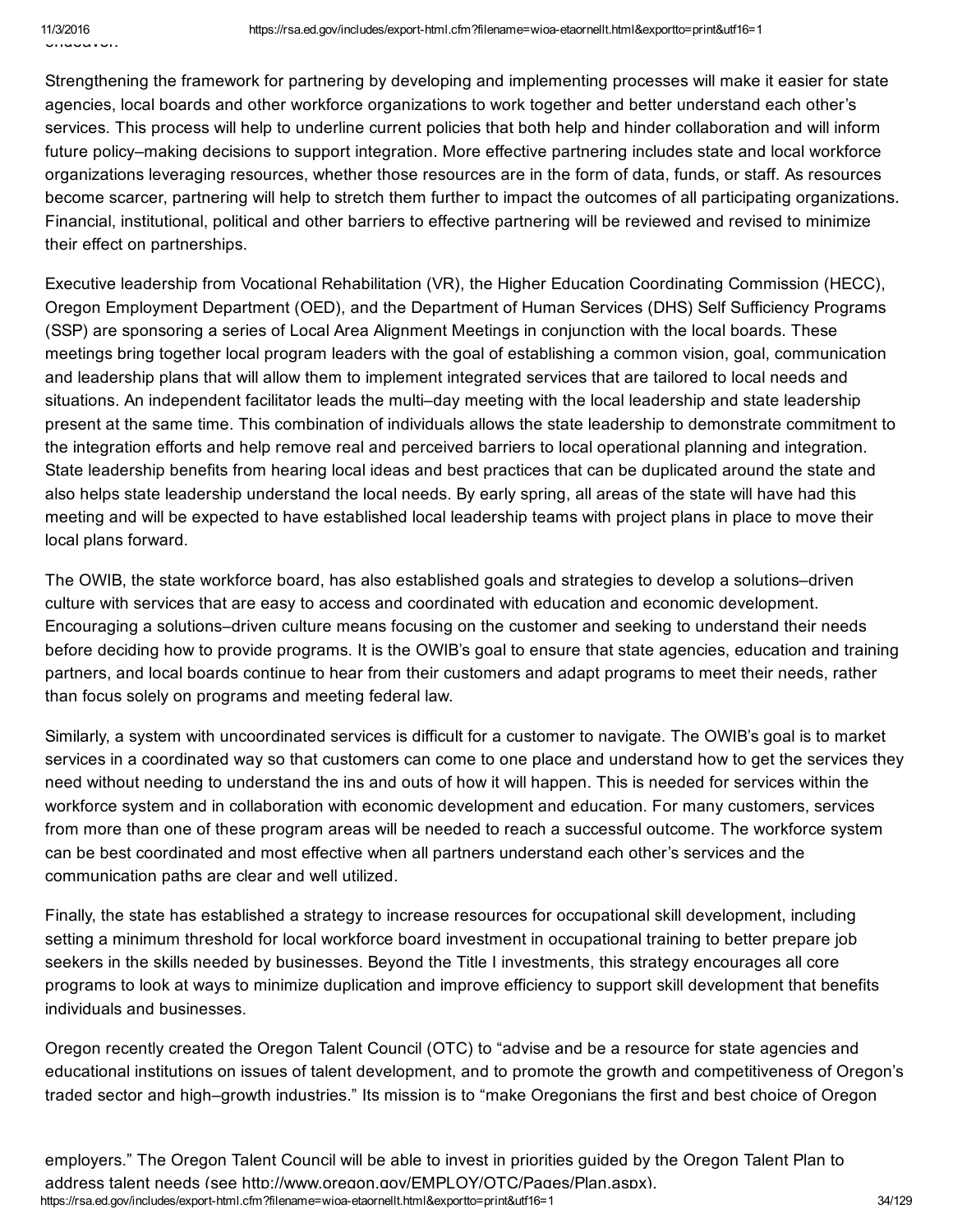## III. Operational Planning Elements

The Unified or Combined State Plan must include an Operational Planning Elements section that support the State's strategy and the system-wide vision described in Section II.(c) above. Unless otherwise noted, all Operational Planning Elements apply to Combined State Plan partner programs included in the plan as well as to core programs. This section must include—

## A. State Strategy Implementation

The Unified or Combined State Plan must include—

## 1. State Board Functions

Describe how the State board will implement its functions under section 101(d) of WIOA (i.e. provide a description of Board operational structures and decision making processes to ensure such functions are carried out).

### State Strategy Implementation

In many ways the implementation of the state strategies to meet its Workforce goals will be driven locally. Therefore, the methods to reach the performance outcomes will be different in each local area depending on the needs of the community and decisions of the local investment board.

Critical industry sectors fuel the state's economy most broadly, although the sectors usually differ by local area. The workforce system must prepare workers for the higher wage, higher skill, in–demand occupations these sectors have to offer. This approach will create a mutual benefit for companies and workers.

Industry sector strategies are employer–driven partnerships that meet the needs of key industries within a regional labor market. Partners include business, labor, economic development entities, education and training providers and other stakeholders. Sector partnerships are intended to remove bottlenecks that inhibit recruitment, hiring, training and worker advancement within an industry sector or cluster. These sector partnerships simultaneously address the needs of workers by creating formal career paths to good jobs by reducing barriers to employment, and sustaining or increasing middle–class jobs. The success of sector strategies lies in building better public/private partnerships based on the practical needs of industry for a more highly–skilled workforce.

https://rsa.ed.gov/includes/exporthtml.cfm?filename=wioaetaornellt.html&exportto=print&utf16=1 35/129 Oregon's workforce system must work to find new ways to operate more efficiently and effectively to meet new challenges and deliver on outcomes in a time of stagnant or shrinking resources. Partners in the workforce system must work together in new ways, and leave behind the systems and approaches that are less effective at meeting the stated outcomes and goals of this plan. While Oregon's publicly–funded workforce agencies and programs have helped hundreds of thousands of Oregonians find jobs and thousands of businesses find workers over the years, the workforce development system in Oregon must continue to remove barriers to achieving better outcomes for customers. Multiple funding streams with sometimes conflicting requirements and goals, administrative fragmentation, lack of consistency and coordination, and a lack of system–wide accountability can reduce the effectiveness of the system. Within the current environment, the focus is about getting better results from the resources we have by creating a more agile system that is highly responsive to local business and economic cycles. The workforce system at both the state and local level needs to collaborate to achieve common outcomes. For additional info see Oregon's Local Planning website (http://oregonlocalplanning.weebly.com/) and Oregon's Sectors webpage (http://www.oregonworkready.com/sectors–resources.html).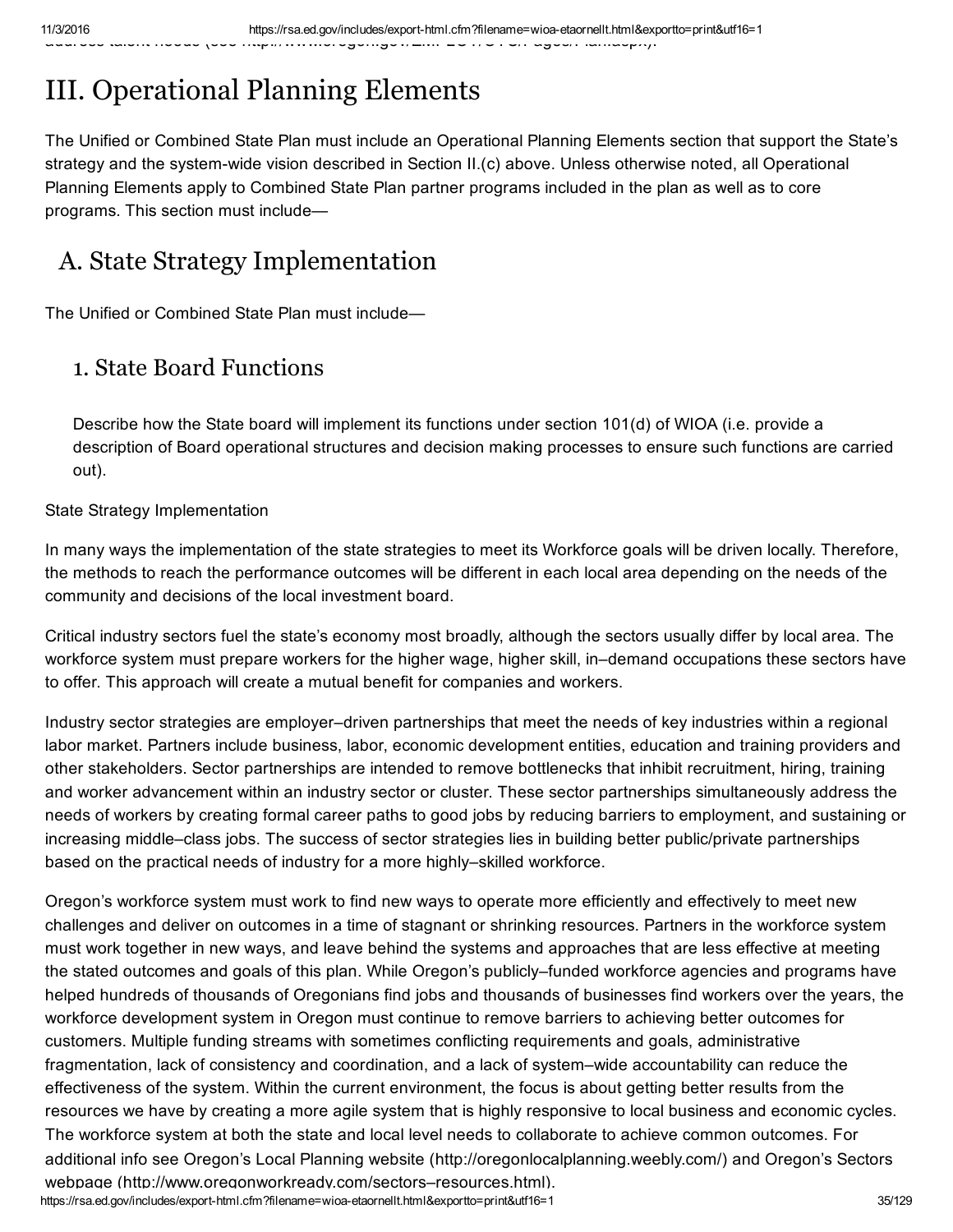State Board Functions: Oregon Workforce Investment Board

The Oregon Workforce Investment Board (OWIB) has two standing committees, nine local workforce board accountability teams, and as–needed, temporary, project–based work groups to implement its functions under WIOA: •The OWIB Performance Reporting Committee consists of state board members, core program representatives, and local board directors. This committee reviews dashboards of high level system measures on a quarterly basis, flags issues for full board discussion, and develops potential recommendations to the Governor for full board action; •The OWIB Executive Committee, consisting of nine members representing all of the WIOA membership categories and board leadership, meets on a monthly basis to guide the work of the board and make recommendations for full board action on key policy decisions under WIOA. All work developed by OWIB committees or by staff workgroups are vetted first by the Executive Committee before consideration of the full board (learn more about OWIB: http://www.oregon.gov/owib/Pages/index.aspx).

The nine local workforce development board accountability teams will each consist of two to three members from the business and workforce membership categories and will be supported by staff representatives from the four core programs. The purpose of these teams is to substantively engage with the local boards in their plan development and implementation processes through regular in–person or conference call meetings. At least once a year, the full OWIB will review the priorities and progress of each local board, with discussions focused on best practices that can be shared with other boards and challenges where additional technical assistance may be needed.

### 2. Implementation of State Strategy

Describe how the lead State agency with responsibility for the administration of each core program or a Combined Plan partner program included in this plan will implement the State's Strategies identified in Section II(c). above. This must include a description of—

### A. Core Program Activities to Implement the State's Strategy

Describe the activities the entities carrying out the respective core programs will fund to implement the State's strategies. Also describe how such activities will be aligned across the core programs and Combined State Plan partner programs included in this plan and among the entities administering the programs, including using co-enrollment and other strategies.

Implementation of State Strategy Core Program Activities

#### WorkSource Oregon

The WorkSource Oregon (WSO) system integrates the services provided by the Wagner–Peyser Act administered by the Oregon Employment Department (OED) and the Workforce Innovation and Opportunity Act (WIOA) Title I programs administered by the Higher Education Coordinating Commission's (HECC) Office of Community Colleges and Workforce Development (CCWD). The activities in the one–stop centers are described in the attached WorkSource Oregon Operational Standards (http://wsostandards.weebly.com/wso–operational–standards–self– assessment–report–april–2015.html document). Please refer to that document for detailed discussion and description of the one–stop services and activities. In order to be designated as a WorkSource Oregon center, services among Wagner–Peyser and Title I staff will be aligned resulting in seamless provision of services to

https://rsa.ed.gov/includes/exporthtml.cfm?filename=wioaetaornellt.html&exportto=print&utf16=1 36/129 customers. Staff resources across both funding streams will be pooled together and allocated collectively to ensure all services are delivered in accordance with the requirements of these operational standards.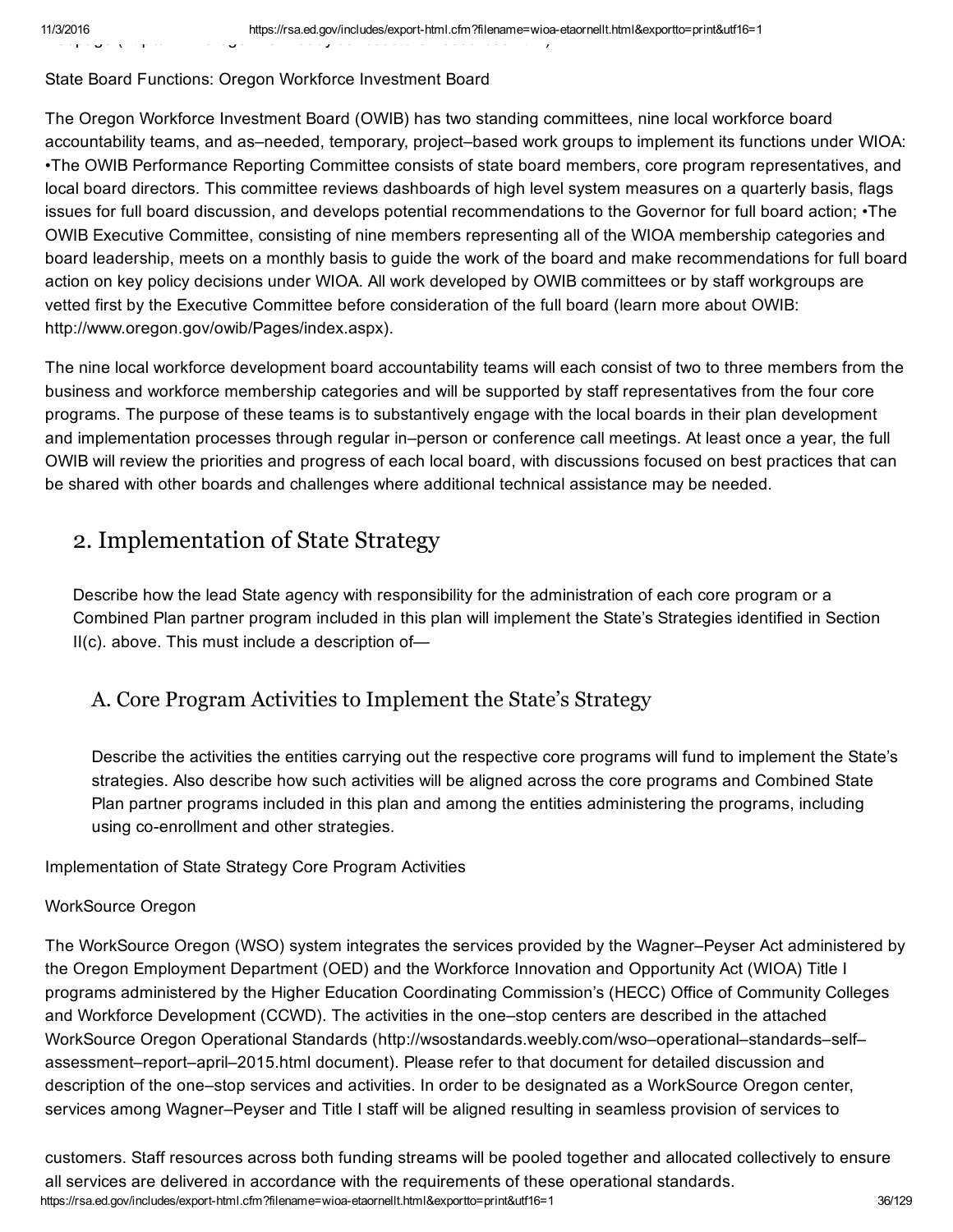All operational functions, including supervision and management where appropriate, will be taken into consideration when developing a functional staffing plan for each center. Agreed–upon staffing plans, including methodology, roles, and expectations, will be documented and may be solicited during program monitoring.

### Adult, Dislocated Worker and Youth

At the state level, Oregon has formed several cross–agency workgroups focused on policy that are instrumental in implementing these state strategies. Locally, each of the nine local workforce boards (LWBs) will develop and submit a comprehensive four–year plan, in consultation with the chief elected official. This document clarifies what the LWBs must provide and do in order to implement State strategies and be in compliance with WIOA and state requirements.

The local plan will identify activities on how workforce partners and programs in each local workforce area will align and implement the vision and goals of the Oregon Workforce Investment Board and requirements of the WIOA (see http://oregonlocalplanning.weebly.com/). The LWBs are responsible for convening the workforce partners necessary to develop and implement the plan in the local area.

As final regulations for WIOA are released, and additional guidance is provided from the U.S. Department of Labor and/or the Oregon Workforce Investment Board, the Office of Community Colleges and Workforce Development (CCWD) within the Higher Education Coordinating Commission may ask for the LWBs to provide additional information in the form of a local plan modification.

### Employment Services

Services provided through the WSO centers will be customer–centered. There is no longer a required sequence of services in WSO centers. Rather, the appropriate service may be accessed at any time based on customer needs. WSO has adopted a set of service standards that will be used to guide local service delivery, and to ensure a common language for both customers and staff.

### Adult Basic Education

The Office of Community Colleges and Workforce Development (CCWD) and local area Adult Basic Education (ABE) service providers will fund allowable activities under the Adult Education and Family Literacy Act (AEFLA) (http://www2.ed.gov/policy/adulted/leg/legis.html). Local providers will align Title II activities with local area plans, such as sector strategies and career pathways. These adult basic education and literacy activities will also be coordinated across the core programs and partners through one–stop center participation, referrals, and co– enrollment where feasible.

An important goal for Title II Adult Basic Skills service providers will be in improving access to, and completion of, post–secondary credentials. CCWD, as the Title II agency at the state level, will collaborate with local Title II providers to support this goal, through investment of leadership funds and other activities. An important means to address this goal will be expansion of integrated education approaches. These include programs such as I–BEST, Vocational English as a Second Language (VESL) and Oregon Pathways for Adult Basic Skills (OPABS), as well as other programs developed in response to local needs. Local Title II providers will be encouraged to explore bridge programs and services that result in transition to post–secondary education. Local Title II providers will work with the state and local boards to clearly define career pathways across the state that promote transition of adult education students into industry recognized credentials, licenses and portable stackable certificates.

### Vocational Rehabilitation

https://rsa.ed.gov/includes/exporthtml.cfm?filename=wioaetaornellt.html&exportto=print&utf16=1 37/129 Title IV, Vocational Rehabilitation (VR) works with individuals with disabilities to identify, pursue, obtain and retain competitive and integrated employment. In Oregon VR includes the general VR agency as well as the Oregon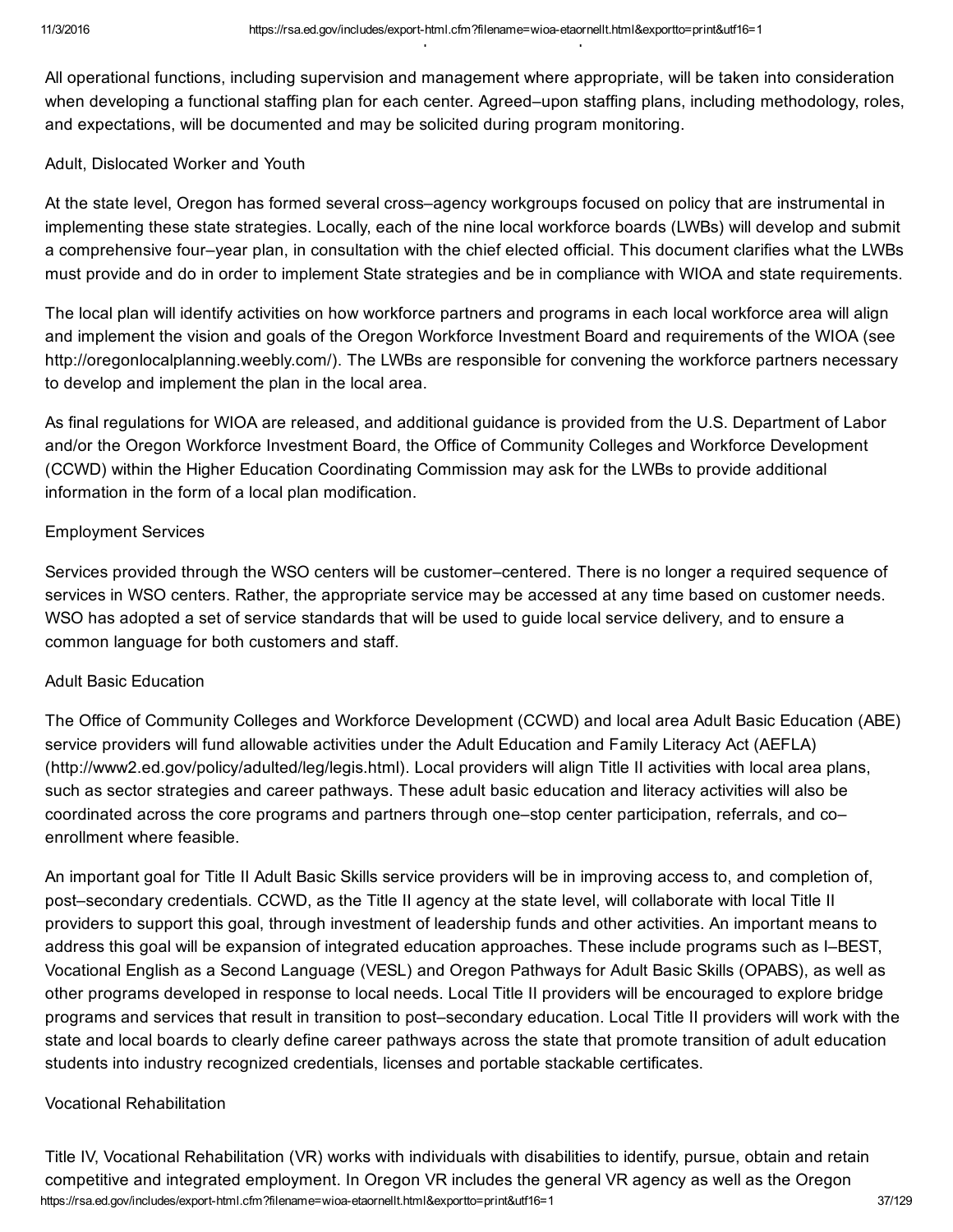Commission for the Blind's VR program (OCB). Core program activities include individualized assessment, vocational exploration, job placement services, retention services and necessary and appropriate support services. Title IV, Vocational Rehabilitation works in partnership with Workforce, Education, and relevant local programs that impact a positive employment outcome for individuals with disabilities.

As a Core program, VR will ensure that programmatic access to our services is available at all WSO sites. Depending on local needs and opportunities VR will continue to support the current co–location of VR staff and services. VR will continue to have conversations about increasing co–location opportunities around the state. VR will always be available to assist Workforce partners when it comes to serving individuals with disabilities and will provide technical assistance and training in the best techniques to work with such individuals.

Vocational Rehabilitation services should be considered "value added" to assist our workforce partners when they are serving individuals with disabilities. VR is a participant on local boards and at the state level. This participation and engagement will allow VR to assist and help develop programmatic and individualized services to effectively provide employment for individuals with disabilities. Services through Vocational Rehabilitation are individualized and consumer driven. If there is the possibility of utilizing other funded activities, Vocational Rehabilitation is required to pursue any and all "comparable benefits".

When initial assessment is complete, disability created barriers identified, accommodations identified and provided, and a career or vocational objective identified based upon interests, abilities, Labor Market Information and any other factor influencing the choice of vocational objective, employment services consist of:

•Individualized job placement activities.

•Coordination with other services that provide employment services as are available and appropriate based on the disability and the barrier being addressed.

•Follow–up and post–employment services (PES) as required for our clients in order to intervene more effectively and timely if a disability created impediment may cause job loss.

An Individualized Employment Plan (IEP) is to be completed within 90 days of eligibility unless the Vocational Rehabilitation Council (VRC) and the consumer are in agreement to delay. If this is the case,.0 then the dates which the IEP will be completed must be identified.

At any stage of the VR process, VR may, with the consumer's agreement, refer to any other entity in the workforce system that may be of benefit to achieving an acceptable employment outcome.

Core Program Activities to Implement the State's Strategy The WorkSource Oregon (WSO) system integrates the services provided by the Wagner–Peyser Act administered by the Oregon Employment Department (OED) and the Workforce Innovation and Opportunity Act (WIOA) Title I programs administered by the Higher Education Coordinating Commission's (HECC) Office of Community Colleges and Workforce Development (CCWD).

The mission of WorkSource Oregon (WSO) is to effectively respond to workforce challenges through high–quality services to individuals and businesses, resulting in job attainment, retention and advancement. WSO also has a strong vision of Oregon communities where the employment needs of job seekers and businesses are met by solutions delivered effectively through engaged workforce system partners. The activities in the one–stop centers are described in the WorkSource Oregon Operational Standards document. Please refer to this document for detailed discussion and description of the one–stop services and activities.

https://rsa.ed.gov/includes/exporthtml.cfm?filename=wioaetaornellt.html&exportto=print&utf16=1 38/129 Core program activities will be aligned across the core programs through local efforts to satisfy requirements in the WorkSource Oregon Operational Standards (http://wsostandards.weebly.com/wso–operational–standards–self–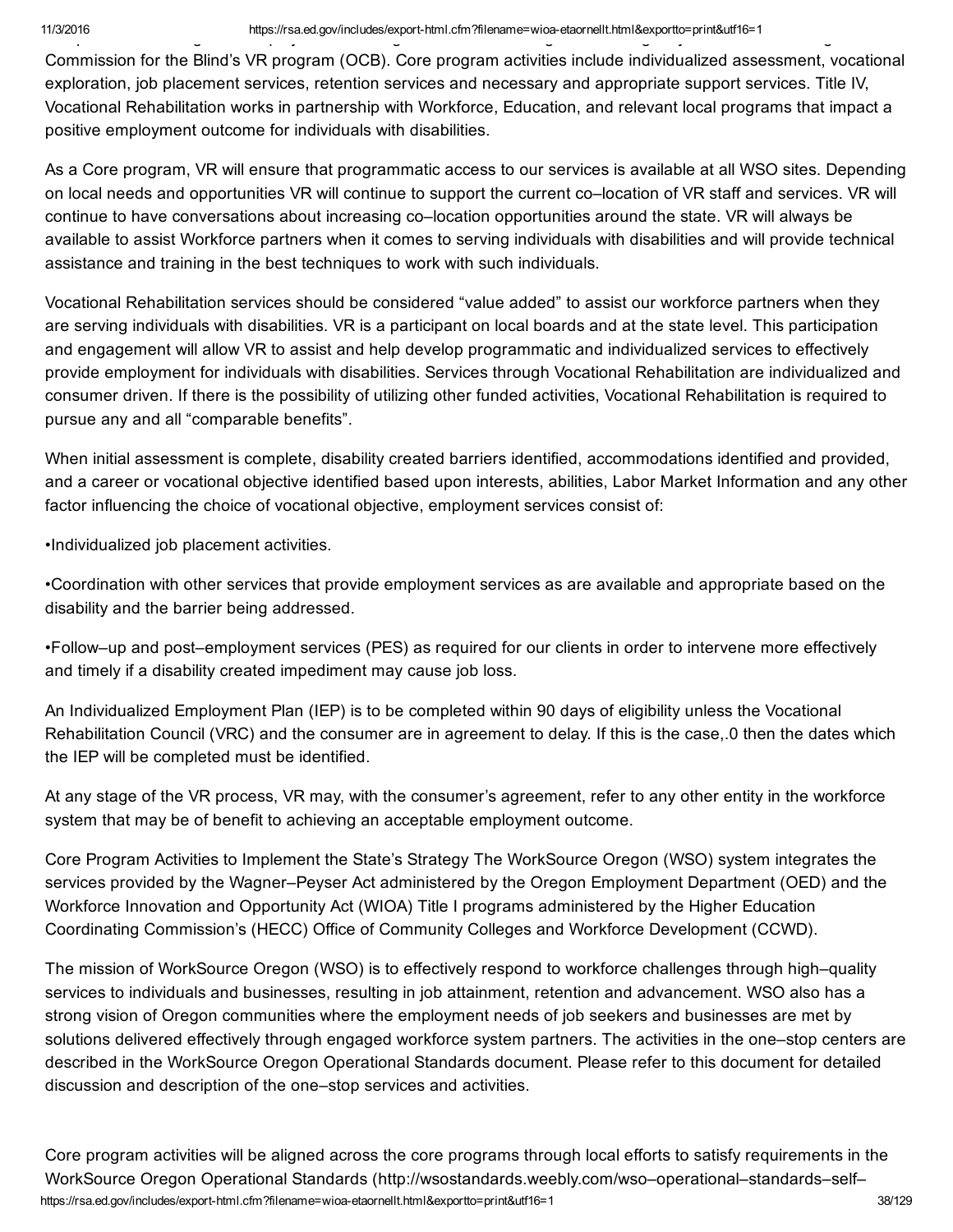assessment–report–april–2015.html). All local areas will move forward to satisfy both co–location and alignment of the organization. Oregon's Workforce System is summarized in the Oregon's Public Workforce System chart located at http://oregonstateplanning.weebly.com/.

It is not enough to have mandated and optional partners at one location, under one roof. Workforce partners at WSO Centers will combine their resources to staff WSO Centers and adequately staff their Exploratory, Career, Training and Business Services functions. Oregon's integrated model of service delivery is fully supported by state policies and administrative systems. System innovation requires the development of governance and accountability structures that will inspire continuous improvement and focus on results. Each WSO partner has roles and responsibilities, purposes and functions as they relate to WSO policy and operations. With WIOA and the addition of other required partners, common operational agreements will further clarify roles, responsibilities and the decision– making authority of all entities involved. These agreements will identify which decisions will be made jointly, and how those decisions will be made.

The HECC (http://www.oregon.gov/highered/Pages/index.aspx) has responsibility for developing state budget recommendations, allocating state funding, and approving new academic programs at Oregon's community colleges and universities. CCWD's mission is to contribute leadership and resources to increase the skills, knowledge and career opportunities of Oregonians. On behalf of the Governor, CCWD funds, implements and oversees the state's implementation of Title I of the Workforce Innovation and Opportunity Act programs and funding distribution (detailed information can be found on the CCWD website here http://www.oregon.gov/ccwd/Pages/index.aspx).

Title II in Oregon will fund allowable activities under the Adult Education and Family Literacy Act (AEFLA) in order to implement respective state strategies (http://www2.ed.gov/policy/adulted/leg/legis.html). These activities will be administrative at the state level and implemented at the local level. CCWD will administratively support data interoperability with core programs sharing data through data management systems such as Data for Analysis (D4A) and Performance Reporting and Information System Management (PRISM). Title II state and local activities will be aligned across core programs and partners through one–stop center participation, referrals, and co–enrollment when feasible. Administratively, CCWD will support one–stop infrastructure costs from the state grant allocation and designate the local adult education and literacy providers as the local one–stop participants. At the local level, flexible staffing resources and cross–training will occur to support one–stop center integration and access for Title II participants. In addition to one–stop center participation, local Title II providers will incorporate career pathways into academic programming. Title II providers will work to align career pathways and contextualized integrated education and training to local area sector strategies.

In addition, CCWD will work with all 17 community colleges to support effective practice in transitioning working learners into post–secondary credit programs. This work includes supporting these students during their programs with both internal college services and WIOA partner supplied services (i.e. SNAP, Vocational Rehabilitation). In addition, students will have appropriate guidance and support as they complete their degree or certificate and seek employment or further education.

The mission of OED is to promote employment of Oregonians through developing a diversified, multi–skilled workforce, providing support during periods of unemployment and supporting businesses by connecting them to well–qualified candidates for their job openings. The agency also provides labor market information for use by businesses, policy makers and a variety of stakeholders. OED is also responsible for Oregon's Unemployment Insurance (UI) program.

Title IV will continue to work with the local boards and other partners to ensure coordination and alignment of program elements. Current and future activities that are being practiced and proven at the local level will be shared

https://rsa.ed.gov/includes/exporthtml.cfm?filename=wioaetaornellt.html&exportto=print&utf16=1 39/129 among the VR agency to develop best practices. VR is a participant on local leadership teams and will continue to work within the workforce system to ensure that clients can access services they need without duplication.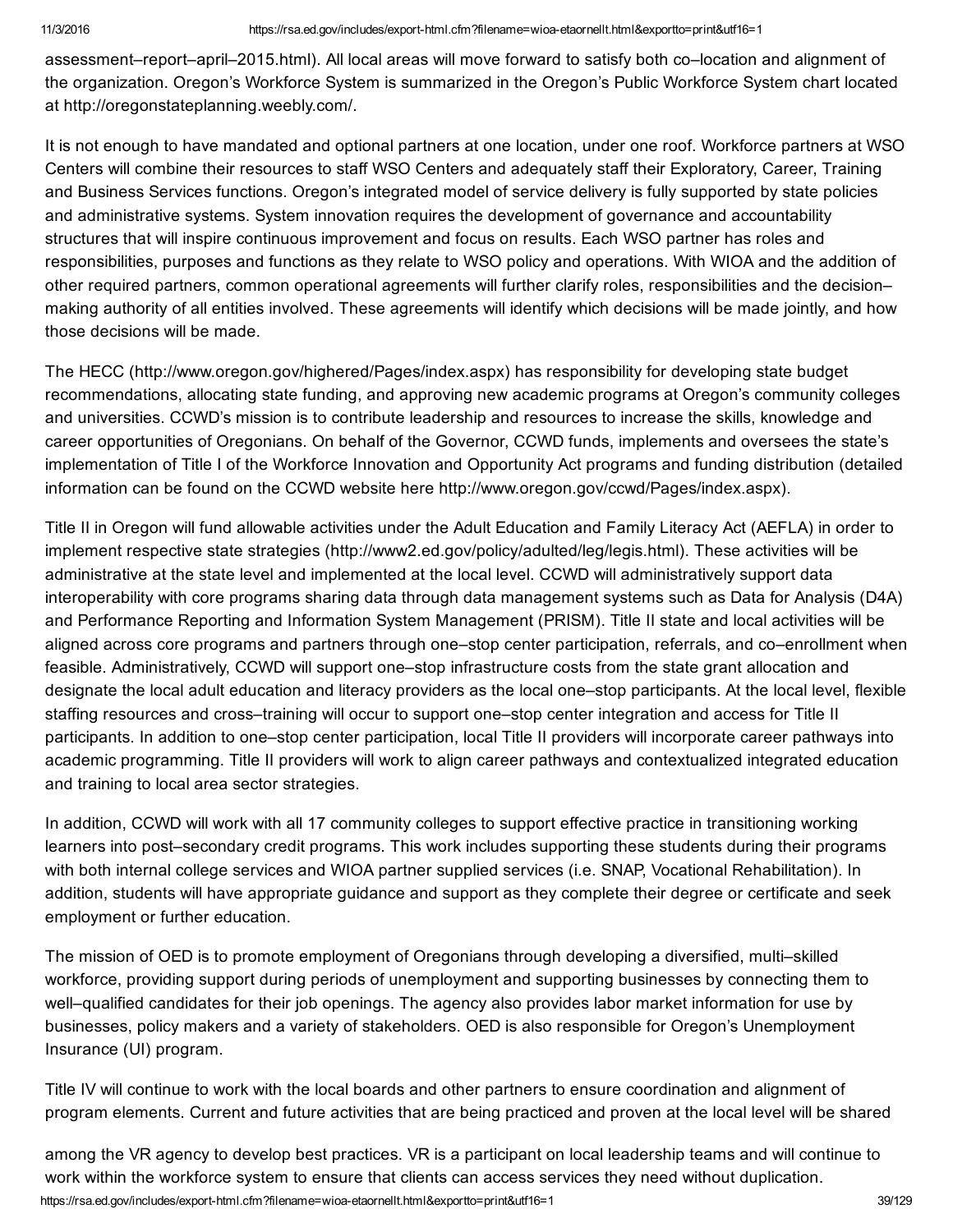Vocational Rehabilitation (VR) will continue to work with clients to ensure that businesses have access to the talent they need through the VR system. VR works with individual job developers to reach out to employers and market the individual skills of participants who lack the ability to market themselves. Through this process, businesses often get employees whom they otherwise would not have screened into employment opportunities but who can meet their business needs. VR also works with federal contractors to help meet their Section 503 requirements and targets.

VR will be establishing procedures that are acceptable under our rules and regulations to assist our clients in moving forward in their careers and address disability based barriers that may preclude future career growth. We will also listen to the business needs of the in–demand occupations so that our clients will be prepared for employment opportunities that exist in our economy and have opportunities for growth and advancement.

VR is active in working with students and the educational system to ensure access to appropriate and timely labor market and employment information to assist the students in making informed decisions regarding future careers and work. VR is partnering with the educational systems to provide meaningful work experience and opportunities. While the VR focus and mandate is to work with students with disabilities, a framework is being established that may be replicable and effective for all students. We will build from our current youth program that is an internationally recognized best practice.

Due to the application and eligibility process of the Vocational Rehabilitation Program, co enrollment needs to be defined and cannot include an "eligibility" process. At this time discrepancies between core programs exit process will have an impact on co enrollment planning. Strategies regarding co enrollment will be influenced by the results of our resource sharing agreement, which will need to be finalized at which time we can proceed with planning. Coenrollment of VR clients with Title I and Wagner-Peyser services is a longer-term goal but these, and other significant issues exist and must be overcome, such as inflexible and out-of-date Information Technology systems. However, Oregon continues with its early planning efforts to modernize its computer systems. The feasibility of integrating VR, Wagner-Peyser and Title I enrollment processes into one seamless process will be explored as part of that effort.

In order to implement WIOA and address and align these policy issues at a state level, Oregon has formed several state–level, cross–agency workgroups including:

The Workforce Executive Team (WSET)

The WSET is both an operational and decision–making group regarding workforce system project development and implementation. The WSET is responsible for the following activities:

•Collaborating and jointly agreeing on best approach to workforce systems issues that impact multiple agencies, programs, or initiatives.

•Developing content for guidance and criteria regarding the integrated workforce system.

•Providing/assigning resources to populate project teams.

•Ensuring that projects are staffed by cross–agency resources.

•Ensuring alignment across projects and teams with a system–wide viewpoint.

•Providing consulting and oversight to project teams.

•Making project, system, and program commitments for their agency, as appropriate.

•Reviewing and approving outcomes, products and recommendations of project teams.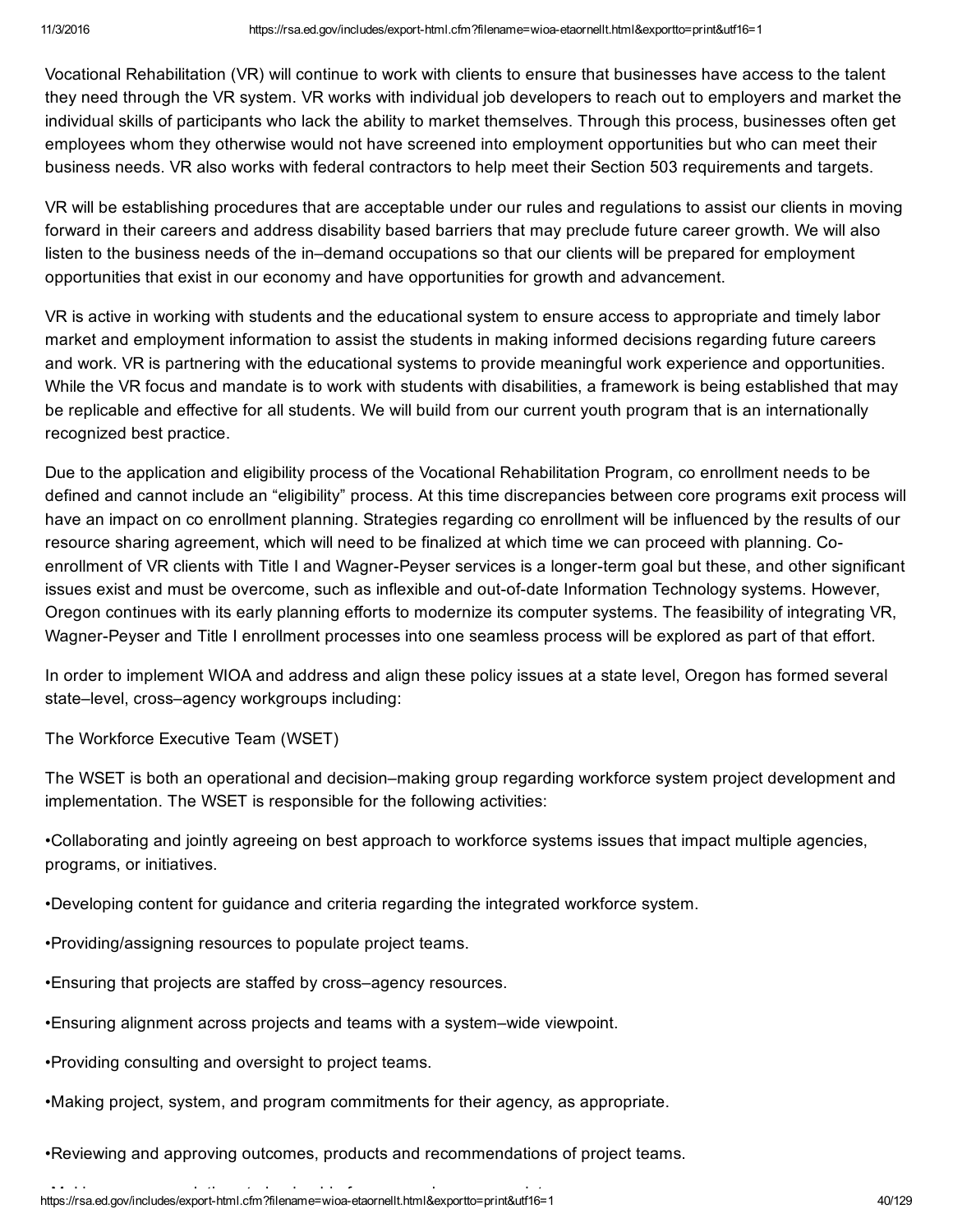•Making recommendations to leadership for approval, as appropriate.

•Representing agencies and briefing respective leadership on discussions and progress outside of meetings.

•Knowing when leadership must be consulted for a final decision and ensuring that all stakeholders requiring input at the leadership level are included in vetting processes. Inviting stakeholders (leadership, content experts, etc.) to meetings as appropriate to the agenda to ensure that work continues to advance.

WSET members include agency and program managers from:

•Employment Department (W–P/Title III, UI, MSFW, Vets, LMI)

•Community Colleges and Workforce Development (Titles I & II)

•Department of Human Services (Title IV, SNAP E&T, TANF)

## WIOA Project Teams (WPT)

These project teams are assigned work by the WSET related to the implementation of WIOA, as well as trying to answer the "How are we going to \_\_\_\_\_\_?" questions. Membership includes representatives from the agencies and programs listed in the WSET, and others, including Carl Perkins and CTE representatives.

## WIOA Local Area Advisory Group

The purpose of this group is to identify state and local policy and process needs and provide feedback on policy development. Membership includes local area program managers, compliance officers, etc., with state staff filling guest/advisory/technical assistance roles as needed. This group includes a youth–focused sub–group.

## WIOA Services Group

The purpose is to define and align service and activity tracking to WIOA definitions and requirements. Includes state WIOA Title I & III staff and local area and MIS/ IT staff.

## WIOA Registration Group

The purpose is for developing a streamlined or "basic registration" aligned with WIOA and the WSO Standards. Includes state WIOA Title I & III staff; will add IT staff as work progresses. Workgroup includes staff from OED (Research and Policy staff) HECC, and a local workforce board representative.

## Career Pathways Alliance

The Alliance is made up of program staff, directors and others who oversee career pathway initiatives and programs within the 17 Oregon community colleges, including short–term training programs and bridge programs for Adult Basic Skills students. Vocational English as a Second Language (VESL) is often a part of Oregon's high quality, Career Pathways infrastructure. This track includes CTE programs with stackable credentials and strong relationships with the industry and local employers to identify competencies and needs. VESL courses accelerate time to completion and increase certificate and degree attainment for low–skilled workers and Adult Basic Skills students.

## Service Equity and Access Project Group

The purpose is to focus on efforts around injecting service equity into our WIOA implementation efforts. Participating partners include: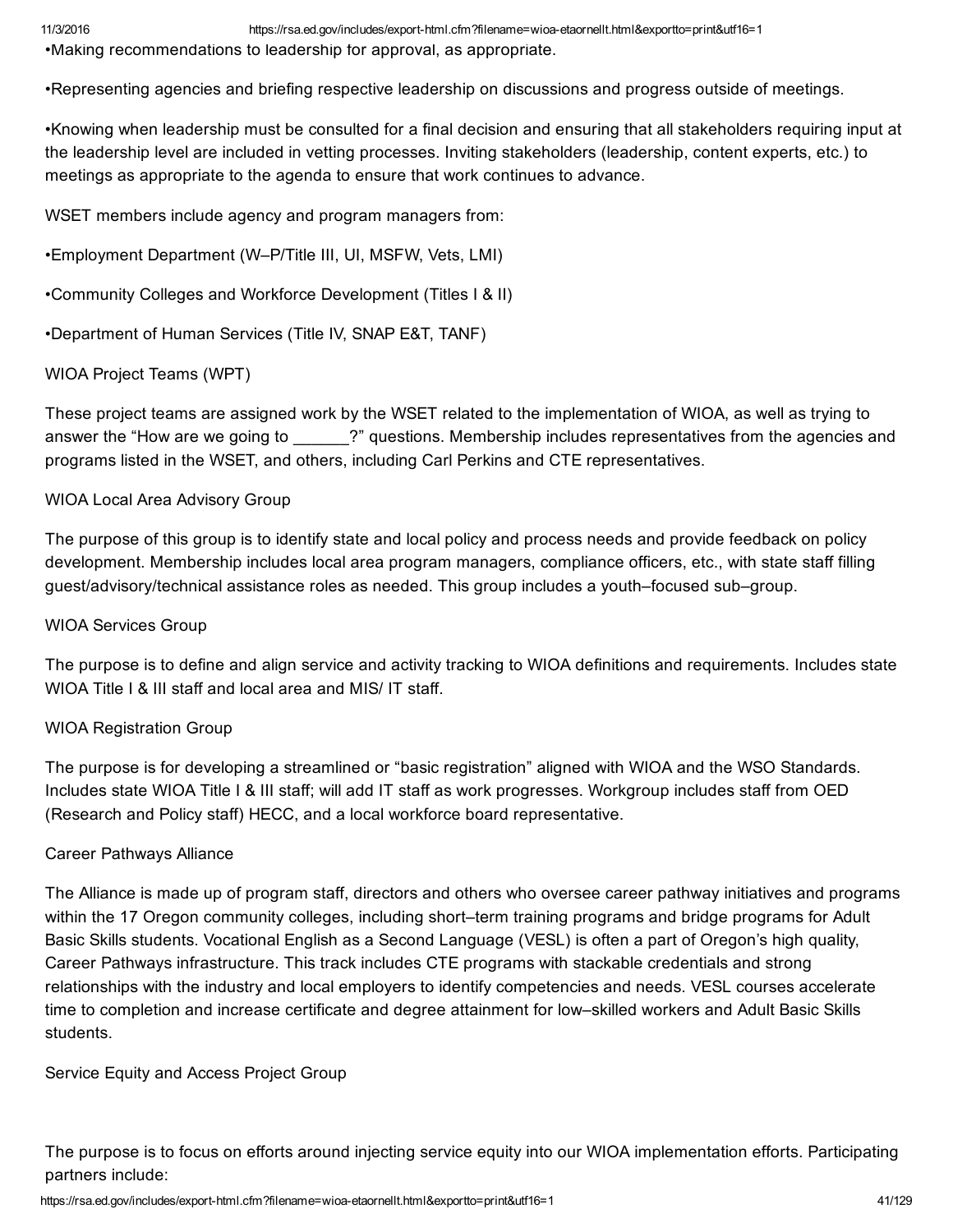- •Department of Human Services
- •Oregon Employment Department
- •Community Colleges and Workforce Development
- •Oregon Workforce Investment Board
- •Business Oregon
- •Secretary of State

•Bureau of Labor and Industries (tentatively)

- •Department of Corrections
- •Oregon Commission for the Blind
- Oregon Council for Adult Basic Skills Development (OCABSD)

The OCABSD consists of Adult Education and Family Literacy Directors from the 17 Oregon community colleges and the Department of Corrections that currently serve as Title II providers.

### Community College WIOA Workgroup

This is a diverse cross–section of community college administration, staff, and faculty members who serve in workforce development, career and technical education, customized training, and adult education programs. Within the WIOA Workgroup there are various subgroups working on specific issues: creating a community college planning framework, developing a definition/visual for career pathways in WIOA, investigating data and reporting concerns with the eligible training provider list, etc.

## B. Alignment with Activities outside the Plan

Describe how the activities identified in (A) will be aligned with programs and activities provided by required one-stop partners and other optional one-stop partners and activities provided under employment, training (including Registered Apprenticeships), education (including career and technical education), human services and other programs not covered by the plan, as appropriate, assuring coordination of, and avoiding duplication among these activities.

### Alignment with Activities Outside the Plan

The Oregon Department of Education, the Office of Community Colleges and Workforce Development, the Oregon Employment Department and the Oregon Bureau of Labor and Industries, have developed a strategic partnership to align and develop career pathways that include career and technical education and Registered Apprenticeships. This partnership funds two staff who work with secondary and postsecondary institutions and employers to identify areas where apprenticeship opportunities may be aligned with career and technical education programs to meet local employer needs.

At the state level, alignment and collaboration between the core programs and the programs and activities provided by mandatory and optional one–stop partners will occur through the state–level, cross–agency workgroups described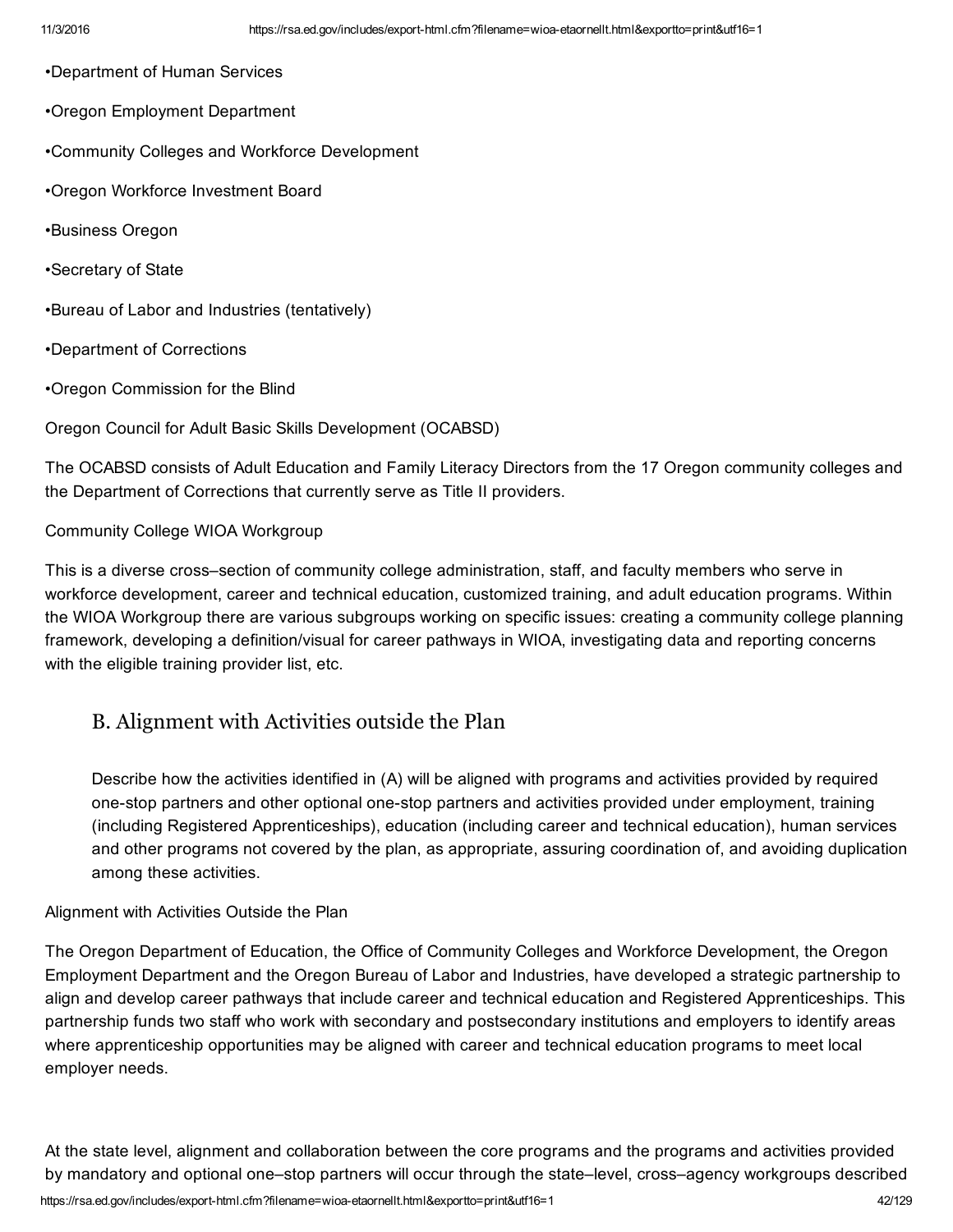in the previous section. Additionally, options to provide meaningful access to required programs will be explored locally and addressed through local planning efforts. Service strategies will be tested for effectiveness and efficiency. When the opportunity exists and it makes good business sense, co-location options will be considered. To see how the activities of the local workforce areas will be aligned amongst the four core programs and with other programs, view the local plans at http://oregonlocalplanning.weebly.com/.

Alignment of activities to ensure coordination of programs and activities and avoiding duplication will be satisfied through the pooling of shared resources and staffing the four services mandated in the WSO Standards (http://wsostandards.weebly.com/wso–operational–standards–self–assessment–report–april–2015.html). Jointly staffing the four services (Exploratory, Career, Training and Business) is Oregon's method to avoid duplication and ensure coordination of all partners within the one–stop offices.

The Oregon Employment Department, Oregon Department of Education, and the Bureau of Labor and Industries are also working together to build clear pathways to Registered Apprenticeship programs for individuals at any education level. This work includes training American Job Center staff to help customers navigate the registered apprenticeship system, as well as educating community college staff on the value of apprenticeship and their roles as related training providers within the system. The Oregon Employment Department and Oregon Department of Education both employ apprenticeship program liaisons that work with the Oregon Community College Apprenticeship Consortium, which is a group that is comprised of 14 of 17 of Oregon's community colleges that provide three statewide apprenticeship degrees. This group helps ensure that new apprenticeship programs are articulated for college credit and that Oregon's employer community is aware of and has access to the latest career and technical education courses.

Vocational Rehabilitation is reviewing strategies to utilize services that will impact Apprenticeship and preapprenticeship programs. Historically, Apprenticeships in Oregon do not align with VR timeframes but this is being evaluated programmatically due to new expectations. VR program may very well have the most impact when it comes to providing pre apprenticeship work for youth with disabilities so that this group has the opportunity to prepare for future apprenticeship opportunities should the individual choose to do so.

The Workforce System Executive Team (WSET) is sponsoring a series of Local Area Alignment Meetings in conjunction with the local boards. These meetings bring together local program leaders with the goal of establishing a common vision, goals, communication and leadership plans that will allow them to implement integrated services that are tailored to local needs and situations. An independent facilitator leads the multiday meeting with the local leadership and state leadership present at the same time. This combination of individuals allows the state leadership to demonstrate commitment to the integration efforts and help remove real and perceived barriers to local operational planning and integration. State leadership benefits from hearing local ideas and best practices that can be duplicated around the state and also helps state leadership understand the local needs. By early spring, all areas of the state will have had this meeting and will be expected to have established local leadership teams with project plans in place to move their local plans forward.

Local state agency branch and field office managers from core and mandatory partners will work with their LWBs to ensure that those receiving public assistance, low–income individuals, and those who are basic skills deficient are included in local WIOA plans and that they have a voice in the system. The agencies will work to find a way to market WIOA services to the above categories of individuals to ensure that they are aware of services and that they may use their classification to ensure priority of service. Staff at the WorkSource Oregon centers and Affiliate Sites will be trained to understand that upon discovery that an individual belongs to a priority category that priority of service will be explained to that individual. Basic skills deficient individuals can be identified through Initial Skills Review testing in the WorkSource Oregon centers, through AccuVision (soft skills) testing, and the National Career Readiness

Certificate. Basic skills deficient individuals can be identified for priority of service and can be expedited into job search and occupational skills training programs.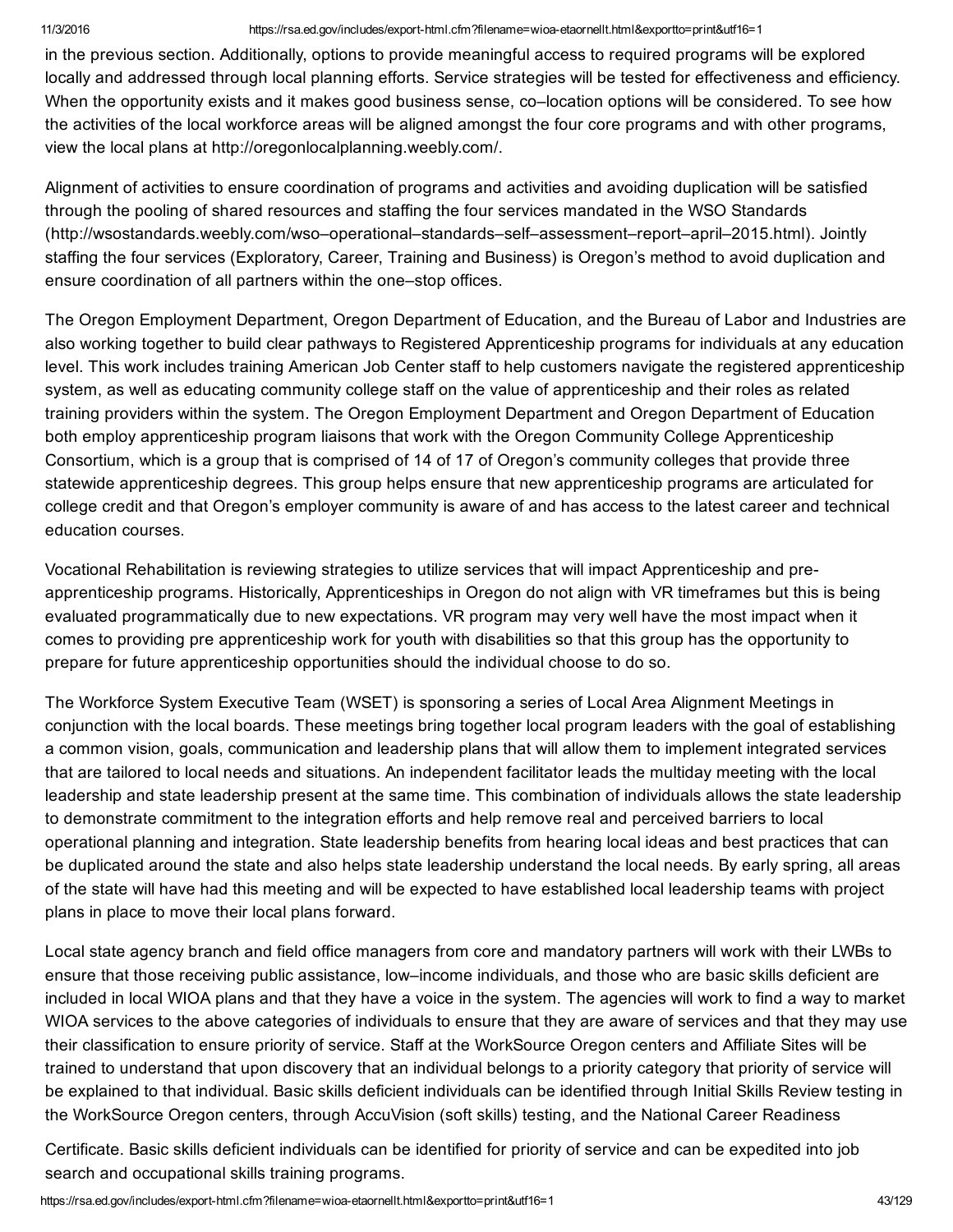The WSO Standards require Title II workforce preparation services, which are provided through each WSO Center. Local areas are responsible for ensuring WSO and Title II services are available and appropriate referral mechanisms are in place to connect WSO customers with Title II services as needed. Title II will work with other core programs and one–stop partners to develop a mechanism for referrals and co–enrollment where possible. Local adult education and literacy providers will align participation in one–stop centers with local service goals, supported by informed participant referrals facilitated by one–stop center staff cross–training.

As a partner to the core programs, Trade Act programs align with core programs in this plan.

•Trade Act co–enrolls participants based on systems and partners speaking to each other.

•Trade Act accepts assessments completed with partner staff; likewise, Trade Act provides assessment and training plan information to partners of co–enrolled participants.

•Wraparound services are provided for participants that meet the NEG/SEG or other funding streams requirements from partners.

•Trade Act will refer customers to resources within the agency or community.

•Information sessions to be focused on benefits and services available to affected workers as well as the sector strategies in their area.

•Trade Act will also actively pursue the business community through connections to Rapid Response, On–the–job training opportunities, and Business Teams within WSO centers. Connections to business will include marketing program information, layoff aversion resources, and job talent.

•Trade connects to all core programs through methods of assessment and referral to appropriate entities.

•Strategy meetings, which are bi–monthly meeting between Trade, CCWD, local service providers, unemployment insurance, and case managers, cover funding streams and special training opportunities in the area, education of partners in what Trade Act can pay for and services are provided.

•Trade Act refers participants to services outside of what can be provided by Trade to help with barrier removal.

•Conduct comprehensive assessments of skill levels, aptitudes, abilities, skills gaps, career interests, employment barriers, and supportive service needs individually and in group settings.

•Make work–based opportunities available to customers in accordance with local area plans and investment strategies. It is the Oregon Unemployment Insurance (UI) program's goal is to ensure all UI claimants are fully aware of, and appropriately using, the reemployment resources available to them through our workforce system. Some UI program activities are performed in WorkSource Oregon offices and are aligned with programs and activities provided by mandatory one–stop partners and other optional WSO partners. Such activities include providing in– person information and assistance filing UI claims via phone or computer, providing general information about UI eligibility requirements, and referring potential UI eligibility issues to UI merit staff in the program's UI call centers. Through the filing of an initial UI claim, customers initiate the process to become co–enrolled across core and partner programs available in one stop centers.

Employment Services (ES) staff and partner staff in one stop centers maintain the ability to email or call UI merit staff in the UI center and in the UI Operations Policy and Support Unit to directly assist customers when necessary. Additionally, information is shared with UI claimants about the various programs available in Oregon at the centers on the public computers, hard copy brochures, posters, and public information videos playing on digital displays in the lobby.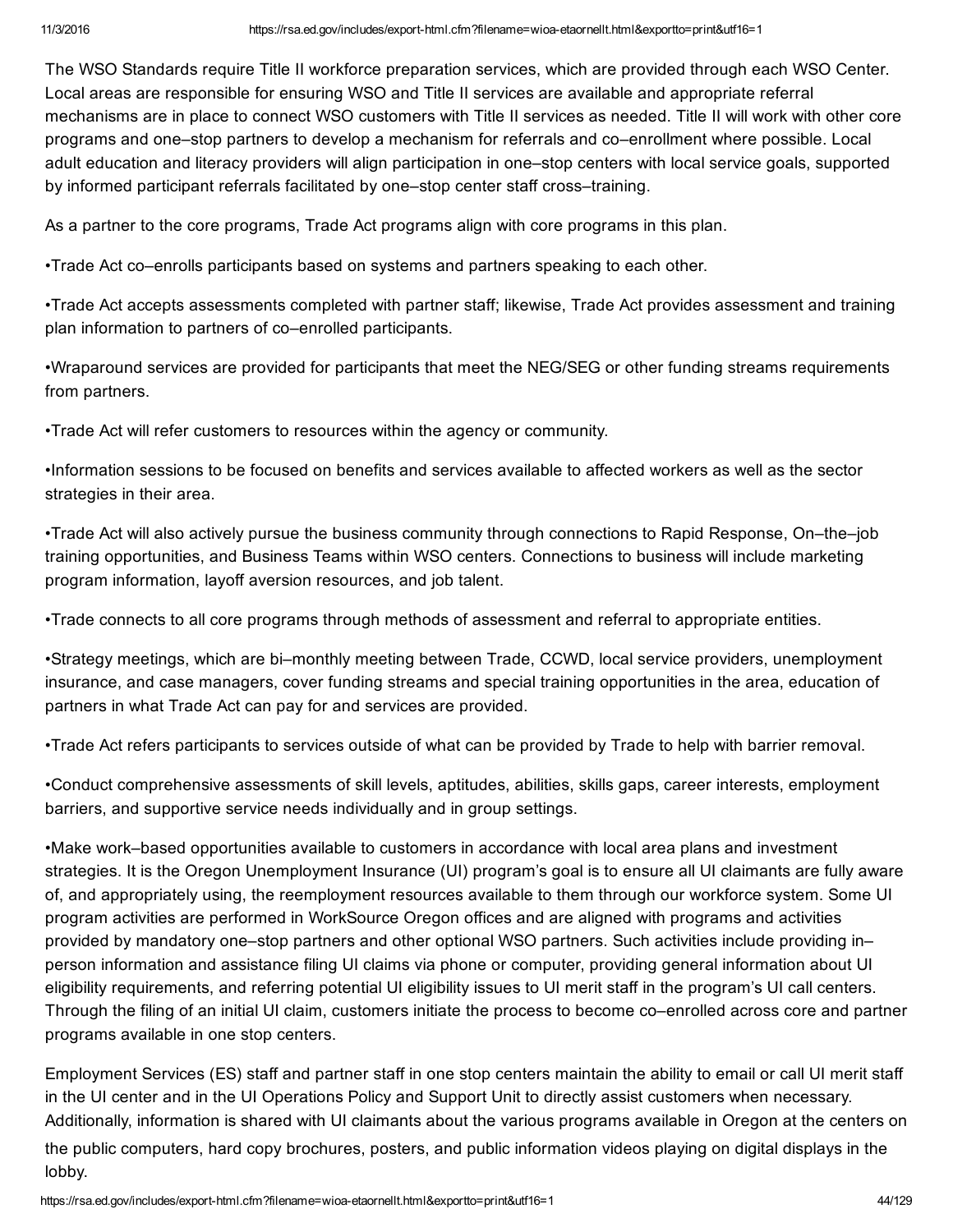The UI program in Oregon is also currently receiving federal grants to provide enhanced reemployment services for UI customers. Some customers are selected for a Reemployment and Eligibility Assessment (known as REA or RESEA) as part of their orientation. REA/RESEA interviews are conducted in person by ES merit staff in one stop centers who are co–located with local board service providers.

Oregon's UI program also includes:

•A Self–Employment Assistance (SEA) program which enables customers to receive UI benefits while starting their own business,

•A Training Unemployment Insurance (TUI) program, which enables customers to receive UI benefits while attending school,

•An apprenticeship program which enables customers to receive UI benefits while participating in apprenticeship training programs, and

•A Trade Readjustment Allowance (TRA) program which enables customers to receive UI benefits while participating in the Trade Adjustment Assistance (TAA) program.

Information regarding all of these programs is also provided by staff at WorkSource Oregon centers.

Oregon's UI program is examining other innovative ways to increase the UI claimant reemployment rate. As an incentive to claimants, the agency allows customers to list one work seeking activity for each test taken for the National Career Readiness Certificate (NCRC) and other similar activities. The program has also been working closely with Incite, a local workforce board, to work on a National Emergency Grant which looks at whether cognitive behavioral therapy techniques can help claimants get reemployed more quickly. Oregon is also working with the White House Office of Science and Technology Policy on a pilot project using behavioral economic approaches to create more effective work search results for claimants and is part of an effort being led by the U.S. Department of Labor to reexamine the work search requirements of the UI program to make them more effective.

## C. Coordination, Alignment and Provision of Services to Individuals

Describe how the entities carrying out the respective core programs, Combined State Plan partner programs included in this plan, and required and optional onestop partner programs will coordinate activities and resources to provide comprehensive, high-quality, customer-centered services, including supportive services to individuals including those populations identified in section II(a)(1)(B). The activities described shall conform to the statutory requirements of each program.

Coordination, Alignment and Provision of Services to Individuals

The core programs highlighted in this plan and mandatory one stop partner programs will coordinate activities and resources through implementation of the OWIB strategic plan, local planning process and the WSO Operational Standards. Local state agency branch and field office managers from core and mandatory partners will work with their LWBs to ensure that efforts are coordinated, aligned and that outreach to target populations, including those with barriers to employment (such as individuals receiving public assistance, low–income individuals, and those who are basic skills deficient) are included in local plans.

https://rsa.ed.gov/includes/export-html.cfm?filename=wioa-etaornellt.html&exportto=print&utf16=1 45/129 45/129 The local plans will identify how workforce partners and programs in each local workforce area will align and implement the vision and goals of the Oregon WIB and requirements of the WIOA (see Oregon Local Planning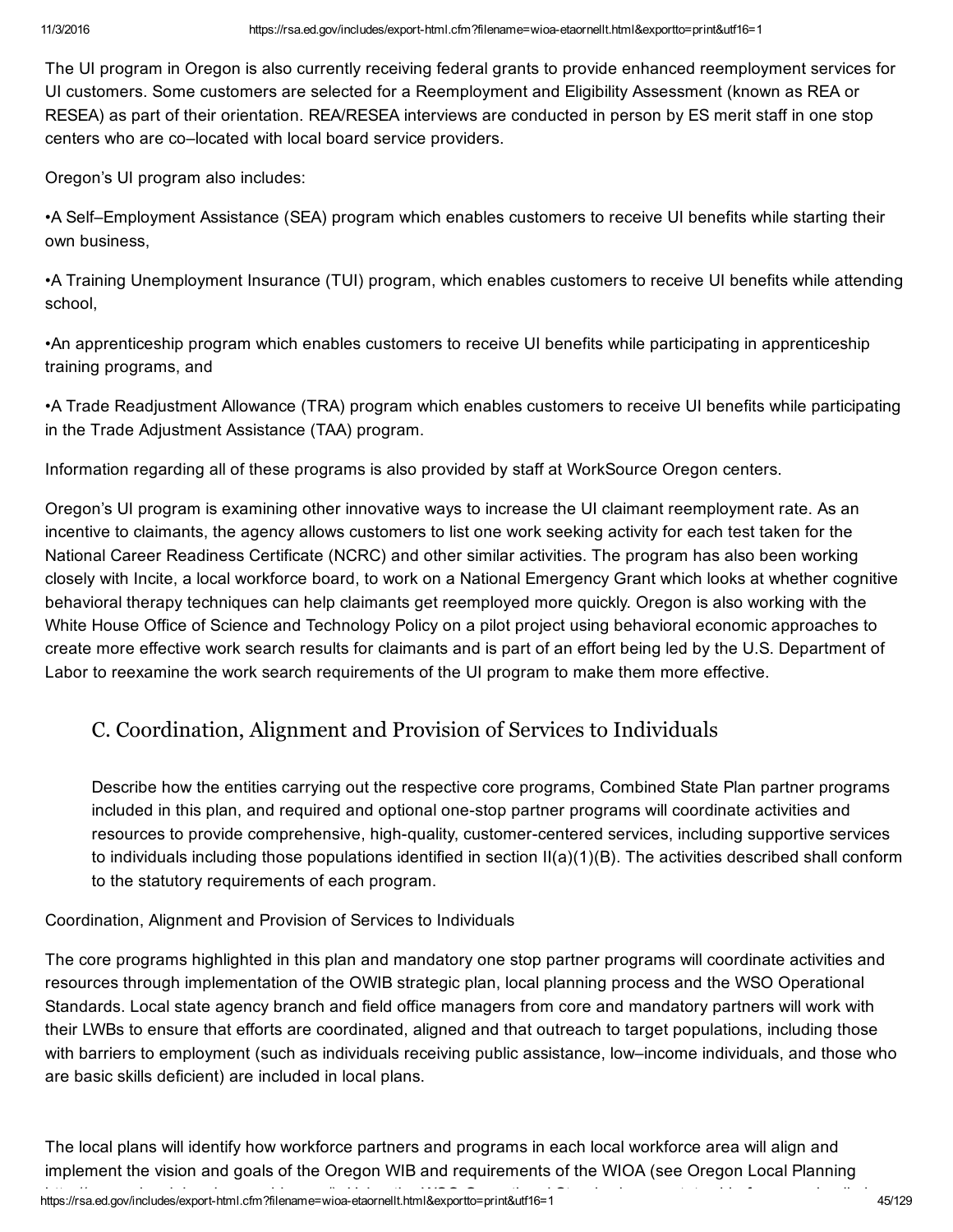http://oregonlocalplanning.weebly.com/). Using the WSO Operational Standards as a statewide framework, all nine workforce areas are responsible for developing systems and processes to better serve WSO customers. The WSO Operational Standards require strong collaboration among system partners and holds local leadership teams accountable for outcomes. Although, the specific processes for coordination, alignment and outreach will be different in different areas of the state, The Operational Standards are a benchmark for service provision. Ongoing communication between the Local Development Boards will allow for best practices to expand between workforce areas.

The agencies will continue to provide services to individuals with barriers to employment and to locally outreach to them, as funds permit, to ensure that they are aware of services and that they may use their classification to ensure priority of service. Perhaps more importantly, Oregon is continuing to expand coordination between state agencies who already serve individuals with barriers to employment, thus allowing easier identification and access to these populations. Expanded coordination with programs serving disabled (Vocational Rehabilitation), lowincome (TANF and SNAP) and ex-inmates (Corrections) are examples. Staff at the WSO centers and affiliate sites will be trained to understand that upon discovery that an individual belongs to a priority category, priority of service will be explained to that individual.

Title II providers in the local areas will coordinate activities and resources to provide high–quality customer services in cooperation with the other core programs. For example, adult education and literacy providers will support cross– training of core program and one–stop center partner staff to support referrals and co–enrollment. Title II providers will leverage connections with core program and WSO center partners where feasible to include support services for participants, such as transportation, childcare, and housing. Title II providers also create, maintain, and build connections with training providers for career pathways and workforce preparation activities.

Trade Act staff participate in strategy meetings with local workforce boards and WorkSource offices. These local discussions help align services to meet the changing needs of trade affected workers. Trade Act staff participate in Rapid Response (RR) activities as part of the state and local teams serving the affected workers. Trade Act staff provide case management services to trade affected workers, and assist participants in navigating other services available through their local WSO center. Additionally, Trade Act staff advise and educate program service providers to help them understand program guidelines and protocols, and work with community and agency partners to coordinate and improve planned services.

Services offered to individuals in WorkSource centers are coordinated and aligned with the state's Unemployment Insurance (UI) program to ensure equal access. UI claimants are a targeted population within WSO centers and staff receive UI training to ensure access to information about UI benefits is comprehensive, high–quality, and customer– centered. For the long-term unemployed, Oregon WSO supports and participates in the Training Unemployment Insurance and SelfEmployment Assistance programs. In addition, Oregon uses a variety of media including brochures, posters, and digital displays in multiple languages in locations to ensure universal access.

## D. Coordination, Alignment and Provision of Services to Employers

Describe how the entities carrying out the respective core programs, any Combined State Plan partner program included in this plan, required and optional onestop partner programs will coordinate activities and resources to provide comprehensive, high-quality services to employers to meet their current and projected workforce needs. The activities described shall conform to the statutory requirements of each program.

Coordination, Alignment and Provision of Services to Employers.

ست بالدين المستقل المستقل المستقل المستقل المستقل المستقل المستقل المستقل المستقل المستقل المستقل المستقل المستقل ال<br>سابق المستقل المستقل المستقل المستقل المستقل المستقل المستقل المستقل المستقل المستقل المستقل المستقل الم The coordination and alignment of activities and resources in WorkSource centers will involve multiple stakeholders in order to provide comprehensive, high–quality services to employers and meet their current and projected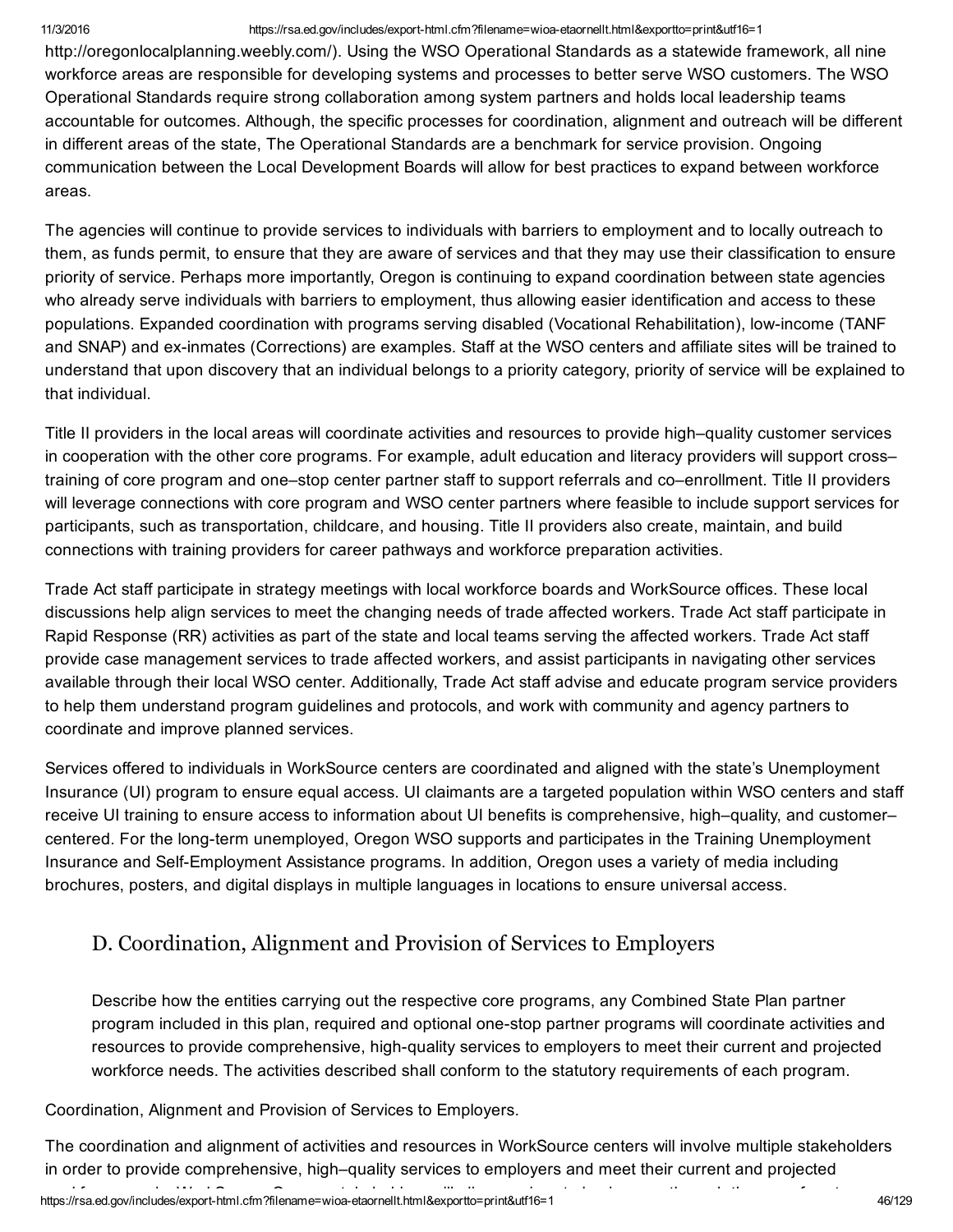workforce needs. WorkSource Oregon stakeholders will align services to businesses through the use of sector strategies and partnerships, the Oregon Talent Council, local workforce boards, and the WSO Oregon Standards. Additionally, education and training system partners will work directly with industry to improve retention, expansion and recruitment. Industry and sector partners will work with education, workforce development, economic development, and community organizations to focus workforce priorities around key industry issues and goal attainment.

Industry partnerships provide a place for companies to solve major talent issues, a single place to work with public entities, and an opportunity to share costs to solve industry problems. These sector partnerships also provide educational partners a forum though which they can learn about evolving industry needs, and a vehicle to identify, build and refine curriculum, programs and credentials. Industry partnerships allow workforce partners to quickly refine their investments based on industry feedback and provide an efficient mechanism through which businesses can access public services.

All WorkSource Oregon (WSO) centers are required to develop, implement and actively manage two feedback loops aimed at aligning and improving services. Centers will develop a feedback mechanism that evaluates the quality and effectiveness of training funded by WSO. Feedback will be solicited from both the business and trainee to ensure training providers are meeting the needs of business. Feedback will also be solicited from business in order to determine the quality of WorkSource center job seeker referrals. Both mechanisms are designed to improve the workforce system's ability to deliver customer centric services.

The most important business service WorkSource Oregon centers provide is connecting job seekers to job openings. Providing quality referrals to connect job seekers and employers ensures that WorkSource Oregon is providing a value–added service to business and that it is supporting the goals of local sector and industry strategies and partnerships, targeted populations, and local workforce investment priorities.

In its new enhanced business services model, WSO center staff conduct an on–site employer visit prior to recruiting and referring candidates. WSO staff aim to refer only five candidates to one job opening, unless specified by the employer. Many WorkSource Oregon centers use this model to provide a consultative approach when serving business customers. The goal is to meet with business customers, understand their workforce needs, and then collaborate with workforce system partners to design a package of services that meet business needs.

This collaboration includes economic development as a workforce partner in order to develop comprehensive solutions to support the goals of business and industry customers. The state and local boards also consult with their network of cluster/industry associations, chambers and business leadership councils.

Placement and recruitment activities must include a feedback mechanism between WSO staff and employers. Employer feedback will be solicited to validate the readiness and quality of referrals, to monitor outcomes, and make adjustments to local career and training services based on the feedback received. Feedback will be shared with the workforce system to ensure continuous quality improvement. Co–location and co–delivery efforts are designed to offer smooth service delivery and increased leveraged services while generating greater service options for business customers. Collaboration between all workforce system partners is required to ensure the broadest possible service options are made available to the business community, including how these options meet the needs and goals of sector strategies and industry partnerships. An important system partner is Title II or AEFLA.

AEFLA-funded Adult-Basic-Skills Programs work with employers through connections with their colleges' Career Pathways, Customized Training, Workforce Training, and Occupational Skills Training programs. Another critical partner is VR. The Vocational Rehabilitation program by design contacts the Business and employer community utilizing a client specific approach. VR's approach of utilizing contracted vendors to job develop for individual clients indicates a different model regarding employer outreach. However, employers also approach the VR offices with Job Opportunities and VR will address a process where these contacts and opportunities can be blended into a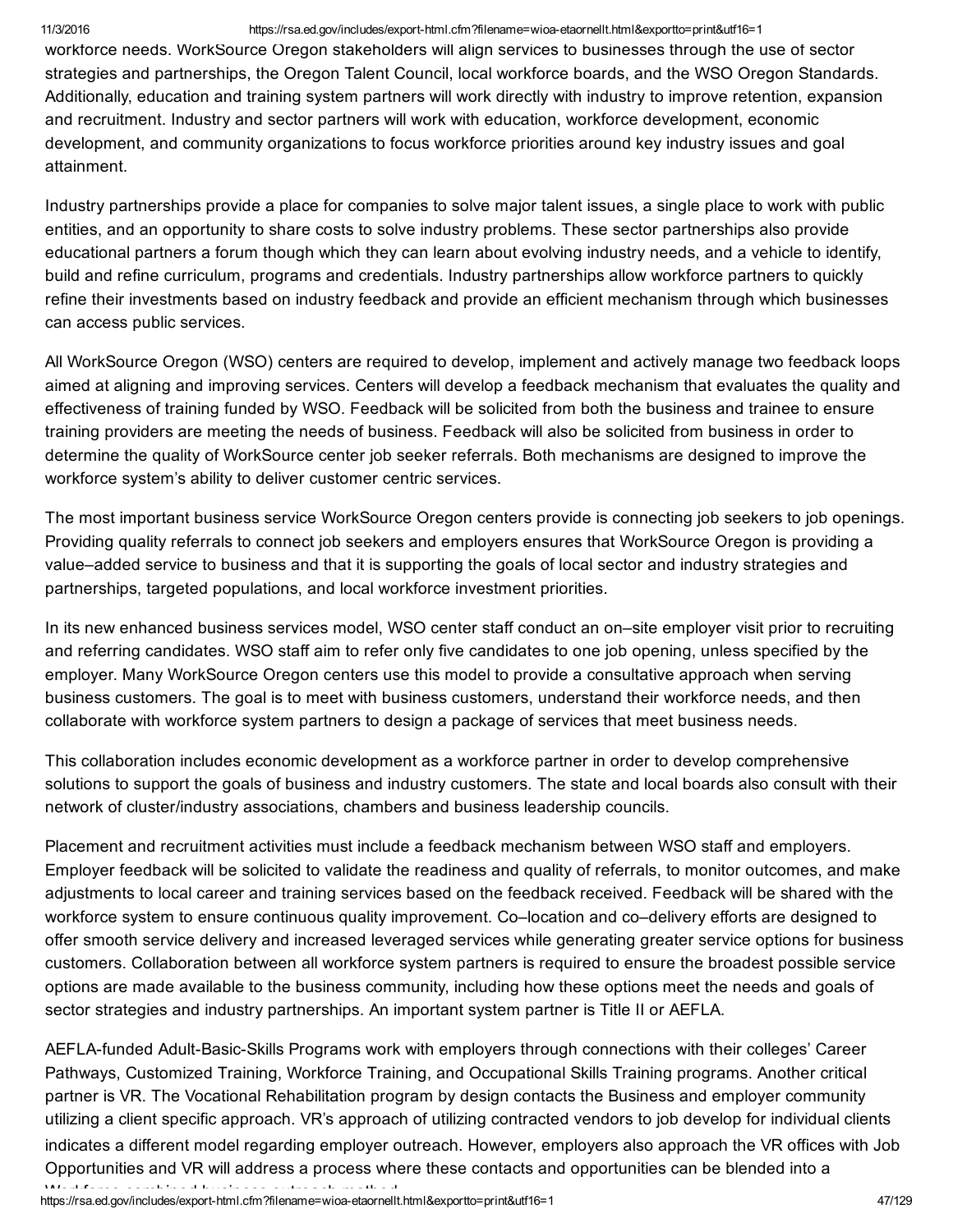Workforce combined business outreach method.

Co–location, co–delivery, and the use of the WSO labor exchange will increase the communication level across the partnerships, to include economic development, resulting in the necessary collaboration to ensure business customer needs are met through a cost–effective allocation of resources. A graphic on WSO Job Seeker Customer Flow can be found at http://oregonstateplanning.weebly.com/.

The WSO labor exchange allows staff and employers to manage job opportunities, greatly expanding the service delivery options for employers. Jobs may be entered via automated mechanisms, self–service, or staff–assisted services. Employers may also set up an account online to post job listings 24/7, match to qualified candidates, and contact the job seekers directly.

Oregon is exploring additional ways to align and integrate business services, by coordinating business outreach efforts and to identify and target key industries in order to increase market penetration for the WorkSource Oregon System and by understanding all the points of contact between businesses and workforce partners.

For example, the VR program is working with the Local Leadership Teams and LWDB's to have full understanding of the determined Sector Strategies and Sector Partnerships at the local level. As individual VR clients are counselled and address his or her career development, the local sector partnership details and goals are shared with these job seekers with disabilities. These participants can then determine if these sector industries/employment areas, and associated career development, are something the individual client would wish to pursue.

Additionally, Local Veterans Employment Representatives (LVERs) partner with the Bureau of Labor and Industries (BOLI) apprenticeship and On the Job Training (OJT) representatives to ensure that employers are aware of the benefits of hiring a veteran. LVERs also communicate apprenticeship and OJT opportunities for veterans to WorkSource Oregon Business and Employment Specialists and DVOP staff.

The Trade Act Navigators (TAN), who are integrated into WorkSource Oregon, provide a package of information to employers, which includes On the Job Training (OJT), classroom education, apprenticeship connections and layoff aversion information through Workshare and Trade Adjustment Assistance for Firms (TAAF). The TAN also make presentations to community, business, partner groups, and coordinate and assist with the planning and implementation of job fairs.

Services offered to employers in WorkSource Oregon centers are also coordinated and aligned with the state's Unemployment Insurance (UI) program. WorkSource staff receive UI training to ensure comprehensive, high–quality, customer–centered services, including supportive services, to ensure equal access to UI information for employers in Oregon. Additionally, Oregon's UI program provides the work history for UI claimants to help staff find unemployed claimants who may fit an employer's staffing needs. Other information includes but is not limited to UI tax rate information, information for employers as an interested party in the UI claim filing process, and the appeal process. Oregon also uses a variety of media including brochures, posters, and digital displays in multiple languages in locations to ensure universal access.

## E. Partner Engagement with Educational Institutions

Describe how the State's Strategies will engage the State's community colleges and area career and technical education schools, as partners in the workforce development system to create a job-driven education and training system. WIOA section 102(b)(2)(B)(iv).

### Partner Engagement with Educational Institutions

https://rsa.ed.gov/includes/exporthtml.cfm?filename=wioaetaornellt.html&exportto=print&utf16=1 48/129 In 2014, the Oregon Workforce Investment Board (OWIB) and Higher Education Coordinating Commission (HECC)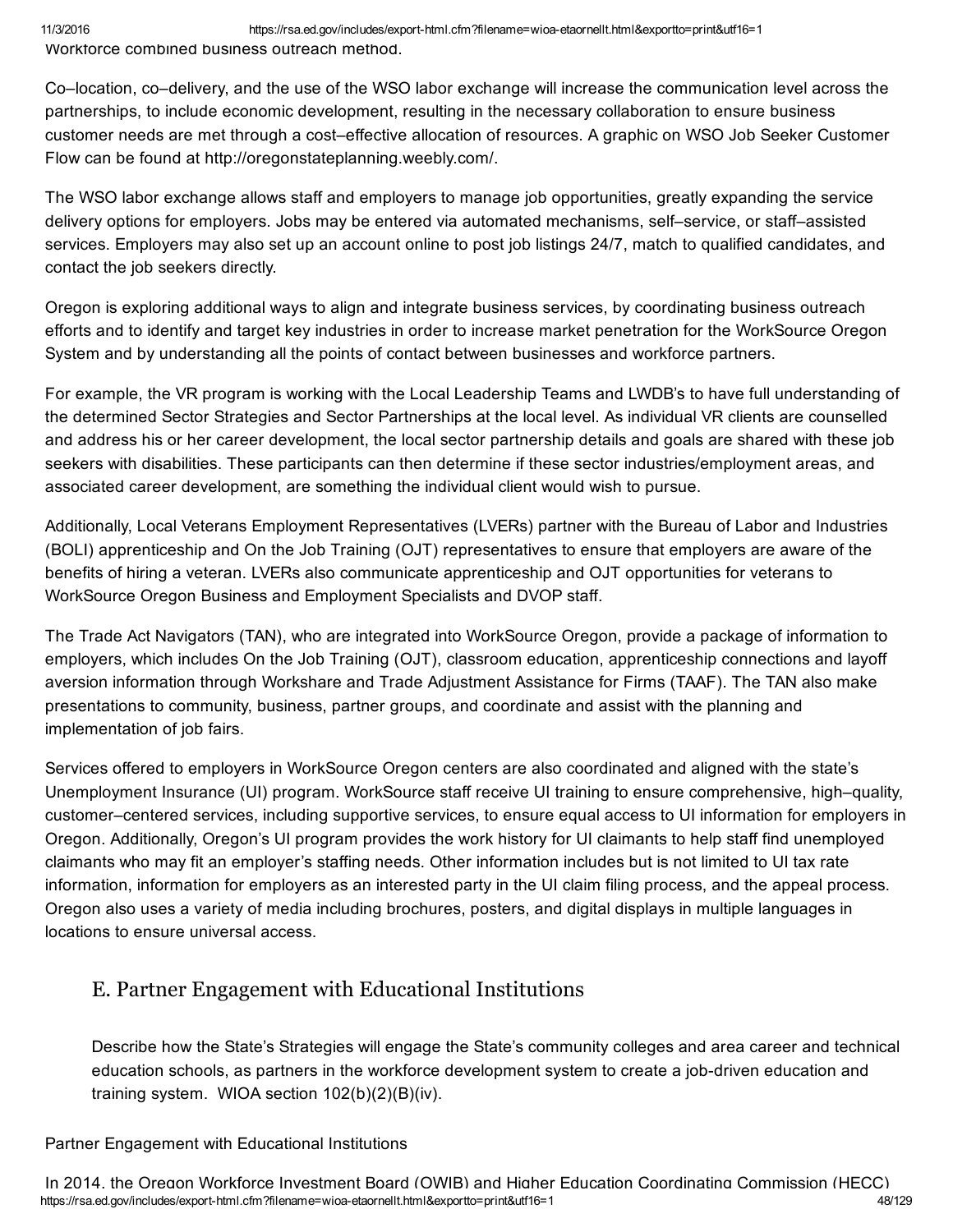In 2014, the Oregon Workforce Investment Board (OWIB) and Higher Education Coordinating Commission (HECC) formed a joint taskforce to develop aligned policies, outcomes measures, guidance, resources, communications, data and evaluation necessary to achieve Oregon's middle 40 educational and workforce goals. By 2025, this goal aims for 40 percent of Oregonians to have a baccalaureate degree or higher, for 40 percent to have an associate's degree or certificate in a skilled occupation (the middle 40), and for the remaining 20 percent without a postsecondary credential to have at least a high school diploma or its equivalent credential. Apart from the specific numbers, 40–40–20 signals Oregon's seriousness in preparing its young for the higher skill demands of 21st century work and life, and it signals the state's commitment to a new system design focused on outcomes.

The HECC has responsibility for developing state budget recommendations, allocating state funding, and approving new academic programs at Oregon's community colleges and universities.

### Marketing Coordinated System Services and Uniting Communications and Information Sharing

In order to coordinate education and workforce development services for the benefit of all customers, greater understanding and improved communication paths will need to be built. Work is planned for continued engagement with the HECC, community colleges and universities to begin to build the tools and trainings to increase understanding between these two policy arenas and to identify additional ways to improve joint customer experiences.

### Building Partnerships to Connect School to Work

The key to this strategy is the explicit engagement of education at the secondary and postsecondary levels with workforce development and business. The OWIB will work to make these connections at the state level and will share best practices from across the state and country on how to make these partnerships successful. The OWIB will do this by engaging key programs housed in the Oregon Department of Education and the Higher Education Coordinating Commission, including career and technical education, science, technology, engineering and technology, community colleges, and the Youth Development Council.

### Locally–Driven Sector Partnerships

Labor Market Information (LMI) will inform sector strategies, career planning, education and training decisions, business engagement and placement services. Strategies outlined in the board's local plans regarding service and investment priorities will focus on demand–side aspects including connections to economic development and regional priorities, and the engagement of employers and industry groups and partnerships.

Strategies at WorkSource Oregon centers will focus on the supply–side elements of sector partnerships utilizing sector–based career pathways and training programs to prepare and connect qualified jobseekers and workers to high–demand sector based occupations and careers. Representatives from community colleges, universities, K–12 and trade schools will supply education and training to the locally–driven sector partnerships depending on the industry's needs and goals.

Workforce representatives from one–stop service providers, organized labor, and community nonprofits will provide a range of programs from career assessments, job readiness and basic skills training, apprenticeships, youth programs, and other workforce services. The mix of these organizations will vary depending on the sector and targeted needs of the industry.

Create a Framework for Effective Partnering Within the Workforce System

https://rsa.ed.gov/includes/exporthtml.cfm?filename=wioaetaornellt.html&exportto=print&utf16=1 49/129 The OWIB–HECC taskforce also recommended the utilization of state and local workforce investment plan development and revision as an opportunity to expand support for shared goals. These plans provide a platform for increased alignment between education and training providers and the workforce development system and broad–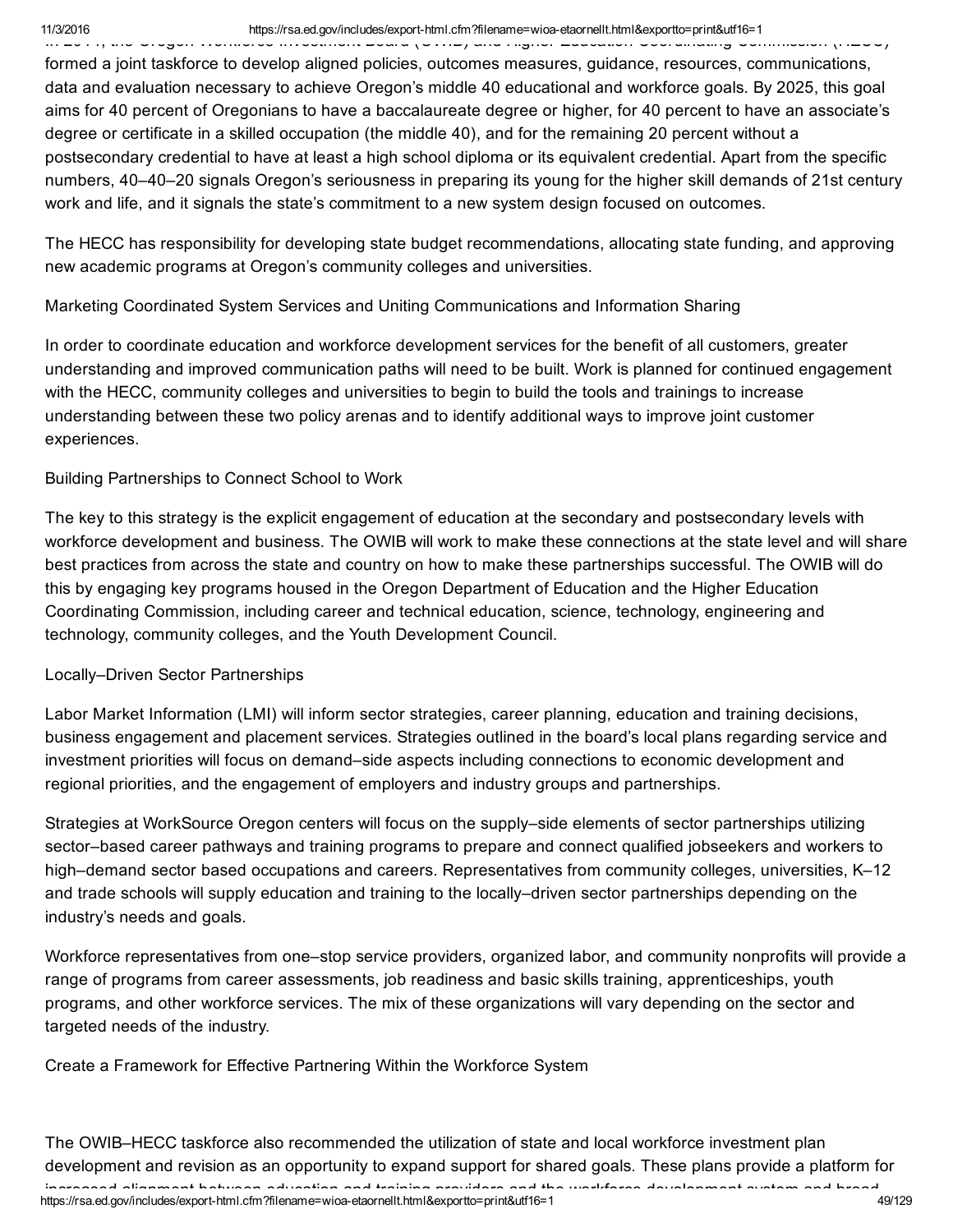increased alignment between education and training providers and the workforce development system and broad– based, engagement and support of the state's middle–40 goal.

Title II providers in Oregon are currently community colleges, which leverages the connection between adult education and literacy programs and postsecondary education and training programs. Oregon actively promotes transitions to postsecondary education through investment of state leadership funds into academic bridge programs such as Integrated Basic Education and Skills Training (I–BEST), Vocational English as a Second Language (VESL), and Oregon Pathways for Adult Basic Skills (OPABS) programs. Oregon has also invested heavily in the alignment of adult education content standards with the College and Career Readiness (CCR) standards. The CCR standards and training modules have been shared with core programs and partner programs through a series of training sessions supported by the Moving Pathways Forward initiative.

Title IV, Vocational Rehabilitation has MOUs with all 17 community colleges that include language around working with the college's disability services offices to ensure that our joint students get the services and accommodations they need to access educational opportunities.

The Trade Act program has been a strong partner in the Trade Adjustment Assistance for Community Colleges and Career Training (TAACCCT) grant. A Trade Act liaison will continue outreach, marketing, and collaboration with community colleges around the state. Oregon's Unemployment Insurance (UI) program has engagement with educational institutions through the Training Unemployment Insurance (TUI) program and the Trade Readjustment Allowance (TRA) program. Both programs enable customers to receive training at education and training providers, including community colleges and area career and technical education schools, while receiving UI benefits. In the initial stages of the application process, the UI program refers eligible customers to WorkSource Oregon to help determine best matches for labor market, career goals, and educational institutions.

## F. Partner Engagement with Other Education and Training Providers.

Describe how the State's Strategies will engage the State's other education and training providers, including providers on the state's eligible training provider list, as partners in the workforce development system to create a job-driven education and training system.

### Partner Engagement with Other Education and Training Providers

Under OWIB Goal 1 on creating a customer–centric workforce system that is easy to access, highly effective, and simple to understand, strategy 1.1 will create a framework for effective partnering within the workforce system. This framework for partnering will put processes in place for state agencies, local boards and other workforce organizations to work together and better understand each other's services. This framework will ultimately engage other education and training providers resulting in improvements to the workforce system.

Goal 3 of the OWIB Strategic Plan is about investing in Oregonians to build in–demand skills, match training and job seekers to opportunities, and accelerate career momentum. Strategy 3.4 focuses on rethinking and restructuring training and skill development to include innovative and effective work–based learning and apprenticeship models and to accelerate training. This work will require engagement with the community colleges, and other training providers to build responsive and effective training models.

Effective training often must go beyond classroom training to address all types of learners and provide hands–on experiences. Work–based learning and other innovative strategies that can help individuals understand more clearly

what it is like to work in a certain industry or company are important to both improve learning outcomes and to help individuals with career exploration.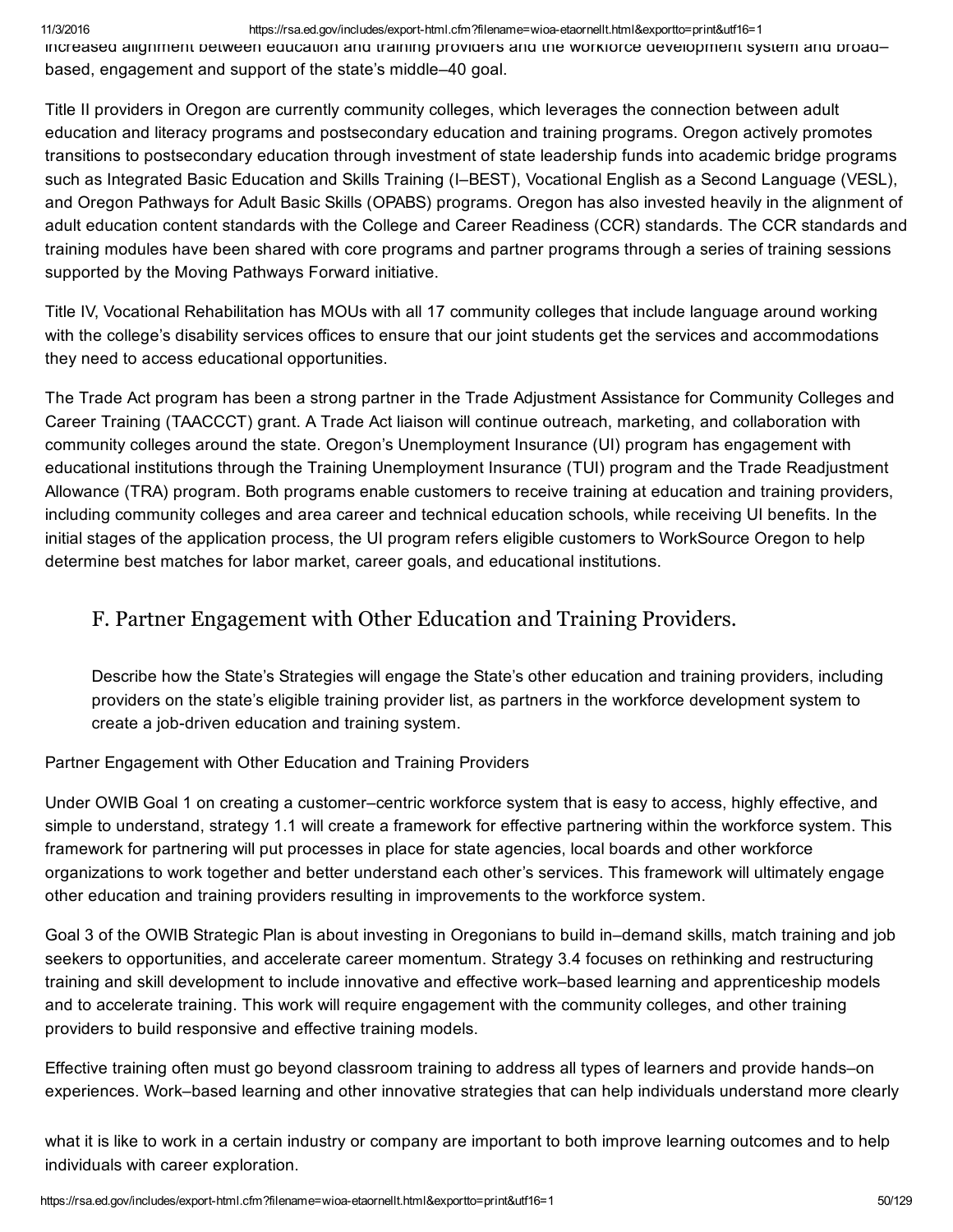In partnership with Oregon businesses and local apprenticeship committees, the Apprenticeship and Training Division works to ensure that programs offer quality career opportunities through paid on–the–job training and education, with a focus on construction, industrial and manufacturing trades. The Apprenticeship and Training Division promotes equal employment opportunities in apprenticeship occupations for over 6,500 apprentices, particularly for women and minorities.

Community colleges offer a variety of workforce development services that are important to the overall capacity of the state workforce development efforts. The 17 community colleges in Oregon receive funding from a variety of sources but one primary source is from state general funds. During the 2015–17 biennium, this funding accounted for a \$550 million investment in education and workforce related services across the state.

The development and expansion of credit–bearing Career Pathways certificates across the 17 community colleges has been a key strategy for enhancing the training and job skills of Oregon's workforce. Currently, the community colleges offer more than 400 Career Pathway certificate programs. These certificates are defined in statute as being 15 – 44 credit certificates that are completely contained within a two–year Career and Technical Education degree. This means a working learner can continue to make progress toward a higher level credential without losing time or money having to take classes that are required in the higher level credential but different from those in the Career Pathway certificate.

An important goal for Title II Adult Basic Skills service providers will be in improving access to, and completion of, post–secondary credentials. CCWD, as the Title II agency at the state level, will collaborate with local Title II providers to support this goal, through investment of leadership funds and other activities. An important means to address this goal will be expansion of integrated education approaches. These include programs such as I–BEST, Vocational English as a Second Language (VESL) and Oregon Pathways for Adult Basic Skills (OPABS), as well as other programs developed in response to local needs. Local Title II providers will be encouraged to explore bridge programs and services that result in transition to post–secondary education. Local Title II providers will work with the State and local boards to clearly define career pathways across the state that promote transition of adult education students into industry recognized credentials, licenses and portable stackable certificates.

Other opportunities include designing a framework for Career and Technical Education and community colleges to collaborate on pre–apprenticeship programs developed in response to Sector Partnership demands. Funds will be prioritized for occupational training that gives people the tools that they really need to work in local businesses. By establishing a minimum requirement for funds spent on occupational training, the OWIB is promoting accountability to ensure that the workforce system is truly supporting services that benefit both job seekers and local businesses. This minimum threshold will be revisited each year of this strategic plan to adjust to the environment of the workforce system.

Overall, Oregon will leverage existing education and training resources across all six core programs and with other departments including the Department of Education, Department of Human Services, and the Business Oregon (Economic Development Department), Oregon's 17 community colleges, including providers on the state's eligible training provider list to improve the job–driven education and training system currently in place in the state.

## G. Leveraging Resources to Increase Educational Access

Describe how the State's strategies will enable the State to leverage other Federal, State, and local investments that have enhanced access to workforce development programs at the above institutions,

described in section (E).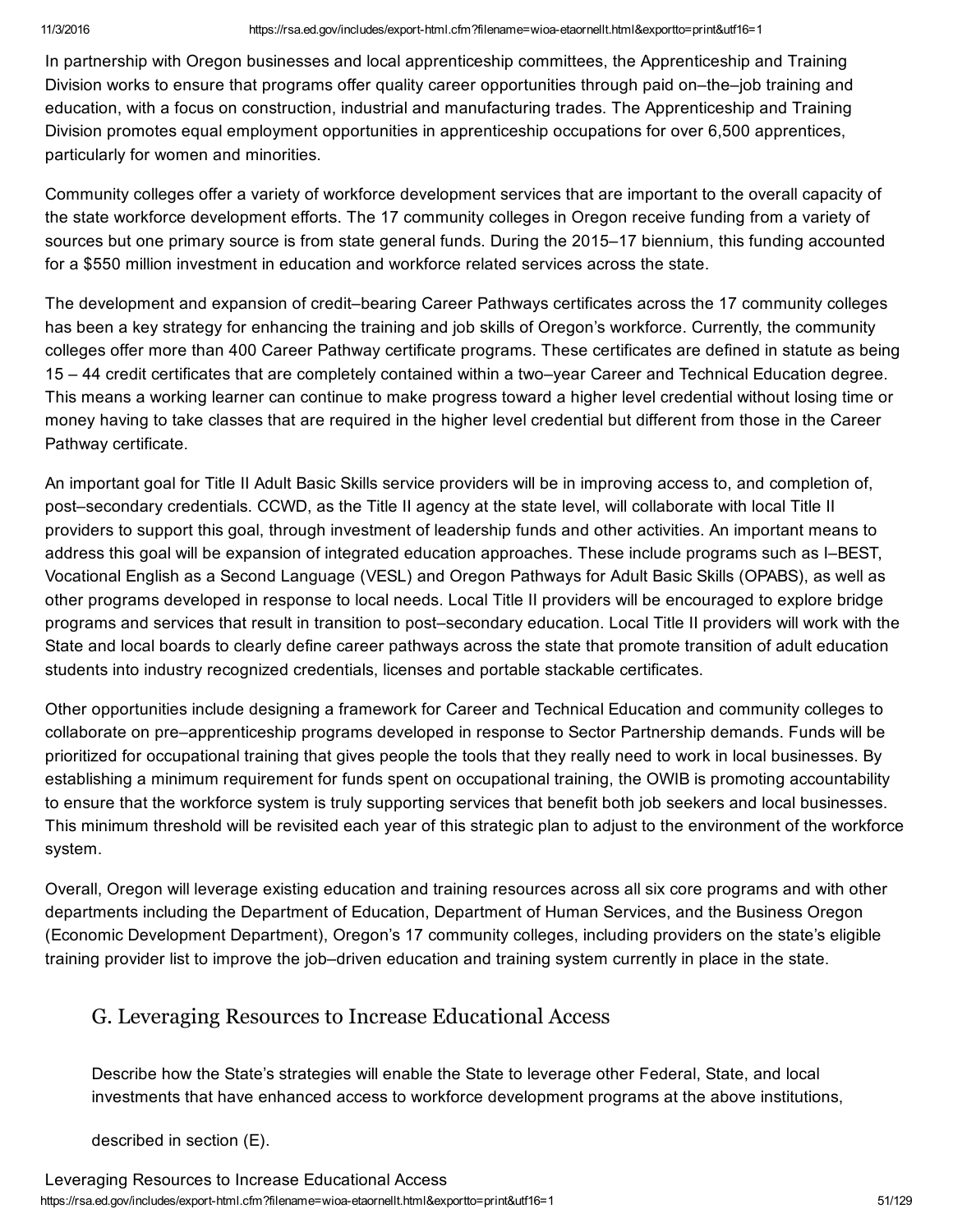### Aligning and Leveraging Resources

In 2014, the Oregon Workforce Investment Board (OWIB) and Higher Education Coordinating Commission (HECC) joint taskforce developed recommendations on aligning resources, communications, data and evaluation necessary to achieve Oregon's middle 40 educational and workforce goals. The HECC has responsibility for developing state budget recommendations, allocating state funding, and approving new academic programs at Oregon's community colleges and universities. The OWIB and HECC adopted the taskforce's recommendation that the two boards should establish a mechanism to meet biennially, at the start of the state's budget development cycle, to identify opportunities to support, leverage and co–fund common priorities. Work will continue to implement these recommendations.

Title II extensively leverages resources through its relationships with current providers who are responsible for supplying facilities, services, and matching funds. Title II providers are required to provide a match and CCWD, as the eligible agency, is required to uphold maintenance of effort in support of adult education and literacy programming in Oregon. In addition to the significant financial contribution made by the current Title II providers, adult education and literacy programs on community college campuses facilitate strong connections to postsecondary programs, including career and technical education and industry recognized certifications. CCWD will work to expand the use of leveraged resources through cross–training of core programs and one–stop center staff in an effort to increase referrals to adult education and improve access to educational services for low–skilled adults.

Trade Act encourages participants to sign up for financial aid in the form of grants and scholarships and coordinates with WorkSource Oregon to fund participants through their training plans with use of supportive services beyond what is available through Trade Act. Trade Act also connects with local boards on scholarship, or "packaging", opportunities.

Oregon's UI program encourages people who may be eligible for various types of educational programs to take advantage of them through WorkSource Oregon. Depending on availability, while school attendance may pose an issue for UI claimants to maintain eligibility for benefits, UI merit staff seeks to enable customers to determine the best solution to achieve success in their short and long–term employment goals through education.

Oregon's UI program also provides information about Unemployment Insurance (UI) benefits available through the Training Unemployment Insurance (TUI) and the Trade Readjustment Allowance (TRA) programs. As workers lose their jobs through layoffs either as a result of foreign trade for the TRA program or other causes not resulting from faults of their own for the TUI program, they have the option of applying for these programs. Oregon leverages resources to increase educational access through sharing information with UI claimants about the programs through public service announcements, press releases, recorded messages on call center phone lines, hard copy brochures, posters, mailers, digital displays, social media, and website messaging.

Pursuing Additional Resources to Support Connecting Youth to Education and Work

Partnerships between the Oregon Workforce Investment Board and local workforce development boards around better connecting youth to education and work continue to grow and flourish. State and local strategies that flow from these partnerships pursue additional, area appropriate funding and resources. One example involves the Oregon Youth Conservation Corps (OYCC) and local workforce boards attempting to increase summer and year–round work experiences for youth ages 14 to 24. These strategies employ a competency–based approach to workforce and academic preparation including requirements for youth to demonstrate skills along a continuum of college and career readiness. More information on these strategies can be found at http://oregonlocalplanning.weebly.com/ .

## H. Improving Access to Postsecondary Credentials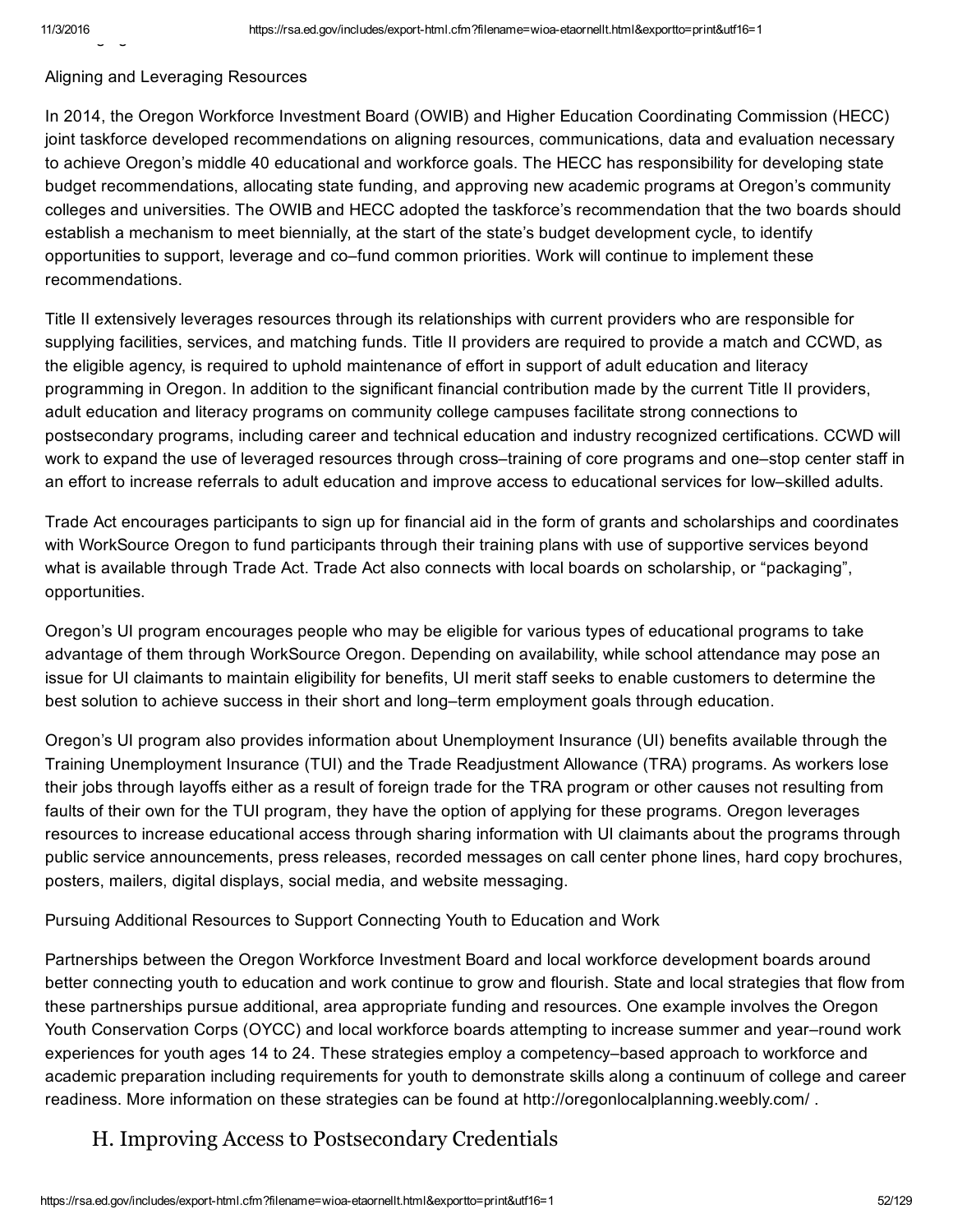Describe how the State's strategies will improve access to activities leading to recognized postsecondary credentials, including Registered Apprenticeship certificates. This includes credentials that are industryrecognized certificates, licenses or certifications, and that are portable and stackable.

Improving Access to Postsecondary Credentials.

Customer Engagement on Education and Training Opportunities

The 2014 OWIB–HECC taskforce recommended that all middle 40 degrees, credentials, licensures and certifications issued by accredited public and private institutions, registered apprenticeships, recognized industry associations or third party vendors should be included in what is counted toward achievement of the state's 40–40–20 goal. Credentials that count should be validated by accrediting bodies, third party review, and/or student demonstrations of mastery against set criteria. The taskforce also recommended that the state count the number of Oregonians with credentials and track all middle 40 credentials earned, because there is value in knowing which credentials have been awarded and how these tie to the requirements of the labor market and businesses. This work also allows the state and local areas to improve their ability to match supply and demand.

Title II will be involved in improving access to postsecondary credentials at the state and local levels. CCWD as the eligible agency will invest state leadership funds to expand academic bridge programs for individuals transitioning from adult education to postsecondary education, through research–based programming such as Integrated Basic Education and Skills Training (I–BEST), Vocational English as a Second Language (VESL), and Oregon Pathways for Adult Basic Skills (OPABS). Local adult education and literacy providers will be encouraged to explore bridge programs and promote transition to postsecondary education when possible. Title II will work with the state and local boards to clearly define career pathways across the state to promote the transition of adult education students into industry recognized credentials, licenses and portable stackable certificates.

### Targeting Resources for Occupational Training

Staff will develop and deploy a training program to educate staff in WorkSource Oregon centers and agency central offices about structured work–based learning, which includes registered apprenticeship. The training program will help all workforce partners understand the different training options that employers and individuals can access through the workforce system and each of their defining characteristics. The training will also teach staff how to identify an apprenticeable occupation, the characteristics of a good apprentice, and how to refer both individuals and employers to structured work–based learning training programs, certificates and credentials. The training program will help WorkSource Oregon staff understand the value of registered apprenticeship and structured work based learning, which will enable them to share the information broadly with employers and other service delivery partners.

In September 2015, the Oregon Workforce Investment Board (OWIB) approved two motions regarding the requirements for expenditures related to training services, as provided by local workforce development boards. This document clarifies and further defines the OWIB motions and provides guidance for planning and implementation (beginning July 1, 2016). Click here for more details on Minimum Training Expenditures: http://wioa.weebly.com/policies–and–guidance.html

Rethinking and Restructuring Training and Skill Development

There are numerous opportunities that Oregon can take advantage of to improve access to activities leading to recognized postsecondary credentials, including Registered Apprenticeship certificates. These activities include developing a statewide Earn and Learn Clearinghouse to promote models of internships, pre–apprenticeship,

apprenticeship, etc. to business and industry; promoting opportunities to students, parents, and educators; and building these models in such a way that local boards can administer matches.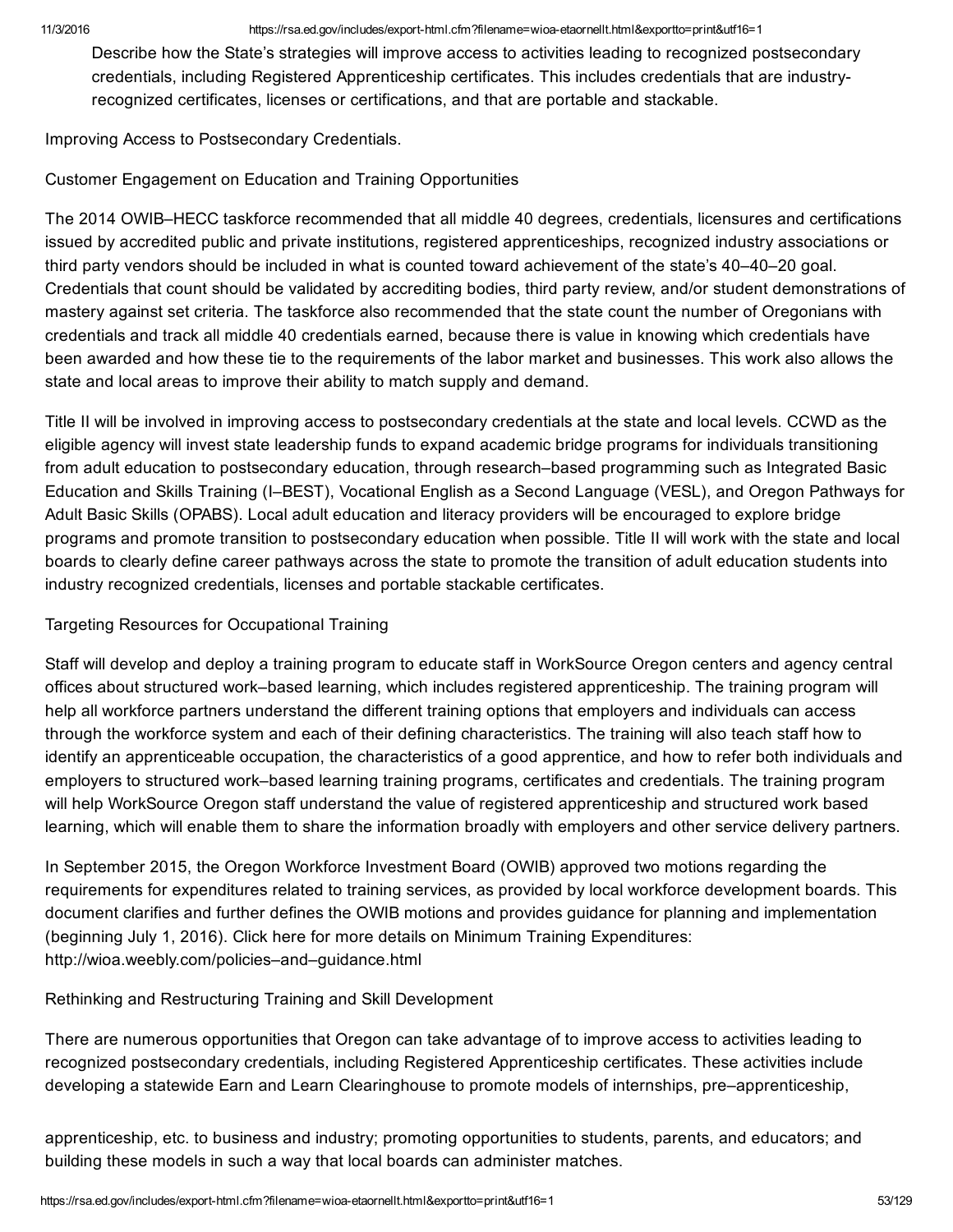Other opportunities include designing a framework for CTE and community colleges to collaborate on pre– apprenticeship programs developed in response to Sector Partnership demands. Funds will be prioritized for occupational training that gives people the tools that they really need to work in local businesses. By establishing a minimum requirement for funds spent on occupational training, the OWIB is promoting accountability to ensure that the workforce system is truly supporting services that benefit both job seekers and local businesses. This minimum threshold will be revisited each year of this strategic plan to adjust to the environment of the workforce system.

Effective training often must go beyond classroom training to address all types of learners and provide hands–on experiences. Work–based learning and other innovative strategies that can help individuals understand more clearly what it is like to work in a certain industry or company are important to both improve learning outcomes and to help individuals with career exploration.

Provide Technical Assistance/Incentives to Support Adoption of Work–Based Learning Models

The system will build coalitions and relationships with industry and community partners to create and expand registered apprenticeship programs through two apprenticeship focused positions at OED and the Oregon Department of Education (ODE). OED will partner with local workforce boards to ensure that technical assistance and support for new apprenticeship programs are aligned with industry need and local sector strategies. ODE will partner with secondary and post–secondary institutions and community partners to increase the opportunities for youth to transition from high school into an apprenticeship or a pre–apprenticeship program. OED and the Apprenticeship Training Division will continue to work towards increasing the number of women and minorities involved in structured work–based learning and registered apprenticeship programs by working with community partners and the Department of Human Services to provide supportive services during portions of the apprenticeship training period.

Trade Act also supports industry supported credentials that enhance employment in sectors supported by WSO areas. Trade Act will collaborate with the Apprenticeship Program Liaison on available apprenticeship opportunities and educate participants on findings.

Oregon's Unemployment Insurance (UI) program also has engagement with postsecondary educational institutions with regard to the Training Unemployment Insurance (TUI), the Trade Readjustment Allowance (TRA), and the apprenticeship programs. The programs enable customers to receive training at postsecondary institutions while receiving UI benefits.

# I. Coordinating with Economic Development Strategies.

Describe how the activities identified in (A) will be coordinated with economic development entities, strategies and activities in the State.

## Coordinating with Economic Development Strategies

The workforce system will establish and enhance strategic partnerships with economic development organizations to assist with the development and creation of jobs. Business representatives from multiple partners including economic and workforce development partners, work together to coordinate services across their region, and target specific industries based on information from economic development partners. Additionally, workforce analysts work together with economic development professionals to enhance and improve business recruitment, retention, and expansion.

https://rsa.ed.gov/includes/exporthtml.cfm?filename=wioaetaornellt.html&exportto=print&utf16=1 54/129 CCWD and local area Title II providers will fund allowable activities under Adult Education and Family Literacy ACT (AEFLA). Title II providers will align activities with local area plans, such as sector strategies and career pathways. These adult education and literacy activities will also be coordinated across the core programs and partners through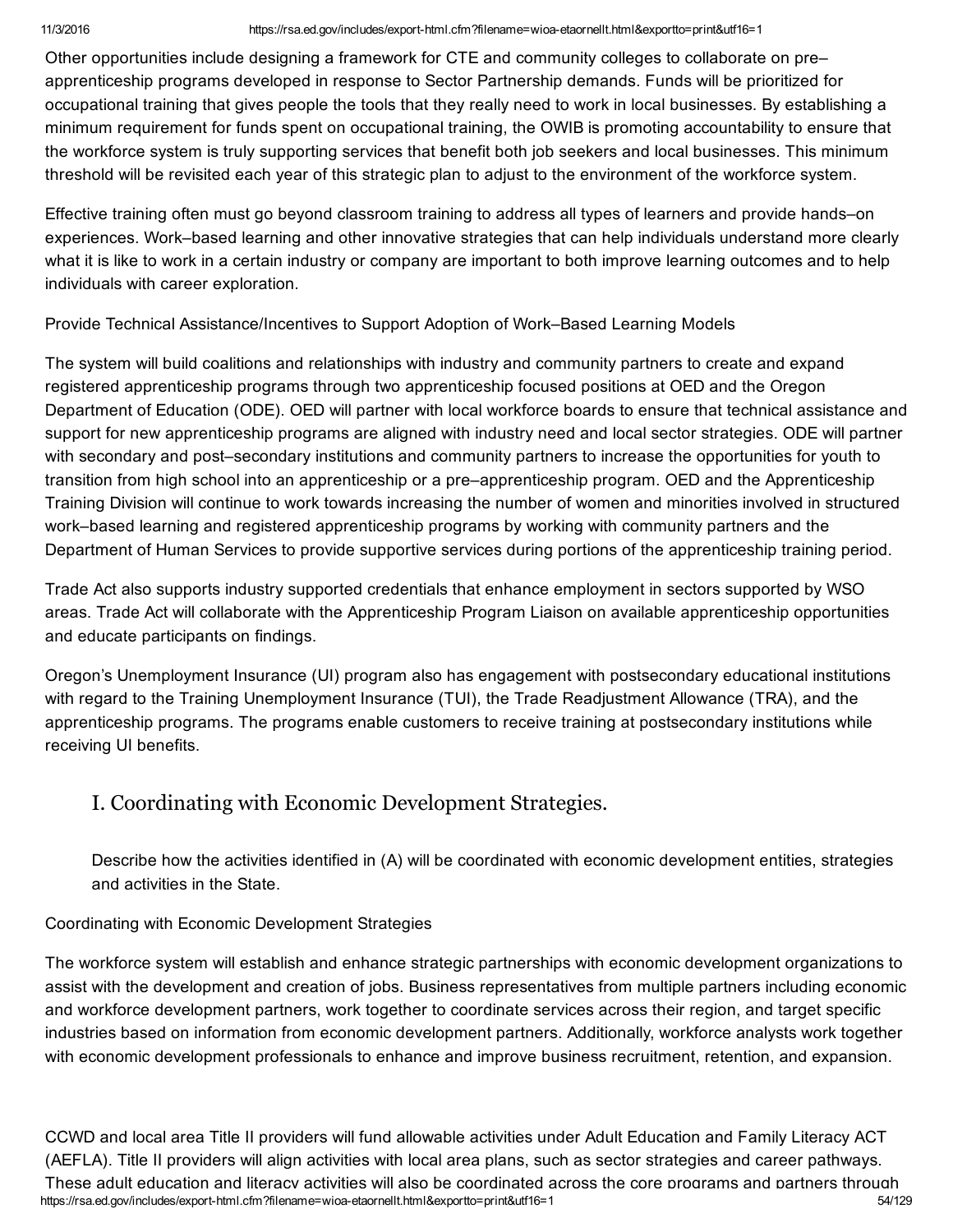These adult education and literacy activities will also be coordinated across the core programs and partners through WSO center participation, referrals, and co–enrollment where feasible.

Trade Act staff will coordinate with local boards, regional solutions centers, workforce partners, economic development, and training providers to create industry driven on–the–job training opportunities and talent development options based on knowledge gained from employer contacts and meetings.

Regional Solutions is an innovative, collaborative approach to community and economic development in Oregon. The state, in partnership with Oregon colleges and universities, established Regional Solutions Centers throughout Oregon. Starting at the local level to identify priorities, each center works from the bottom up to solve problems and complete projects. These centers integrate state agency work and funding to ensure that projects are finished as quickly and cost–effectively as possible.

# b. State Operating Systems and Policies

The Unified or Combined State Plan must include a description of the State operating systems and policies that will support the implementation of the State strategy described in Section II Strategic Elements . This includes—

## 1. The State operating systems that will support the implementation of the State's strategies. This must include a description of–

A. State operating systems that support coordinated implementation of State strategies (e.g., labor market information systems, data systems, communication systems, casemanagement systems, job banks, etc.).

Operating Systems and Policies

State Operating Systems

State operating systems to support implementation of the state's strategies are primarily divided into three categories: • Labor Market Information • Data Collection and Reporting Systems • Operations and Management Systems

Labor Market Information

The Oregon Employment Department's Workforce and Economic Research Division provides accurate, reliable, and timely information about Oregon's state and local labor markets. The division's goal is to provide quality information that helps our customers make informed choices. Workforce development policy makers are a key research customer group, particularly serving the labor market information needs of state and local workforce development boards.

The division's efforts focus on direct employer surveys, information from tax records, analysis of the data, and dissemination through publications, presentations, and responses to customer requests. Most labor market information is available on–line allowing staff more time to focus on custom analysis and answering challenging questions about the labor market.

https://rsa.ed.gov/includes/export-html.cfm?filename=wioa-etaornellt.html&exportto=print&utf16=1 55/129 Oregon has long been a leader and innovator in labor market information, with activities and projects such as the Workforce Analyst program, the national award–winning QualityInfo.org internet site, and our innovative and highly regarded special publications.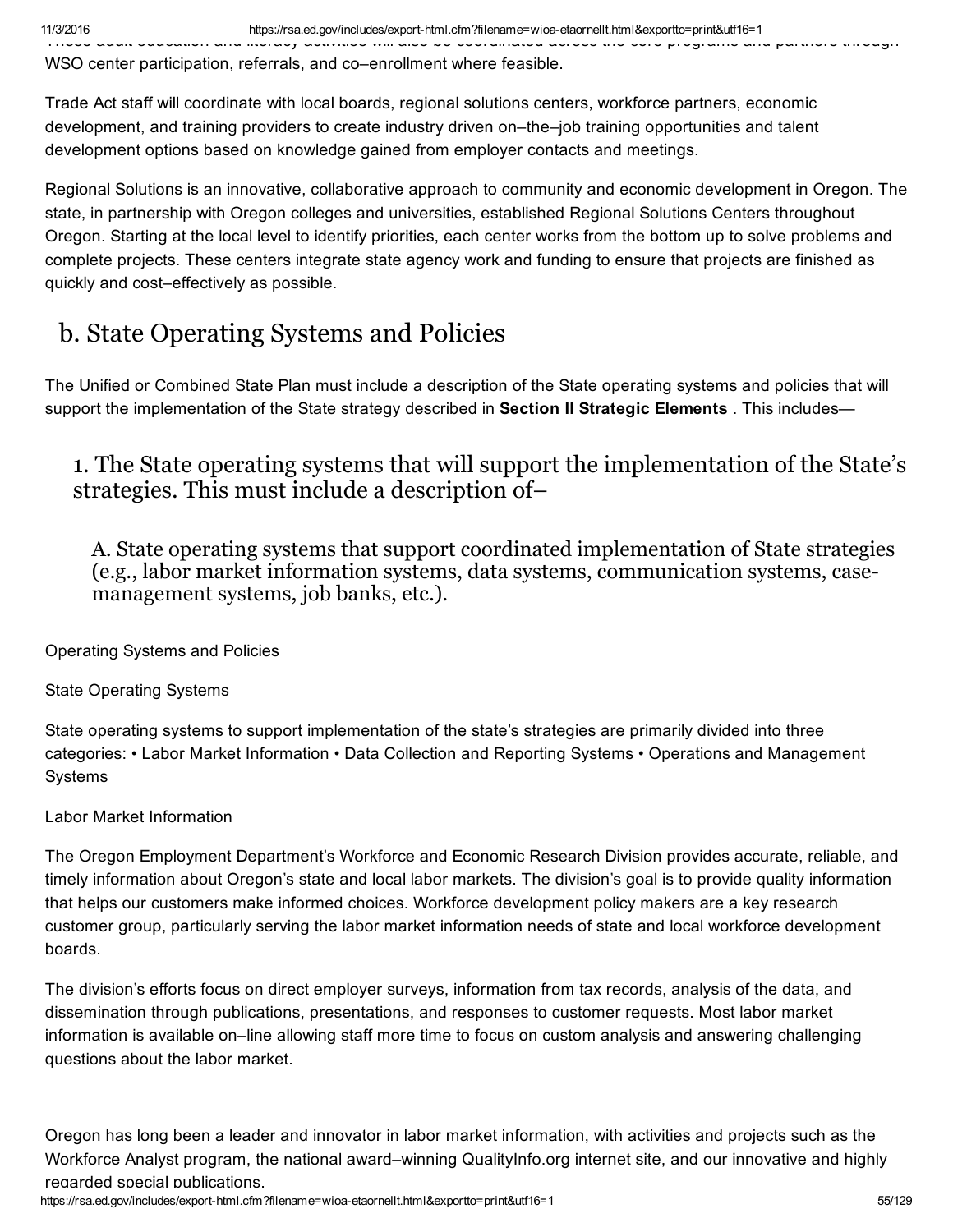ring/2010<br>- محت محت المحت المحت المحت المحت المحت المحت المحت المحت المحت المحت المحت المحت المحت المحت المحت ا

## B. Data-collection and reporting processes used for all programs and activities, including those present in one-stop centers\*.

### Data Collection and Reporting Systems

Oregon's Performance Reporting Information System (PRISM) was established to collect, analyze, and report on workforce development services, customers receiving these services, employment outcomes, median earnings, credential attainment and measurable skill gains after receiving services.

All WIOA Title II data are reported both locally and state–wide using TOPSpro Enterprise and reported to the federal Department of Education through the National Reporting System (NRS). Local programs have ongoing data analysis and program improvement opportunities through their performance management software, data quality checklist, database administrators' training, ongoing state training, and annual reporting requirements. Each June, programs submit a Strategic Framework, an evidence–based program evaluation, coupled with a detailed program improvement plan for the next year. In August, local providers submit their federal statistical tables, and the local data quality standards checklist. This process enables local programs to identify and correct data anomalies. Local program directors also identify common performance issues that local programs and state staff address collectively throughout the year.

The state provides technical assistance, facilitates state committees on assessment and data, and engages in ongoing data analysis to supplement annual training in order to ensure accurate data collection and reporting. State data analysis begins with the export of local program data in July. Initial analysis of the state–aggregated database includes a review of a TOPSpro Federal Tables Summary Audit Report. Elements of the audit report identify the total "selected" students available; the number of students dropped, based on nine "drop reasons;" and establishes the number of students who "qualify" for the Title II Federal Report. Similar reports are developed for each grant type: Comprehensive Services, EL/Civics, Corrections, and Outreach Tutoring. The primary data system used for analysis and tracking relating to Oregon community colleges and students is the Oregon Community College Unified Reporting System (OCCURS). The OCCURS 2.0 data system provides stricter data security, ease of interfacing for end users at the community colleges, increased data reliability and validity, all while allowing external stakeholders the ability to query parts of the system via a web–based datamart.

Employers are required to report wage records to the UI program on a quarterly basis. This information includes the number of hours worked per quarter by employees. This data is used by several programs, including Labor Market Information, Employment Services, and other related state agencies for many purposes, such as measuring the effectiveness of various interventions designed to help people become reemployed or better skilled and understanding the composition of Oregon's labor market and industries and seeing trends that can help target services. UI data is also used to help some partner agencies determine whether individuals are eligible for various programs they administer.

At the time an initial claim for Unemployment Insurance (UI) is filed in Oregon, wage records are used to establish eligibility for UI. Data is collected from the initial claim to establish customer records for WSO center partners. Using the records, a profile for the customer is established which is used by Employment Services (ES) to gather information about the success of services offered in the one stop locations.

### Operations and Management Systems

https://rsa.ed.gov/includes/export-html.cfm?filename=wioa-etaornellt.html&exportto=print&utf16=1 56/129 The Division of Workforce Operations works to match the needs of Oregon's employers with skilled Oregonians looking for employment and assist job seekers in finding jobs. The division operates several federally mandated programs and runs field offices throughout the state. Workforce Operations works closely with UI to support the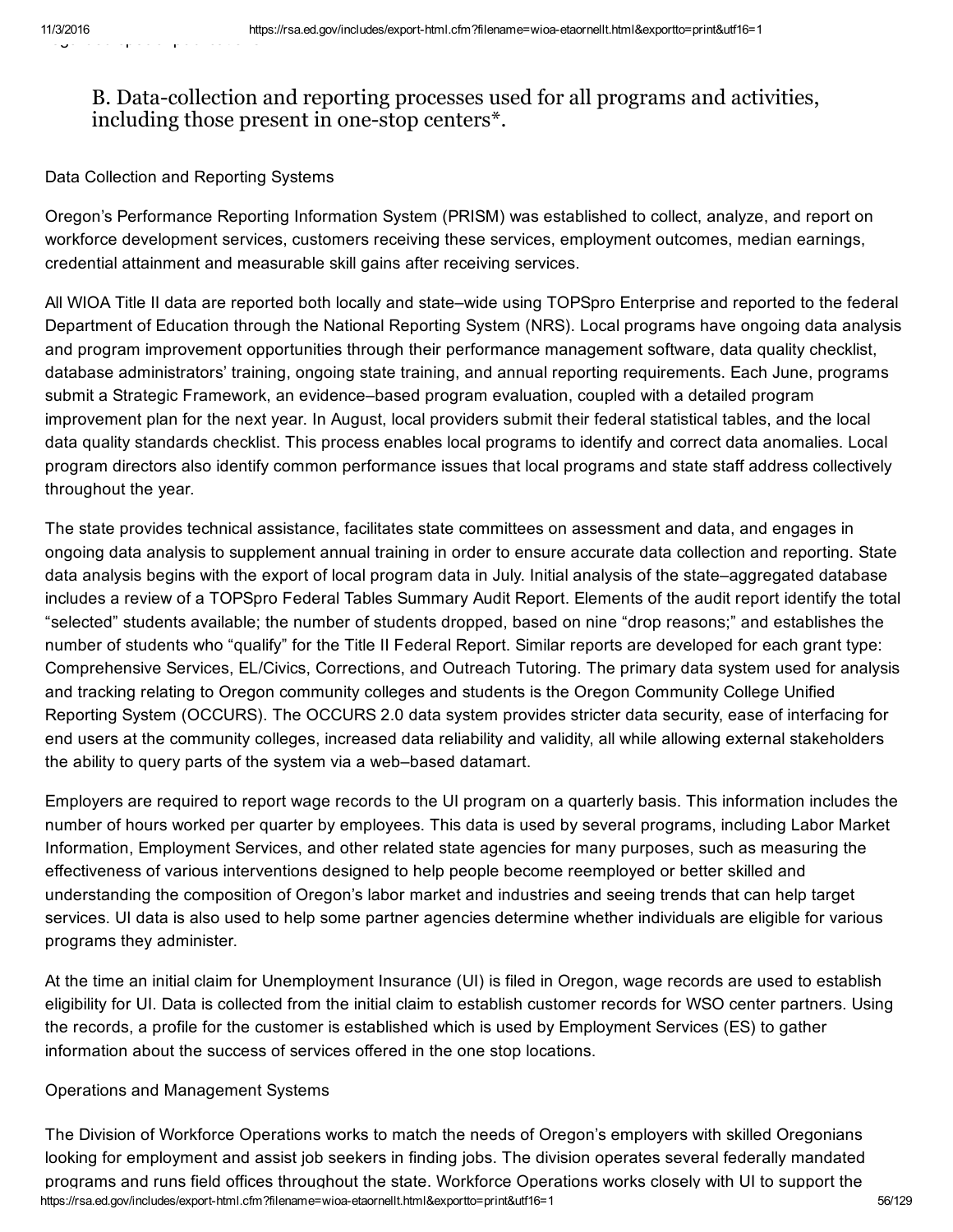reemployment of UI claimants and ensure the integrity of benefit payments, as well as with the Workforce and Economic Research Division.

### Vocational Rehabilitation

VR will be working on agreements and procedures to obtain data from our post-secondary and educational partners through data sharing agreements. VR counselors will obtain documentation and data for the purposes of reporting on credential-attainment standard and skills-gain performance standard. As the system and partnerships evolve, including within the one stop centers, VR, through negotiated agreements, will receive and share appropriate data.

\* For the PY 2016 state plan, descriptions of data collection and reporting processes need only include currently known indicators.

2. The State policies that will support the implementation of the State's strategies (e.g., co-enrollment policies and universal intake processes where appropriate). In addition, describe the State's process for developing guidelines for Stateadministered one-stop partner programs' contributions to a one-stop delivery system, including benchmarks, and its guidance to assist local boards, chief elected officials, and local one-stop partners in determining equitable and stable methods of funding infrastructure in accordance with sec. 121(h)(1)(B). Beginning with the state plan modification in 2018 and for subsequent state plans and state plan modifications, the State must also include such guidelines.

### State Policies

The WorkSource Oregon (WSO) system integrates the services provided by the Wagner–Peyser Act administered by the Oregon Employment Department (OED) and the Workforce Innovation and Opportunity Act (WIOA) Title I programs administered by the Office of Community Colleges and Workforce Development (CCWD).

The WorkSource Oregon (WSO) system designed and implemented a set of standards in 2015 designed to increase customer service at all points of the customer experience, include during the intake process. Oregon has adapted a G.L.A.D. (Greet/Listen/Assess/Direct) approach to the customer intake process so that each customer receives an immediate and individual assessment of their needs and are then connected to WSO staff who can begin addressing those needs within 15-minutes of entering the WSO center. Oregon continues its "all means all" policy which ensures customers are co-enrolled at the time they engage in receiving WSO services. The WSO standards will be incorporated into state monitoring processes and local areas will be held accountable to their successful implementation in each and every WSO location in the state.

WSO uses iMatchSkills to facilitate in the administration of the public labor exchange in Oregon. Enrollment information retrieved through self-registrations via the internet, staff interviews, and paper registrations are subsequently used in iMatchSkills to match job seekers to jobs. While job seekers are encouraged to self-register in iMatchSkills, an enrollment application, translation assistance, or data input by means of staff assistance are available for those who request accommodation.

The Oregon Workforce Investment Board (OWIB), during its strategic planning process, developed four new goals and supporting strategies to address the current needs of the workforce system and customers. The local workforce

https://rsa.ed.gov/includes/exporthtml.cfm?filename=wioaetaornellt.html&exportto=print&utf16=1 57/129 boards are key implementation partners of these goals and strategies and form collaborative relationships and Memorandums of Understanding (MOUs) at the local level to deliver services that align with the state's strategies and that abide by state policy.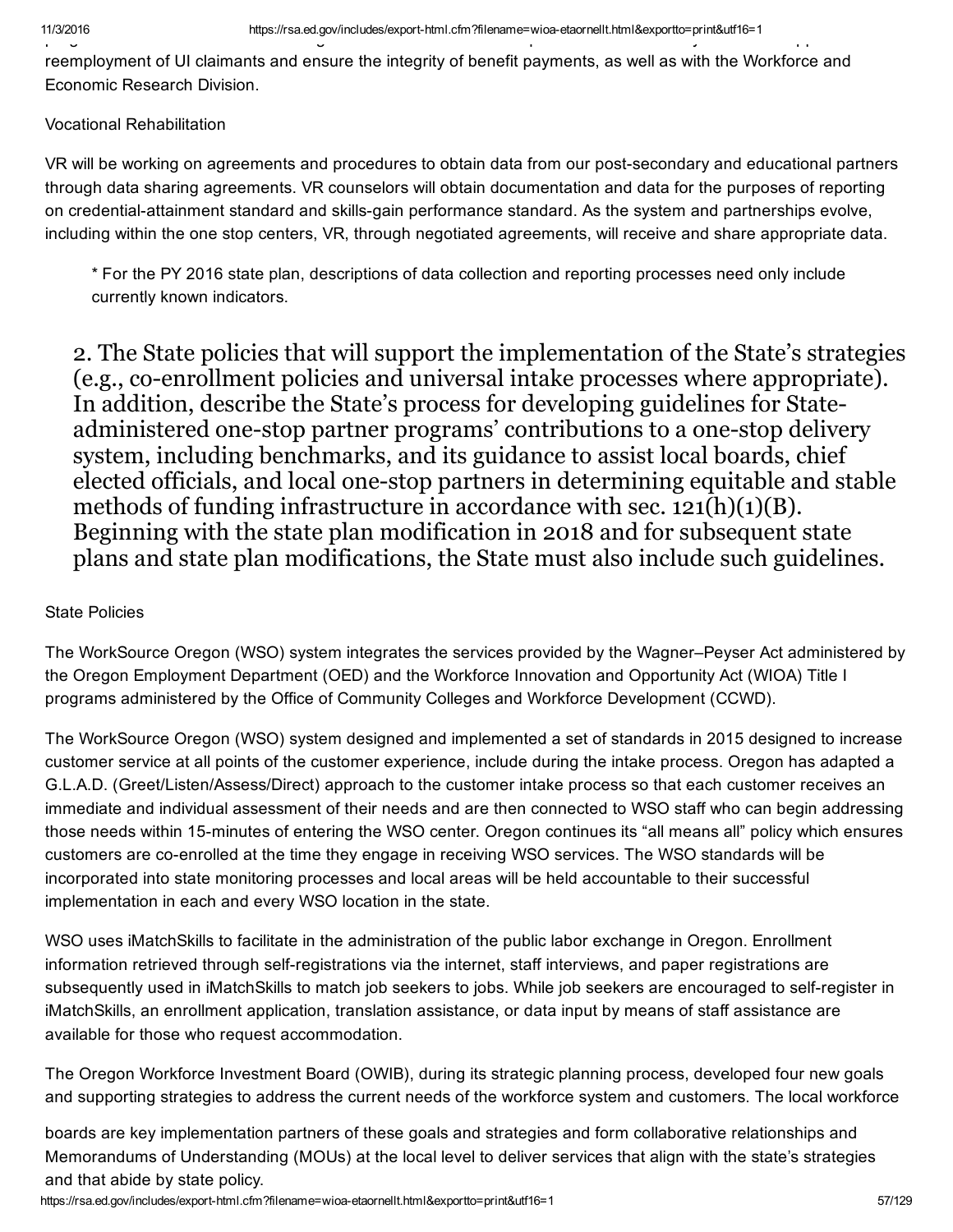Oregon has had a Joint Policy on Common Enrollment and Exits in place since 2012. Initially, this policy established an intake process and automatic co–enrollment across the Wagner–Peyser and WIA Title I Adult and Dislocated Worker programs. The policy is currently being revised to include WIOA–based eligibility requirements and references, and there are efforts underway to include other core program partners, although a "common registration" process that includes Title II and Title IV customer data and eligibility requirement continues to pose challenges at both the programmatic (data confidentiality/sharing) and programming (MIS/IT architecture) levels.

The remaining joint policies, the OWIB Youth Policy, and other policies are currently being reviewed by cross–agency workgroups and project teams and policy needs are continually assessed. As new policies are developed and published, they will be housed at http://wioa.weebly.com/policies–and–guidance.html. Current WSO Joint Policies can be found here http://worksourceoregon.org/home/documents/workforce–integration/policies–and–procedures.

The core programs will work to craft policies over time to support the state strategies, including co–enrollment practices and development of a universal in–take. At this time, the core programs do not have a shared case management system, data system, or shared in–take practices. Title II will be invested in the development of state policies that support development of the state's customer–centric workforce system.

Currently, when customers enter a WSO Center, they are greeted within a minute by WSO staff. Their needs are assessed and the customer is immediately directed to the dedicated WSO staff who can meet their stated need. The intake process occurs with dedicated WSO staff as they continue to listen to the needs of the customer, enroll the customer and document next steps the customer will take to become re-employed.

Title IV, VR, will work to align policies as appropriate to ensure that the intent of the act is honored. Although the current management information system common intake practices currently used by Titles I and III are not practical for VR, local areas will work with partners to simplify joint referral and information sharing to ensure alignment and non–duplication of services.

A cost sharing tool has been developed for use by local and state partners participating in WSO center service delivery. The tool supports principles found in 2 CFR Part 200, and supports WIOA requirements to address infrastructure and other shared costs. This tool was developed by a cross–agency team comprised of staff from program, accounting, budget, contracts, auditing, and executive leadership. A smaller state team is working with all nine local areas/regions to implement the tool, with a goal to have cost sharing agreements in place by June 30, 2016. We expect the process to be iterative over the next couple of years, that the tool will be refined, and state benchmarks and guidelines clarified.

When customers enter a WSO Center, they are greeted within a minute by WSO staff. Their needs are assessed and the customer is immediately directed to the dedicated WSO staff who can meet their stated need. The intake process occurs with dedicated WSO staff as they continue to listen to the needs of the customer, enroll the customer and document next steps the customer will take to become re-employed.

The WorkSource Oregon (WSO) system designed and implemented a set of standards designed to increase customer service at all points of the customer experience, include during the intake process. Oregon has adapted a G.L.A.D. (Greet/Listen/Assess/Direct) approach to the customer intake process so that each customer receives an immediate and individual assessment of their needs and are then connected to WSO staff who can begin addressing those needs within 15-minutes of entering the WSO center. Oregon continues its "all means all" policy which ensures customers are co-enrolled at the time they engage in receiving WSO services.

https://rsa.ed.gov/includes/exporthtml.cfm?filename=wioaetaornellt.html&exportto=print&utf16=1 58/129 WSO uses iMatchSkills to facilitate in the administration of the public labor exchange in Oregon. Enrollment information retrieved through self-registrations via the internet, staff interviews, and paper registrations are subsequently used in iMatchSkills to match job seekers to jobs. While job seekers are encouraged to self-register in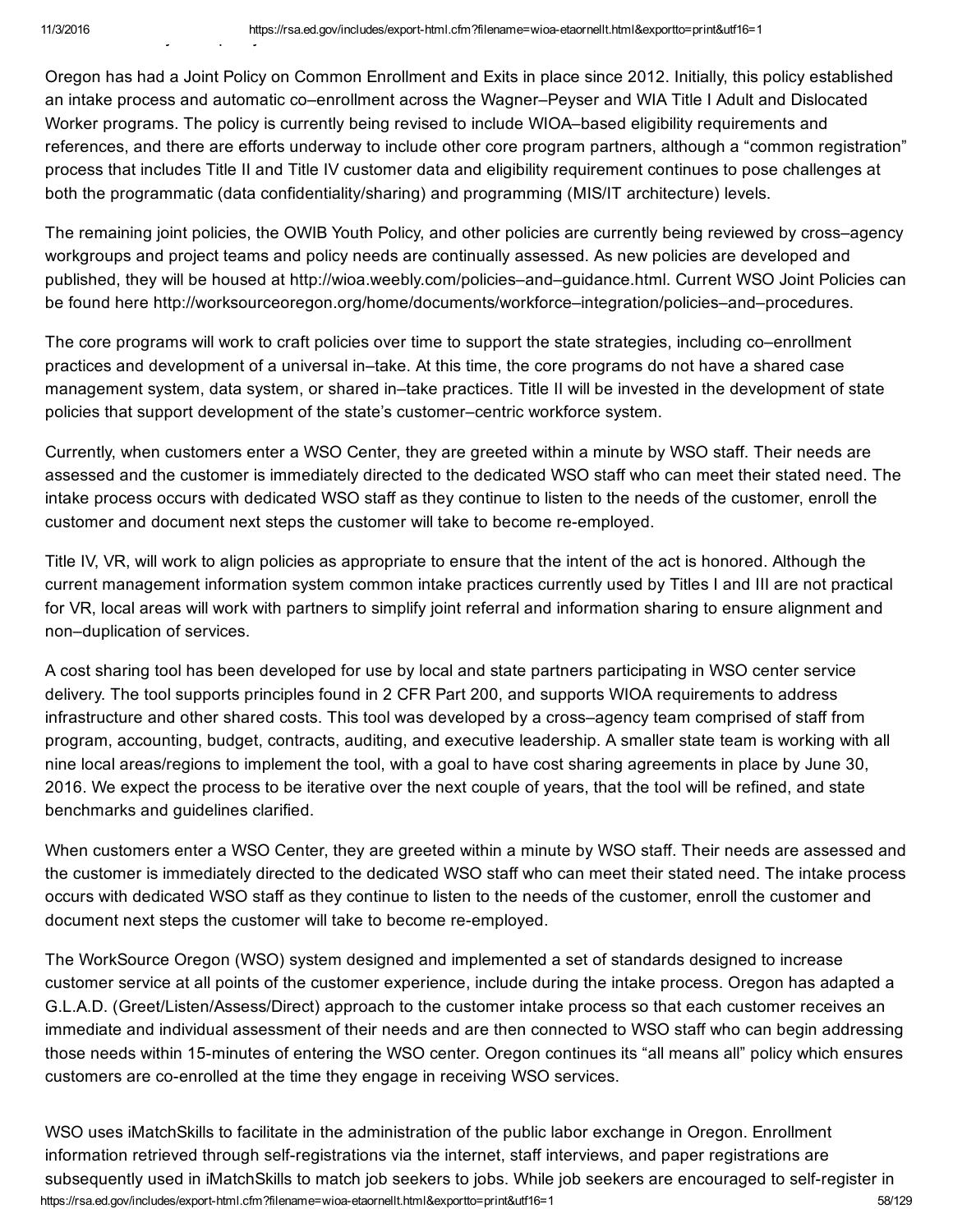iMatchSkills, an enrollment application, translation assistance, or data input by means of staff assistance are available for those who request accommodation.

# 3. State Program and State Board Overview

## A. State Agency Organization

Describe the organization and delivery systems at the State and local levels for the programs covered in the plan, including the organizational structure. Include an organizational chart.

### State Program and State Board Overview

The Workforce Development System is the web of programs and providers, both public and private that prepare workers and job seekers with the information and skills needed to find or maintain employment, and assist employers to employ skilled workers or to increase the skills of their existing workforce. The workforce system supports the economic prosperity of individuals, business and communities (see chart entitled Workforce Development System at http://oregonstateplanning.weebly.com/).

The organization of Oregon's Workforce Development System is summarized in the chart entitled Oregon's Workforce Structure located at http://oregonstateplanning.weebly.com/). There are four state agencies directly responsible for the implementation of the major programs involved in the Workforce Development System in Oregon. These agencies include the Oregon Employment Department, the Office of Community Colleges and Workforce Development within the Higher Education Coordinating Commission (HECC), Oregon Commission for the Blind (OCB) and the Department of Human Services – Self Sufficiency Programs and Vocational Rehabilitation

## B. State Board

Provide a description of the State Board, including—

### State Board

The governing and advisory boards for the Workforce Development System include the Oregon Workforce Investment Board (OWIB) and nine local workforce development boards.

The OWIB is the Governor's chief advisory body on workforce matters. It is made up of business leaders, organized labor, state agencies, local government agencies, community–based organizations, education entities, elected officials, and the LWBs. The majority of the members are from business. The OWIB advises the Governor on workforce policy and plans, and contributes to the economic success of Oregon by:

• Aligning state workforce policy and resources with education and economic development;

• Promoting a proactive, flexible and innovative talent development system; and,

• Holding the workforce system accountable for results to ensure Oregonians develop the skills they need to sustain rewarding careers and businesses have the talent they need to be competitive.

The state board membership roster can be found on the OWIB website (http://www.oregon.gov/owib/Pages/index.aspx).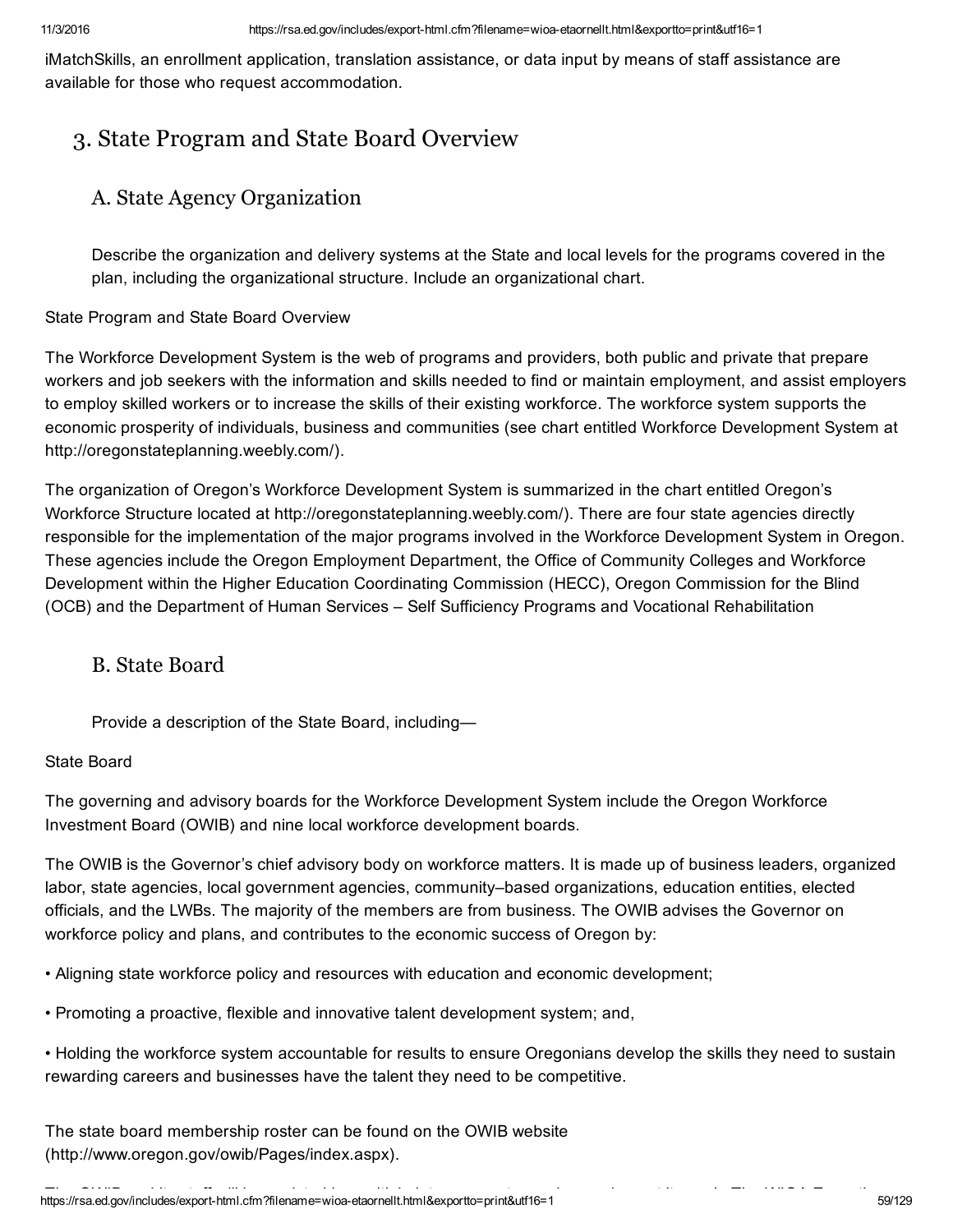The OWIB and its staff will be assisted by multiple interagency teams in carrying out its work. The WIOA Executive Leadership Group will provide inter–agency implementation leadership and core program review of any policy or program recommendations before they are submitted to the OWIB Executive Committee and full board for consideration. The WIOA Group also has staff teams to assist it in the development of options and recommendations. Staff representatives from the WIOA core programs, labor market information/OED Research Division, and from the DHS Self–Sufficiency programs participate in OWIB committees, including the System Performance Committee, to support implementation of state board functions.

Oregon has nine LWBs. These boards have significant autonomy over programming in their jurisdictions and are comprised of business leaders within the community, other community leaders, organized labor, educational institutions and elected officials. The LWBs have special obligations concerning programming for out of school youth and skills–deficient youth.

### 1. Membership roster

Provide a membership roster for the State Board, including members' organizational affiliations.

### Representatives of Business

1. Carrie Chaffee, OSU Federal Credit Union 2. Charles Hopewell, Sunset Manufacturing 3. Frank Wall, (Vice Chair) Plumbing and Mechanical Contractors Association 4. Gary Brown, Nvidia 5. Joe Weber, ESCO Corporation 6. Ken Madden, (Chair), Madden Industrial Craftsman, Inc. 7. Lori Olund, Miles Fiberglass & Composition 8. Maureen Fallt, Portland General Electric 9. Robert Halligan, Willamette Valley Company 10. Trygve Bolken, PCC Structurals 11. Ali O'Neill, O'Neill Electric and Construction, Inc. 12. Vacant Position 13. Vacant Position

### Representatives of Workforce

1. Dave Baker – Joint Labor–management registered apprenticeship, Central Electrical Training Center 2. Barbara Byrd – Labor – Oregon AFL-CIO 3. Matt Millard – Labor – OHSU, American Federation of State, County and Municipal Employees (AFSCME) 4. Jeffrey Krolick – CBO – Options for Southern Oregon 5. Shari Dunn – CBO – Dress for Success Oregon

### Representatives of Government

1. Alan Unger – Chief Elected Official, Deschutes County Commissioner 2. Elana Pirtle-Guiney – Office of the Governor 3. Kay Erickson – Title III, Oregon Employment Department 4. Patrick Crane – TItle I and II, Office of Community Colleges and Workforce Development 5. Susan Brown – Chief Elected Official, Curry County Commissioner 6. Trina Lee – Title IV, Oregon Vocational Rehabilitation

Other Designated by Governor (voting)

1. Jessica Howard – Education, Portland Community College 2. Andrew McGough – Local Workforce Development Board, Worksystems

Legislative Members (non–voting per ORS) 1. Senator Michael Dembrow (D) 2. Representative Paul Holvey (D) 3. Senator Kim Thatcher (R) 4. Vacant – (R)

## 2. Board Activities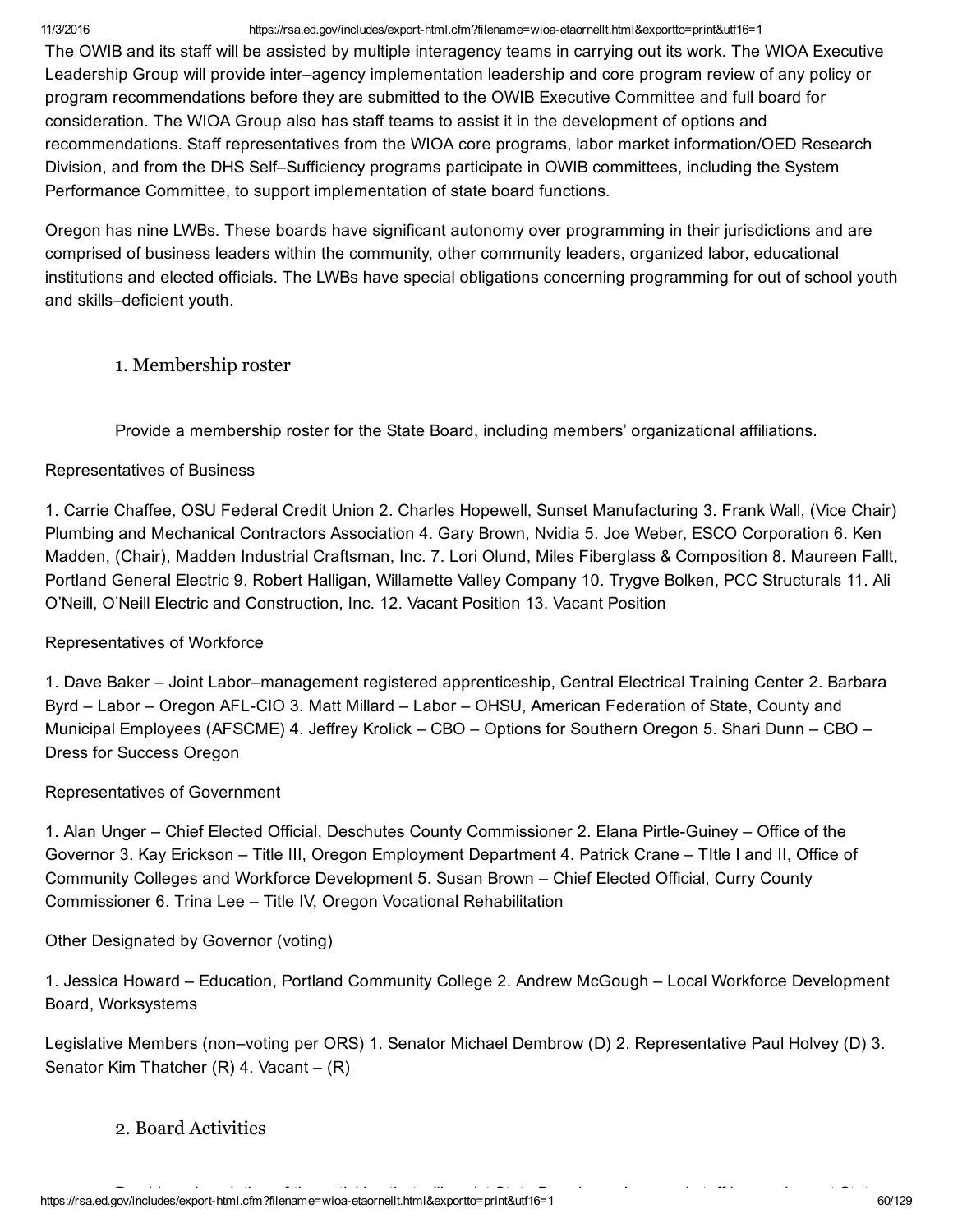Provide a description of the activities that will assist State Board members and staff in carrying out State Board functions effectively.

The goal of the OWIB strategic plan is to create a road map for the workforce system to capitalize on its strengths, identify and address obstacles, and promote continuous improvement of services through actionable recommendations and guidance.

The OWIB's goals and strategies will provide guidance to local workforce development boards, but are not intended to act as an implementation plan for local services. The OWIB's strategic plan will provide goals on what is to be accomplished, but local boards will determined how the work is done, creating plans that will work for the unique characteristics of each area. The OWIB will provide guidance and access to best practices, and will facilitate connections between local areas and other agencies where appropriate.

This plan identifies four key goals critical to successfully achieving the OWIB's stated vision. Throughout the goals and strategies outlined in this document there are several themes that cross areas, including improving equity, efficiency, and accountability to performance and customer needs. With this focus on accountability, there are several key elements that will be a change for the workforce system as a result of this strategic plan.

EMPHASIS ON TRAINING – A focus on occupational training will ensure that individuals are developing skills that are directly transferable to a job. The OWIB will require a minimum threshold of funds be spent on occupational training.

EVALUATING EFFECTIVENESS – As resources become scarcer, it is important to make certain that funds are being spent in the most effective way possible. The OWIB will promote evaluation of program spending through return on invetment analysis to monitor effectiveness of spending.

MONITORING – In another effort to increase effectiveness a focus on monitoring will ensure not only that plans are in place, but they are being carried out successfully. The OWIB will promote accountability through increased monitoring of compliance and performance, producing results that will be shared with the public to promote transparency.

INCENTIVES AND CONSEQUENCES – To further promote accountability and follow through, the OWIB will promote a system of incentives for successes and effectiveness and consequences for a lack of adherence to policy.

The transformation proposed by this plan will require a set of action steps be outlined to provide a roadmap for implementation. Subcommittees will work to create the action steps that will accomplish each, or in some cases more than one, of the strategies. These action steps will include detailed information on who should be involved, what resources are needed, timelines, and metrics for success.

While the OWIB will share responsibility for implementation with local workforce boards, state agencies and partner organizations, it is necessary to include all of these action steps as a part of the strategic plan to assure coordination of efforts under the OWIB's responsibility to oversee continuous improvement accountability of the system at all levels.

# 4. Assessment and Evaluation of Programs and One-Stop Program Partners

## A. Assessment of Core Programs

Describe how the core programs will be assessed each year based on State performance accountability measures described in section 116(b) of WIOA. This State assessment must include the quality, effectiveness, and improvement of programs broken down by local area or provider. Such state assessments should take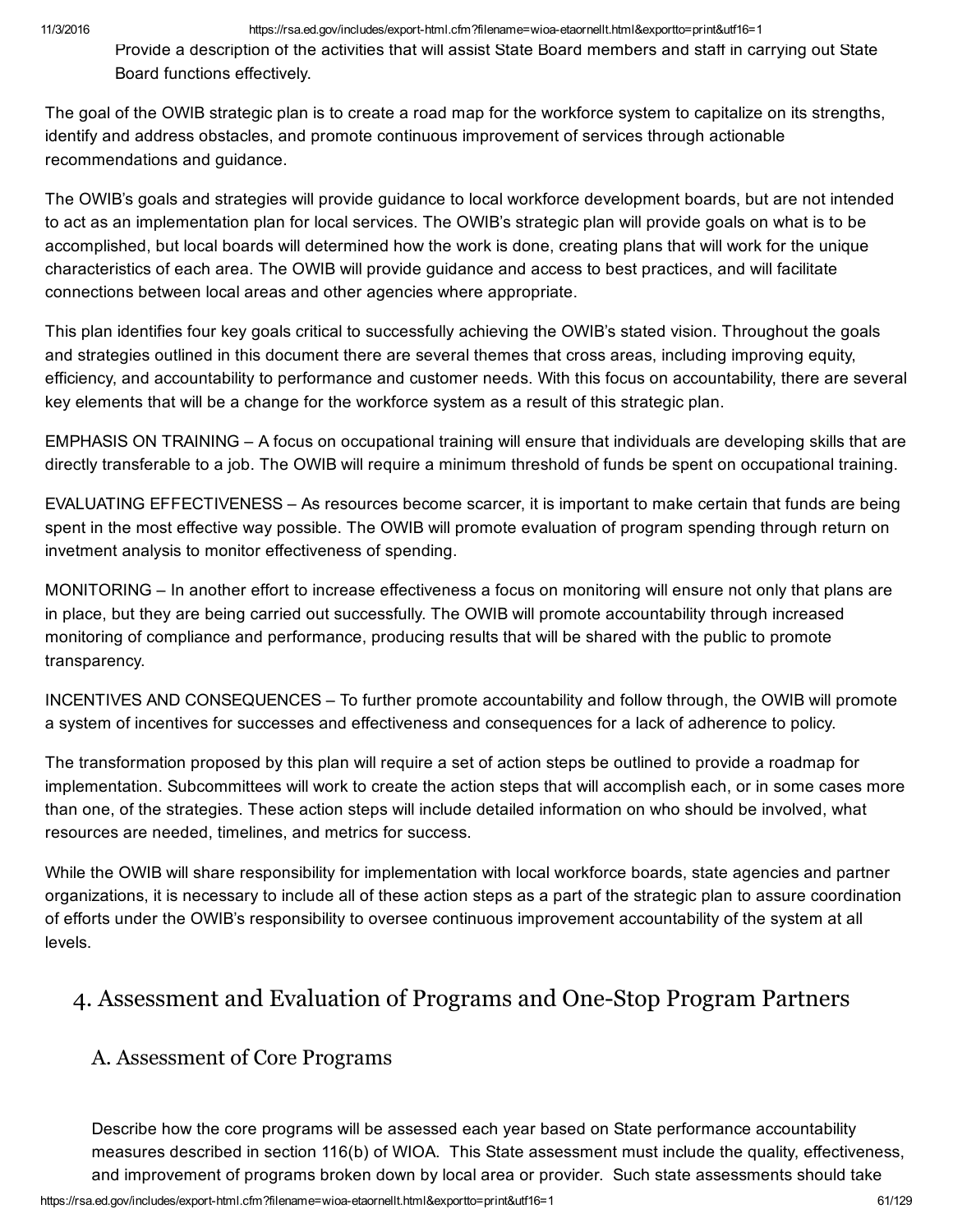into account local and regional planning goals.

Oregon will be using the federal measures as prescribed in WIOA. Available data supports the evaluation of programs at the state and local levels. The service delivery model and economic conditions will be assessed annually against the outcomes achieved during the prior year. Options for continuous improvement will be discussed at the state and local area levels, and performance targets will be adjusted accordingly. Oregon is researching the use of additional indicators to monitor service delivery in real–time, improve outcomes, and respond to immediate needs of our local communities. Once any additional measures are developed, tested, and approved, the measures will be applied and used to monitor activities on a timely basis. The goal is to support the real–time adjustment of resources and service delivery to match local demand.

Oregon continues to work toward state and local workforce development agencies and boards shifting from a compliance– and program–specific orientation to a highly integrated, outcomes–based system that makes value– added investments based on the WSO standards of performance and community needs. To the extent that Oregon can achieve this, the workforce system will assure that all workforce programs operate efficiently, without unnecessary duplication, and leverage resources. The WorkSource Oregon Operational Standards provide the minimum–level content/services(s) required at all WSO centers. They also build–in an accountability mechanism to ensure that this effort will come to fruition across the entire state. Finally, they offer an opportunity to work together to continually improve the system, engage new partners, and better serve Oregon's job seekers, workers and businesses.

CCWD will conduct annual assessments of Oregon's aggregate Title II performance and performance by local providers. Adult education and literacy providers will be evaluated by individual provider, rather than by local area performance. Overall program quality will be measured by student persistence, retention, and transition to either employment or postsecondary training. Title II performance evaluations will be supported by: regular submission of programmatic performance numbers, quarterly reporting of programmatic activities, and annual financial audit. Regular monitoring of program quality will be used for continuous improvement activities, allowing CCWD to provide technical assistance based on assessment results.

Title II will assess WSO delivery system partner program services based on the number of cross–trained staff, appropriate referrals, and participant co–enrollment. WorkSource partnerships will also be qualitatively reviewed within Oregon's local areas through quarterly programmatic reporting of Title II providers.

VR has incorporated the accountability measures into our rolling monthly performance reports and our quarterly business reviews. Given the long term nature of the measures, proxy measures have been put in place to make managing to the measures achievable. The monthly performance reports are broken down into the fourteen branches for VR. The quarterly business reviews are a statewide roll–up of the outcome data to date. These two reports give us a local view and a chance to review statewide trends. In this way, local trends can be identified and we can easily identify areas where higher performance may indicate the presence of a best practice that needs to be duplicated.

Over the first two years of this unified plan, local branches will work to develop mechanisms to set local expectations of performance and strategies to enact local VR plans that are congruent with the local WDB plans. These plans will be used to manage the effectiveness of the programs. VR is currently revamping its quality assurance processes and will use these statewide to help ensure that service delivery is done to a standard that is consistently high across the state. New service contracts will allow VR to better measure the effectiveness of purchased services through individual providers and service category.

The Temporary Assistance for Needy Families (TANF) program is an essential part of the safety net for vulnerable Oregon families. TANF stabilizes families and prepares parents for employment that sets them firmly on a pathway out of poverty, and into economic stability and self–reliance. TANF provides supports to keep children safe, healthy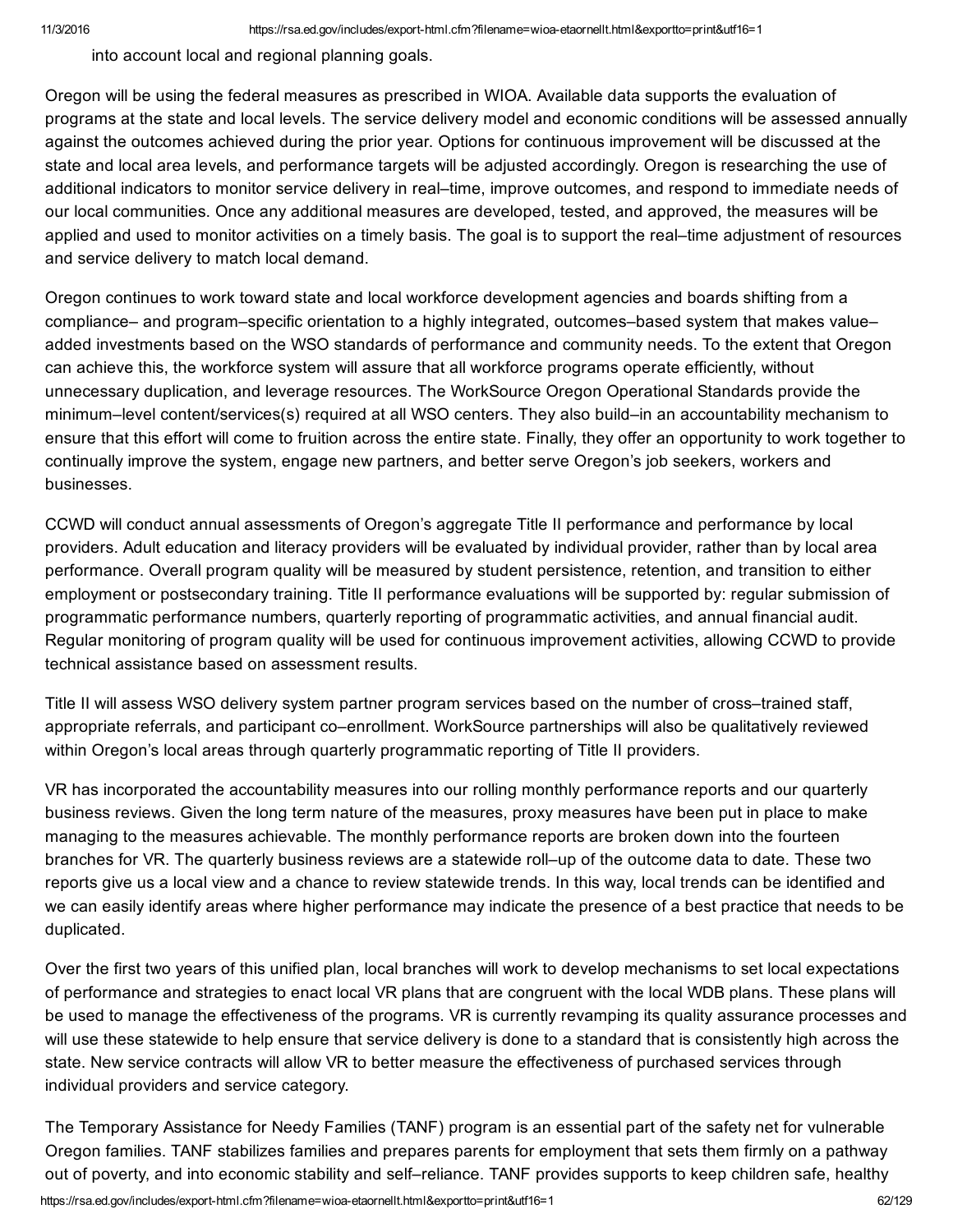and thriving within their own families, financial assistance to stabilize households and training and job search services to help parents find and retain employment.

A combination of policy changes and a targeted reinvestment strategy directs \$29.7 million in savings from a projected decline in the TANF caseload into strategies and policy changes that will improve outcomes for children and families. These reinvestment proposals include reducing the number of participants affected by the "benefits cliff" when they become employed, simplifying eligibility requirements to strengthen family connections and stability for children, expanding family stability services, increasing flexibility in support services to prevent families from entering TANF, and improving program capacity to provide strength–based, customized and outcome–focused case management.

## B. Assessment of One-Stop Partner Programs

Describe how other one-stop delivery system partner program services and Combined State Plan partner programs included in the plan will be assessed each year. Such state assessments should take into account local and regional planning goals.

To position the workforce system in Oregon for relevance and growth there must be clarity about what WorkSource Oregon is at both the state and local levels, what it offers, and how existing partnerships bear a shared responsibility to create value to additional partners in the future. The WSO Operational Standards Self–Assessment Report and subsequent development of the WSO Operational Standards will ensure that much of this work is done and continues to improve service and performance within the workforce system.

System wide, the WorkSource Oregon Standards will be utilized to assess the delivery system of partner program services, including but not limited to partner programs outlined in this Unified State Plan. Progress toward, and achievement of, these 80 workforce standards will tracked, reviewed, and managed to better assess and improve outcomes taking into account both local and regional planning strategies and goals.

Oregon is currently developing a certification process that incorporates these WSO Standards to ensure consistency, ongoing system improvement, and federal, state and local compliance.

There are other additional assessments used to evaluate partner programs across the system. One of the key programs managed through the Oregon Employment Department (OED) to help unemployment insurance claimants become reemployed is the Reemployment Services and Eligibility Assessment (RESEA) program funded through a grant from the U.S. Department of Labor. This program is evaluated annually using a combination of federal performance measures and ad–hoc reports developed using OED's business analysis software. An evaluation form is also available for WSO centers to assess the quality and effectiveness of staff engagement with RESEA customers. RESEA program data including staff and customer feedback is evaluated by a standing workgroup that focuses on strengthening claimant reemployment efforts and streamlining agency operations and communications to better serve claimants in one stop centers. The Trade program is assessed through the Trade Act Participant Report (TAPR), local performance measures for Trade Act Navigators (TAN), and customer surveys. TAPR provides a quarterly look at effectiveness of the program that would have to be reworked to provide a yearly assessment. Local performance measures are to be determined in each area for the TAN.

Oregon will assess performance for the Unemployment Insurance (UI) Program through the State Quality Service Plan (SQSP) each year in compliance with Unemployment Insurance Program Letter (UIPL) 21–14. The SQSP

includes Benefits Timeliness and Quality (BTQ) measures, the Tax Performance System (TPS), Cash Management measures, the Benefit Accuracy Measurement (BAM), and Benefit Payment Control (BPC) measures.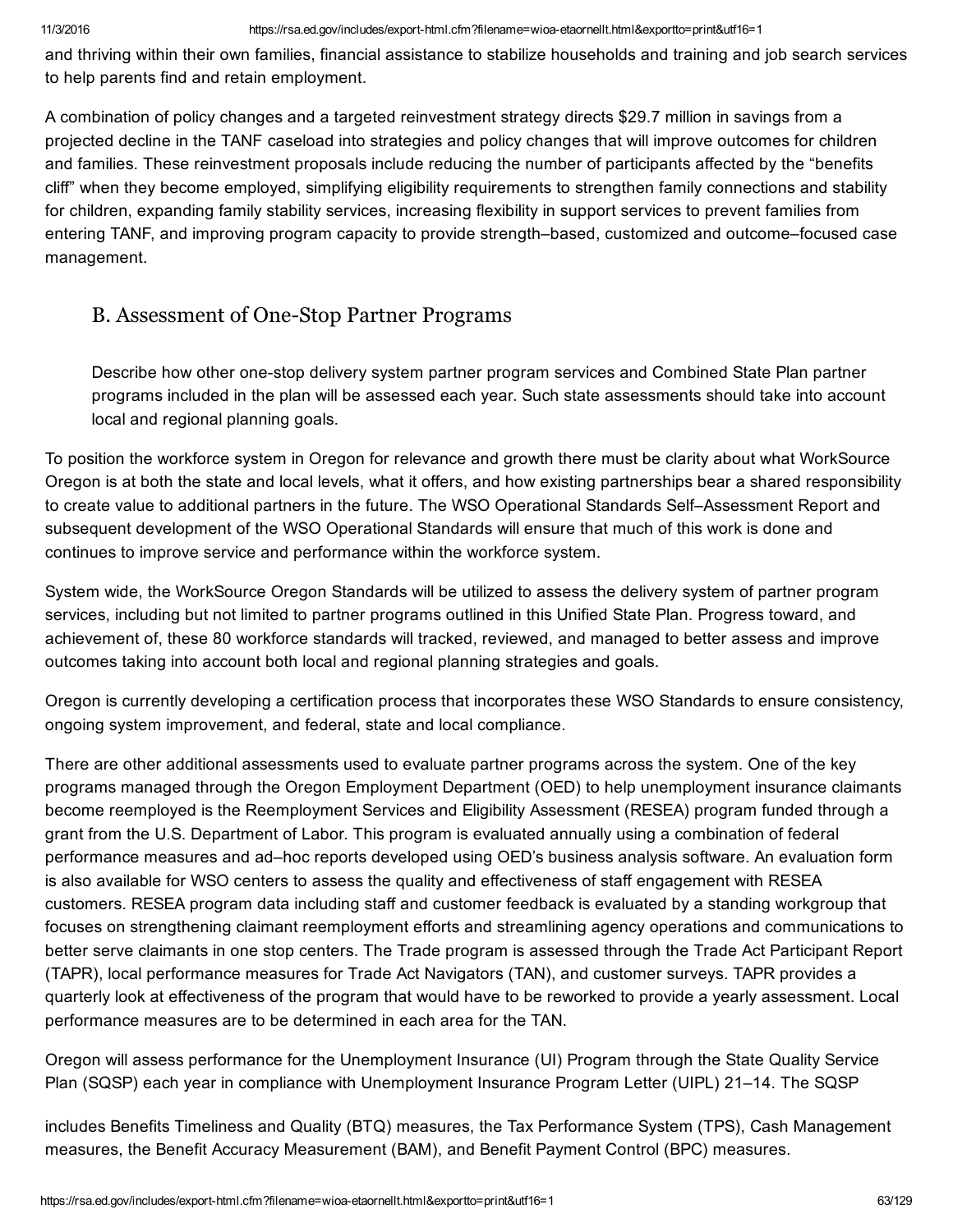## C. Previous Assessment Results

Beginning with the state plan modification in 2018 and for subsequent state plans and state plan modifications, provide the results of an assessment of the effectiveness of the core programs and other onestop partner programs and Combined State Plan partner programs included in the Unified or Combined State plan during the preceding 2-year period (i.e. the 2-year period of the plan modification cycle). Describe how the State is adapting its strategies based on these assessments.

An analysis of Oregon's WorkSource offices was conducted in 2015 and will be used to implement a set of service and performance standards. The partners at WorkSource Oregon, the one stop centers, have developed statewide operational standards for the centers. The standards recognize that workforce areas are starting at different places and the ability to meet all standards will vary across the state. The assessment was used to determine a strategy for implementing the statewide operating standards and will continue to help determine how well we are striving toward full implementation of the standards by region. For the full report, see WorkSource Oregon Operational Standards Self–Assessment Report (April 2015) .

Previous Title II assessments focused primarily on enrollment and measurable skill gains, such as GED completions. Over the past two years, Title II enrollment in Oregon has decreased from 16,204 in 2013–2014 to 13,882 in 2014– 2015. The number of hours participants received services was nearly identical during the two–year time period, 1,666,063 hours in 2013–2014 and 1,624,815 hours in 2014–2015. On average, Title II students received services for over 100 hours a year. The percentage of pre– and post–tests was also similar between 2013–2014 and 2014– 2015; approximately 57% of enrolled participants completed pre– and post–tests. The 2014–2015 outcome measures are not yet available. In 2013–2014, Title II outcomes measures totaled 710 GED completers, 2,578 participant transitions to postsecondary education, and 1,699 participants entered employment.

Under WIOA, overall Title II program quality will be measured by student persistence, retention, and transition to either employment or postsecondary training. Title II performance evaluations will be conducted on an annual basis with quarterly performance reporting to support continuous improvement activities. CCWD will then adapt its strategies to focus on program quality and effectiveness.

Title IV regularly uses evaluations of data and qualitative information to measure the effectiveness of our program. Evaluations completed in the last two years have resulted in such things as: a revamping of our statewide procurement process for job placement service, changes to the job placement service delivery model, training to help staff move clients into plan faster, trainings on specific disability barriers, cross trainings with other agencies to ensure better partnerships, changes to business practices using the LEAN model, and the piloting of some new evidenced –based best practices around transition.

An assessment of the Reemployment Services and Eligibility Assessment (RESEA) program show that it is effective in helping speed claimants return to work and in preventing and detecting unemployment insurance (UI) overpayments. Over the past two years, the RESEA program has helped shorten claims duration, reduce exhaustion rates, and increase detection of potential issues resulting in disqualification or overpayment.

In the last two years, Oregon's State Quality Service Plan (SQSP) reports have revealed that Oregon's Unemployment Insurance (UI) program needs to improve the quality and timeliness of work. The report has also identified that the program has made progress on many areas. Although more funding was available to provide

services to our customers during the recession, systems maintenance, staff training and regular updating of policies and practices were deferred.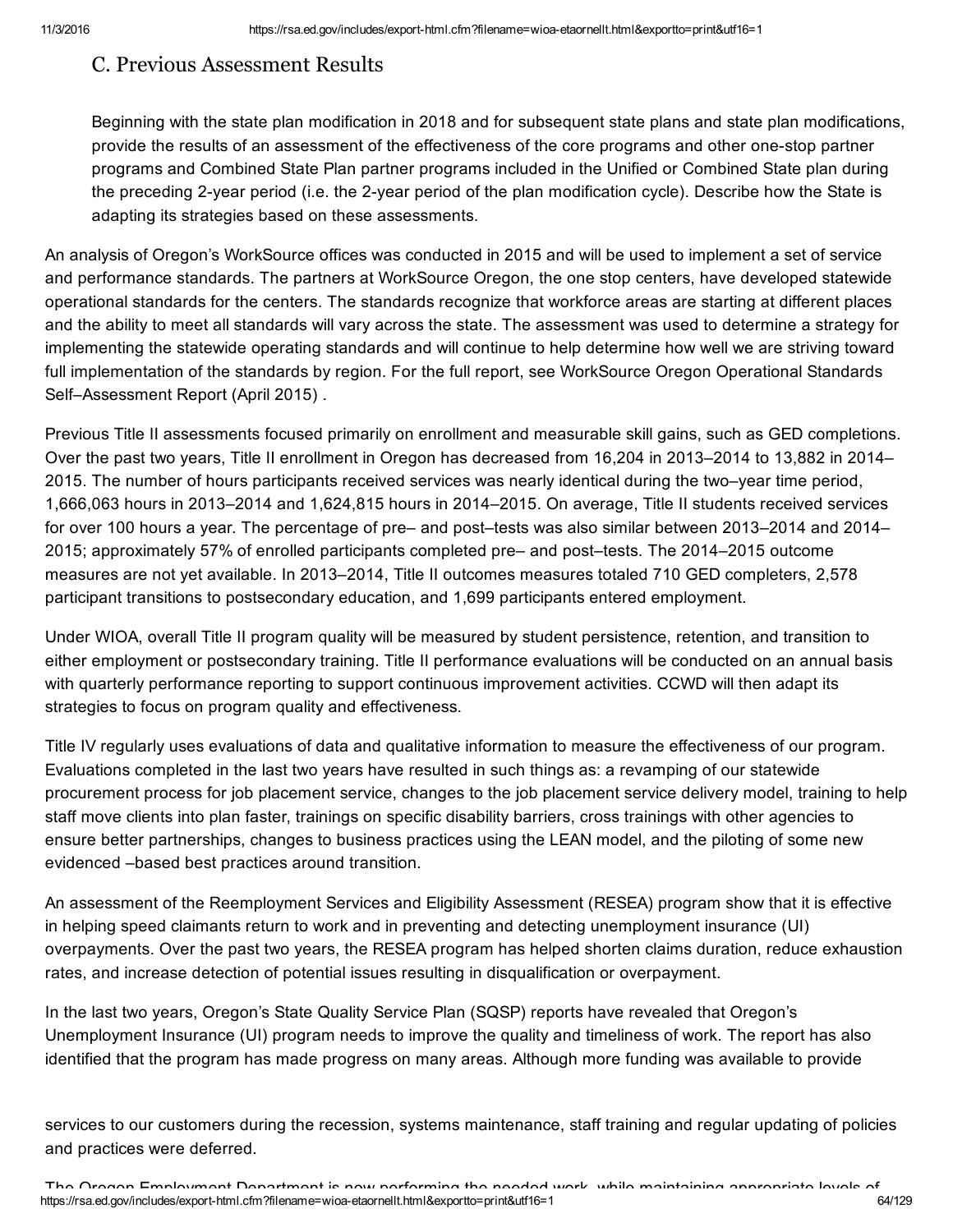The Oregon Employment Department is now performing the needed work, while maintaining appropriate levels of performance and customer service, with significant federal funding decreases. Examples include: • Additional reviews of the adjudication process and more training has resulted in increased Benefits Timeliness and Quality (BTQ) scores and Oregon exceeding the DOL standard for BTQ for four straight quarters. • The UI program has also undertaken a LEAN effort to streamline its work processes and imbed a culture of continuous improvement. • The program has also made progress in overpayment detection and appeals timeliness, and is working towards improvements in prevention and recovery of overpayments.

## D. Evaluation

Describe how the state will conduct evaluations and research projects on activities under WIOA core programs; how such projects will be coordinated with, and designed in conjunction with, State and local boards and with State agencies responsible for the administration of all respective core programs; and, further, how the projects will be coordinated with the evaluations provided for by the Secretary of Labor and the Secretary of Education under WIOA.

The state will conduct evaluations and research projects on activities under WIOA core programs; how such projects will be coordinated with, and designed in conjunction with, State and local boards and with State agencies responsible for the administration of all respective core programs; and, further, how the projects will be coordinated with the evaluations provided for by the Secretary of Labor and the Secretary of Education under WIOA. The WSET will determine the WIOA core program activities that will be evaluated and researched. The WSET is both an operational and decision–making group regarding workforce system project development and implementation. Through the leadership of this group, projects will be determined, assigned, coordinated amongst state, agency staff and local partners responsible for both the administration and implementation of WIOA and core programs.

# 5. Distribution of Funds for Core Programs

Describe the methods and factors the State will use in distributing funds under the core programs in accordance with the provisions authorizing such distributions.

## A. For Title I programs

For Title I programs, provide a description of the written policies that establish the State's methods and factors used to distribute funds to local areas for—

## 1. Youth activities in accordance with WIOA section 128(b)(2) or (b)(3),

Distribution of Funds for Core Programs Currently, the Office of Community Colleges and Workforce Development (CCWD) distributes Title I formula funds for Youth to local areas using three equally weighted factors: • One–third on the basis of the relative number of unemployed individuals in areas of substantial unemployment in each workforce investment area, compared to the total number of unemployed individuals in areas of substantial unemployment in the State; • One–third on the basis of the relative excess number of unemployed individuals in the area compared to

the total excess number of unemployed individuals in the entire state; and • One–third based on the relative number of disadvantaged youths/adults compared to the total number of disadvantaged youths/adults in the entire state.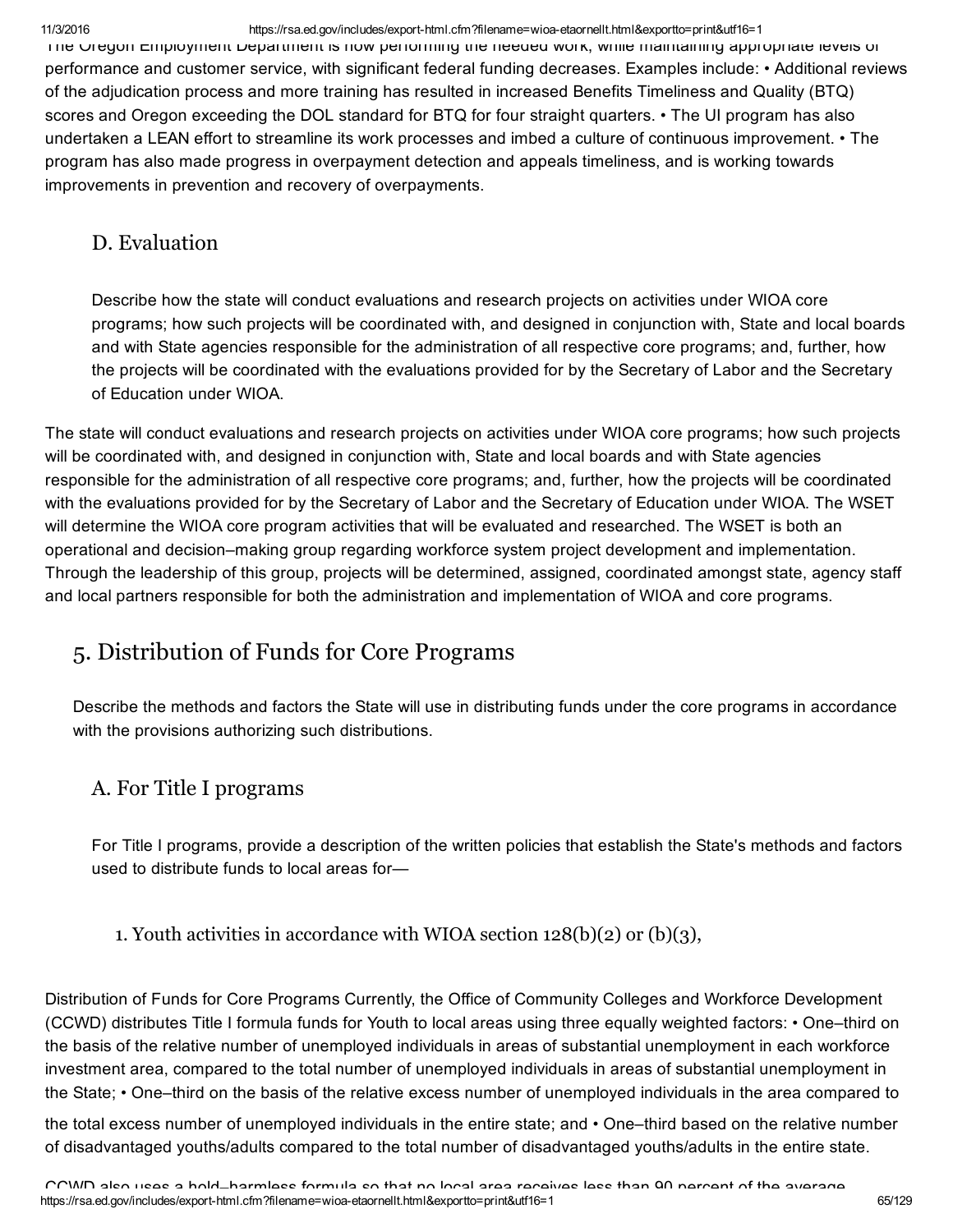CCWD also uses a hold–harmless formula so that no local area receives less than 90 percent of the average allocation percentage of the local area for the two, preceding fiscal years. Amounts necessary for increasing such allocations to local areas to comply with the hold–harmless are obtained by ratably reducing the allocations to be made to other local areas.

The Office of Community Colleges and Workforce Development (CCWD), which administers the Title I programs in Oregon, is currently in the process of developing WIOA compliance policies for Youth. The intention of the department is to complete these policies as soon as possible contingent upon guidance available from Department of Labor and based on WIOA (see page 76 of WIOA ). CCWD intends to include as many policies as possible in this plan by the required deadline. As policies are created and published, they will be made available at http://wioa.weebly.com/policies–and–guidance.html .

## 2. Adult and training activities in accordance with WIOA section 133(b)(2) or (b)(3),

### Distribution of Funds for Core Programs

Currently, the Office of Community Colleges and Workforce Development (CCWD) distributes Title I formula funds for Adult to local areas using three equally weighted factors: • One–third on the basis of the relative number of unemployed individuals in areas of substantial unemployment in each workforce investment area, compared to the total number of unemployed individuals in areas of substantial unemployment in the State; • One–third on the basis of the relative excess number of unemployed individuals in the area compared to the total excess number of unemployed individuals in the entire state; and • One–third based on the relative number of disadvantaged youths/adults compared to the total number of disadvantaged youths/adults in the entire state.

CCWD also uses a hold–harmless formula so that no local area receives less than 90 percent of the average allocation percentage of the local area for the two, preceding fiscal years. Amounts necessary for increasing such allocations to local areas to comply with the hold–harmless are obtained by ratably reducing the allocations to be made to other local areas.

The Office of Community Colleges and Workforce Development (CCWD), which administers the Title I programs in Oregon, is currently in the process of developing WIOA compliance policies for Adult employment and training. The intention of the department is to complete these policies as soon as possible contingent upon guidance available from Department of Labor and based on WIOA (see page 76 of WIOA ). CCWD intends to include as many policies as possible in this plan by the required deadline. As policies are created and published, they will be made available at http://wioa.weebly.com/policies–and–guidance.html .

### 3. Dislocated worker employment and training activities in accordance with WIOA section 133(b)(2) and based on data and weights assigned.

Distribution of Funds for Core Programs Currently, the Office of Community Colleges and Workforce Development (CCWD) allocates and distributes dislocated worker funds to local areas based on the average distribution of the data that reflects the following factors as they relate to the workforce areas (this average distribution assumes all factors are weighted equally):

- Total Unemployed
- Excess Unemployed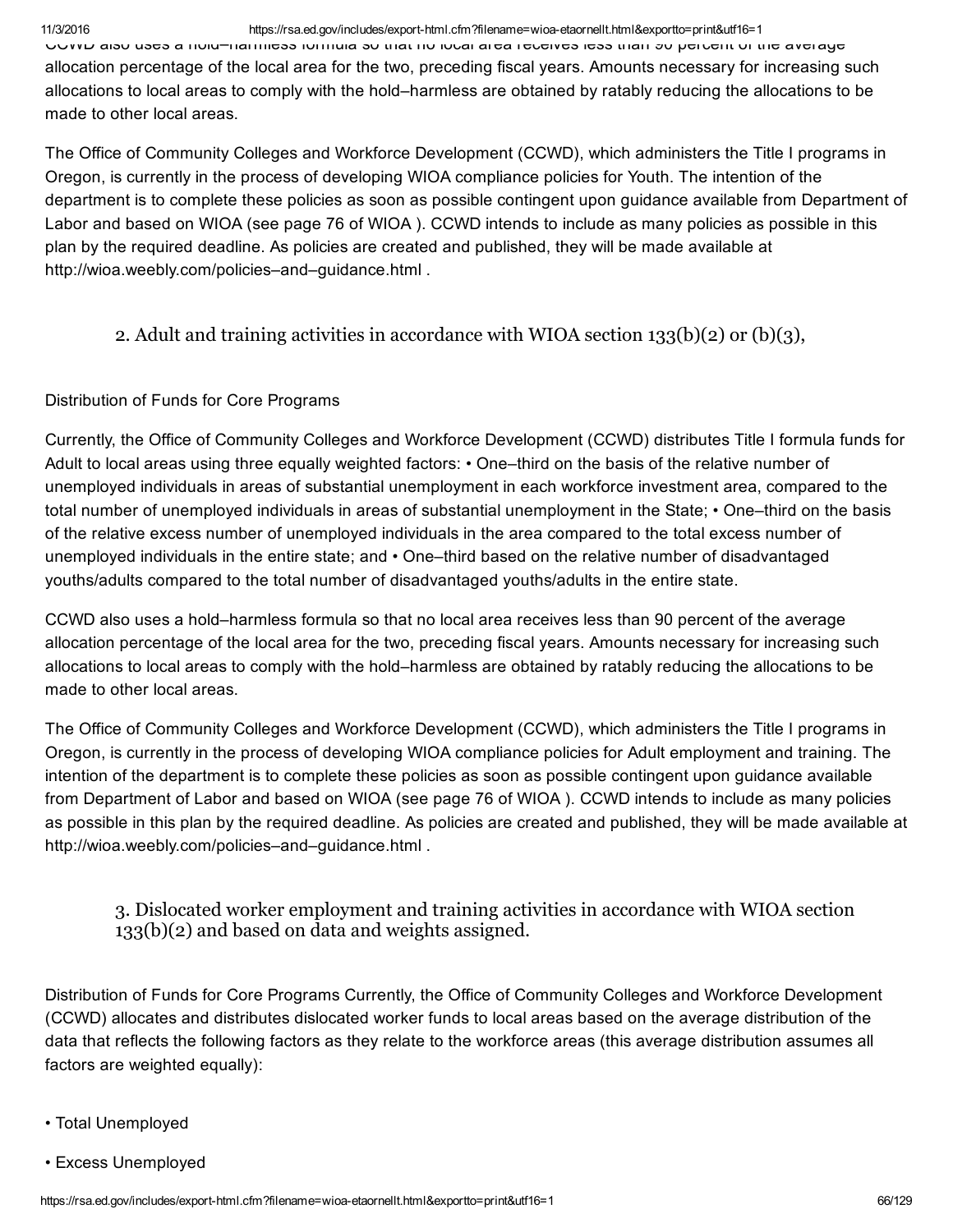- UI Exhaustees
- Total UI Claimants
- Declining Industries

The resulting average distribution per workforce area will be applied to the formula dollars the state will distribute to the areas. Effective July 1, 2016, a hold –harmless formula will also be applied to dislocated worker funds distributed to local areas.

The Office of Community Colleges and Workforce Development (CCWD), which administers the Title I programs in Oregon, is currently in the process of developing WIOA compliance policies for Dislocated worker employment and training. The intention of the department is to complete these policies as soon as possible contingent upon guidance available from Department of Labor and based on WIOA (see page 76 of WIOA ). CCWD intends to include as many policies as possible in this plan by the required deadline. As policies are created and published, they will be made available at http://wioa.weebly.com/policies–and–guidance.html .

## B. For Title II:

## 1. Multi-year grants or contracts

Describe how the eligible agency will award multi-year grants or contracts on a competitive basis to eligible providers in the State, including how eligible agencies will establish that eligible providers are organizations of demonstrated effectiveness.

### Distribution of Title II funds

CCWD will award competitive grants to eligible providers on a three-year cycle in accordance with the requirements of section 231 of WIOA. Eligible Title II provider applicants will be required to demonstrate effectiveness by providing appropriate documentation including: • Description of program activities and services provided to both lowskilled adults and English language learners; and • Description of how the organization facilitates student transitions from adult education to either employment and/or postsecondary education; • Outcome data for using the WIA definitions or similar metrics such as educational level gains, GED completions, and transitions to employment and/or postsecondary training; and • Successful completion of a fiscal audit for the two preceding years.

The competitive Request for Application (RFA) process will be conducted in an open and fair manner. All information related to the RFA will be provided on the HECC/CCWD website and the Oregon WIOA Weebly.

### 2. Ensure direct and equitable access

Describe how the eligible agency will ensure direct and equitable access to all eligible providers to apply and compete for funds and how the eligible agency will ensure that it is using the same grant or contract announcement and application procedure for all eligible providers.

### Direct and Equitable Access

https://rsa.ed.gov/includes/exporthtml.cfm?filename=wioaetaornellt.html&exportto=print&utf16=1 67/129 CCWD will ensure that all eligible providers have direct and equitable access to apply for Title II funds by: • Using the same grant announcement, application, and proposal process for all eligible providers; • Providing information about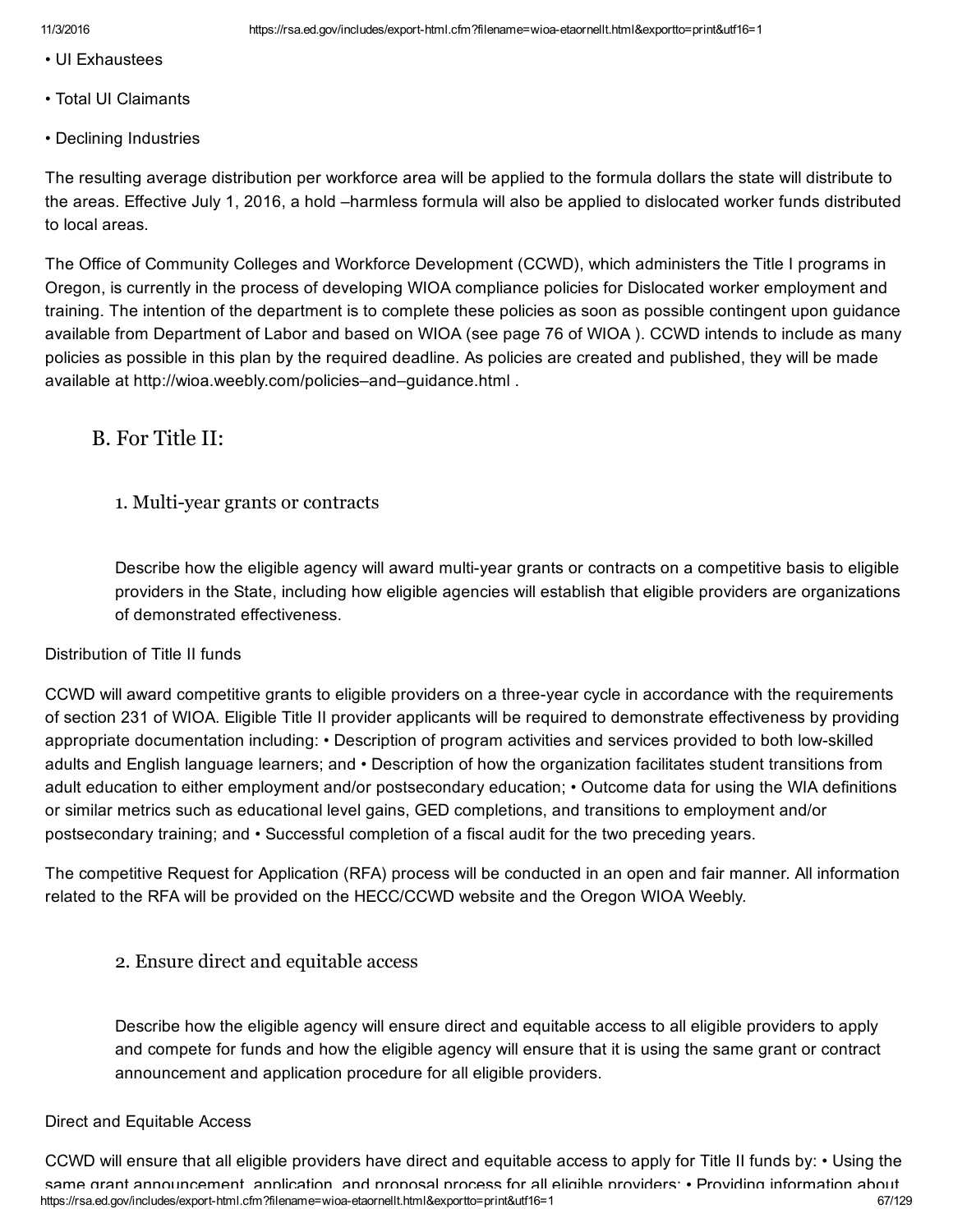same grant announcement, application, and proposal process for all eligible providers; • Providing information about the RFA to any eligible agency that requests it; • Incorporating the considerations specified in section 231(e) of WIOA in the review criteria; and • Evaluating all applications using the same rubric and scoring criteria.

## C. Title IV Vocational Rehabilitation

In the case of a State that, under section 101(a)(2)(A)(i)of the Rehabilitation Act designates a State agency to administer the part of the Vocational Rehabilitation (VR) services portion of the Unified or Combined State Plan under which VR services are provided for individuals who are blind, describe the process and the factors used by the State to determine the distribution of funds among the two VR agencies in the State.

Title IV Vocational Rehabilitation and the Oregon Commission for the Blind decide through mutual agreement on the distribution of funds between the two agencies. This agreement is reviewed periodically to ensure that the service, staffing, and operational needs of both agencies are adequately met based on the availability of funds. Changes to the current funding levels can be requested by either agency at any time and changes can be made based upon mutual agreement.

## 6. Program Data

## A. Data Alignment and Integration

Describe the plans of the lead State agencies with responsibility for the administration of the core programs, along with the State Board, to align and integrate available workforce and education data systems for the core programs, unemployment insurance programs, and education through postsecondary education, and to the extent possible, the Combined State Plan partner programs included in this plan. The description of the State's plan for integrating data systems should include the State's goals for achieving integration and any progress to date.

1. Describe the State's plans to make the management information systems for the core programs interoperable to maximize the efficient exchange of common data elements to support assessment and evaluation.

### Data Alignment and Integration

In 2015, the Oregon Employment Department was authorized to begin planning for procuring, customizing, and executing an integrated technology platform for the state labor exchange and the Unemployment Insurance programs. The overarching goal of this modernization project is to provide better value of service to the customer by utilizing modern technology and products. Ultimately, the new platform would improve functionality and flexibility of these systems while lowering the risk of a major technology failure and providing better service to stakeholders. The feasibility plan will explicitly consider how the system can be effectively leveraged and integrated with other workforce programs, both to make the system easier for the public to use and to improve how the programs interact with each other.

Although some service/customer data resides in separate systems, Oregon continues to improve the interoperability of systems between systems and agencies. Data–sharing agreements, confidentiality issues, and program–specific requirements continue to create challenges in aligning and integrating data systems. In some cases, Oregon has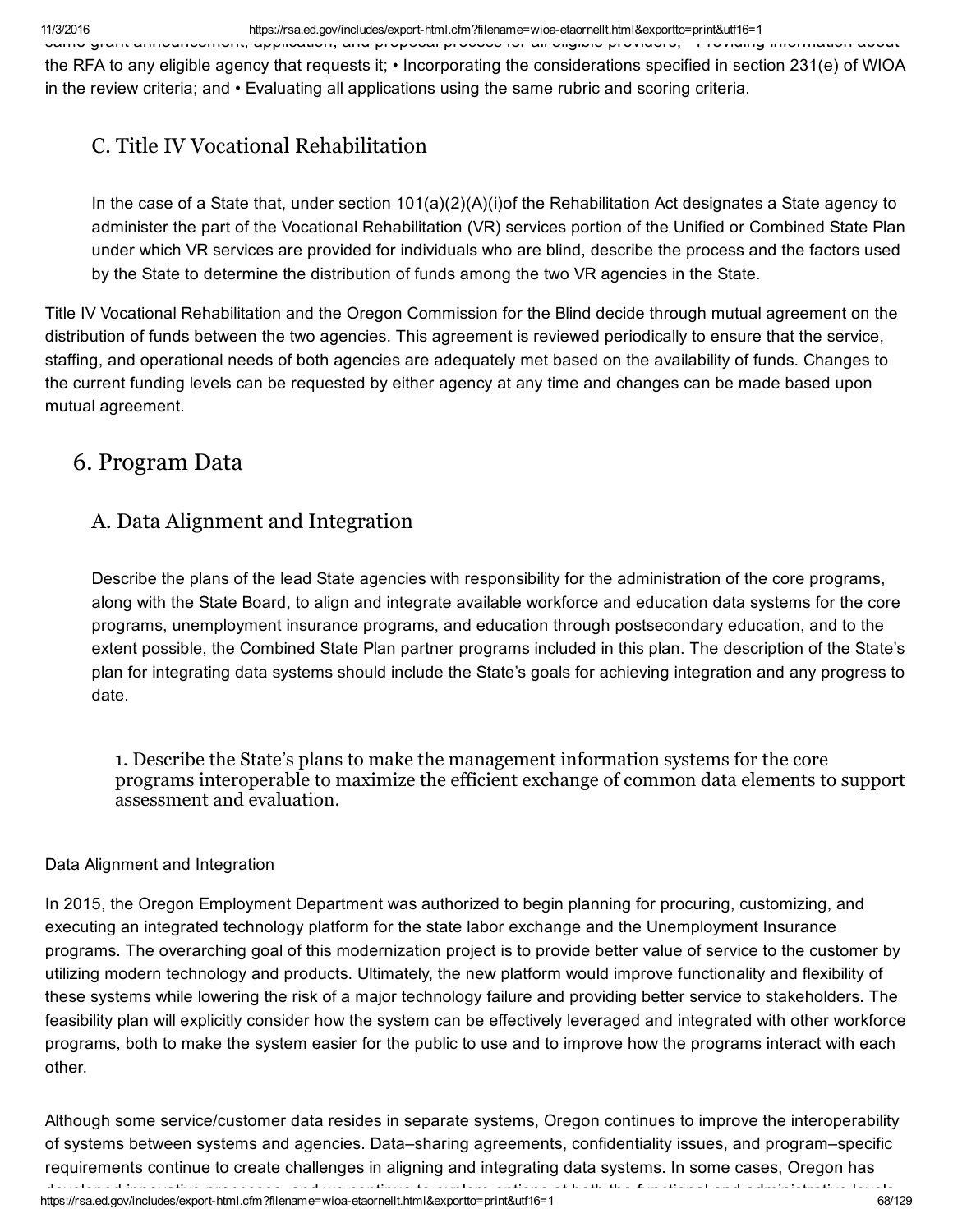developed innovative processes, and we continue to explore options at both the functional and administrative levels. For the Title I Adult and Dislocated Worker programs, the Employment Services and labor exchange functions, and Trade Act, customer data is passed between multiple systems, and staff have access to view customer data from any of the programs in which a customer is enrolled.

At this point in time, the state's core programs will utilize an aggregate data system to achieve interoperability for common data. The core programs will provide data to the state level data system, PRISM. Title II will collect programmatic data in TOPs Pro and convert that individual data into the CCWD data management system, D4A. Data in D4A will then be merged with PRISM. The data available in PRISM will be aggregate and not utilized for program improvement purposes. CCWD will monitor data submitted by individual adult education and literacy providers as it is transmitted in TOPs Pro for programmatic performance and continuous improvement purposes.

The user interface layer of this shared system is the WorkSource Oregon Management Information System (WOMIS), a multi–application customer– and staff–accessed system that comprises Customer Registration, Program Eligibility Determination, iMatchSkills® (labor exchange), Trade Adjustment Assistance, some WIOA service tracking, and other customer services and resources. Enhancing WOMIS requires ongoing analysis and research, extensive information technology programming and coding, statewide hardware and software changes, and continuing fine– tuning, enhancements, and troubleshooting.

User groups made up of state and local staff continue to monitor the MIS elements for consistency and needed changes. In addition to WOMIS, each local workforce area must use a management information system to record, track, and report on customer data for individuals participating in WIOA–funded services and activities.

CCWD encourages all local areas to deploy a customer record tracking and retention process that is efficient and effective for staff and customers, supports a data and file structure that is consistent statewide, and honors the federal Paperwork Reduction Act and state paperless initiatives, while meeting federal performance requirements.

All local areas use a single MIS statewide (I–Trac). Customer demographic and service data is consolidated and checked for errors at the state level before being reported to DOL. At the state level, MIS elements are being reported uniformly, via this web–based platform with expanded data management capabilities making it possible for us to track and report program participant information on any number of federal, state, and local grants and funding streams. These enhancements have allowed data management collection and reporting services for every local workforce board in the state.

### 2. Describe the State's plans to integrate data systems to facilitate streamlined intake and service delivery to track participation across all programs included in this plan.

Transforming multiple diverse systems into one integrated system has been an incremental process that has resulted in challenges to reporting aggregate numbers accurately. Although our common customer registration process enrolls customers in all of the W–P and WIA Adult programs for which they are eligible, both W–P and WIA services are still tracked separately.

To assess participants' post–program success, Oregon will be using the federal measures prescribed in WIOA. Available data supports the evaluation of programs at the state and local levels. The service delivery model and economic conditions will be assessed annually against the outcomes achieved during the prior year. Options for

continuous improvement will be discussed at the state and local levels, and performance targets will be adjusted accordingly.

https://rsa.ed.gov/includes/exporthtml.cfm?filename=wioaetaornellt.html&exportto=print&utf16=1 69/129 Oregon is researching the use of additional indicators to monitor service delivery in real–time, improve outcomes,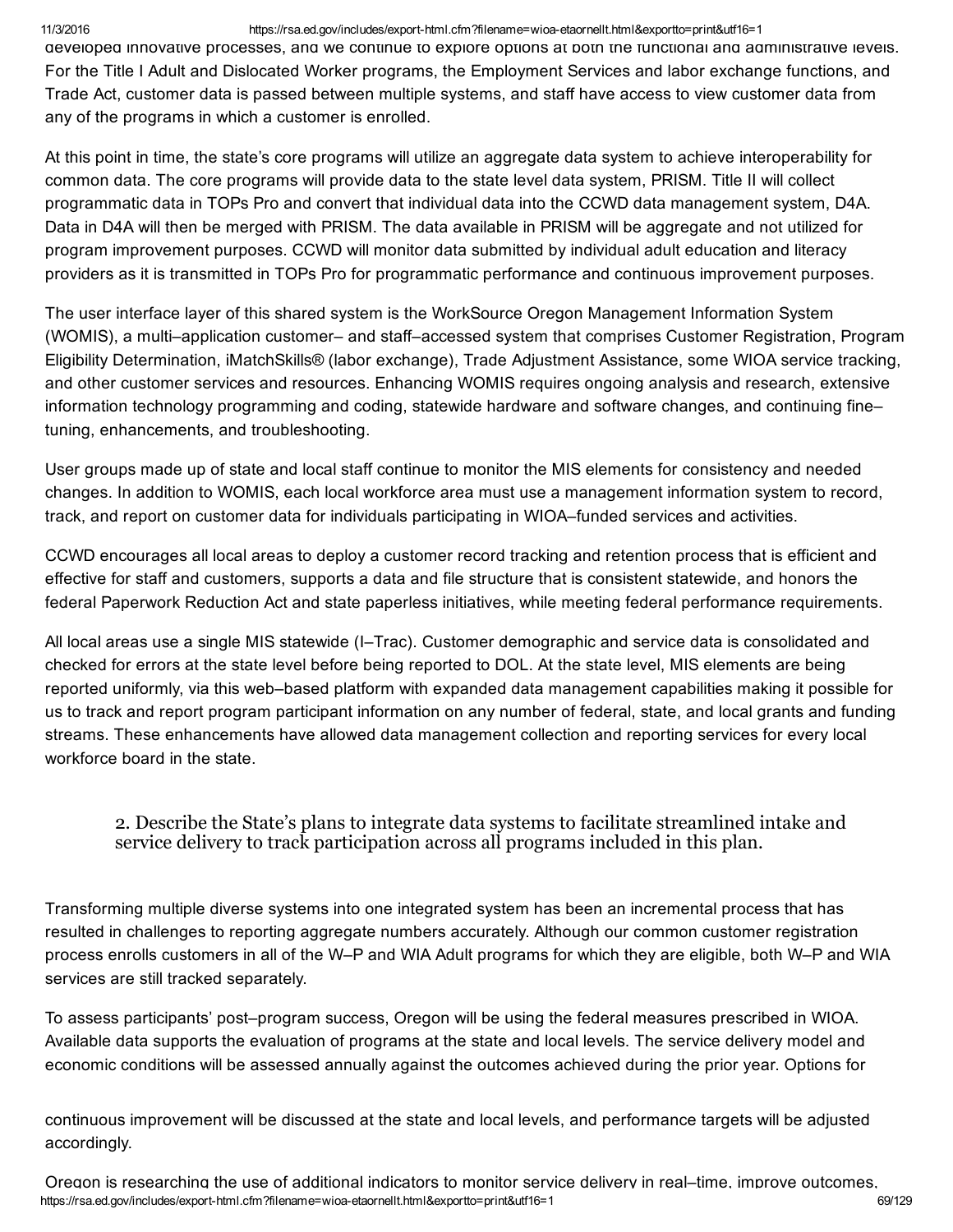Oregon is researching the use of additional indicators to monitor service delivery in real–time, improve outcomes, and respond to immediate needs of our local communities. Once any additional measures are developed, tested, and approved, the measures will be applied and used to monitor activities on a timely basis. The goal is to support the real–time adjustment of resources and service delivery to match local demand.

Title II will track participants who have exited into employment and post secondary education. A wage record match will be conducted to determine employment of adult education and literacy participant's following program exit. The wage record match occurs through an agreement with the Employment Department and requires the use of participant social security numbers. Participants will be tracked into postsecondary education, through CCWD's student database, D4A, using the student's social security number and universal student identification number.

Title IV VR receives UI wage data through a contract with the Employment Department and will track client progress in maintaining employment through the four quarter period following closure.

VR has an agreement with CCWD's student database to match VR closed client records via the use of the client's social security number which will be used to assess the client's progress in completing credentials and obtaining skill gains post closure from VR.

3. Explain how the State board will assist the governor in aligning technology and data systems across required one-stop partner programs (including design and implementation of common intake, data collection, etc.) and how such alignment will improve service delivery to individuals, including unemployed individuals.

OWIB has established a goal and five strategies around creating a customer–centric, easy to access workforce system, including developing accountability mechanisms focused on results. The state board will assist the Governor by continuing to focus on system results and the needs or impediments to both measuring and improving the results for individuals and employers. Alignment of technology and data systems across the partner programs and agencies are the key to creating such a system and accountability mechanisms.

4. Describe the State's plans to develop and produce the reports required under section 116, performance accountability system. (WIOA section 116(d)(2)).

All local areas use a single MIS statewide (I–Trac). Customer demographic and service data is consolidated and checked for errors at the state level before being reported to DOL. At the state level, MIS elements are being reported uniformly, via this web–based platform with expanded data management capabilities making it possible for us to track and report program participant information on any number of federal, state, and local grants and funding streams. These enhancements have allowed data management collection and reporting services for every local workforce board in the state.

Planning Note: States should be aware that Section 116(i)(1) requires the core programs, local boards, and chief elected officials to establish and operate a fiscal and management accountability information system based on guidelines established by the Secretaries of Labor and Education. Separately, the Departments of Labor and Education anticipate working with States to inform future guidance and possible information collection(s) on these accountability systems. States should begin laying the groundwork for these fiscal

and management accountability requirements, recognizing that adjustments to meet the elements above may provide opportunity or have impact on such a fiscal and management accountability system.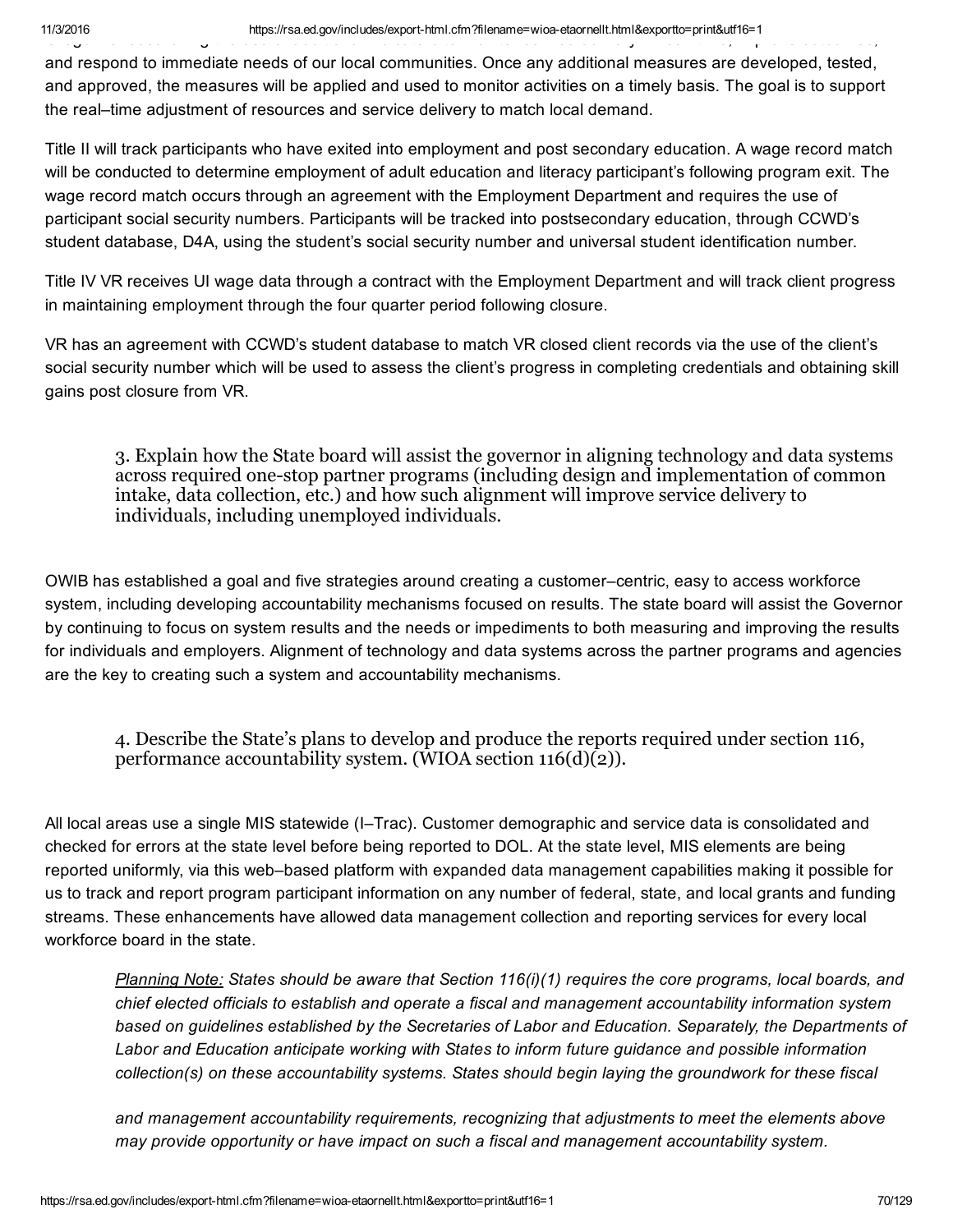## B. Assessment of Participants' Post-Program Success

Describe how lead State agencies will use the workforce development system to assess the progress of participants who are exiting from core programs in entering, persisting in, and completing postsecondary education, or entering or remaining in employment. States may choose to set additional indicators of performance.

### Assessment of Participants' Post–Program Success

Oregon will be using the federal measures prescribed in WIOA. Available data supports the evaluation of programs at the state and local levels. The service delivery model and economic conditions will be assessed annually against the outcomes achieved during the prior year. Options for continuous improvement will be discussed at the state and local levels, and performance targets will be adjusted accordingly.

Oregon is researching the use of additional indicators to monitor service delivery in real–time, improve outcomes, and respond to immediate needs of our local communities. Once any additional measures are developed, tested, and approved, the measures will be applied and used to monitor activities on a timely basis. The goal is to support the real–time adjustment of resources and service delivery to match local demand. Title II will track participants who have exited into employment and postsecondary education. A wage record match will be conducted to determine employment of adult education and literacy participant's following program exit. The wage record match occurs through an agreement with the Employment Department and requires the use of participant social security numbers. Participants will be tracked into postsecondary education, through CCWD's student database, D4A, using the student's social security number and universal student identification number.

Title IV VR receives UI wage data through a contract with the Employment Department and will track client progress in maintaining employment through the four quarter period following closure. VR has an agreement with CCWD's student database to match VR closed client records via the use of the client's social security number which will be used to assess the client's progress in completing credentials and obtaining skill gains post closure from VR.

## C. Use of Unemployment Insurance (UI) Wage Record Data

Explain how the State will meet the requirements to utilize quarterly UI wage records for performance accountability, evaluations, and as a source for workforce and labor market information, consistent with Federal and State law. (This Operational Planning element applies to core programs.)

### Use of Unemployment Insurance (UI) Wage Record Data

Oregon currently has the statutory authority in place to share Unemployment Insurance (UI) Wage Record Data to partners under the Workforce Investment Act of 1998 for the purpose of administering state workforce programs under the Act. As Oregon's cycle for full legislative sessions occurs every two years, the state will update its statutory authority to authorize disclosure of UI Wage Record Data to partners under the Workforce Innovation and Opportunity Act of 2014 no later than July 1, 2017. The UI program will seek to develop information and data sharing agreements to share UI wage record data with all core partners permissible under state and federal law.

https://rsa.ed.gov/includes/exporthtml.cfm?filename=wioaetaornellt.html&exportto=print&utf16=1 71/129 Oregon currently uses UI wage record data to support federal performance measures. The necessary information sharing agreements are in place. Once federal reporting requirements and record layout are finalized, state and local partners will perform an analysis to determine next steps to effectively and efficiently meet the reporting requirements. Unemployment insurance wage record match will be conducted to determine employment of adult education and literacy participants following program exit. The wage record match occurs through an agreement with the Employment Department and requires the use of participant social security numbers.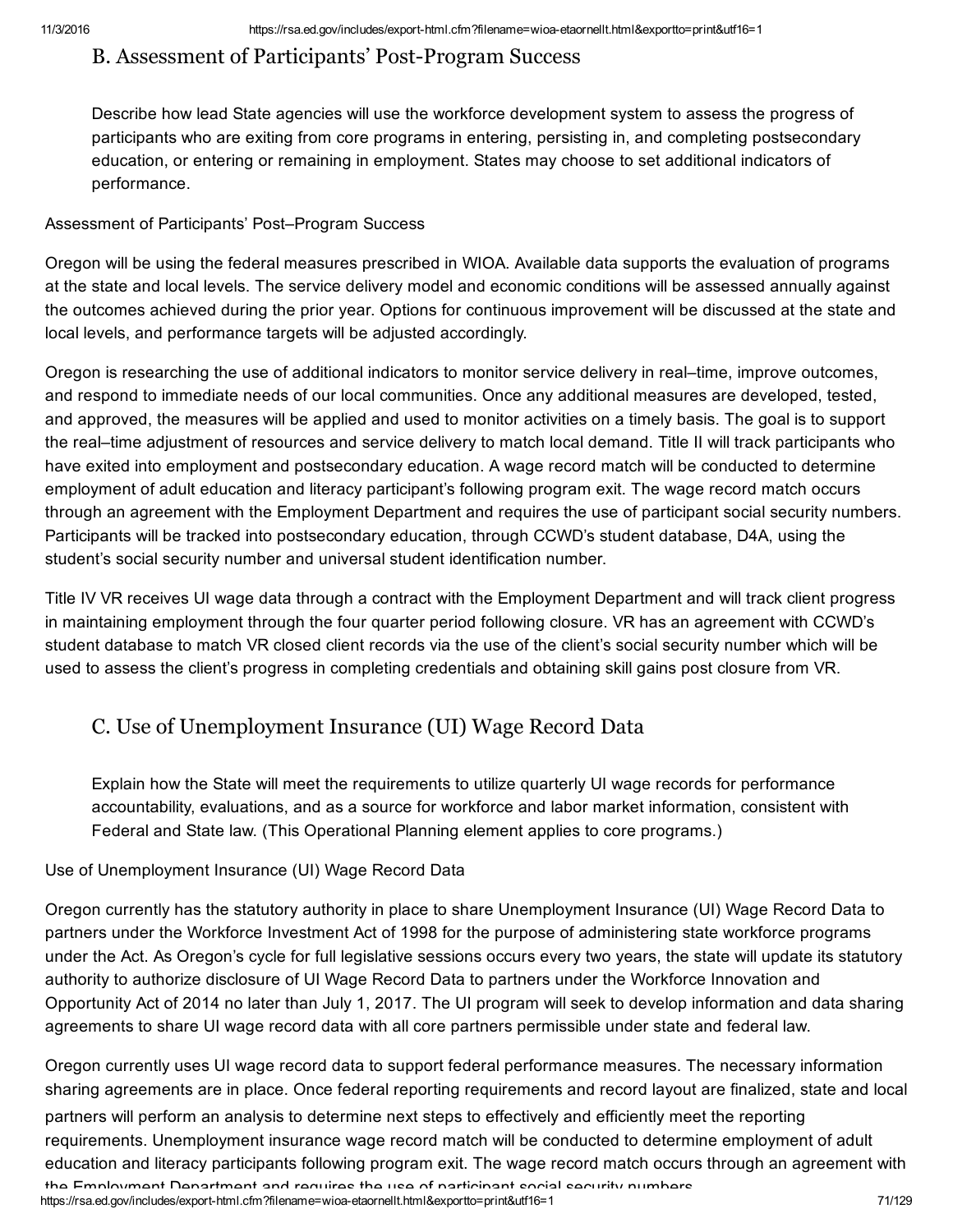# D. Privacy Safeguards

Describe the privacy safeguards incorporated in the State's workforce development system, including safeguards required by section 444 of the General Education Provisions Act (20 U.S.C. 1232g) and other applicable Federal laws.

## Privacy Safeguards

All information collected under the programs administered by the Office of Community Colleges and Workforce Development, the Oregon Employment Department and Vocational Rehabilitation is considered confidential. This includes programs under Titles I, II, III and IV, as well as other required one stop partner programs. State law, rule and policy provide security controls to govern processes, procedures, data systems, information release, and audits. These controls are designed to make sure all confidential information is protected from the time the information is received to the time it is destroyed. Employees and partners are also trained on the appropriate use and security of confidential information, and the penalties for its misuse

# 7. Priority of Service for Veterans

Describe how the State will implement and monitor the priority of service provisions for veterans in accordance with the requirements of the Jobs for Veterans Act, codified at section 4215 of 38 U.S.C., which applies to all employment and training programs funded in whole or in part by the Department of Labor. States should also describe the referral process for veterans determined to have a significant barrier to employment to receive services from the Jobs for Veterans State Grants (JVSG) program's Disabled Veterans' Outreach Program (DVOP) specialist.

## Priority of Service for Veterans

The State Veterans Program Coordinator provided the following materials in accordance with the Jobs for Veterans Act, section 4215 of 38 U.S.C. to all WSO centers in order to educate the WorkSource center staff on the roles and responsibilities of Disabled Veterans Outreach Program Specialists (DVOPs), and Local Veterans Employment Representatives (LVERs), and to ensure that veterans and eligible spouses receive priority of service in all Oregon WorkSource locations:

• Priority of Service example tools • Customer workflow diagram example, and • Department of Labor approved Priority of Service Training for

Frontline Staff available online via iLearn, Oregon's interactive training site for all WSO staff and partner staff.

The priority of service training materials were disseminated to each WorkSource location in Oregon in order to ensure: • That eligible veterans and eligible spouses receive priority of service in the customer intake process, for training opportunities, referrals to employers and for employment based workshops offered at each OED/WorkSource location. • OED/WorkSource staff can refer special disabled veterans and veterans with barriers to employment to DVOPs for intensive services and case management services. • Each Business and Employment

Specialist staff member can provide excellent customer service and core employment services to those veterans that are not eligible to meet with a DVOP.

https://rsa.ed.gov/includes/exporthtml.cfm?filename=wioaetaornellt.html&exportto=print&utf16=1 72/129 WorkSource Oregon centers have posters indicating that serving in the military entitles customers to priority of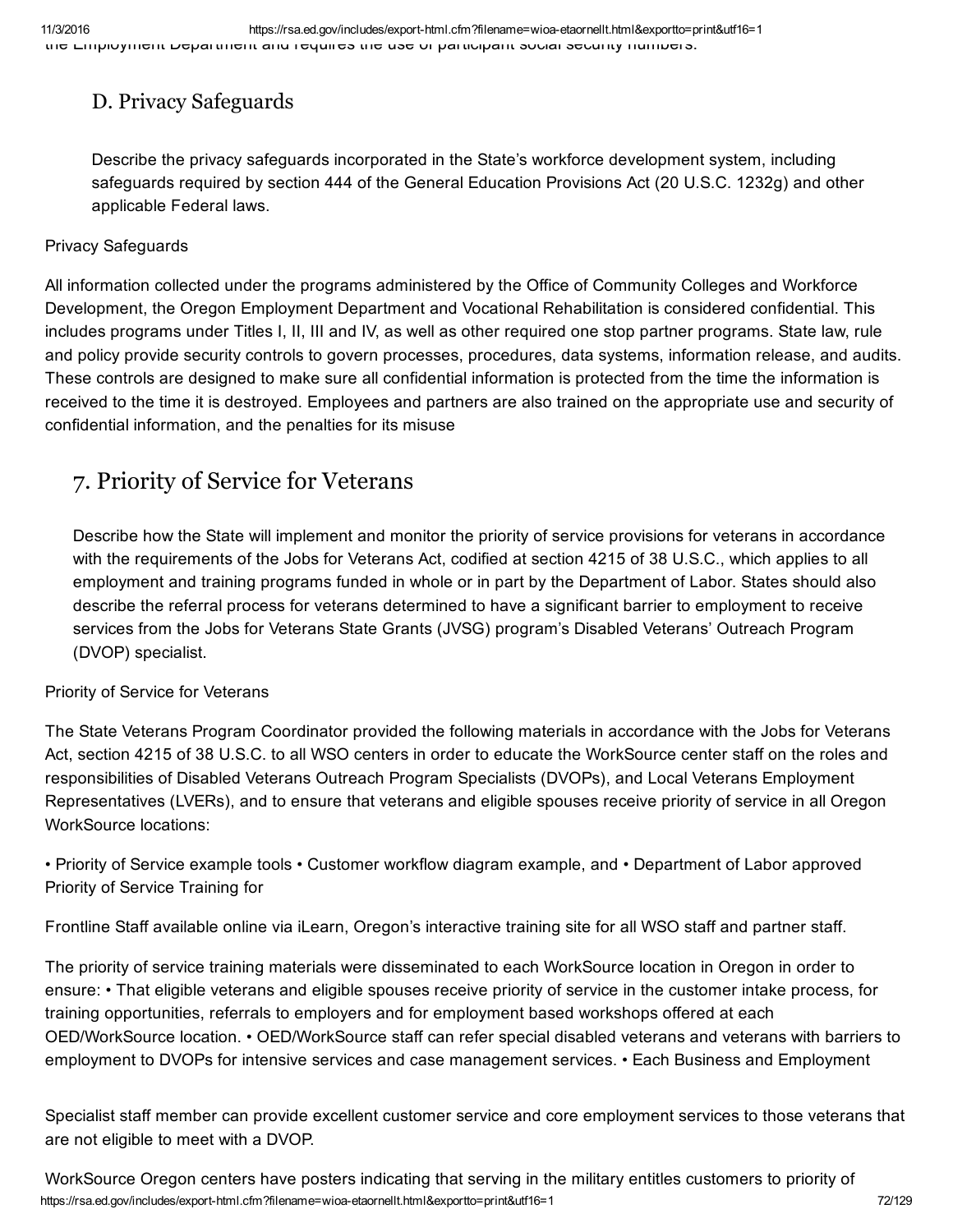service and all front line staff are trained to ask the question as well as provide priority of service to covered persons. The centers provide color coded initial intake forms that contain DVOP eligibility questions to help local WorkSource Oregon staff identify veterans and spouses that are eligible for DVOP services. If the veteran or eligible spouse self discloses that he or she has a significant barrier to employment or disability that qualifies him or her for DVOP services, business and employment specialist staff promote the intensive employment services that a DVOP can provide and facilitate a warm hand off or a referral via phone or email to DVOP staff. All WorkSource Oregon field offices have approved local office plans in place that outline how each office will provide priority of service and refer eligible veterans and spouses to DVOP specialist for intensive employment services. All local office plans are monitored and updated each program year.

### 8. Addressing the Accessibility of the One-Stop Delivery System for Individuals with Disabilities

Describe how the one-stop delivery system (including one-stop center operators and the one-stop delivery system partners), will comply with section 188 of WIOA (if applicable) and applicable provisions of the Americans with Disabilities Act of 1990 (42 U.S.C. 12101 et seq.) with regard to the physical and programmatic accessibility of facilities, programs, services, technology, and materials for individuals with disabilities. This also must include a description of compliance through providing staff training and support for addressing the needs of individuals with disabilities. Describe the State's one-stop center certification policy, particularly the accessibility criteria.

#### Addressing the Accessibility of the WSO Delivery System

Local–level Equal Opportunity Coordinators are required to monitor facilities for compliance at least every two years. The state Universal Access Coordinator (UAC) completes a site visit to area WSO locations on a rotating basis to ensure compliance with ADA accessibility. The state UAC's oversight Monitoring Review Guide includes specific monitoring review guidelines to ensure that all plans and contracts contain the required assurance language.

Current Oregon practices designed to broaden the composition of those considered for participation and employment at the WSO centers include but are not limited to the following: • Designated bilingual positions postings • Recruitment of applicants with bilingual skills and experience • Identification and testing of staff with bilingual skills • Information exchange and collaboration with community organizations regarding translators, interpreters and resources for those with Limited English Proficiency • Publication of selected materials in languages other than English • Use of telephone interpreters and contract interpreters as needed to provide language assistance to customers on a case–by–case basis • Disability awareness and cultural sensitivity training for staff • Accessibility to auxiliary aids and assistive devices and trained staff in all WIOA regions • Participation in local and statewide job related events including job fairs, school career days, media feature stories, seminars and networking groups. State recipient agencies and local workforce staff will conduct programmatic and architectural accessibility compliance site reviews for their own and sub–recipient sites at least every two years and training for recipient and sub–recipient staff on an on–going basis.

OED's Language Assistance Policy, COM 2, clarifies the standards for making WSO services accessible and delivering services to customers that are English Language Learner (ELL), consistent with federal and state law and well–established ELL principles. This policy is used by all WorkSource Oregon staff.

In addition, the WSO system follows the federal Department of Justice's Vital Documents Questions and Answer guidelines. The state Universal Access Coordinator (UAC) works with local EOCs and workforce boards to develop a plan of improvement if a workforce region is not meeting the standards for equal access.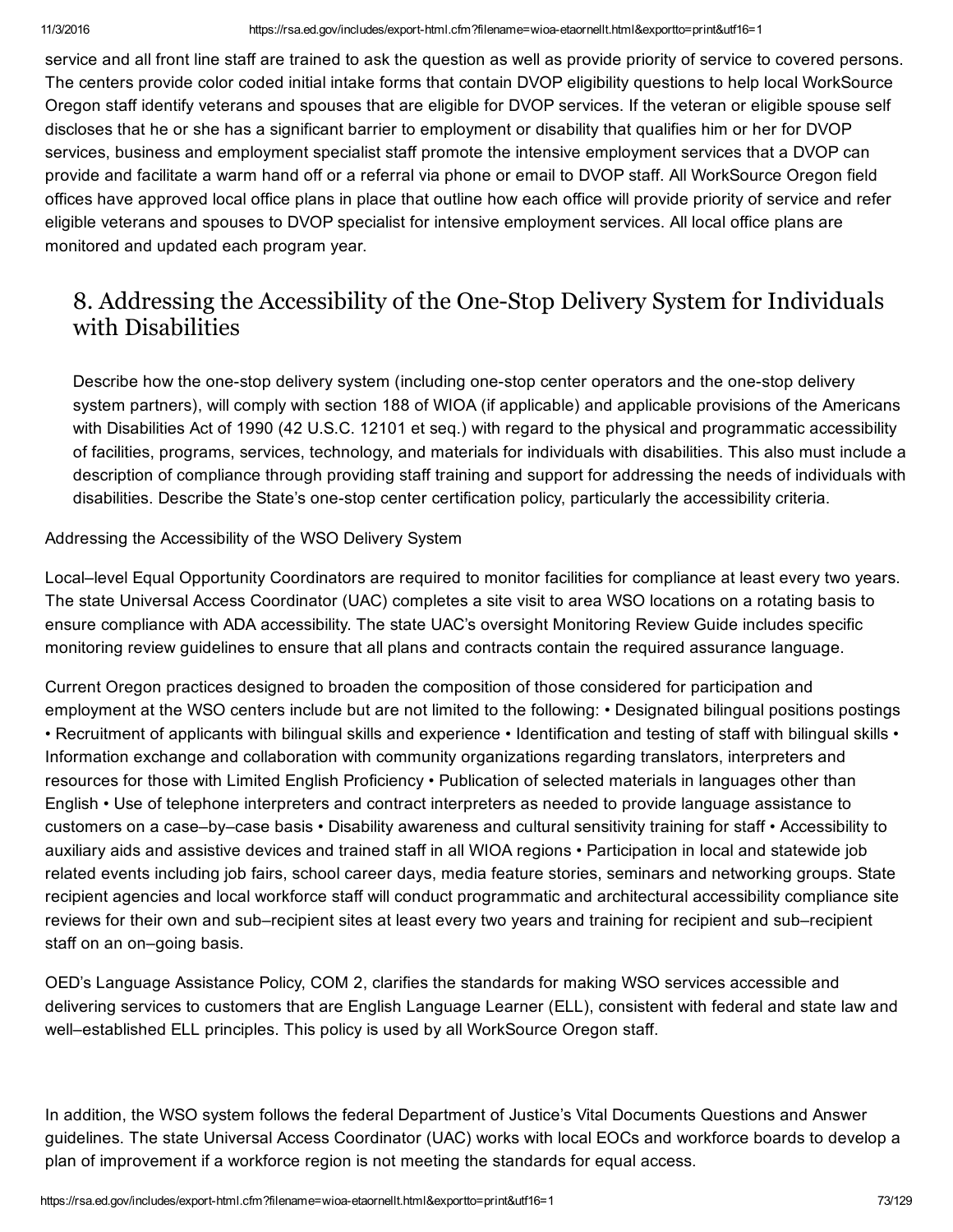The state UAC will determine the need for language assistance by utilizing the Four–Factor Analysis. The number or proportion of ELL individuals eligible to participate or likely to be directly or significantly affected by the program or activity; the frequency of contact a participant or beneficiary is required to have with the program or activity; the nature and importance of the program or activity to the participant or beneficiary; the resources available to the recipient in carrying out the program or activity.

A variety of on–line courses on diversity are available to all staff, as well as a lending library with a number of titles on diversity and inclusion, and Equal Opportunity. In addition, the EOCs and the state UAC work together to provide training and support for staff of the WSO centers. They also provide ELL and cultural competency training. OED staff is trained annually on telephone interpretation service and the language assistance policy. Trainings may happen in person, through webinars, e–learning or publications.

The Governor's office and Workforce Development Boards in Oregon are focusing on improving employment outcomes for populations that are traditionally under or unemployed, such as the ELL and Persons with Disabilities (PWD) populations. The state UAC, through coordination with local EOCs and WSO service providers, will ensure that recipients take reasonable steps to include members of various demographic groups in their programs or activities. The state UAC provides an ongoing assessment of target populations receiving WSO services in comparison to census data. This assessment is evaluated by all workforce regions and an analysis of compliance is completed. The review for universal access examines plans for targeting and outreach to identify target populations. Recipients are expected to engage in specific outreach efforts targeted to members of various demographic groups by using a variety of media outlets and methods to ensure they provide universal access to services and to employment opportunities. Local workforce area providers and are monitored on universal access as part of the annual self–assessment. The assessments are evaluated and analyzed by all regions and reported to the state UAC, who then, along with the Universal Access Workgroup, reviews the analysis and makes any final comments or observations. Areas not meeting compliance will be asked to develop a corrective action plan. Population changes including language and special needs are viewed on a continual basis.

The UAC also implements and monitors the agency's Language Assistance Policy. The agency utilizes the four– factor analysis as noted in Federal Register, 66, No. 11, to determine required populations for language assistance. OED conducts outreach activities in those OED offices that meet the Essential Language and Significant English Language Learners population thresholds. All OED offices that meet an essential language threshold will submit to their assistant director, regional manager, or administrator an annual outreach plan for identified ELL populations. The Americans with Disabilities Act Checklist for Readily Achievable Barrier Removal is utilized as a field evaluation. WSO centers are required to do a self–assessment as part of the Annual Compliance Review.

Although the Disability Navigator Program (DNP) funding has ended, the WSO system continues to benefit from the legacy of experience and assistance provided by the navigators. These benefits include: • Provision of information for WSO staff regarding service delivery for customers who experience a disability or people who have encountered multiple barriers to employment. Navigators provided specialized assistance and guidance to available resources to help the WSO center staff better meet the needs of job seekers with disabilities and others experiencing barriers to employment. An example of this might be training and advising staff on how to meet the needs of a customer who is deaf or providing guidance on jobsite accommodations. Navigators also provided information on resources for services that went beyond the ability of the center. • Provision of information that WSO staff can use to assist job seekers to get information about available programs and services that might impact their search for employment and to assist the job seeker in breaking down barriers to employment through access to resources such as Career and Resource Mapping Workshops, resource coordination and assistance in negotiating Integrated Resource Teams.

https://rsa.ed.gov/includes/exporthtml.cfm?filename=wioaetaornellt.html&exportto=print&utf16=1 74/129 Provision of information on assistive technology and accommodation that WSO staff can use are available to assist employers who will be employing individuals with disabilities. WSO staff also learned how to give employers information about an underutilized labor pool, tax savings information, and conduct outreach to agencies/organizations that serve people with disabilities.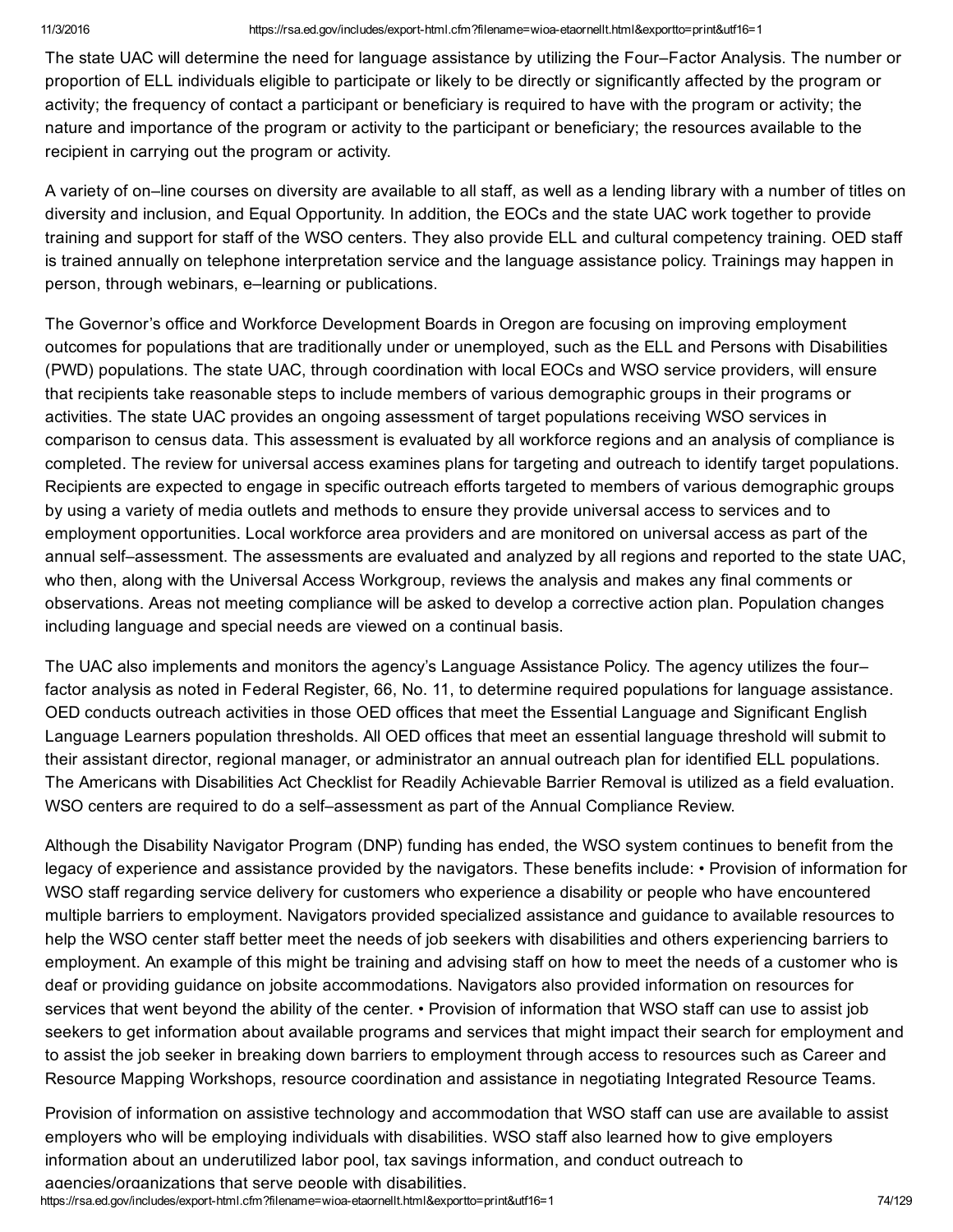agencies/organizations that serve people with disabilities.

In each WSO center, staff is trained in disability etiquette and how to ensure customers receive requested accommodations. The on–site compliance review will combine a review of summary materials as completed in a desk audit compliance review with an architectural accessibility review of the recipient's facilities, operations and procedures. Physical review of each facility may be done in collaboration with CCWD and other state agencies.

In Gresham and Eugene, WSO Offices have installed a Video Relay System (VRS) for assuring equitable access to the Deaf and Hard of Hearing (D&HH) community. VRS works in the same way as the 711 Relay services and is funded by the Federal Communications Commission (FCC). The difference is that with VRS, a D&HH customer may use Sign Language to communicate with a relay operator who then transmits the information to the hearing receiver through a regular phone. There is no need for a VRS, or video phone, on the receiving end. The VRS in these two offices serves as a pilot project and is in compliance with ADA regulations in terms of assuring that customers have equitable access to our services. If the pilot proves successful, more offices will receive the VRS devices. Many D&HH individuals already have VRS in their homes. The VRS in our offices will be treated as a means for this community to contact UI as well as for employment purposes. Should a UI claims taker or other UI staff receive a call via the VRS, they will be told that a VRS operator is on the other end before the customer's message is relayed, just like if they were receiving a 711 call.

Oregon's One-Stop center certification policy is currently under revision and development. State-level criteria needs to be reviewed and approved by the State Workforce Board (OWIB)…scheduled for their Fall/Winter 2016 meeting. The certification criteria comprise, in part, definitions for each type of physical location/office, including all of the services that must be present or accessible, and the requirement that all Comprehensive Onestop centers, affiliated one-stop centers, specialized centers, and partner sites must be physically and programmatically accessible to individuals with disabilities.

### 9. Addressing the Accessibility of the One-Stop Delivery System for English Language Learners

Describe how the one-stop delivery system (including one-stop center operators and the one-stop delivery system partners) will ensure that each one-stop center is able to meet the needs of English language learners, such as through established procedures, staff training, resources, and other materials.

Addressing the Accessibility of the WSO Delivery System` Local–level Equal Opportunity Coordinators are required to monitor facilities for compliance at least every two years. The state Universal Access Coordinator (UAC) completes a site visit to area WSO locations on a rotating basis to ensure compliance with ADA accessibility. The state UAC's oversight Monitoring Review Guide includes specific monitoring review guidelines to ensure that all plans and contracts contain the required assurance language. Current Oregon practices designed to broaden the composition of those considered for participation and employment at the WSO centers include but are not limited to the following: • Designated bilingual positions postings • Recruitment of applicants with bilingual skills and experience • Identification and testing of staff with bilingual skills • Information exchange and collaboration with community organizations regarding translators, interpreters and resources for those with Limited English Proficiency • Publication of selected materials in languages other than English • Use of telephone interpreters and contract interpreters as needed to provide language assistance to customers on a case–by–case basis • Disability awareness and cultural sensitivity training for staff • Accessibility to auxiliary aids and assistive devices and trained staff in all WIOA regions • Participation in local and statewide job related events including job fairs, school career days, media

https://rsa.ed.gov/includes/exporthtml.cfm?filename=wioaetaornellt.html&exportto=print&utf16=1 75/129 feature stories, seminars and networking groups. State recipient agencies and local workforce staff will conduct programmatic and architectural accessibility compliance site reviews for their own and sub–recipient sites at least every two years and training for recipient and sub–recipient staff on an on–going basis. OED's Language Assistance Policy, COM 2, clarifies the standards for making WSO services accessible and delivering services to customers that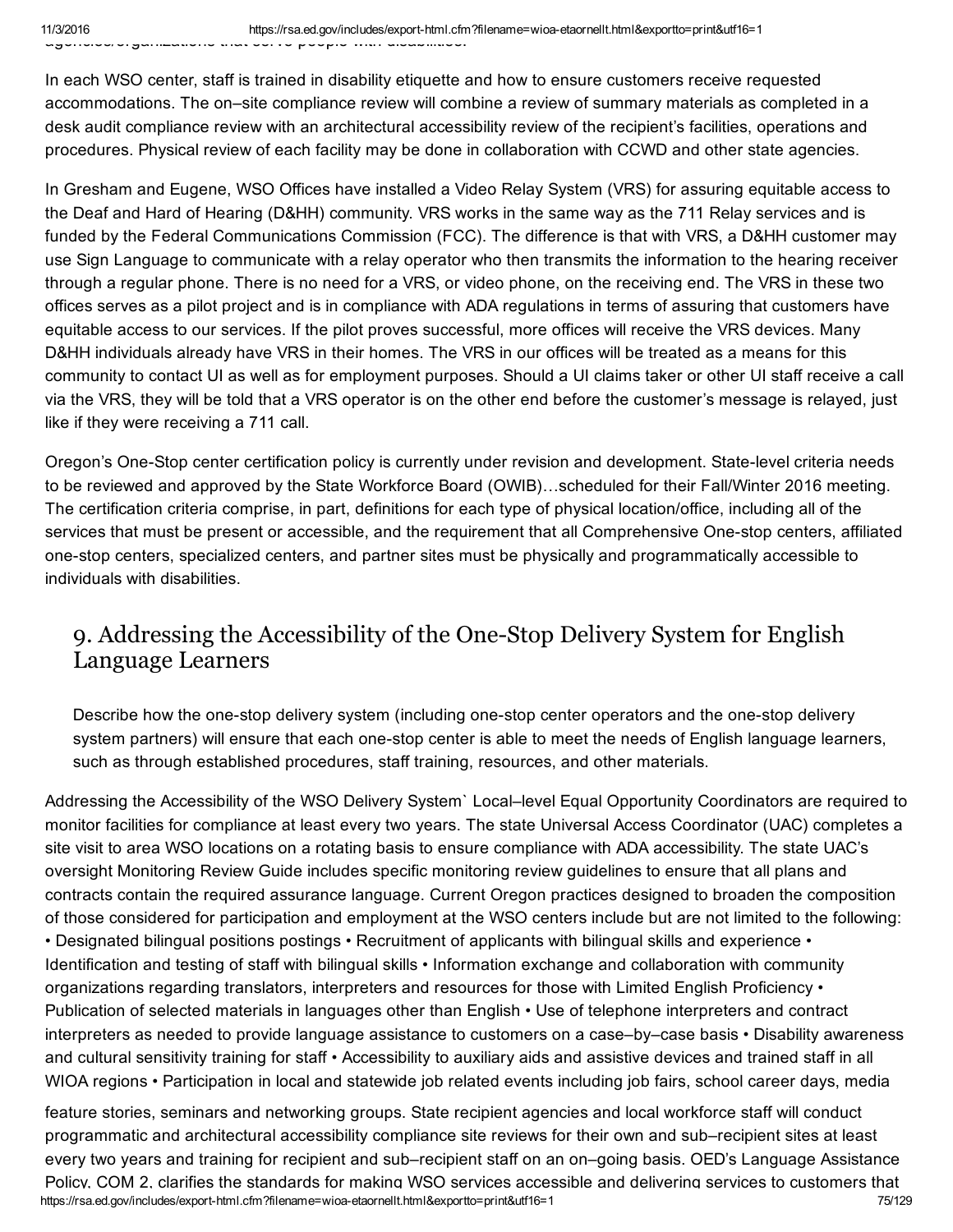Policy, COM 2, clarifies the standards for making WSO services accessible and delivering services to customers that are English Language Learner (ELL), consistent with federal and state law and well–established ELL principles. This policy is used by all WorkSource Oregon staff.

In addition, the WSO system follows the federal Department of Justice's Vital Documents Questions and Answer guidelines. The state Universal Access Coordinator (UAC) works with local EOCs and workforce boards to develop a plan of improvement if a workforce region is not meeting the standards for equal access.

The state UAC will determine the need for language assistance by utilizing the Four–Factor Analysis. The number or proportion of ELL individuals eligible to participate or likely to be directly or significantly affected by the program or activity; the frequency of contact a participant or beneficiary is required to have with the program or activity; the nature and importance of the program or activity to the participant or beneficiary; the resources available to the recipient in carrying out the program or activity.

A variety of on–line courses on diversity are available to all staff, as well as a lending library with a number of titles on diversity and inclusion, and Equal Opportunity. In addition, the EOCs and the state UAC work together to provide training and support for staff of the WSO centers. They also provide ELL and cultural competency training. OED staff is trained annually on telephone interpretation service and the language assistance policy. Trainings may happen in person, through webinars, e–learning or publications.

The Governor's office and Workforce Development Boards in Oregon are focusing on improving employment outcomes for populations that are traditionally under or unemployed, such as the ELL and Persons with Disabilities (PWD) populations. The state UAC, through coordination with local EOCs and WSO service providers, will ensure that recipients take reasonable steps to include members of various demographic groups in their programs or activities. The state UAC provides an ongoing assessment of target populations receiving WSO services in comparison to census data. This assessment is evaluated by all workforce regions and an analysis of compliance is completed. The review for universal access examines plans for targeting and outreach to identify target populations. Recipients are expected to engage in specific outreach efforts targeted to members of various demographic groups by using a variety of media outlets and methods to ensure they provide universal access to services and to employment opportunities. Local workforce area providers and are monitored on universal access as part of the annual self–assessment. The assessments are evaluated and analyzed by all regions and reported to the state UAC, who then, along with the Universal Access Workgroup, reviews the analysis and makes any final comments or observations. Areas not meeting compliance will be asked to develop a corrective action plan. Population changes including language and special needs are viewed on a continual basis.

The UAC also implements and monitors the agency's Language Assistance Policy. The agency utilizes the four– factor analysis as noted in Federal Register, 66, No. 11, to determine required populations for language assistance. OED conducts outreach activities in those OED offices that meet the Essential Language and Significant English Language Learners population thresholds. All OED offices that meet an essential language threshold will submit to their assistant director, regional manager, or administrator an annual outreach plan for identified ELL populations. The Americans with Disabilities Act Checklist for Readily Achievable Barrier Removal is utilized as a field evaluation. WSO centers are required to do a self–assessment as part of the Annual Compliance Review. Although the Disability Navigator Program (DNP) funding has ended, the WSO system continues to benefit from the legacy of experience and assistance provided by the navigators. These benefits include: • Provision of information for WSO staff regarding service delivery for customers who experience a disability or people who have encountered multiple barriers to employment. Navigators provided specialized assistance and guidance to available resources to help the WSO center staff better meet the needs of job seekers with disabilities and others experiencing barriers to employment. An

https://rsa.ed.gov/includes/exporthtml.cfm?filename=wioaetaornellt.html&exportto=print&utf16=1 76/129 example of this might be training and advising staff on how to meet the needs of a customer who is deaf or providing guidance on jobsite accommodations. Navigators also provided information on resources for services that went beyond the ability of the center. • Provision of information that WSO staff can use to assist job seekers to get information about available programs and services that might impact their search for employment and to assist the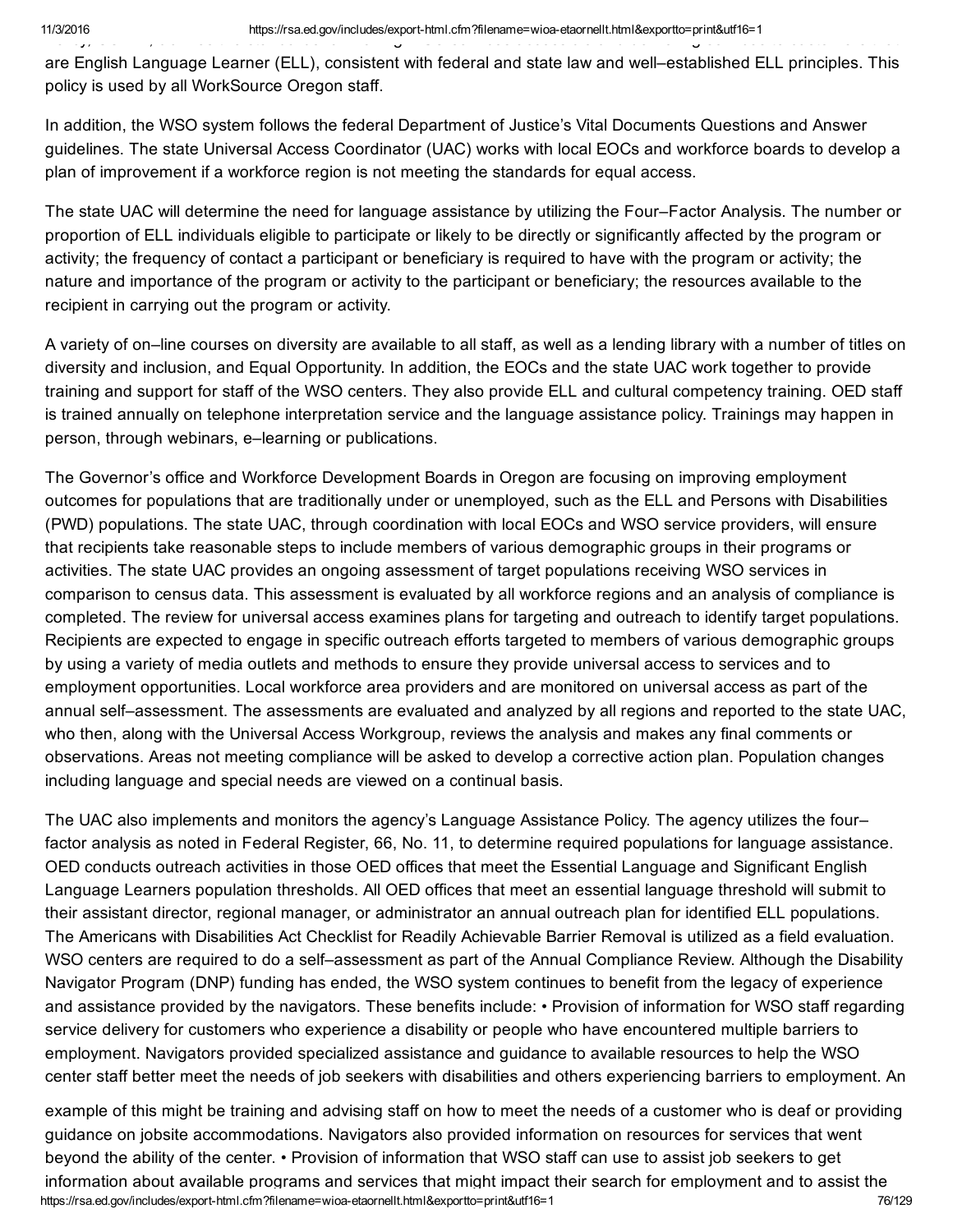### 11/3/2016 https://rsa.ed.gov/includes/export-html.cfm?filename=wioa-etaornellt.html&exportto=print&utf16=1<br>https://rsa.ed.gov/includes/export-html.cfm?filename=wioa-etaornellt.html&exportto=print&utf16=1

job seeker in breaking down barriers to employment through access to resources such as Career and Resource Mapping Workshops, resource coordination and assistance in negotiating Integrated Resource Teams. Provision of information on assistive technology and accommodation that WSO staff can use are available to assist employers who will be employing individuals with disabilities. WSO staff also learned how to give employers information about an underutilized labor pool, tax savings information, and conduct outreach to agencies/organizations that serve people with disabilities. In each WSO center, staff is trained in disability etiquette and how to ensure customers receive requested accommodations. The on–site compliance review will combine a review of summary materials as completed in a desk audit compliance review with an architectural accessibility review of the recipient's facilities, operations and procedures. Physical review of each facility may be done in collaboration with CCWD and other state agencies. In Gresham and Eugene, WSO Offices have installed a Video Relay System (VRS) for assuring equitable access to the Deaf and Hard of Hearing (D&HH) community. VRS works in the same way as the 711 Relay services and is funded by the Federal Communications Commission (FCC). The difference is that with VRS, a D&HH customer may use Sign Language to communicate with a relay operator who then transmits the information to the hearing receiver through a regular phone. There is no need for a VRS, or video phone, on the receiving end. The VRS in these two offices serves as a pilot project and is in compliance with ADA regulations in terms of assuring that customers have equitable access to our services. If the pilot proves successful, more offices will receive the VRS devices. Many D&HH individuals already have VRS in their homes. The VRS in our offices will be treated as a means for this community to contact UI as well as for employment purposes. Should a UI claims taker or other UI staff receive a call via the VRS, they will be told that a VRS operator is on the other end before the customer's message is relayed, just like if they were receiving a 711 call.

# IV. Coordination with State Plan Programs

Describe the methods used for joint planning and coordination among the core programs, and with the required onestop partner programs and other programs and activities included in the Unified or Combined State Plan.

#### Coordination with Unified State Plan Programs

A state planning workgroup comprised of program leads and executive management from Title I (Adult, Dislocated Worker and Youth programs), Title II (Adult Basic Education and Literacy Programs), Title III (Wagner–Peyser Employment Services, Title IV (Vocational Rehabilitation and Commission for the Blind), and DHS Self–Sufficiency, Aging and People with Disabilities, and Developmental Disabilities services. Members of this group worked collaboratively in true partnership in planning and coordinating amongst WIOA required core programs and WorkSource Oregon partners in the design, development and completion of the Oregon Unified State Plan. This workgroup included staff from the Office of Community Colleges and Workforce Development (both the Workforce Investment Division and the Education Division/Community Colleges), the Oregon Employment Department (including the departments of Business Services, Migrant and Seasonal Farmworkers, Unemployment Insurance, Veterans Services, Workforce and Employment Research Division, and State Universal Access), Vocational Rehabilitation, Commission for the Blind, and DHS Self Sufficiency.

# V. Common Assurances (for all core programs)

The Unified or Combined State Plan must include assurances that—

1. The State has established a policy identifying circumstances that may present a conflict of interest for a State Board or local board member, or the entity or class of officials that the member represents, and procedures to resolve such conflicts; Yes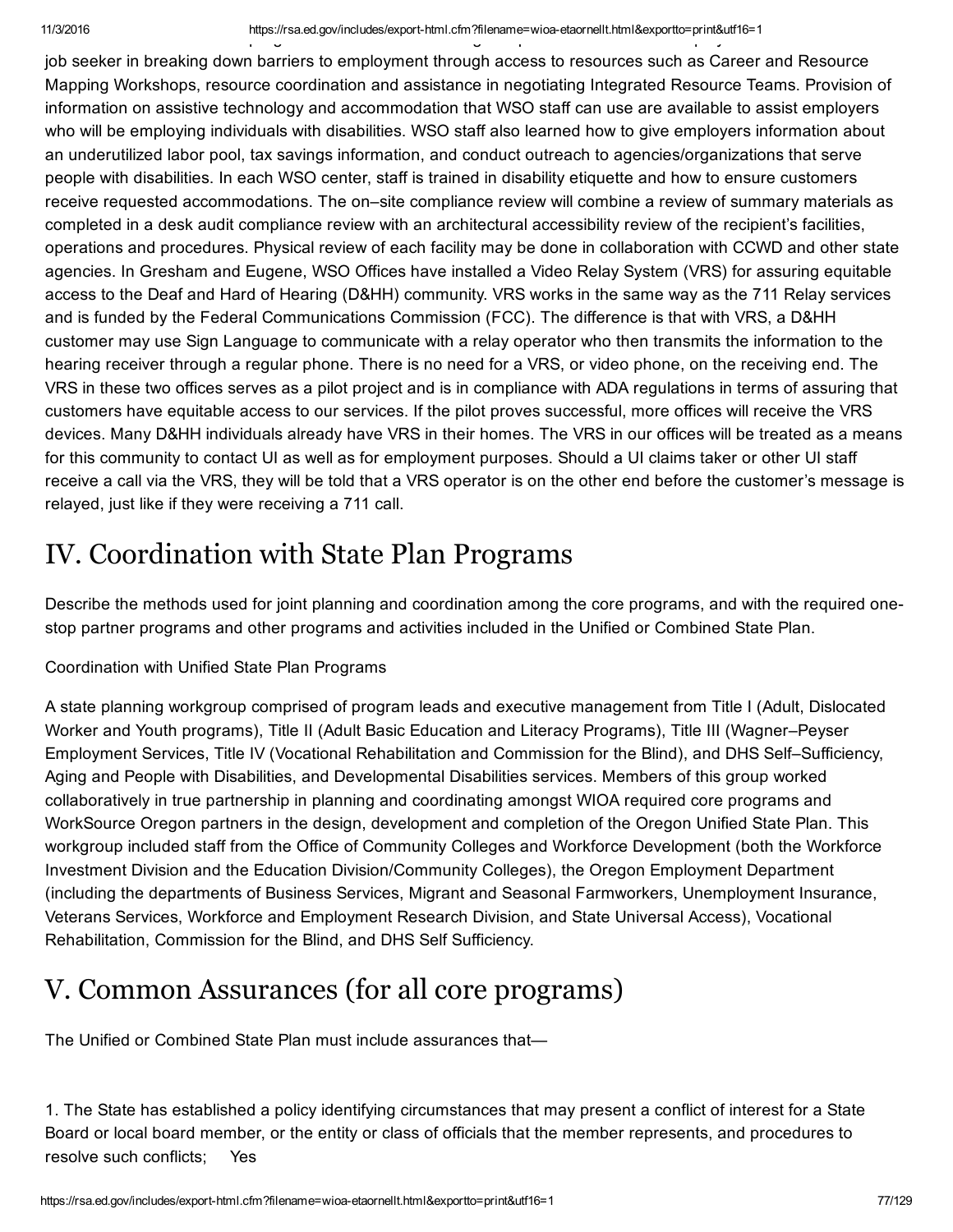2. The State has established a policy to provide to the public (including individuals with disabilities) access to meetings of State Boards and local boards, and information regarding activities of State boards and local boards, such as data on board membership and minutes; Yes

3. The lead State agencies with optimal policy-making authority and responsibility for the administration of core programs reviewed and commented on the appropriate operational planning elements of the Unified or Combined State Plan, and approved the elements as serving the needs of the populations served by such programs; Yes

4. (a) The State obtained input into the development of the Unified or Combined State Plan and provided an opportunity for comment on the plan by representatives of local boards and chief elected officials, businesses, labor organizations, institutions of higher education, the entities responsible for planning or administrating the core programs, required onestop partners and the other Combined Plan programs (if included in the State Plan), other primary stakeholders, including other organizations that provide services to individuals with barriers to employment, and the general public, and that the Unified or Combined State Plan is available and accessible to the general public; (b) The State provided an opportunity for review and comment on the plan by the State Board, including State agency official(s) for the Unemployment Insurance Agency if such official(s) is a member of the State Board; Yes

5. The State has established, in accordance with WIOA section 116(i), fiscal control and fund accounting procedures that may be necessary to ensure the proper disbursement of, and accounting for, funds paid to the State through allotments made for the core programs to carry out workforce development activities; Yes

6. The State has taken appropriate action to secure compliance with uniform administrative requirements in this Act, including that the State will annually monitor local areas to ensure compliance and otherwise take appropriate action to secure compliance with the uniform administrative requirements under WIOA section 184(a)(3); Yes

7. The State has taken the appropriate action to be in compliance with WIOA section 188, Nondiscrimination, as applicable; Yes

8. The Federal funds received to carry out a core program will not be expended for any purpose other than for activities authorized with respect to such funds under that core program; Yes

9. The State will pay an appropriate share (as defined by the State board) of the costs of carrying out section 116, from funds made available through each of the core programs; Yes

10. The State has a One-Stop certification policy that ensures the physical and programmatic accessibility of all One-Stop centers with the Americans with Disabilities Act of 1990 (ADA); Yes

11. Service providers have a referral process in place for directing Veterans with Significant Barriers to Employment (SBE) to DVOP services, when appropriate; and Yes

12. Priority of service for veterans and eligible spouses is provided in accordance with 38 USC 4215 in all workforce preparation, development or delivery of programs or services funded directly, in whole or in part, by the Department of Labor. Yes

# VI. Program-Specific Requirements for Core Programs

The State must address all program-specific requirements in this section for the WIOA core programs regardless of whether the State submits either a Unified or Combined State Plan.

## Program-Specific Requirements for Adult, Dislocated Worker, and Youth Activities under Title I-B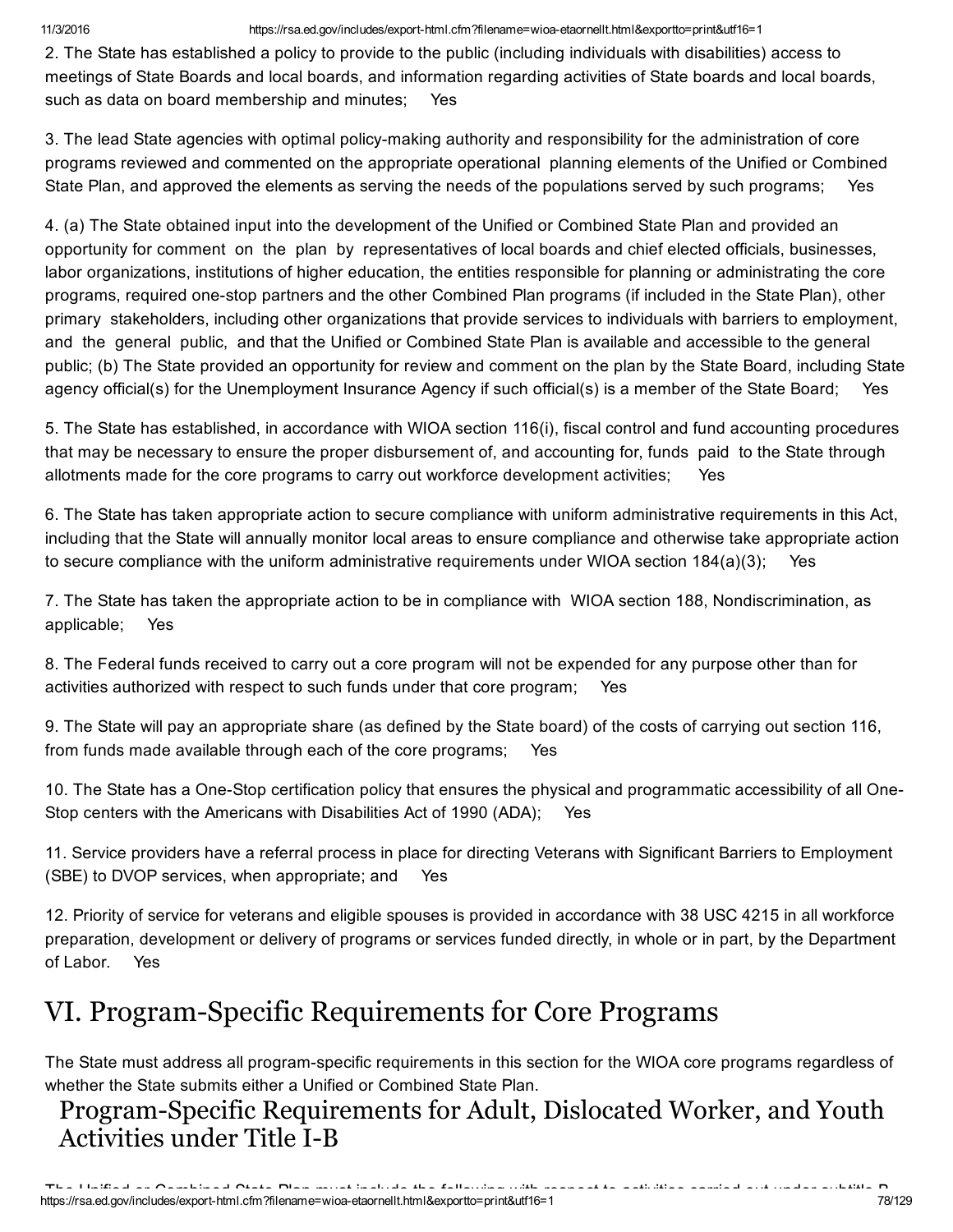The Unified or Combined State Plan must include the following with respect to activities carried out under subtitle B--

### a. General Requirements

#### 1. Regions and Local Workforce Development Areas

A. Identify the regions and the local workforce development areas designated in the State.

B. Describe the process used for designating local areas, including procedures for determining whether the local area met the criteria for "performed successfully" and "sustained fiscal integrity" in accordance with 106(b)(2) and (3) of WIOA. Describe the process used for identifying regions and planning regions under section 106(a) of WIOA. This must include a description of how the State consulted with the local boards and chief elected officials in identifying the regions.

C. Provide the appeals process referred to in section  $106(b)(5)$  of WIOA relating to designation of local areas.

D. Provide the appeals process referred to in section 121(h)(2)(E) of WIOA relating to determinations for infrastructure funding.

#### 2. Statewide Activities

A. Provide State policies or guidance for the statewide workforce development system and for use of State funds for workforce investment activities.

B. Describe how the State intends to use Governor's set aside funding. Describe how the State will utilize Rapid Response funds to respond to layoffs and plant closings and coordinate services to quickly aid companies and their affected workers. States also should describe any layoff aversion strategies they have implemented to address at risk companies and workers

C. In addition, describe the State policies and procedures to provide Rapid Responses in cases of natural disasters including coordination with FEMA and other entities.

D. Describe how the State provides early intervention (e.g., Rapid Response) to worker groups on whose behalf a Trade Adjustment Assistance (TAA) petition has been filed. (Section 134(a)(2) (A).) This description must include how the State disseminates benefit information to provide trade-affected workers in the groups identified in the TAA petitions with an accurate understanding of the provision of TAA benefits and services in such a way that they are transparent to the trade-affected dislocated worker applying for them (Trade Act Sec. 221(a)(2)

(A) and Sec. 225; Governor-Secretary Agreement). Describe how the State will use funds that have been reserved for Rapid Response to provide services for every worker group that files a TAA petition.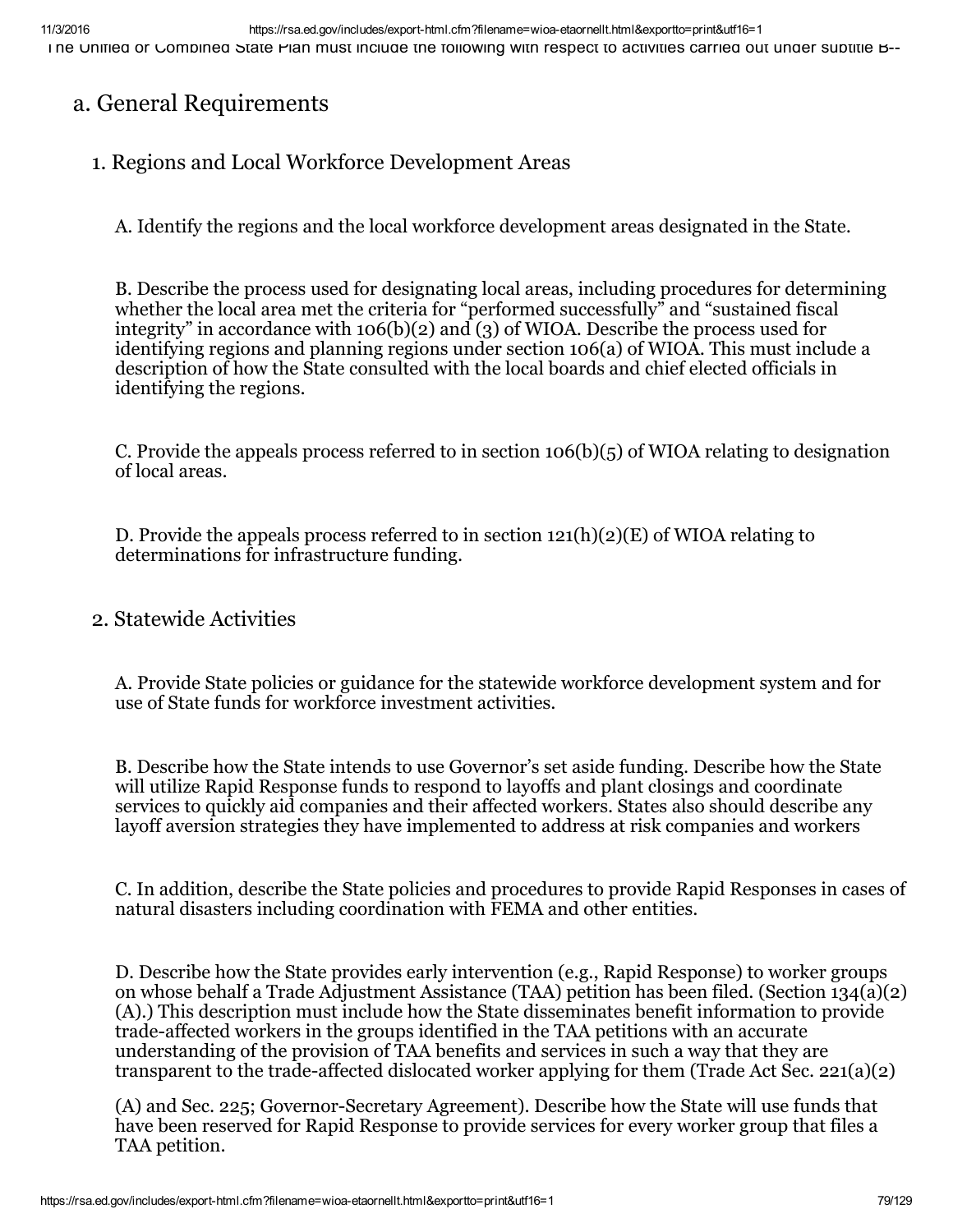# b. Adult and Dislocated Workers Program Requirements

1. If the State is utilizing work-based training models (e.g. On-the-job training, Incumbent Worker training, Transitional Jobs, and Customized Training) as part of its training strategy and these strategies are not already discussed in other sections of the plan, describe the State's strategies for how these models ensure high quality training for both the participant and the employer.

2. Describe how the State will incorporate Registered Apprenticeship into its strategy and services.

3. Provide the procedure, eligibility criteria, and information requirements for determining training provider initial and continued eligibility, including Registered Apprenticeship programs (WIOA Section 122).

4. Describe how the State will implement and monitor the priority for public assistance recipients, other low-income individuals, and individuals who are basic skills deficient in accordance with the requirements of WIOA sec.  $134(c)(3)(E)$ , which applies to individualized career services and training services funding by the Adult Formula program.

5. Describe the State's criteria regarding local area transfer of funds between the adult and dislocated worker programs.

## c. Youth Program Requirements

With respect to youth workforce investment activities authorized in section 129 of WIOA,—

1. Identify the state-developed criteria to be used by local boards in awarding grants for youth workforce investment activities and describe how the local boards will take into consideration the ability of the providers to meet performance accountability measures based on primary indicators of performance for the youth program as described in section 116(b)(2)(A)(ii) of WIOA in awarding such grants.\*

\* Sec. 102(b)(2)(D)(i)(V)

2. Describe the strategies the State will use to achieve improved outcomes for out-ofschool youth as described in  $129(a)(1)(B)$ , including how it will leverage and align the core programs, and Combined State Plan partner programs included in this Plan, required and optional one-stop partner programs, and any other resources available.

3. Describe how the State will ensure that all 14 program elements described in WIOA section 129 $(c)(2)$  are made available and effectively implemented.\*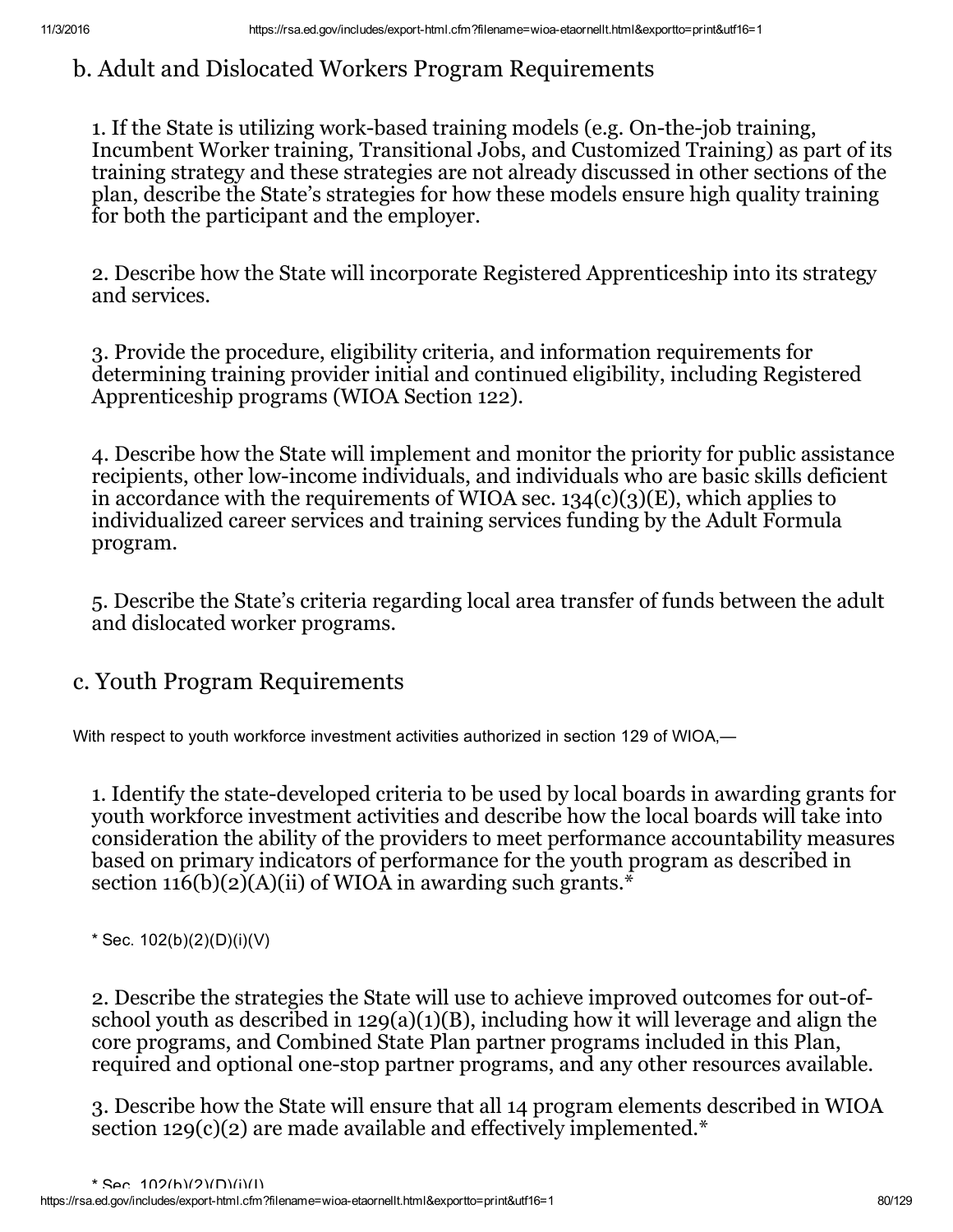4. Provide the language contained in the State policy for "requiring additional assistance to enter or complete an educational program, or to secure and hold employment" criterion for out-of-school youth specified in WIOA section  $129(a)(1)(B)(iii)(VIII)$  and for "requiring additional assistance to complete an education program, or to secure and hold employment" criterion for in-school youth specified in  $\overline{W}$ IOA section 129(a)(1)(C)  $(iv)(VII).$ 

5. Include the State definition, as defined in law, for not attending school and attending school as specified in WIOA Section  $129(a)(1)(B)(i)$  and Section  $129(a)(1)(C)(i)$ . If state law does not define "not attending school" or "attending school" indicate that is the case.

6. If not using the basic skills deficient definition contained in WIOA Section 3(5)(B), include the specific State definition.

## d. Single-area State Requirements

In States where there is only one local workforce investment area, the governor serves as both the State and local chief elected official. In such cases, the State must submit any information required in the local plan (WIOA section 106(d)(2)). States with a single workforce area must also include:

1. Any comments from the public comment period that represent disagreement with the Plan. (WIOA section  $108(d)(3)$ .)

2. The entity responsible for the disbursal of grant funds, as determined by the governor, if different from that for the State. (WIOA section 108(b)(15).)

3. The type and availability of WIOA Title I Youth Activities, including an identification of successful providers of such activities. (WIOA section 108(b)(9).)

## e. Waiver Requests (optional)

States wanting to request waivers as part of their Title I-B Operational Plan must include a waiver plan that includes the following information for each waiver requested:

1. Identifies the statutory or regulatory requirements for which a waiver is requested and the goals that the State or local area, as appropriate, intends to achieve as a result of the waiver and how those goals relate to the Unified or Combined State Plan;

2. Describes the actions that the State or local area, as appropriate, has undertaken to remove State or local statutory or regulatory barriers;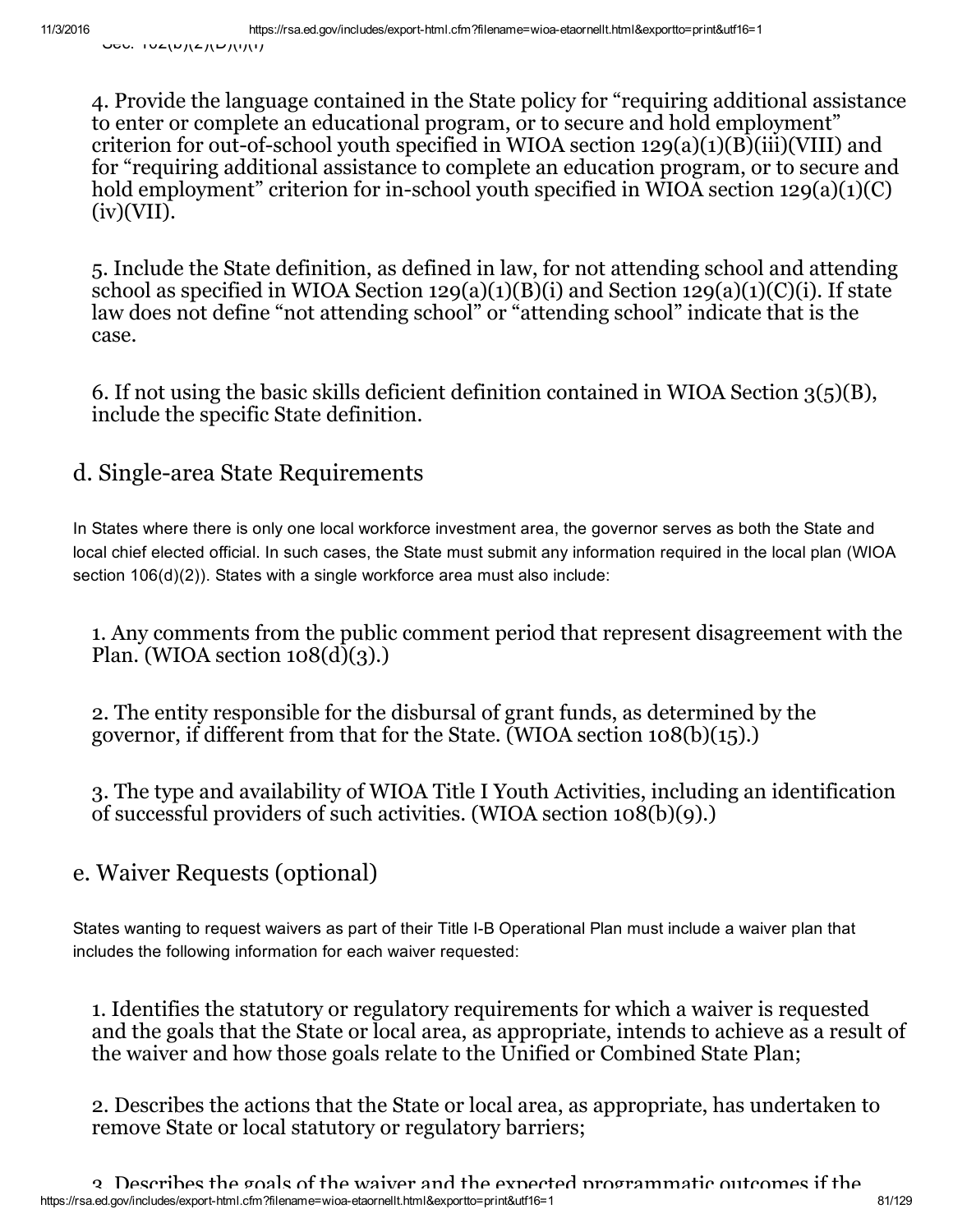3. Describes the goals of the waiver and the expected programmatic outcomes if the request is granted;

- 4. Describes how the waiver will align with the Department's policy priorities, such as:
	- A. supporting employer engagement;
	- B. connecting education and training strategies;
	- C. supporting work-based learning;
	- D. improving job and career results, and
	- E. other guidance issued by the Department.

5. Describes the individuals affected by the waiver, including how the waiver will impact services for disadvantaged populations or individuals with multiple barriers to employment; and

- 6. Describes the process used to:
	- A. Monitor the progress in implementing the waiver;
	- B. Provide notice to any local board affected by the waiver;
	- C. Provide any local board affected by the waiver an opportunity to comment on the request;
	- D. Ensure meaningful public comment, including comment by business and organized labor, on the waiver.
	- E. Collect and report information about waiver outcomes in the State's WIOA Annual Report

The Secretary may require that States provide the most recent data available about the outcomes of the existing waiver in cases where the State seeks renewal of a previously approved waiver;

### Title I-B Assurances

The State Plan must include assurances that:

1. The State has implemented a policy to ensure Adult program funds provide a priority in the delivery of training services and individualized career services to individuals who are low income, public assistance recipients and basic skills deficient; No

2. The state has implemented a policy to ensure local areas have a process in place for referring veterans with significant barriers to employment to career services provided by the JVSG program's Disabled Veterans' Outreach Program (DVOP) specialist; No

3. The state established a written policy and procedure that set forth criteria to be used by chief elected officials for the appointment of local workforce investment board members. No

4. The state established written policy and procedures to ensure local workforce investment boards are certified by the governor every two years in accordance with WIOA section  $107(c)(2)$ . No

https://rsa.ed.gov/includes/export-html.cfm?filename=wioa-etaornellt.html&exportto=print&utf16=1 82/129 5. Where an alternative entity takes the place of a State Board, the State has written policy and procedures to ensure the alternative entity meets the definition under WIOA section 101(e) and the legal requirements for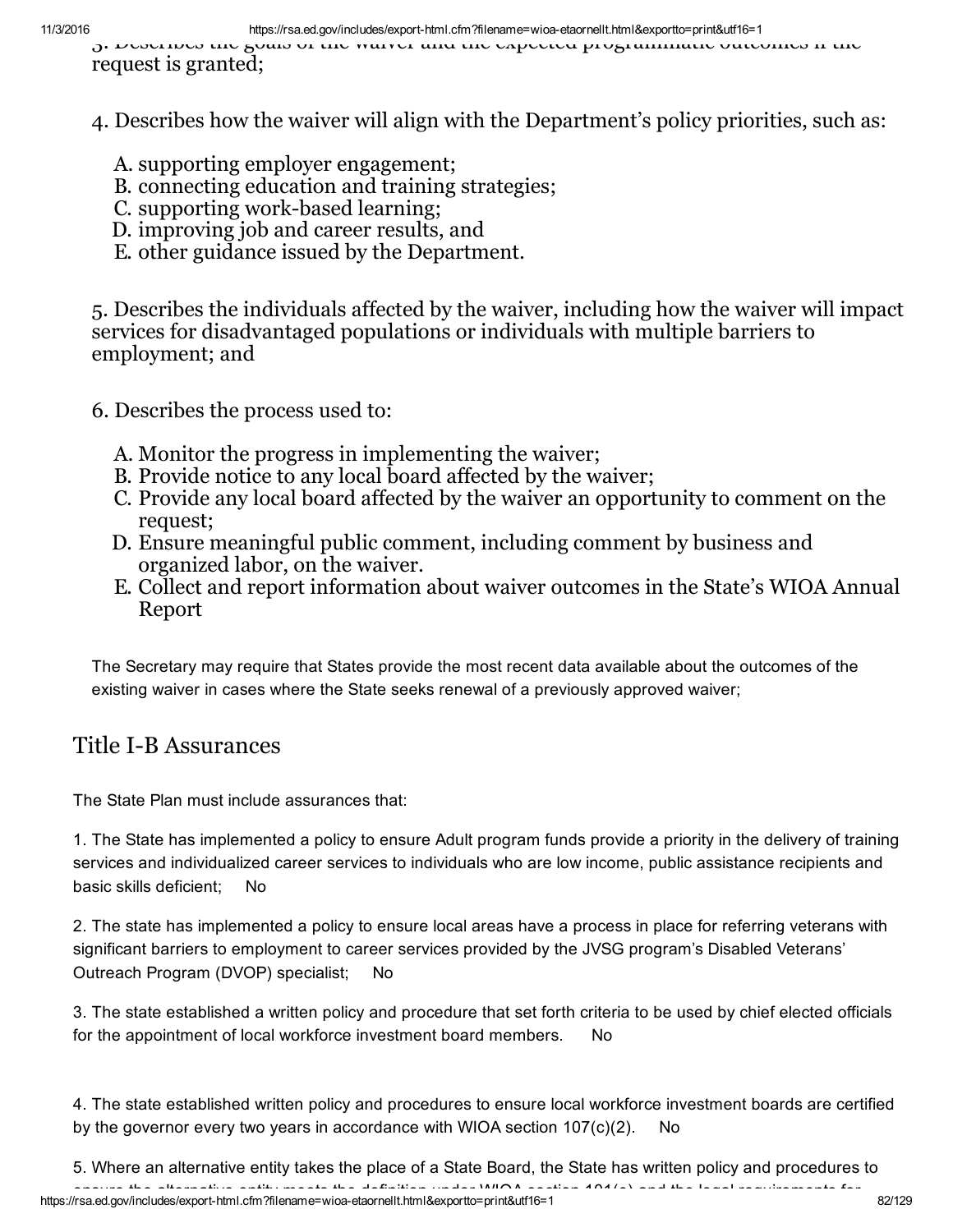ensure the alternative entity meets the definition under WIOA section 101(e) and the legal requirements for membership. No

6. The State established a written policy and procedure for how the individuals and entities represented on the State Workforce Development Board help to determine the methods and factors of distribution, and how the state consults with chief elected officials in local areas throughout the state in determining the distributions. No

7. The State will not use funds received under WIOA Title I to assist, promote, or deter union organizing in accordance with WIOA section 181(b)(7). No

8. The State distributes adult and youth funds received under WIOA equitably throughout the State, and no local area suffers significant shifts in funding from year-to-year during the period covered by this plan. No

9. If a State Workforce Development Board, department, or agency administers state laws for vocational rehabilitation of persons with disabilities, that board, department, or agency cooperates with the agency that administers Wagner-Peyser services, Adult and Dislocated Worker programs and Youth Programs under Title I. No

10. The State agrees to report on the impact and outcomes of its approved waivers in its WIOA Annual Report. No

11. The State has taken appropriate action to secure compliance with the Uniform Guidance at 2 CFR 200 and 2 CFR 2900, including that the State will annually monitor local areas to ensure compliance and otherwise take appropriate action to secure compliance with the Uniform Guidance under section WIOA 184(a)(3); No

# Program-Specific Requirements for Wagner-Peyser Program (Employment Services)

All program-specific requirements provided for the WIOA core programs in this section must be addressed for either a Unified or Combined State Plan.

# A. Employment Service Professional Staff Development.

1. Describe how the State will utilize professional development activities for Employment Service staff to ensure staff is able to provide high quality services to both jobseekers and employers.

2. Describe strategies developed to support training and awareness across core programs and the Unemployment Insurance program, and the training provided for Employment Services and WIOA staff on identification of UI eligibility issues and referral to UI staff for adjudication.

B. Explain how the state will provide information and meaningful assistance to individuals requesting assistance in filing a claim for unemployment

compensation through One-Stop centers, as required by WIOA as a career service.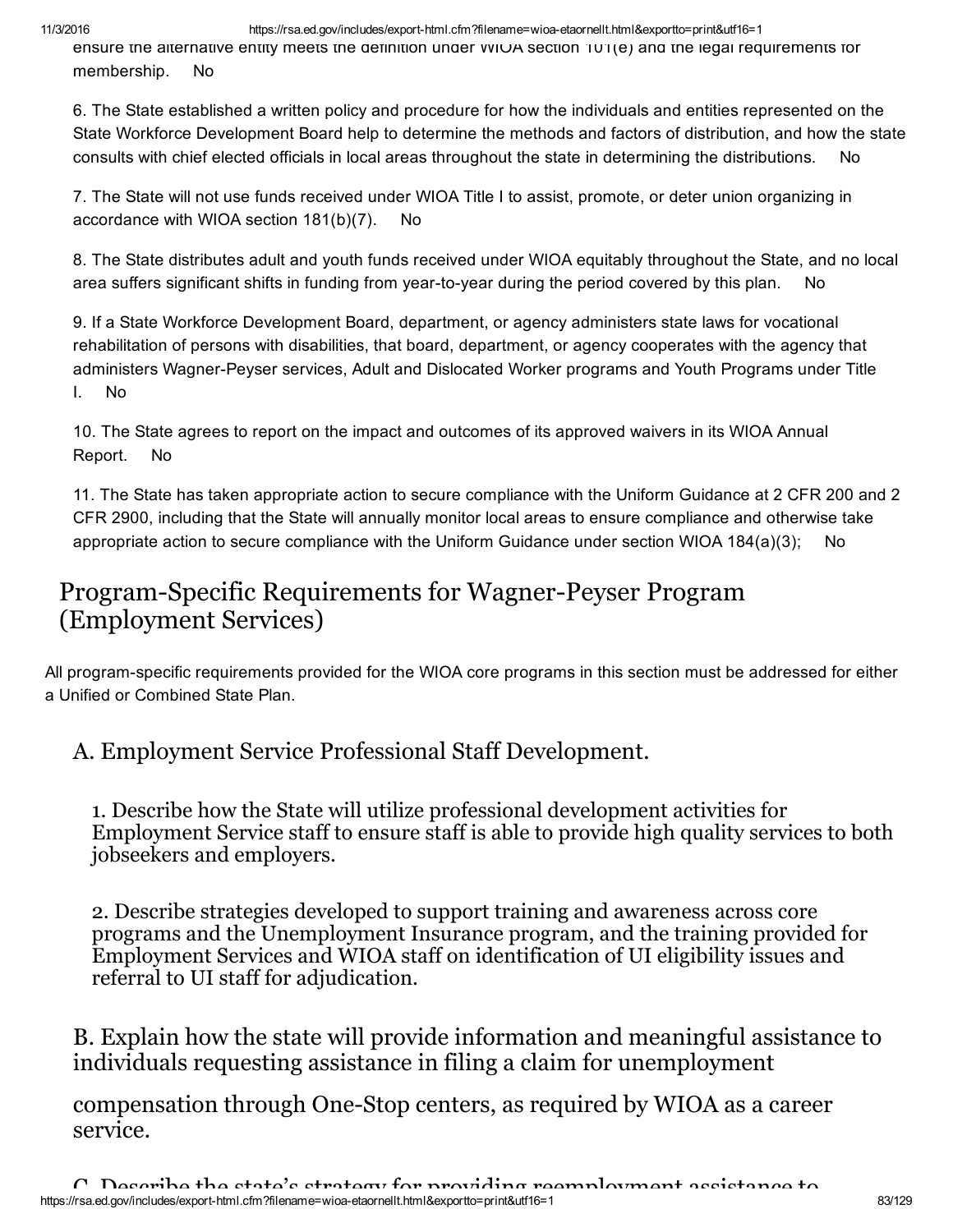C. Describe the state's strategy for providing reemployment assistance to Unemployment Insurance claimants and other unemployed individuals.

D. Describe how the State will use W-P funds to support UI claimants, and the communication between W-P and UI, as appropriate, including the following:

1. Coordination of and provision of labor exchange services for UI claimants as required by the Wagner-Peyser Act;

2. Registration of UI claimants with the State's employment service if required by State law;

3. Administration of the work test for the State unemployment compensation system, including making eligibility assessments (for referral to UI adjudication, if needed), and providing job finding and placement services for UI claimants; and

4. Provision of referrals to and application assistance for training and education programs and resources.

E. Agricultural Outreach Plan (AOP). Each State agency must develop an AOP every four years as part of the Unified or Combined State Plan required under sections 102 or 103 of WIOA. The AOP must include

1. Assessment of Need

Provide an assessment of the unique needs of farmworkers in the area based on past and projected agricultural and farmworker activity in the State. Such needs may include but are not limited to: employment, training, and housing.

a. An assessment of the agricultural activity in the State means: 1) identifying the top five laborintensive crops, the months of heavy activity, and the geographic area of prime activity; 2) Summarize the agricultural employers' needs in the State (i.e. are they predominantly hiring local or foreign workers, are they expressing that there is a scarcity in the agricultural workforce); and 3) Identifying any economic, natural, or other factors that are affecting agriculture in the State or any projected factors that will affect agriculture in the State.

b. An assessment of the unique needs of farmworkers means summarizing Migrant and Seasonal Farm Worker (MSFW) characteristics (including if they are predominantly from certain countries, what language(s) they speak, the approximate number of MSFWs in the State during peak season and during low season, and whether they tend to be migrant, seasonal, or year-round farmworkers). This information must take into account data supplied by WIOA

Section 167 National Farmworker Jobs Program (NFJP) grantees, other MSFW organizations, employer organizations, and State and/or Federal agency data sources such as the U.S. Department of Agriculture and the U.S. Department of Labor (DOL) Employment and Training Administration.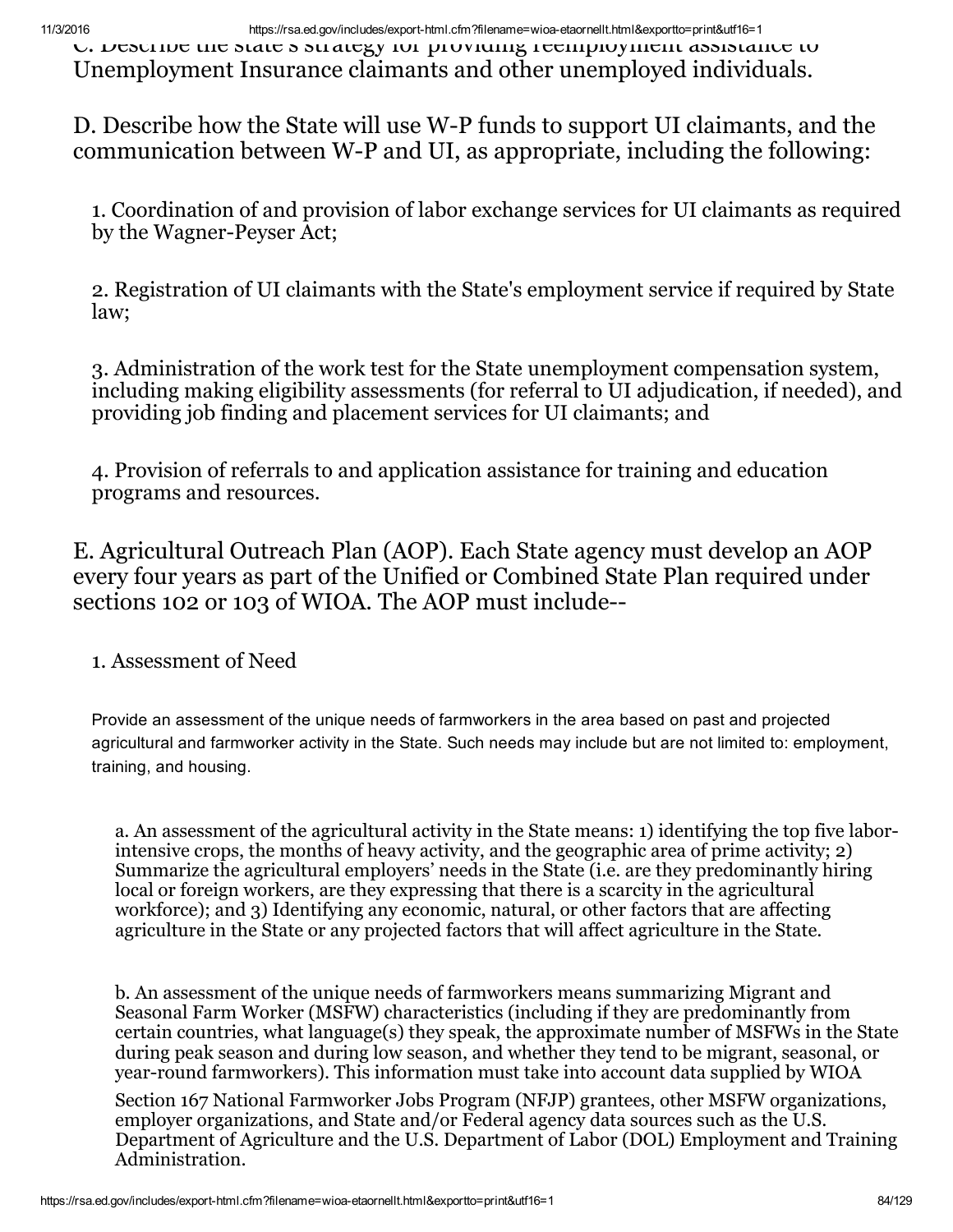#### 2. Outreach Activities

The local offices outreach activities must be designed to meet the needs of MSFWs in the State and to locate and contact MSFWs who are not being reached through normal intake activities. Describe the State agency's proposed strategies for:

A. Contacting farmworkers who are not being reached by the normal intake activities conducted by the employment service offices.

B. Providing technical assistance to outreach workers. Technical assistance must include trainings, conferences, additional resources, and increased collaboration with other organizations on topics such as onestop center services (i.e. availability of referrals to training, supportive services, and career services, as well as specific employment opportunities), the employment service complaint system, information on the other organizations serving MSFWs in the area, and a basic summary of farmworker rights, including their rights with respect to the terms and conditions of employment.

C. Increasing outreach worker training and awareness across core programs including the Unemployment Insurance (UI) program and the training on identification of UI eligibility issues.

D. Providing State merit staff outreach workers professional development activities to ensure they are able to provide high quality services to both jobseekers and employers.

E. Coordinating outreach efforts with NFJP grantees as well as with public and private community service agencies and MSFW groups.

3. Services provided to farmworkers and agricultural employers through the onestop delivery system.

Describe the State agency's proposed strategies for:

(A) Providing the full range of employment and training services to the agricultural community, both farmworkers and agricultural employers, through the one-stop delivery system. This includes:

- i. How career and training services required under WIOA Title I will be provided to MSFWs through the one-stop centers;
- ii. How the State serves agricultural employers and how it intends to improve such services.

(B) Marketing the employment service complaint system to farmworkers and other farmworker advocacy groups.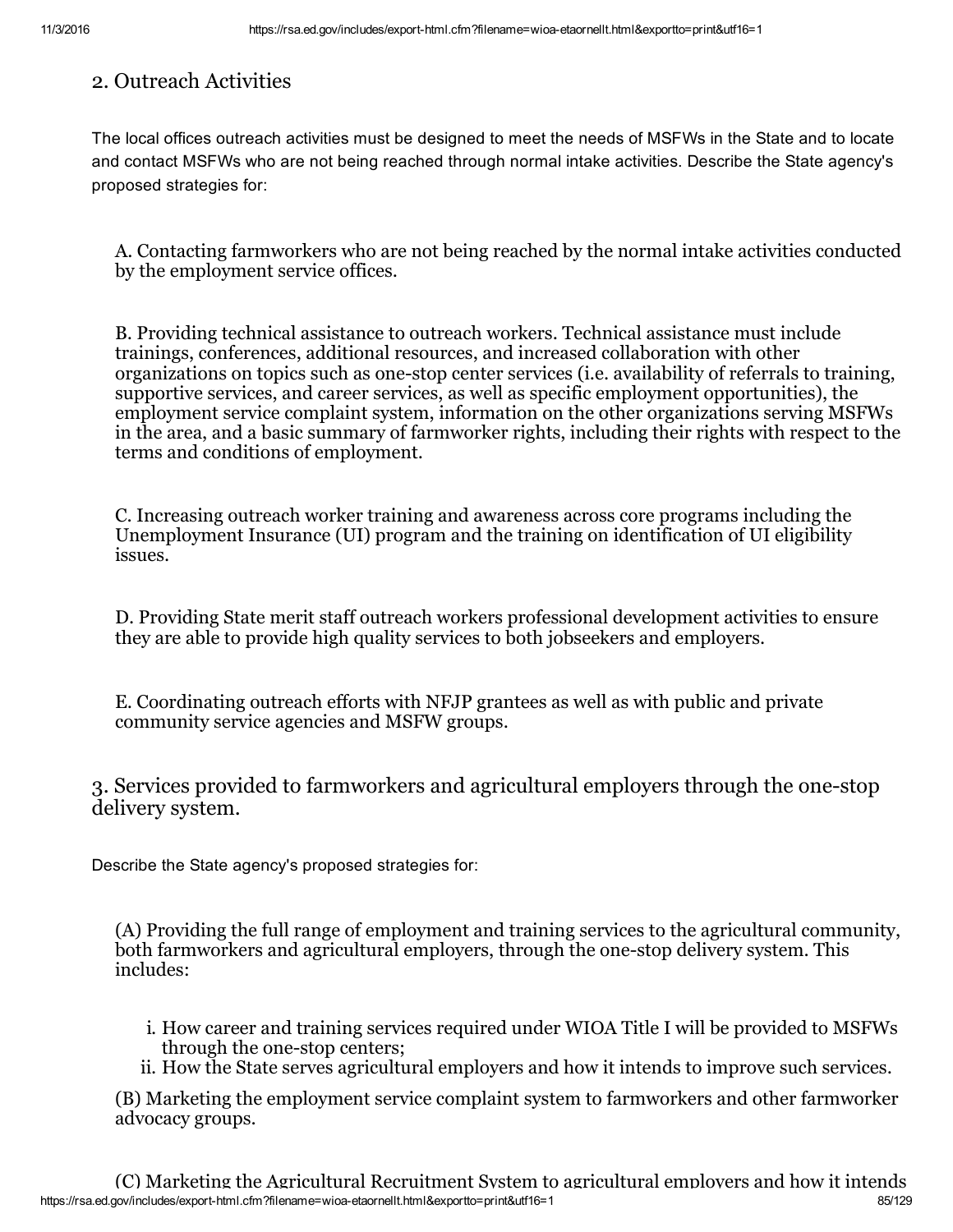11/3/2016 https://rsa.ed.gov/includes/export-html.cfm?filename=wioa-etaornellt.html&exportto=print&utf16=1<br>(C) Marketing the Agricultural Computers and how it is intended to a gricultural employers and how it is inten to improve such publicity.

### 4. Other Requirements

#### (A) Collaboration

Describe any collaborative agreements the state workforce agency (SWA) has with other MSFW service providers including NFJP grantees and other service providers. Describe how the SWA intends to build upon/increase collaboration with existing partners and in establishing new partners over the next four years (including any approximate timelines for establishing agreements or building upon existing agreements).

#### (B) Review and Public Comment.

In developing the AOP, the SWA must solicit information and suggestions from NFJP grantees, other appropriate MSFW groups, public agencies, agricultural employer organizations, and other interested organizations. In addition, at least 45 calendar days before submitting its final AOP, the SWA must provide a proposed plan to NFJP grantees, public agencies, agricultural employer organizations, and other organizations expressing an interest and allow at least 30 days for review and comment. The SWA must: 1) Consider any comments received in formulating its final proposed AOP; 2) Inform all commenting parties in writing whether their comments have been incorporated and, if not, the reasons therefore; and 3) Transmit the comments and recommendations received and its responses with the submission of the AOP. The AOP must include a statement confirming NFJP grantees, other appropriate MSFW groups, public agencies, agricultural employer organizations and other interested employer organizations have been given an opportunity to comment on the AOP. Include the list of organizations from which information and suggestions were solicited, any comments received, and responses to those comments.

#### (C) Data Assessment.

Review the previous four years Wagner-Peyser data reports on performance. Note whether the State has been meeting its goals to provide MSFWs quantitatively proportionate services as compared to non-MSFWs. If it has not met these goals, explain why the State believes such goals were not met and how the State intends to improve its provision of services in order to meet such goals.

#### (D) Assessment of progress

The plan must include an explanation of what was achieved based on the previous AOP, what was not achieved and an explanation as to why the State believes the goals were not achieved, and how the State

intends to remedy the gaps of achievement in the coming year.

#### (E) State Monitor Advocate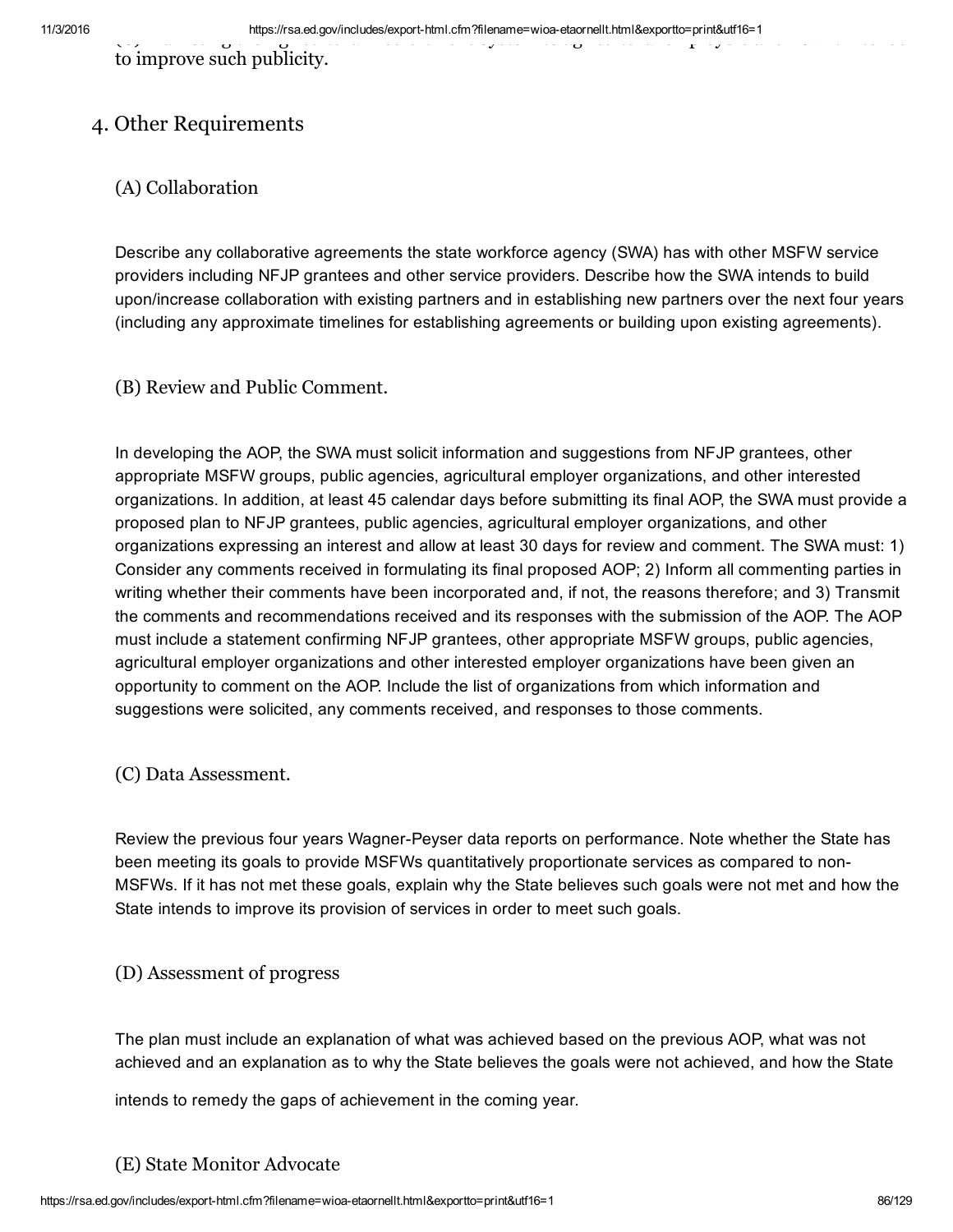The plan must contain a statement confirming the State Monitor Advocate has reviewed and approved the AOP.

### F. Wagner-Peyser Assurances

The State Plan must include assurances that:

1. The Wagner-Peyser Employment Service is co-located with one-stop centers or a plan and timeline has been developed to comply with this requirement within a reasonable amount of time. (sec 121(e)(3)); No

2. The State agency is complying with the requirements under 20 CFR 653.111 (State agency staffing requirements) if the State has significant MSFW one-stop centers; No

3. If a State Workforce Development Board, department, or agency administers State laws for vocational rehabilitation of persons with disabilities, that board, department, or agency cooperates with the agency that administers Wagner-Peyser services, Adult and Dislocated Worker programs and Youth Programs under Title I; and No

4. State agency merit-based public employees provide Wagner-Peyser Act-funded labor exchange activities in accordance with Department of Labor regulations. No

# Program-Specific Requirements for Adult Education and Family Literacy Act Programs

The State Plan must include a description of the following as it pertains to Adult Education and Literacy programs under Title II, the Adult Education and Family Literacy Act (AEFLA).

# A. Aligning of Content Standards

Describe how the eligible agency will, by July 1, 2016, align its content standards for adult education with Stateadopted challenging academic content standards, as adopted under section 1111(b)(1) of the Elementary and Secondary Education Act of 1965, as amended (20 U.S.C. 6311(b)(1)).

## B. Local Activities

Describe how the State will, using the considerations specified in section 231(e) of WIOA, fund each eligible provider to establish or operate programs that provide the adult education and literacy activities, including programs that provide such activities concurrently. The Unified or Combined State Plan must include at a minimum the scope, content, and organization of local activities.

### Adult Education and Literacy Activities (Section 203 of WIOA)

- Adult education;
- Literacy;
- Workplace adult education and literacy activities;
- Family literacy activities;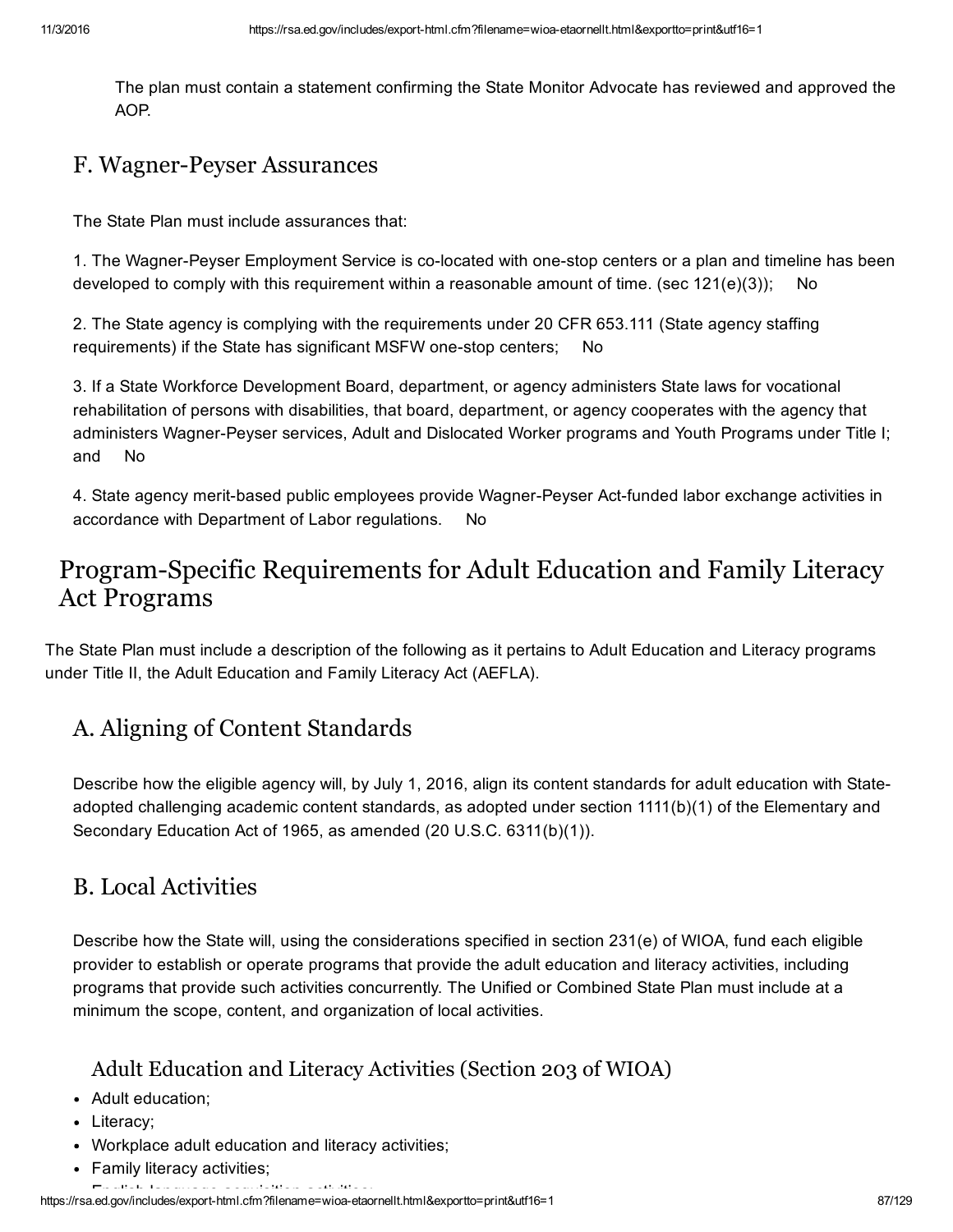- English language acquisition activities;
- Integrated English literacy and civics education;
- Workforce preparation activities; or
- Integrated education and training that—
	- 1. Provides adult education and literacty activities, concurrently and contextually with both, workforce preparation activities, and workforce training for a specific occupation or occupational cluster, and
	- 2. Is for the purpose of educational and career advancement.

### Special Rule

Each eligible agency awarding a grant or contract under this section shall not use any funds made available under this title for adult education and literacy activities for the purpose of supporting or providing programs, services, or activities for individuals who are under the age of 16 and are enrolled or required to be enrolled in secondary school under State law, except that such agency may use such funds for such purpose if such programs, services, or activities are related to family literacy activities. In providing family literacy activities under this title, an eligible provider shall attempt to coordinate with programs and services that are not assisted under this title prior to using funds for adult education and literacy activities under this title for activities other than activities for eligible individuals.

# C. Corrections Education and other Education of Institutionalized Individuals

Describe how the State will establish and operate programs under section 225 of WIOA for corrections education and education of other institutionalized individuals, including how it will fund, in accordance with the requirements of Title II, subtitle C, any of the following academic programs for:

- a. Adult education and literacy activities;
- b. Special education, as determined by the eligible agency;
- c. Secondary school credit;
- d. Integrated education and training;
- e. Career pathways;
- f. Concurrent enrollment;
- g. Peer tutoring; and
- h. Transition to re-entry initiatives and other post release services with the goal of reducing recidivism.

Each eligible agency using funds provided under Programs for Corrections Education and Other Institutionalized Individuals to carry out a program for criminal offenders within a correctional institution must give priority to serving individuals who are likely to leave the correctional institution within 5 years of participation in the program.

## D. Integrated English Literacy and Civics Education Program

1. Describe how the State will establish and operate Integrated English Literacy and Civics Education programs under Section 243 of WIOA, for English language learners who are adults, including professionals with degrees and credentials in their native countries.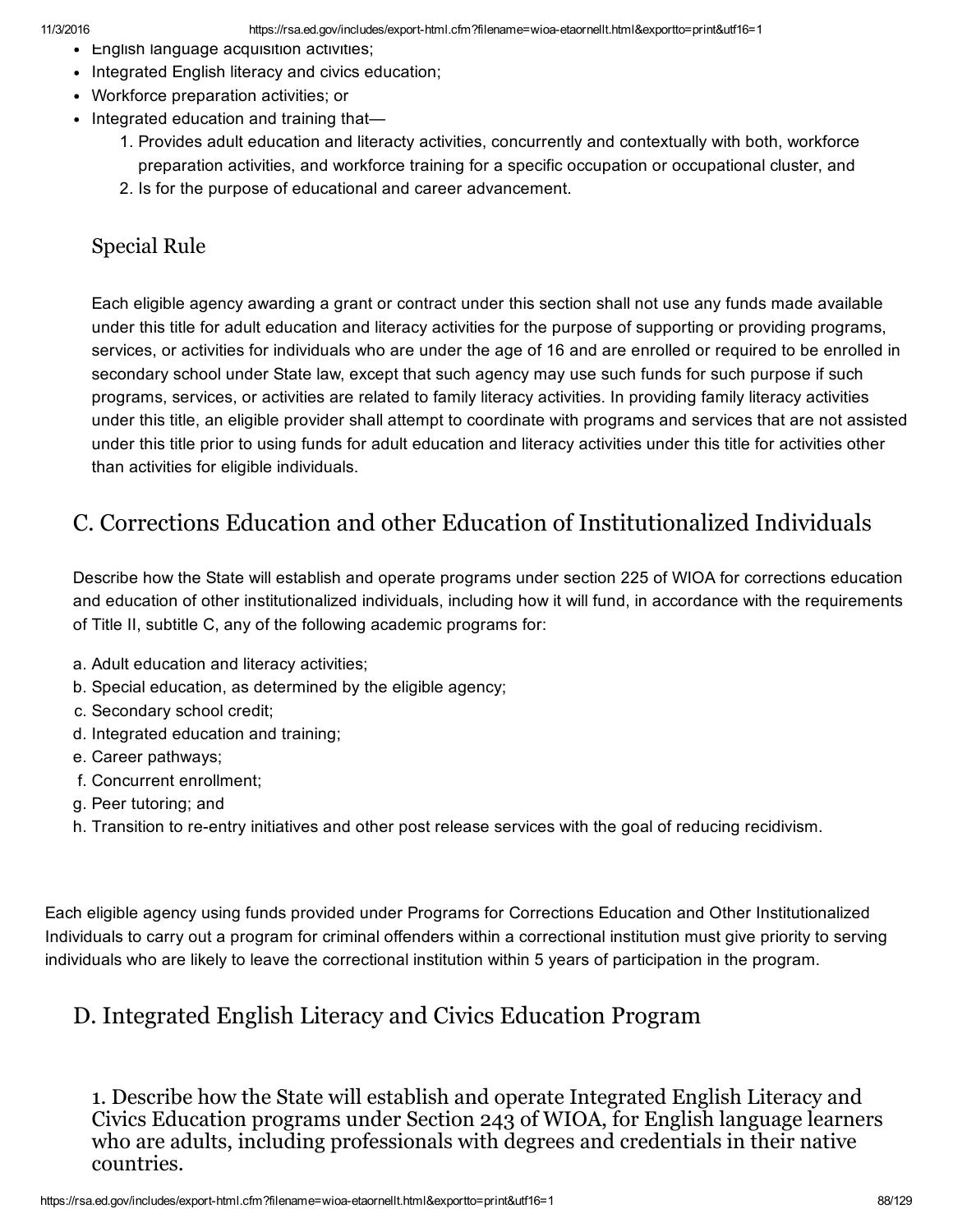2. Describe how the State will fund, in accordance with the requirements of title II, subtitle C, Integrated English Literacy and Civics Education services and how the funds will be used for those services.

### E. State Leadership

1. Describe how the State will use the funds to carry out the required State Leadership activities under section 223 of WIOA.

2. Describe how the State will use the funds to carry out permissible State Leadership Activities under section 223 of WIOA, if applicable.

### F. Assessing Quality

Describe how the eligible agency will assess the quality of providers of adult education and literacy activities under title II and take actions to improve such quality, including providing the activities described in section 223(a) (1)(B) of WIOA.

# Certifications

States must provide written and signed certifications that

- 1. The plan is submitted by the State agency that is eligible to submit the plan. No
- 2. The State agency has authority under State law to perform the functions of the State under the program. No
- 3. The State legally may carry out each provision of the plan. No
- 4. All provisions of the plan are consistent with State law. No

5. A State officer, specified by title in the certification, has authority under State law to receive, hold, and disburse Federal funds made available under the plan. No

6. The State officer who is submitting the plan, specified by the title in the certification, has authority to submit the plan. No

- 7. The agency that is submitting the plan has adopted or otherwise formally approved the plan. No
- 8. The plan is the basis for State operation and administration of the program. No

## Certification Regarding Lobbying

Certification for Contracts, Grants, Loans, and Cooperative Agreements

The undersigned certifies, to the best of his or her knowledge and belief, that: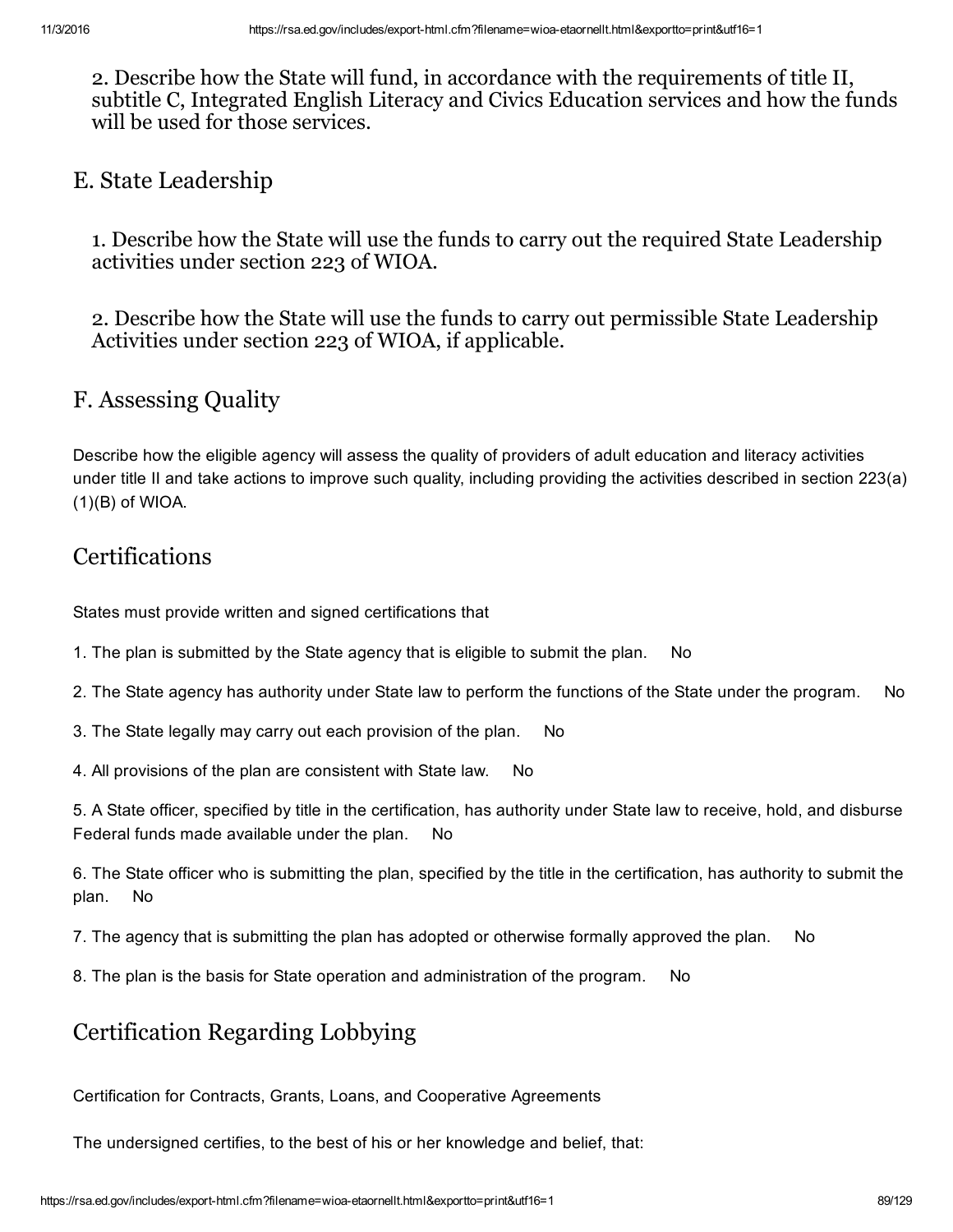(1) No Federal appropriated funds have been paid or will be paid, by or on behalf of the undersigned, to any person for influencing or attempting to influence an officer or employee of an agency, a Member of Congress, an officer or employee of Congress, or an employee of a Member of Congress in connection with the awarding of any Federal contract, the making of any Federal grant, the making of any Federal loan, the entering into of any cooperative agreement, and the extension, continuation, renewal, amendment, or modification of any Federal contract, grant, loan, or cooperative agreement.

(2) If any funds other than Federal appropriated funds have been paid or will be paid to any person for influencing or attempting to influence an officer or employee of any agency, a Member of Congress, an officer or employee of Congress, or an employee of a Member of Congress in connection with this Federal contract, grant, loan, or cooperative agreement, the undersigned shall complete and submit Standard Form-LLL, ''Disclosure of Lobbying Activities,'' in accordance with its instructions.

(3) The undersigned shall require that the language of this certification be included in the award documents for all subawards at all tiers (including subcontracts, subgrants, and contracts under grants, loans, and cooperative agreements) and that all subrecipients shall certify and disclose accordingly. This certification is a material representation of fact upon which reliance was placed when this transaction was made or entered into. Submission of this certification is a prerequisite for making or entering into this transaction imposed by section 1352, title 31, U.S. Code. Any person who fails to file the required certification shall be subject to a civil penalty of not less than \$10,000 and not more than \$100,000 for each such failure.

### Statement for Loan Guarantees and Loan Insurance

The undersigned states, to the best of his or her knowledge and belief, that:

If any funds have been paid or will be paid to any person for influencing or attempting to influence an officer or employee of any agency, a Member of Congress, an officer or employee of Congress, or an employee of a Member of Congress in connection with this commitment providing for the United States to insure or guarantee a loan, the undersigned shall complete and submit Standard FormLLL, ''Disclosure of Lobbying Activities,'' in accordance with its instructions. Submission of this statement is a prerequisite for making or entering into this transaction imposed by section 1352, title 31, U.S. Code. Any person who fails to file the required statement shall be subject to a civil penalty of not less than \$10,000 and not more than \$100,000 for each such failure.

#### Applicant's Organization

Full Name of Authorized Representative:

Title of Authorized Representative:

SF LLL Form – Disclosure of Lobbying Activities (only if applicable) (http://www2.ed.gov/fund/grant/apply/appforms/appforms.html). If applicable, please print, sign, and email to OCTAE\_MAT@ed.gov

### Assurances

The State Plan must include assurances that: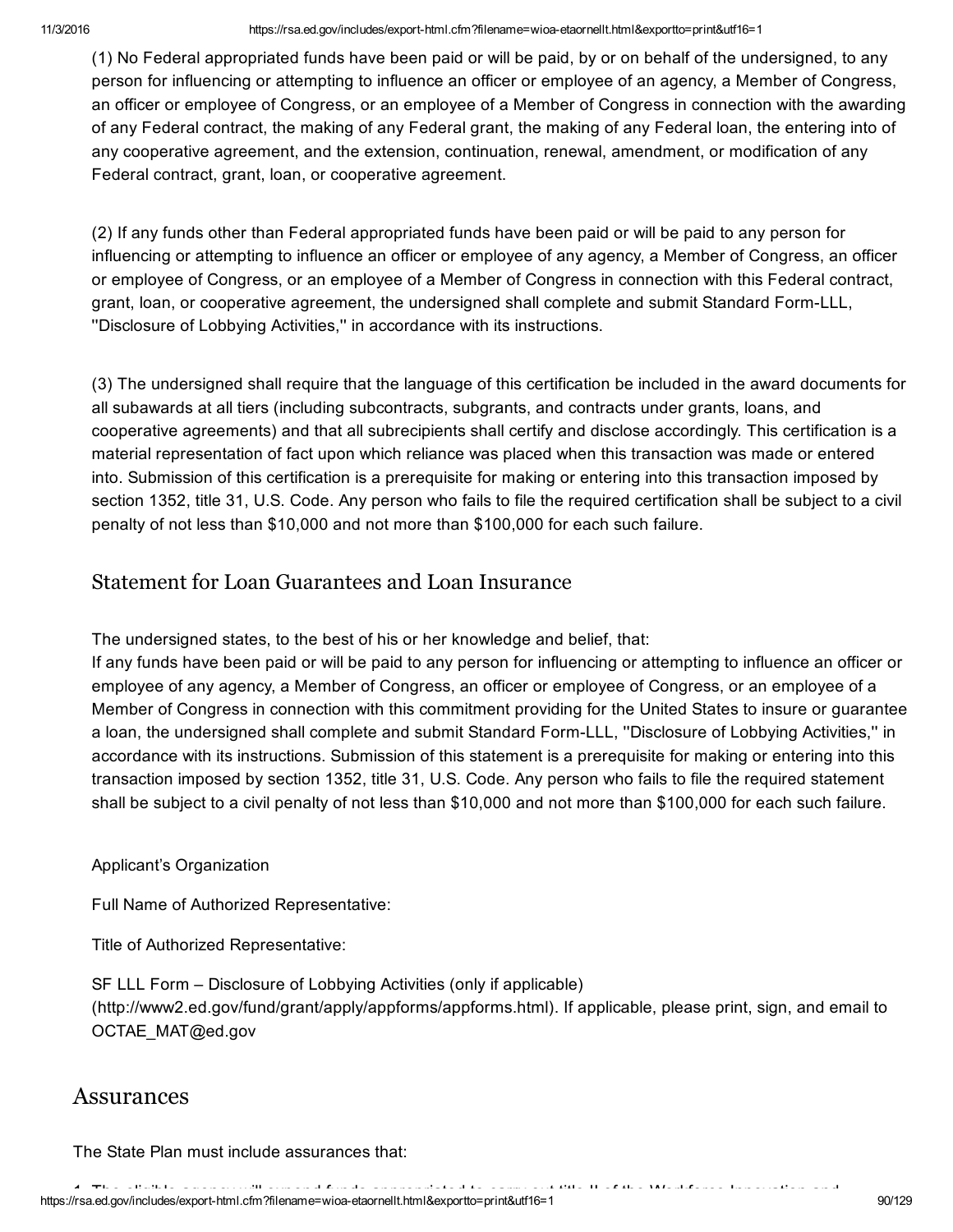1. The eligible agency will expend funds appropriated to carry out title II of the Workforce Innovation and Opportunity Act (WIOA) only in a manner consistent with fiscal requirements under section 241(a) of WIOA (regarding supplement and not supplant provisions). No

2. The eligible agency will ensure that there is at least one eligible provider serving each local area, as defined in section 3(32) of WIOA. No

3. The eligible agency will not use any funds made available under title II of WIOA for the purpose of supporting or providing programs, services, or activities for individuals who are not "eligible individuals" within the meaning of section 203(4) of WIOA, unless it is providing programs, services or activities related to family literacy activities, as defined in section 203(9) of WIOA. No

4. The Integrated English Literacy and Civics Education program under section 243(a) of WIOA will be delivered in combination with integrated education and training activities; No

5. The Integrated English Literacy and Civics Education program under section 243(a) of WIOA will be designed to (1) prepare adults who are English language learners for, and place such adults in, unsubsidized employment in in-demand industries and occupations that lead to economic self-sufficiency and (2) integrate with the local workforce development system and its functions to carry out the activities of the program; and No

6. Using funds made available under title II of WIOA to carry out a program for criminal offenders within a correctional institution, the eligible agency will give priority to serving individuals who are likely to leave the correctional institution within five years of participation in the program. No

# Program-Specific Requirements for Vocational Rehabilitation (General)

The Vocational Rehabilitation (VR) Services Portion of the Unified or Combined State Plan\* must include the following descriptions and estimates, as required by section 101(a) of the Rehabilitation Act of 1973, as amended by WIOA:

 $*$  Sec. 102(b)(D)(iii) of WIOA

 $\frac{1}{2}$ 

# a. Input of State Rehabilitation Council

All agencies, except for those that are independent consumer-controlled commissions, must describe the following:

1. input provided by the State Rehabilitation Council, including input and recommendations on the VR services portion of the Unified or Combined State Plan, recommendations from the Council's report, the review and analysis of consumer satisfaction, and other Council reports that may have been developed as part of the Council's functions;

2. the Designated State unit's response to the Council's input and recommendations; and

https://rsa.ed.gov/includes/exporthtml.cfm?filename=wioaetaornellt.html&exportto=print&utf16=1 91/129 recommendations.3. the designated State unit's explanations for rejecting any of the Council's input or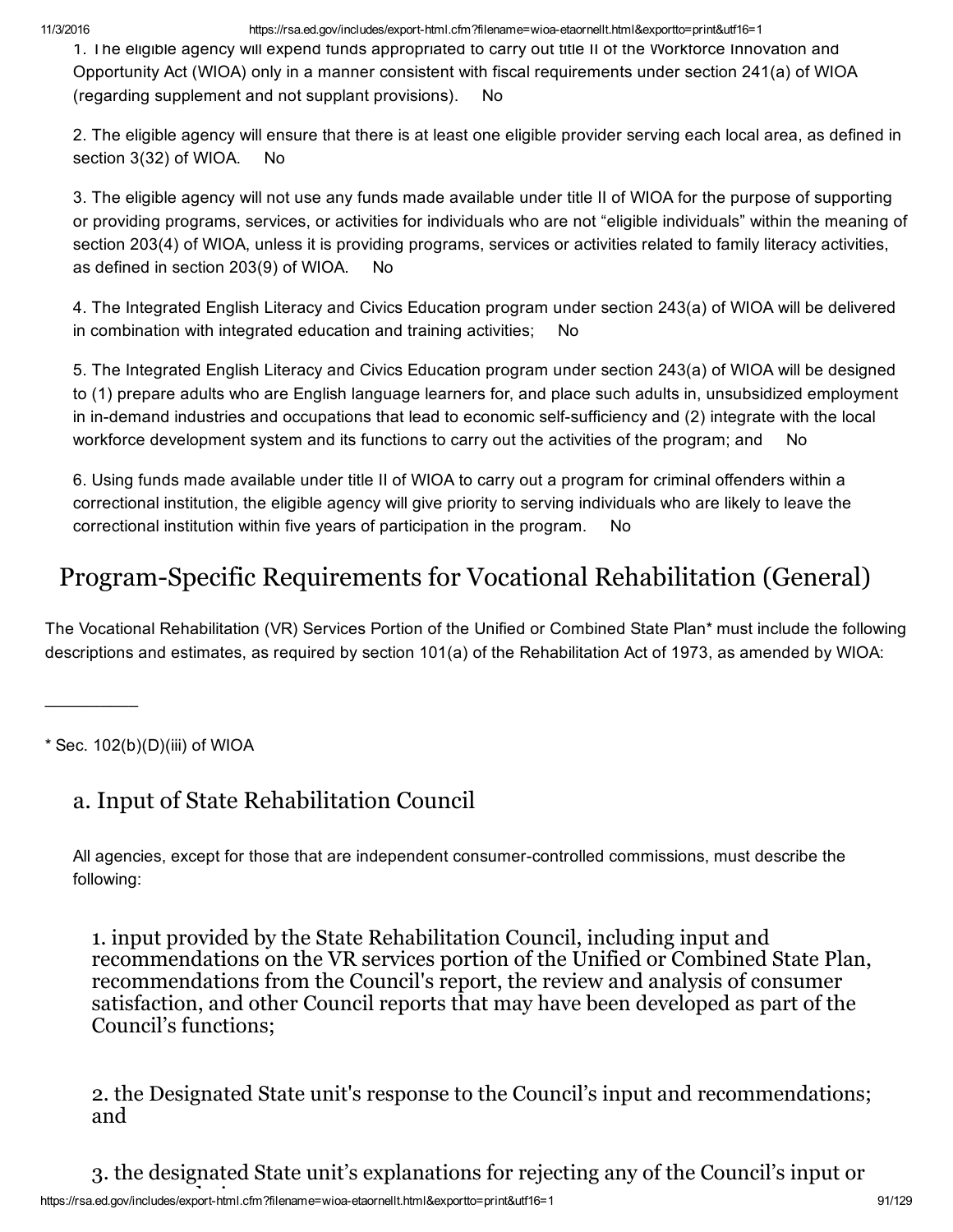recommendations.

# b. Request for Waiver of Statewideness

When requesting a waiver of the statewideness requirement, the designated State unit must identify the types of services to be provided by the program on a non-statewide basis. The waiver request must also include written assurances that:

1. a local public agency will provide the non-Federal share of costs associated with the services to be provided in accordance with the waiver request;

2. the designated State unit will approve each proposed service before it is put into effect; and

3. All State plan requirements will apply

requirements of the VR services portion of the Unified or Combined State Plan will apply to the services approved under the waiver.

### c. Cooperative Agreements with Agencies Not Carrying Out Activities Under the Statewide Workforce Development System.

Describe interagency cooperation with and utilization of the servivces and facilities of agencies and programs that are not carrying out activities through the statewide workforce development system with respect to:

1. Federal, State, and local agencies and programs;

2. State programs carried out under section 4 of the Assistive Technology Act of 1998;

3. Programs carried out by the Under Secretary for Rural Development of the United States Department of Agriculture;

4. Noneducational agencies serving out-of-school youth; and

5. State use contracting programs.

## d. Coordination with Education Officials

Describe:

1. DSU's plans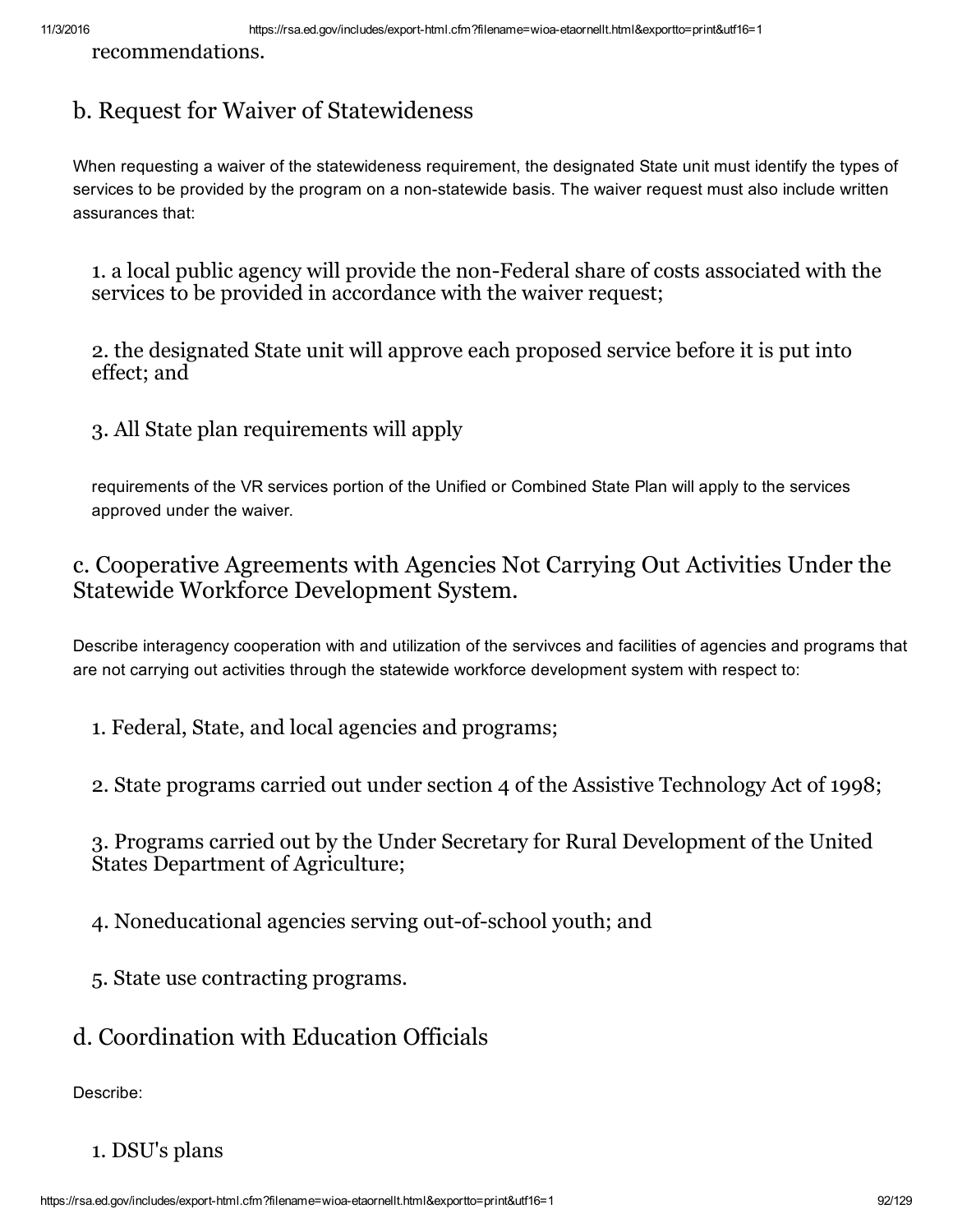The designated State unit's plans, policies, and procedures for coordination with education officials to facilitate the transition of students with disabilities from school to the receipt of VR services, including pre-employment transition services, as well as procedures for the timely development and approval of individualized plans for employment for the students.

2. Information on the formal interagency agreement with the State educational agency with respect to:

A. consultation and technical assistance to assist educational agencies in planning for the transition of students with disabilities from school to post-school activities, including VR services;

B. transition planning by personnel of the designated State agency and educational agency that facilitates the development and implementation of their individualized education programs;

C. roles and responsibilities, including financial responsibilities, of each agency, including provisions for determining State lead agencies and qualified personnel responsible for transition services;

D. procedures for outreach to and identification of students with disabilities who need transition services.

## e. Cooperative Agreements with Private Nonprofit Organizations

(Formerly known as Attachment 4.8(b)(3)). Describe the manner in which the designated State agency establishes cooperative agreements with private non-profit VR service providers.

### f. Arrangements and Cooperative Agreements for the Provision of Supported Employment Services

(Formerly known as Attachment 4.8(b)(4)). Describe the designated State agency's efforts to identify and make arrangements, including entering into cooperative agreements, with other State agencies and other appropriate entities in order to provide supported employment services and extended employment services, as applicable, to individuals with the most significant disabilities, including youth with the most significant disabilities.

# g. Coordination with Employers

(Formerly known as Attachment 4.8(b)(5)). Describe how the designated State unit will work with employers to identify competitive integrated employment and career exploration opportunities in order to facilitate the provision of: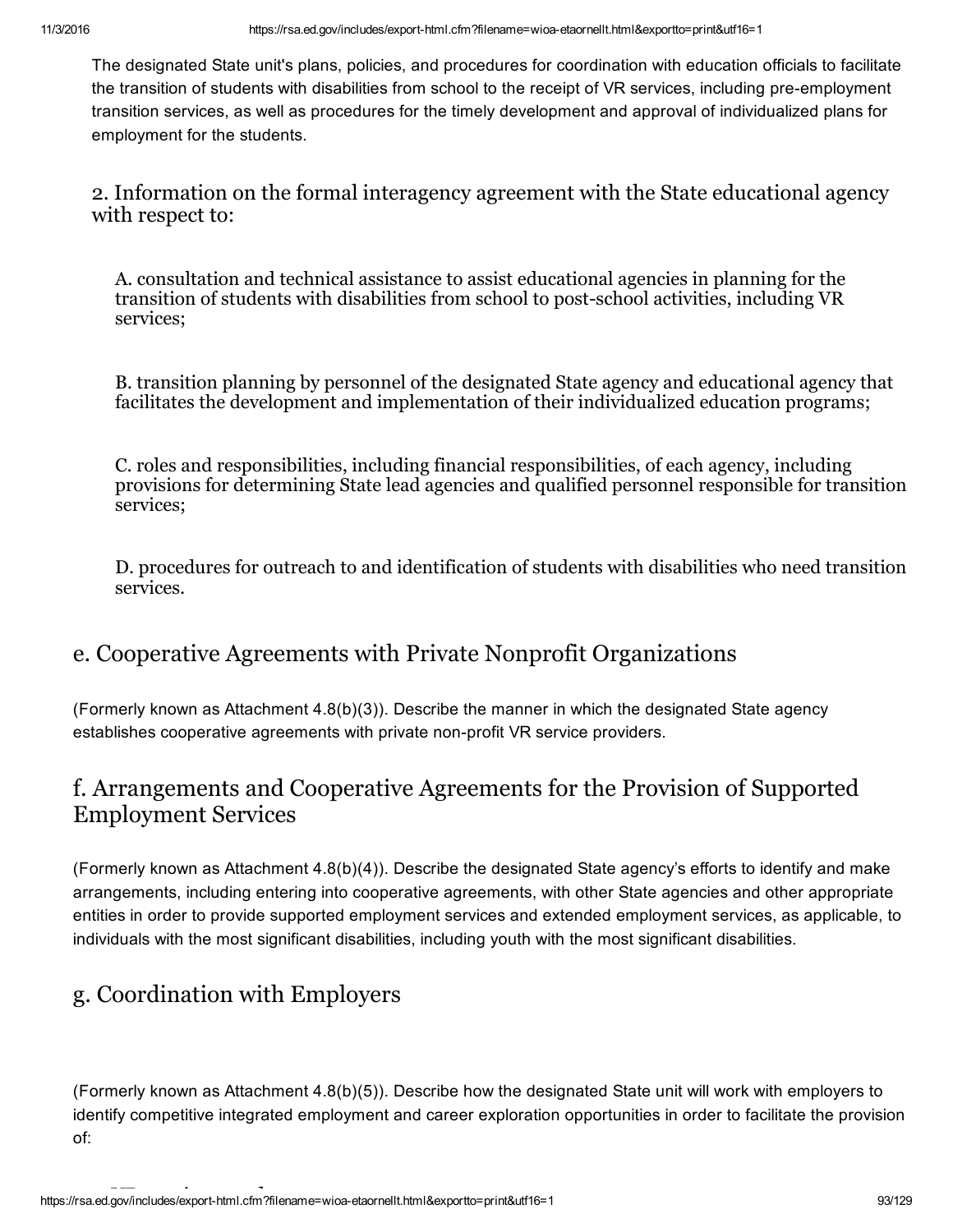#### 1. VR services; and

2. transition services, including pre-employment transition services, for students and youth with disabilities.

### h. Interagency Cooperation

Describe how the designated State unit will collaborate with the State agency responsible for administering each of the following programs to develop opportunities for competitive integrated employment, to the greatest extent practicable:

1. the State Medicaid plan under title XIX of the Social Security Act;

2. the State agency responsible for providing services for individuals with developmental disabilities; and

3. the State agency responsible for providing mental health services.

### i. Comprehensive System of Personnel Development; Data System on Personnel and Personnel Development

(Formerly known as Attachment 4.10)). Describe the designated State agency's procedures and activities to establish and maintain a comprehensive system of personnel development designed to ensure an adequate supply of qualified State rehabilitation professional and paraprofessional personnel for the designated State unit, including the following:

### 1. Data System on Personnel and Personnel Development

A. Qualified Personnel Needs.

Describe the development and maintenance of a system for collecting and analyzing on an annual basis data on qualified personnel needs with respect to:

i. the number of personnel who are employed by the State agency in the provision of VR services in relation to the number of individuals served, broken down by personnel category;

ii. the number of personnel currently needed by the State agency to provide VR services, broken down by personnel category; and

iii. projections of the number of personnel, broken down by personnel category, who will be needed by the State agency to provide VR services in 5 years based on projections of the number of individuals to be served, including individuals with significant disabilities, the number of personnel expected to retire or leave the field, and other relevant factors.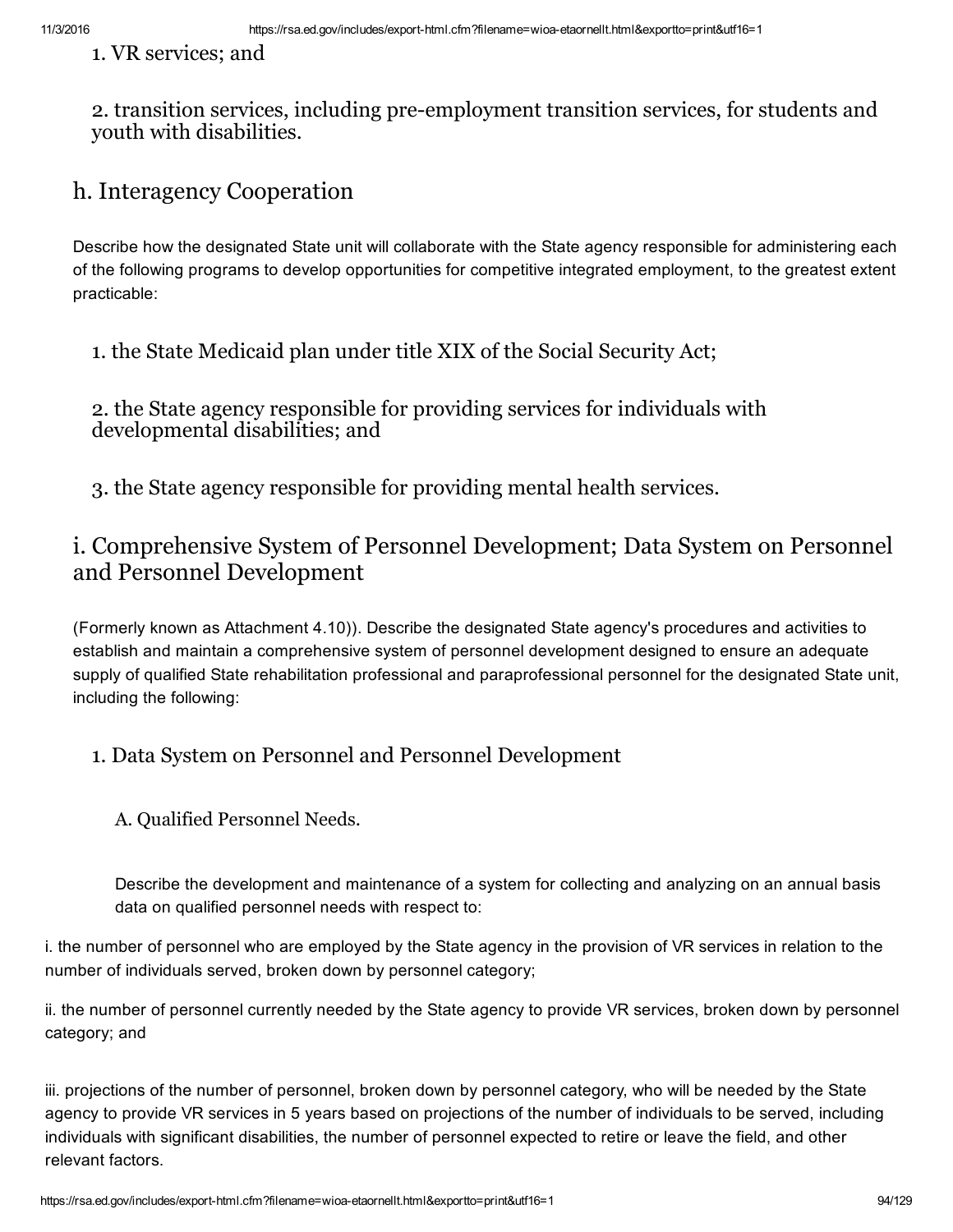#### B. Personnel Development

Describe the development and maintenance of a system for collecting and analyzing on an annual basis data on personnel development with respect to:

i. a list of the institutions of higher education in the State that are preparing VR professionals, by type of program;

ii. the number of students enrolled at each of those institutions, broken down by type of program; and

iii. the number of students who graduated during the prior year from each of theose institutions with certification or licensure, or with the credentials for certification or licensure, broken down by the personnel category for which they have received, or have the credentials to receive, certification or licensure.

### 2. Plan for Recruitment, Preparation and Retention of Qualified Personnel

Describe the development and implementation of a plan to address the current and projected needs for qualified personnel including, the coordination and facilitation of efforts between the designated State unit and institutions of higher education and professional associations to recruit, prepare, and retain personnel who are qualified, including personnel from minority backgrounds and personnel who are individuals with disabilities.

#### 3. Personnel Standards

Describe the State agency's policies and procedures for the establishment and maintenance of personnel standards consistent with section 101(a)(7)(B) and 34 CFR 361.18(c) to ensure that designated State unit professional and paraprofessional personnel are adequately trained and prepared, including:

A. standards that are consistent with any national or State-approved or -recognized certification, licensing, registration, or other comparable requirements that apply to the profession or discipline in which such personnel are providing VR services; and

B. the establishment and maintenance of education and experience requirements, in accordance with section 101(a)(7)(B)(ii) of the Rehabilitation Act, to ensure that the personnel have a 21st century understanding of the evolving labor force and the needs of individuals with disabilities.

### 4. Staff Development.

Describe the State agency's policies, procedures, and activities to ensure that, consistent with section101(a)(7) (C) of the Rehabilitation Act, all personnel employed by the designated State unit receive appropriate and adequate training in terms of:

A. System of staff development

a system of staff development for professionals and paraprofessionals within the designated State unit, particularly with respect to assessment, vocational counseling, job placement, and rehabilitation technology,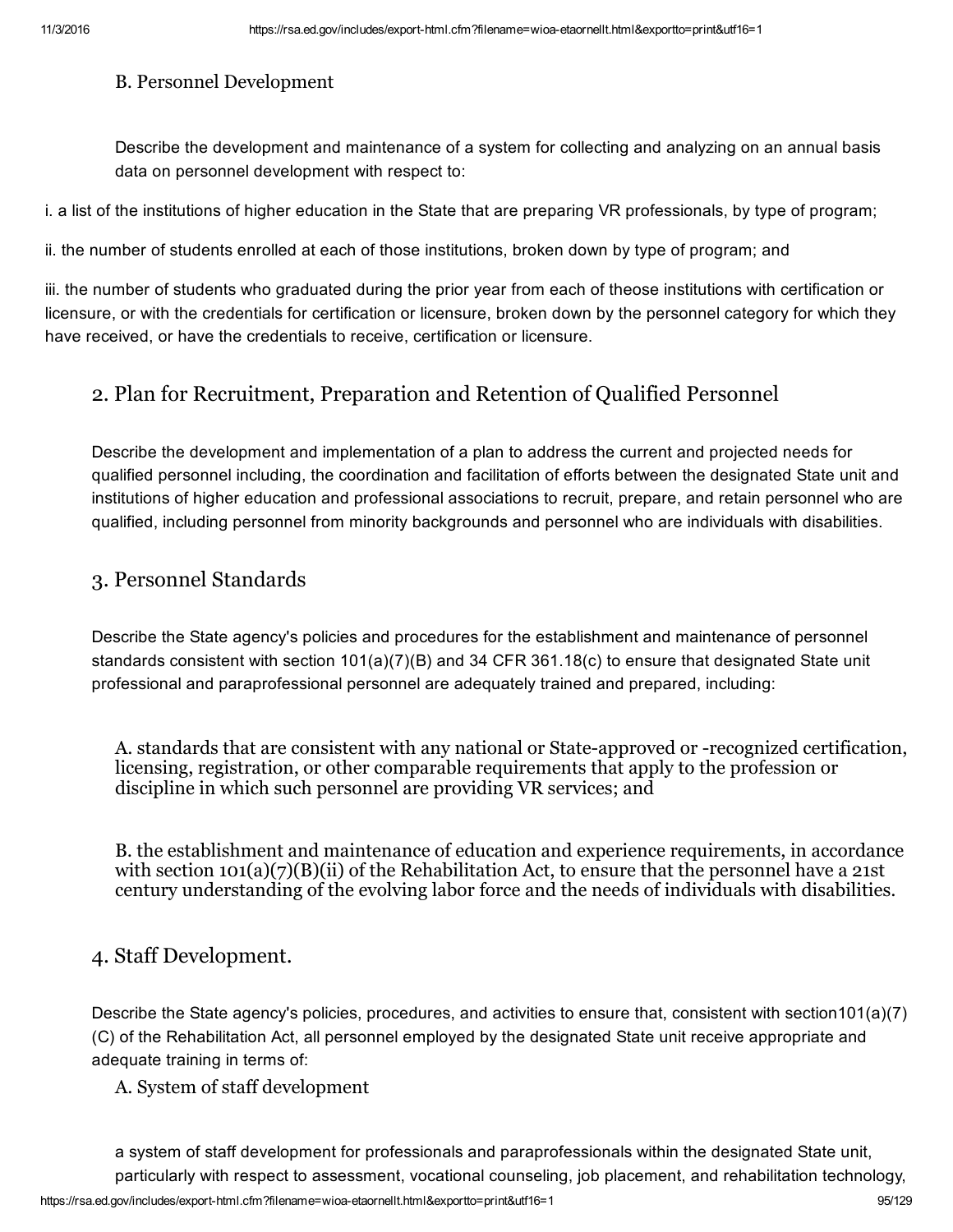including training implemented in coordination with entities carrying out State programs under section 4 of the Assistive Technology Act of 1998; and

#### B. Acquisition and dissemination of significant knowledge

procedures for the acquisition and dissemination of significant knowledge from research and other sources to designated State unit professionals and paraprofessionals.

### 5. Personnel to Address Individual Communication Needs

Describe how the designated State unit has personnel or obtains the services of other individuals who are able to communicate in appropriate modes of communication with or in the native language of applicants or eligible individuals who have limited English speaking ability.

### 6. Coordination of Personnel Development Under the Individuals with Disabilities Education Act

As appropriate, describe the procedures and activities to coordinate the designated State unit's comprehensive system of personnel development with personnel development under the Individuals with Disabilities Education Act.

### j. Statewide Assessment

(Formerly known as Attachment 4.11(a)).

#### 1. Provide an assessment of the rehabilitation needs of individuals with disabilities residing within the State, particularly the VR services needs of those:

A. with the most significant disabilities, including their need for supported employment services;

B. who are minorities;

C. who have been unserved or underserved by the VR program;

D. who have been served through other components of the statewide workforce development system; and

E. who are youth with disabilities and students with disabilities, including, as appropriate, their need for pre-employment transition services or other transition services.

2. Identify the need to establish, develop, or improve community rehabilitation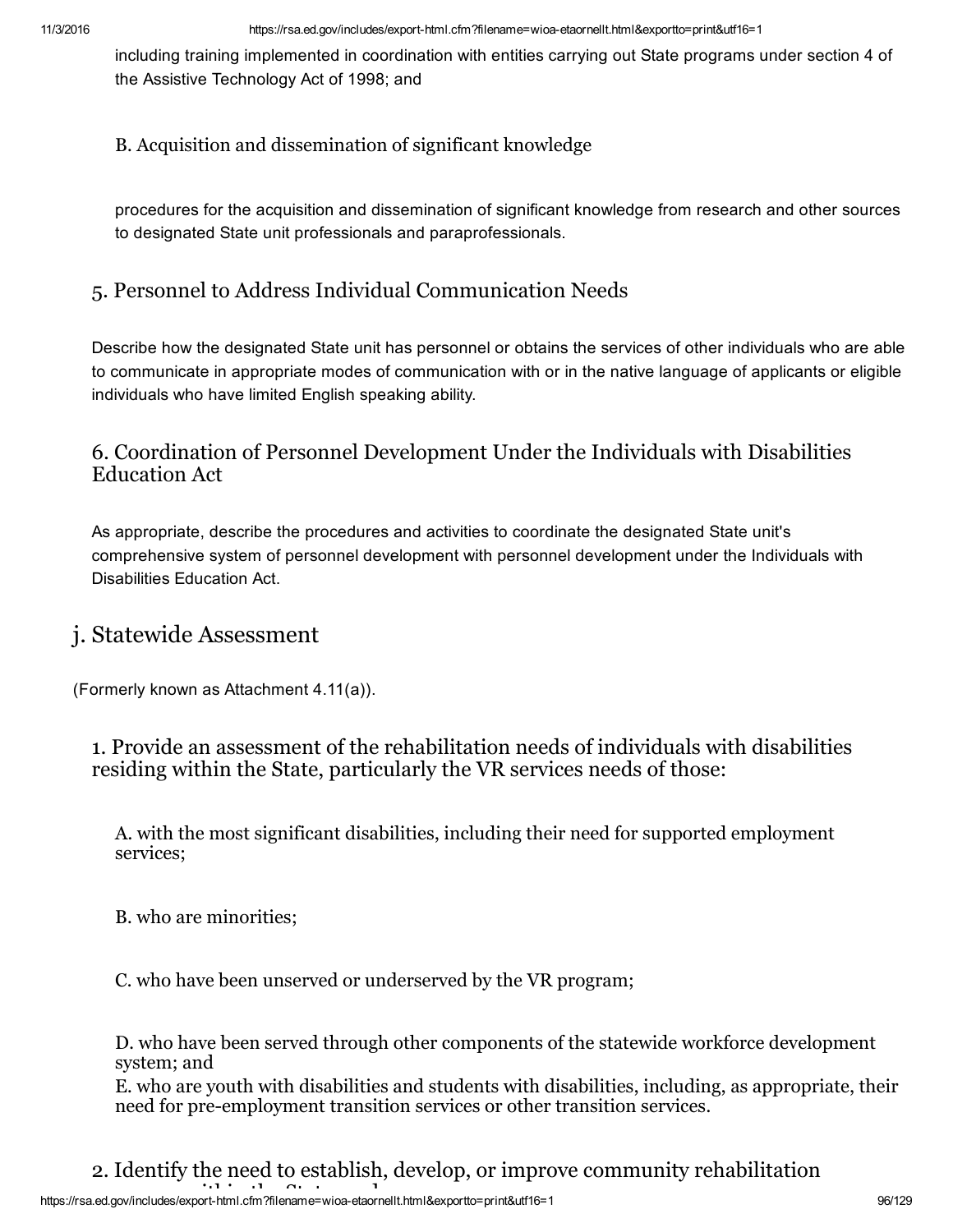programs within the State; and

3. Include an assessment of the needs of individuals with disabilities for transition career services and pre-employment transition services, and the extent to which such services are coordinated with transition services provided under the Individuals with Disabilities Education Act .

## k. Annual Estimates

(Formerly known as Attachment 4.11(b)). Describe:

1. The number of individuals in the State who are eligible for services;

2. The number of eligible individuals who will receive services under:

A. The VR Program;

B. The Supported Employment Program; and

C. each priority category, if under an order of selection;

3. The number of individuals who are eligible for VR services, but are not receiving such services due to an order of selection; and

4. The cost of services for the number of individuals estimated to be eligible for services. If under an order of selection, identify the cost of services for each priority category.

### l. State Goals and Priorities

The designated State unit must:

1. Identify if the goals and priorities were jointly developed

Identify if the goals and priorities were jointly developed and agreed to by the State VR agency and the State Rehabilitation Council, if the State has a Council, and jointly agreed to any revisions.

2. Identify the goals and priorities in carrying out the VR and Supported Employment programs.

3. Ensure that the goals and priorities are based on an analysis of the following areas: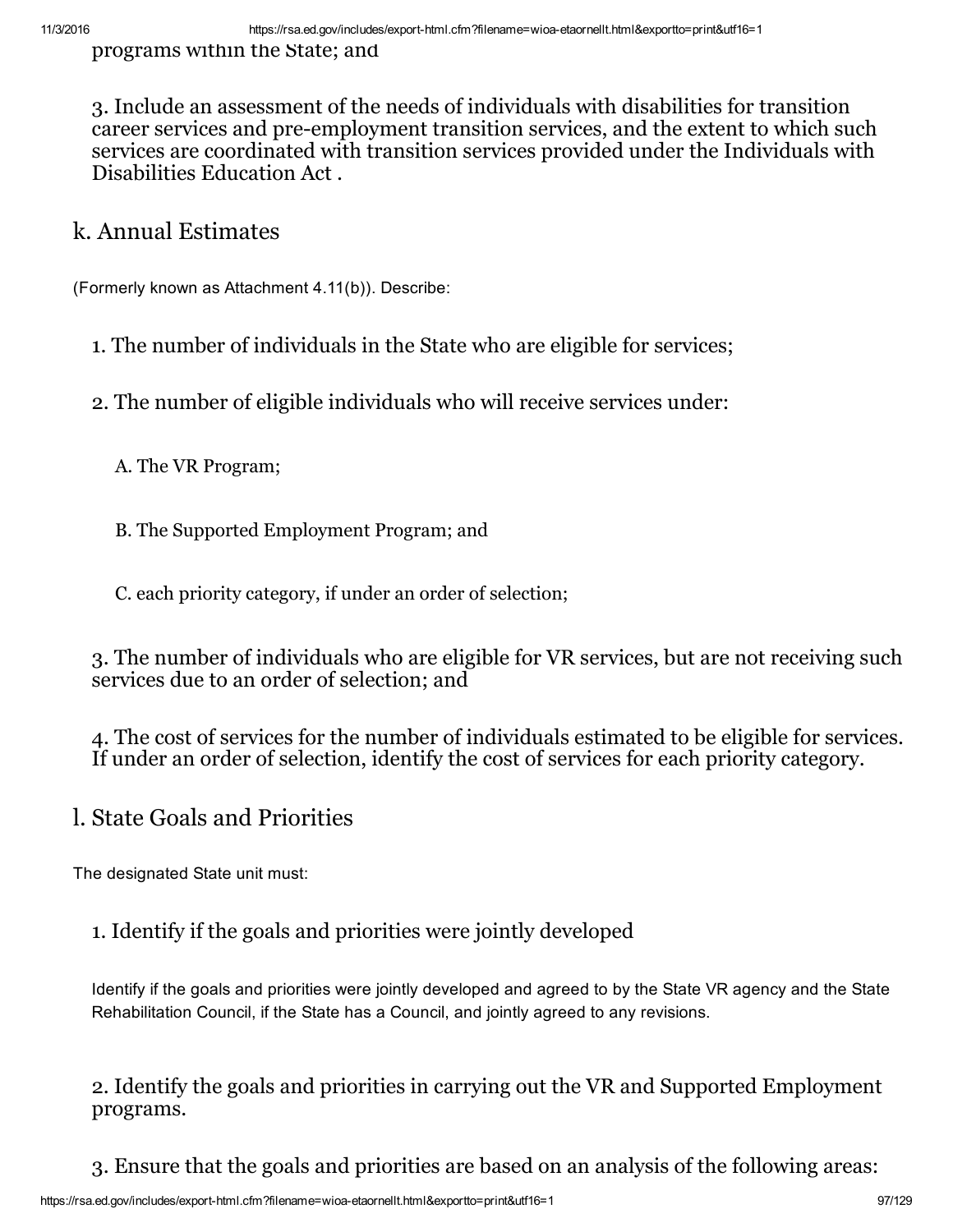A. The most recent comprehensive statewide assessment, including any updates;

B. the State's performance under the performance accountability measures of section 116 of WIOA; and

C. other available information on the operation and effectiveness of the VR program, including any reports received from the State Rehabilitation Council and finding and recommendations from monitoring activities conducted under section 107.

### m. Order of Selection

Describe:

1. Whether the designated State unit will implement and order of selection. If so, describe:

A. The order to be followed in selecting eligible individuals to be provided VR services.

B. The justification for the order.

C. The service and outcome goals.

D. The time within which these goals may be achieved for individuals in each priority category within the order.

E. How individuals with the most significant disabilities are selected for services before all other individuals with disabilities; and

2. If the designated State unit has elected to serve eligible individuals, regardless of any established order of selection, who require specific services or equipment to maintain employment.

n. Goals and Plans for Distribution of title VI Funds.

1. Specify the State's goals and priorities for funds received under section 603 of the Rehabilitation Act for the provision of supported employment services.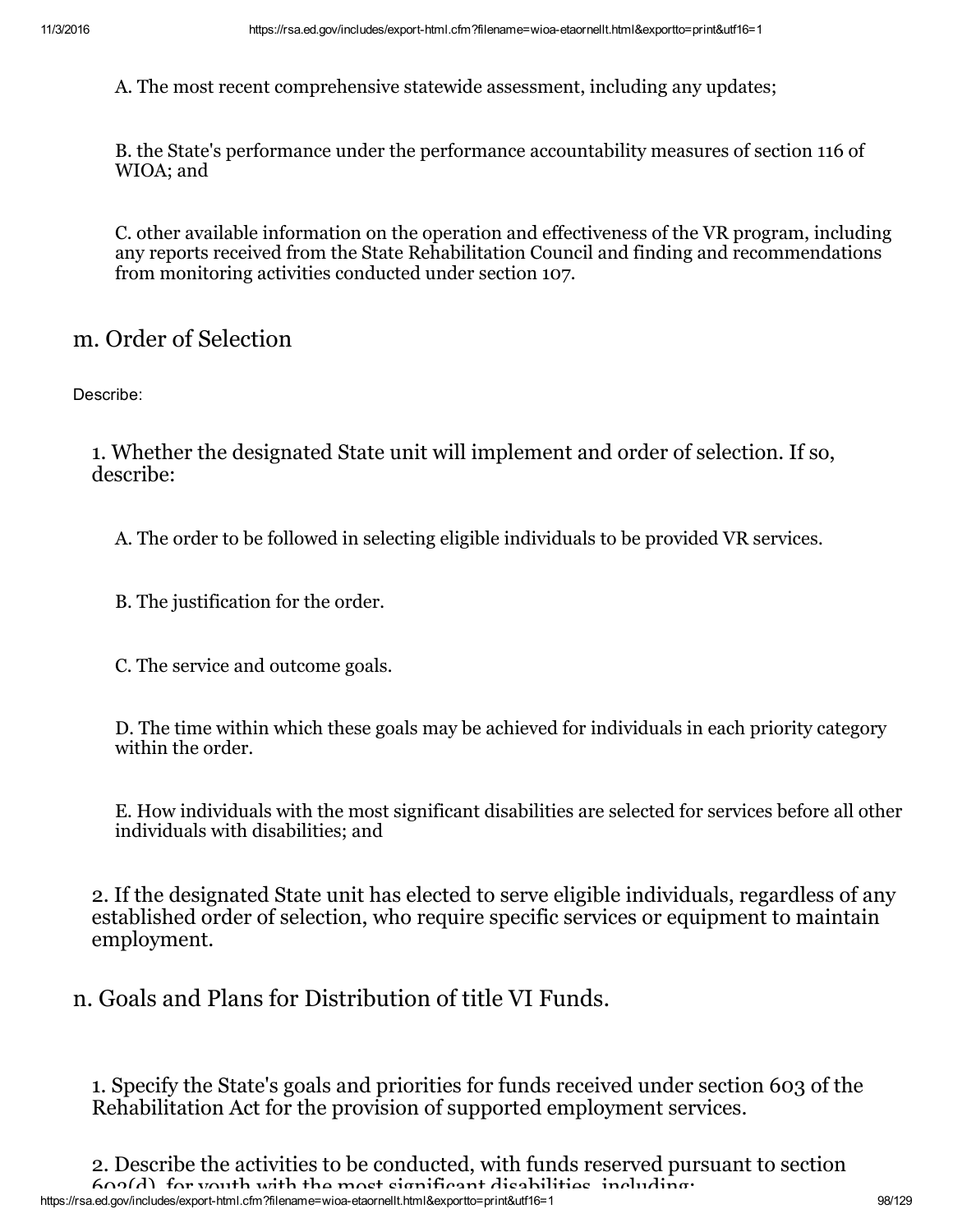A. the provision of extended services for a period not to exceed 4 years; and

B. how the State will leverage other public and private funds to increase resources for extended services and expanded supported employment opportunities for youth with the most significant disabilities.

## o. State's Strategies

Describe the required strategies and how the agency will use these strategies to achieve its goals and priorities, support innovation and expansion activities, and overcome any barriers to accessing the VR and the Supported Employment programs (See sections 101(a)(15)(D) and (18)(B) of the Rehabilitation Act and section 427 of the General Education Provisions Act (GEPA)):

1. The methods to be used to expand and improve services to individuals with disabilities.

2. How a broad range of assistive technology services and devices will be provided to individuals with disabilities at each stage of the rehabilitation process and on a statewide basis.

3. The outreach procedures that will be used to identify and serve individuals with disabilities who are minorities, including those with the most significant disabilities, as well as those who have been unserved or underserved by the VR program.

4. The methods to be used to improve and expand VR services for students with disabilities, including the coordination of services designed to facilitate the transition of such students from school to postsecondary life (including the receipt of VR services, postsecondary education, employment, and pre-employment transition services).

5. If applicable, plans for establishing, developing, or improving community rehabilitation programs within the State.

6. Strategies to improve the performance of the State with respect to the performance accountability measures under section 116 of WIOA.

7. Strategies for assisting other components of the statewide workforce development system in assisting individuals with disabilities.

8. How the agency's strategies will be used to:

A. achieve goals and priorities by the State, consistent with the comprehensive needs assessment;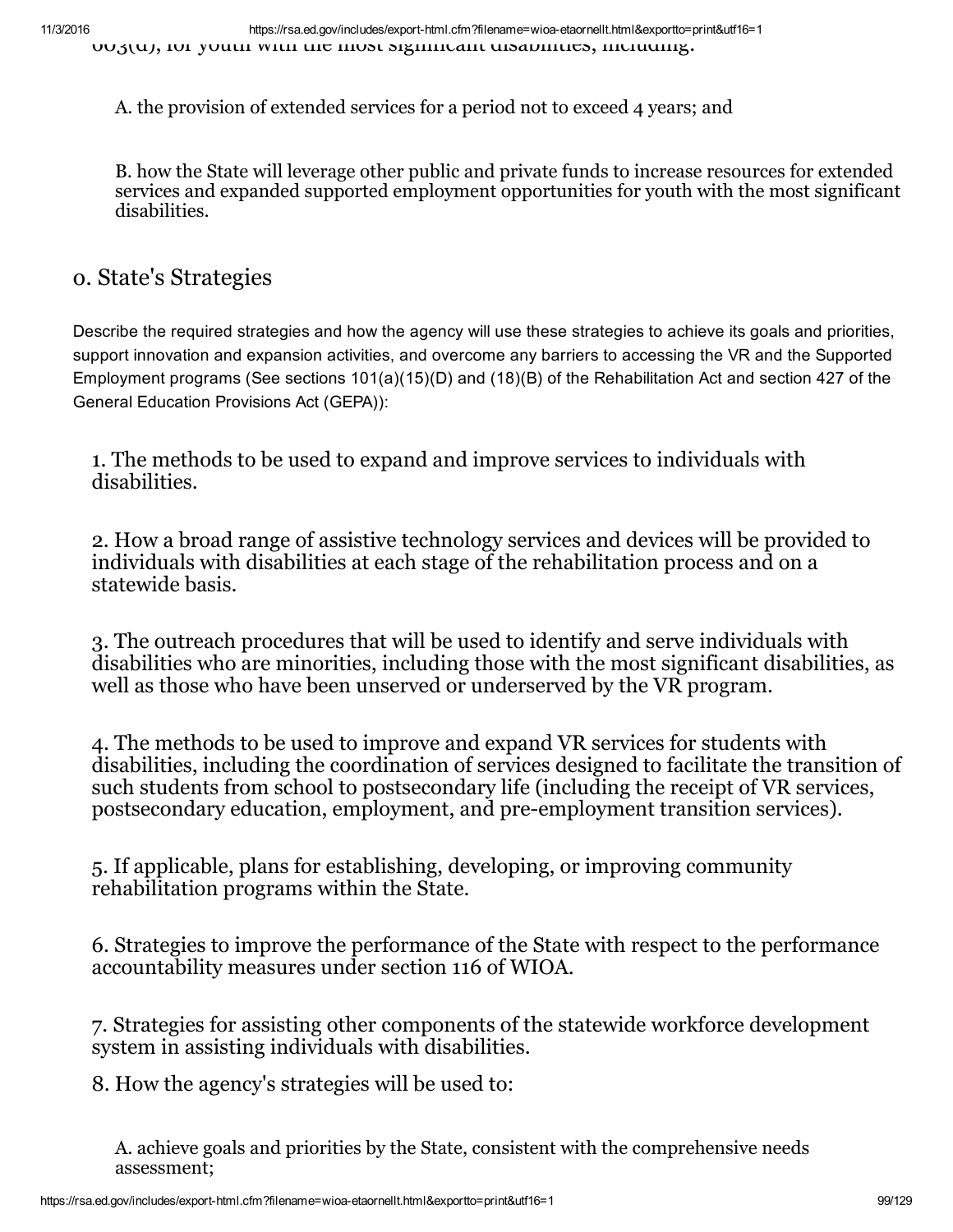B. support innovation and expansion activities; and

C. overcome identified barriers relating to equitable access to and participation of individuals with disabilities in the State VR Services Program and the State Supported Employment Services Program.

## p. Evaluation and Reports of Progress: VR and Supported Employment Goals

Describe:

1. An evaluation of the extent to which the VR program goals described in the approved VR services portion of the Unified or Combined State Plan for the most recently completed program year were achieved. The evaluation must:

A. Identify the strategies that contributed to the achievement of the goals.

B. Describe the factors that impeded the achievement of the goals and priorities.

2. An evaluation of the extent to which the Supported Employment program goals described in the Supported Employment Supplement for the most recent program year were achieved. The evaluation must:

A. Identify the strategies that contributed to the achievement of the goals.

B. Describe the factors that impeded the achievement of the goals and priorities.

3. The VR program's performance on the performance accountability indicators under section 116 of WIOA.

4. How the funds reserved for innovation and expansion (I&E) activities were utilized.

q. Quality, Scope, and Extent of Supported Employment Services.

Include the following:

1. The quality, scope, and extent of supported employment services to be provided to individuals with the most significant disabilities, including youth with the most significant disabilities.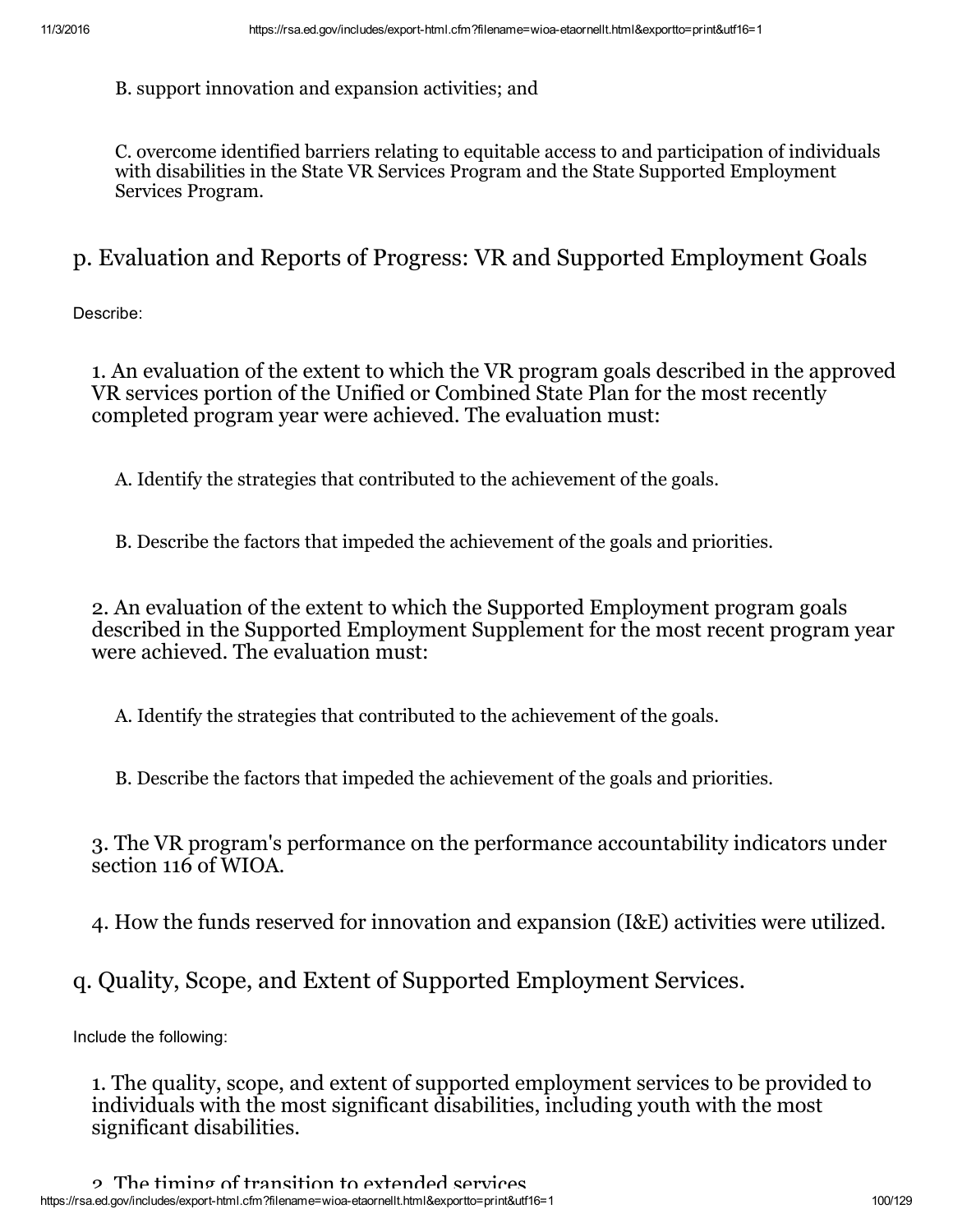# **Certifications**

Name of designated State agency or designated State unit, as appropriate

Name of designated State agency

Full Name of Authorized Representative:

Title of Authorized Representative:

#### States must provide written and signed certifications that:

1. The designated State agency or designated State unit (as appropriate) listed above is authorized to submit the VR services portion of the Unified or Combined State Plan under title 1 of the Rehabilitation Act of 1973 (Rehabilitation Act), as amended by WIOA\*, and its supplement under title VI of the Rehabilitation Act.\*\* No

2. As a condition for the receipt of Federal funds under title I of the Rehabilitation Act for the provision of VR services, the **designated State agency listed above** agrees to operate and administer the State VR Services Program in accordance with the VR services portion of the Unified or Combined State Plan , the Rehabilitation Act, and all applicable regulations , policies, and procedures established by the Secretary of Education. Funds made available under section 111 of the Rehabilitation Act are used solely for the provision of VR services and the administration of the VR services portion of the Unified or Combined State Plan; No

3. As a condition for the receipt of Federal funds under title VI of the Rehabilitation Act for supported employment services, the designated State agency agrees to operate and administer the State Supported Employment Services Program in accordance with the supplement to the VR services portion of the Unified or Combined State Plan\* , the Rehabilitation Act, and all applicable regulations , policies, and procedures established by the Secretary of Education. Funds made available under title VI are used solely for the provision of supported employment services and the administration of the supplement to the VR services portion of the Unified or Combined State Plan;\*\* No

4. The designated State agency and/or the designated State unit has the authority under State law to perform the functions of the State regarding the VR services portion of the Unified or Combined State Plan and its supplement; No

5. The State legally may carry out each provision of the VR services portion of the Unified or Combined State Plan and its supplement. No

6. All provisions of the VR services portion of the Unified or Combined State Plan and its supplement are consistent with State law. No

7. The Authorized Representative listed above has the authority under State law to receive, hold, and disburse Federal funds made available under the VR services portion of the Unified or Combined State Plan and its supplement; No

8. The **Authorized Representative listed above** has the authority to submit the VR services portion of the Unified or Combined State Plan and the supplement for Supported Employment services; No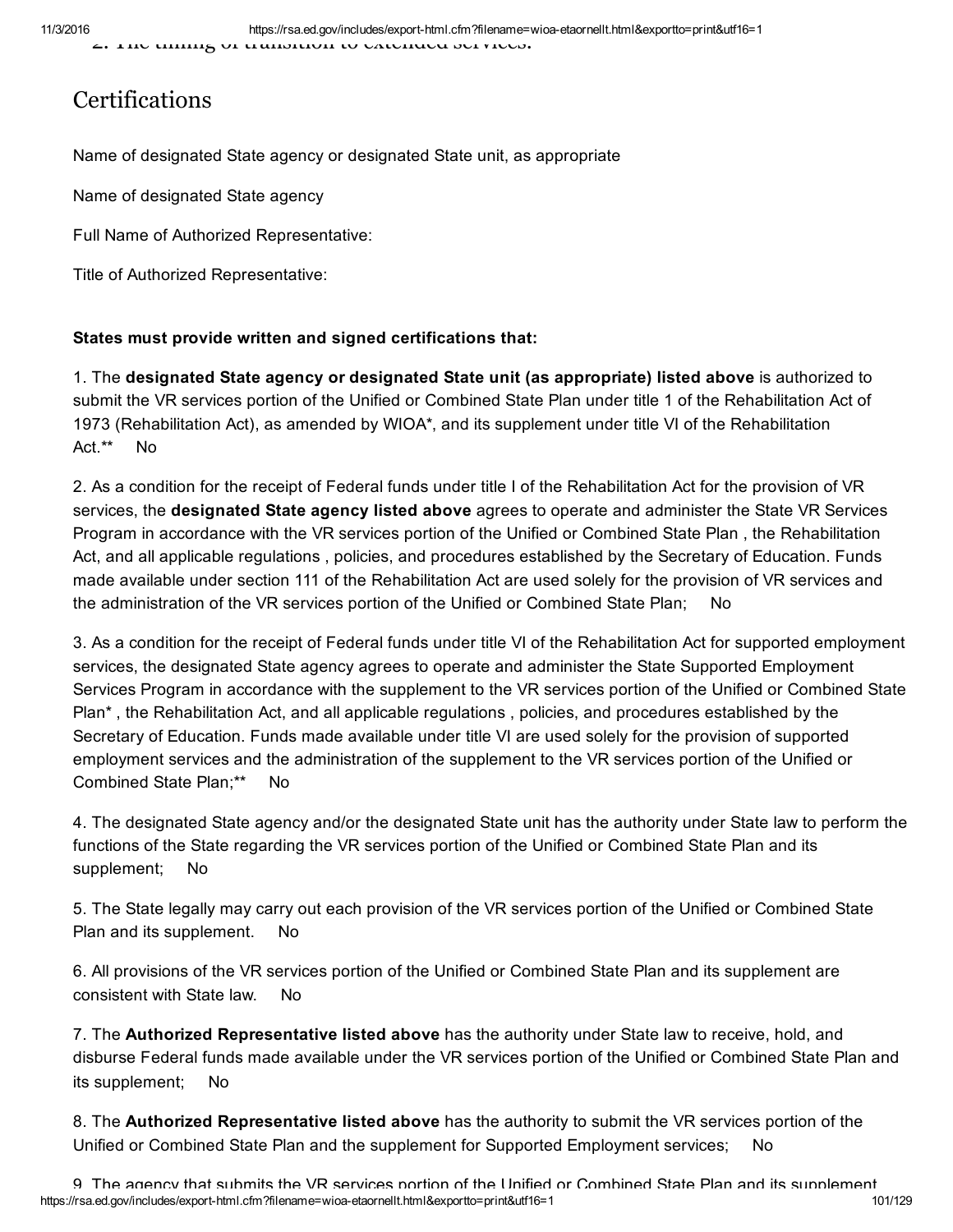9. The agency that submits the VR services portion of the Unified or Combined State Plan and its supplement has adopted or otherwise formally approved the plan and its supplement. No

Footnotes

 $\mathcal{L}=\mathcal{L}$ 

#### Certification 1 Footnotes

 $*$  Public Law 113-128.

\*\* Unless otherwise stated, "Rehabilitation Act" means the Rehabilitation Act of 1973, as amended by WIOA, signed into law on July 22, 2014.

#### Certification 2 Footnotes

\* All references in this plan to "designated State agency" or to "the State agency" relate to the agency identified in this paragraph.

\*\* No funds under title 1 of the Rehabilitation Act may be awarded without an approved VR services portion of the Unified or Combined State Plan in accordance with section 101(a) of the Rehabilitation Act.

\*\*\* Applicable regulations, in part, include the Education Department General Administrative Regulations (EDGAR) in 34 CFR parts 76,77,79,81, and 82; 2 CFR part 200 as adopted by 2 CFR part 3485; and the State VR Services Program regulations.

#### Certification 3 Footnotes

\* No funds under title VI of the Rehabilitation Act may be awarded without an approved supplement to the VR services portion of the Unified or Combined State Plan in accordance with section 606(a) of the Rehabilitation Act.

\*\* Applicable regulations, in part, include the citations in \*\*\* under Certification 2 footnotes

Additional Comments on the Certifications from the State

# Certification Regarding Lobbying — Vocational Rehabilitation

Certification for Contracts, Grants, Loans, and Cooperative Agreements The undersigned certifies, to the best of his or her knowledge and belief, that:

(1) No Federal appropriated funds have been paid or will be paid, by or on behalf of the undersigned, to any person for influencing or attempting to influence an officer or employee of an agency, a Member of Congress, an officer or employee of Congress, or an employee of a Member of Congress in connection with the awarding of any Federal contract, the making of any Federal grant, the making of any Federal loan, the entering into of any cooperative agreement, and the extension, continuation, renewal, amendment, or modification of any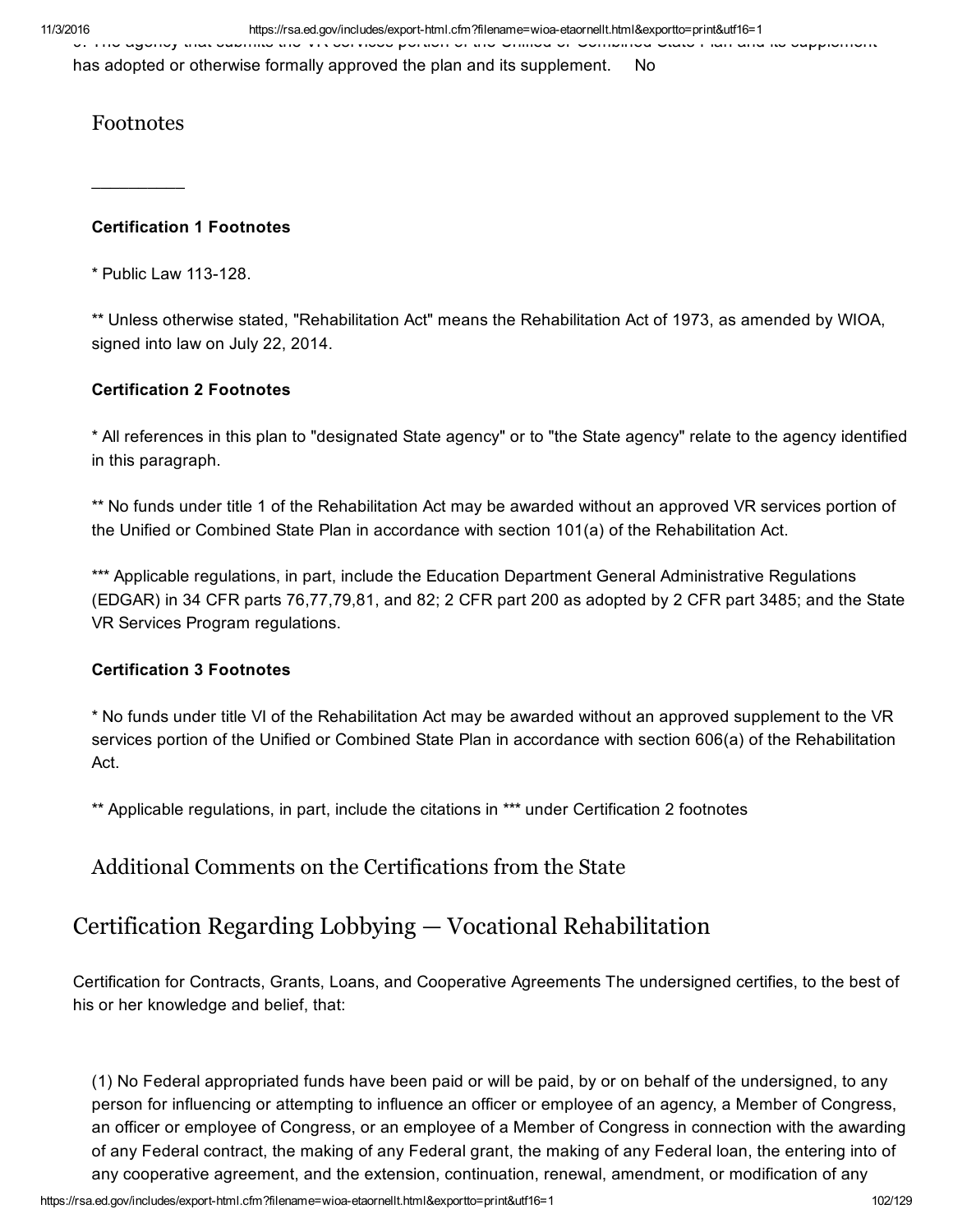Federal contract, grant, loan, or cooperative agreement.

(2) If any funds other than Federal appropriated funds have been paid or will be paid to any person for influencing or attempting to influence an officer or employee of any agency, a Member of Congress, an officer or employee of Congress, or an employee of a Member of Congress in connection with this Federal contract, grant, loan, or cooperative agreement, the undersigned shall complete and submit Standard Form-LLL, ''Disclosure of Lobbying Activities,'' in accordance with its instructions.

(3) The undersigned shall require that the language of this certification be included in the award documents for all subawards at all tiers (including subcontracts, subgrants, and contracts under grants, loans, and cooperative agreements) and that all subrecipients shall certify and disclose accordingly. This certification is a material representation of fact upon which reliance was placed when this transaction was made or entered into. Submission of this certification is a prerequisite for making or entering into this transaction imposed by section 1352, title 31, U.S. Code. Any person who fails to file the required certification shall be subject to a civil penalty of not less than \$10,000 and not more than \$100,000 for each such failure.

#### Statement for Loan Guarantees and Loan Insurance

The undersigned states, to the best of his or her knowledge and belief, that:

If any funds have been paid or will be paid to any person for influencing or attempting to influence an officer or employee of any agency, a Member of Congress, an officer or employee of Congress, or an employee of a Member of Congress in connection with this commitment providing for the United States to insure or guarantee a loan, the undersigned shall complete and submit Standard FormLLL, ''Disclosure of Lobbying Activities,'' in accordance with its instructions. Submission of this statement is a prerequisite for making or entering into this transaction imposed by section 1352, title 31, U.S. Code. Any person who fails to file the required statement shall be subject to a civil penalty of not less than \$10,000 and not more than \$100,000 for each such failure.

#### Applicant's Organization

Full Name of Authorized Representative:

Title of Authorized Representative:

SF LLL Form – Disclosure of Lobbying Activities (only if applicable) (http://www2.ed.gov/fund/grant/apply/appforms/appforms.html). If applicable, please print, sign, and email to MAT\_OCTAE@ed.gov

# Certification Regarding Lobbying — Supported Employment

Certification for Contracts, Grants, Loans, and Cooperative Agreements The undersigned certifies, to the best of his or her knowledge and belief, that:

(1) No Federal appropriated funds have been paid or will be paid, by or on behalf of the undersigned, to any person for influencing or attempting to influence an officer or employee of an agency, a Member of Congress, an officer or employee of Congress, or an employee of a Member of Congress in connection with the awarding of any Federal contract, the making of any Federal grant, the making of any Federal loan, the entering into of any cooperative agreement, and the extension, continuation, renewal, amendment, or modification of any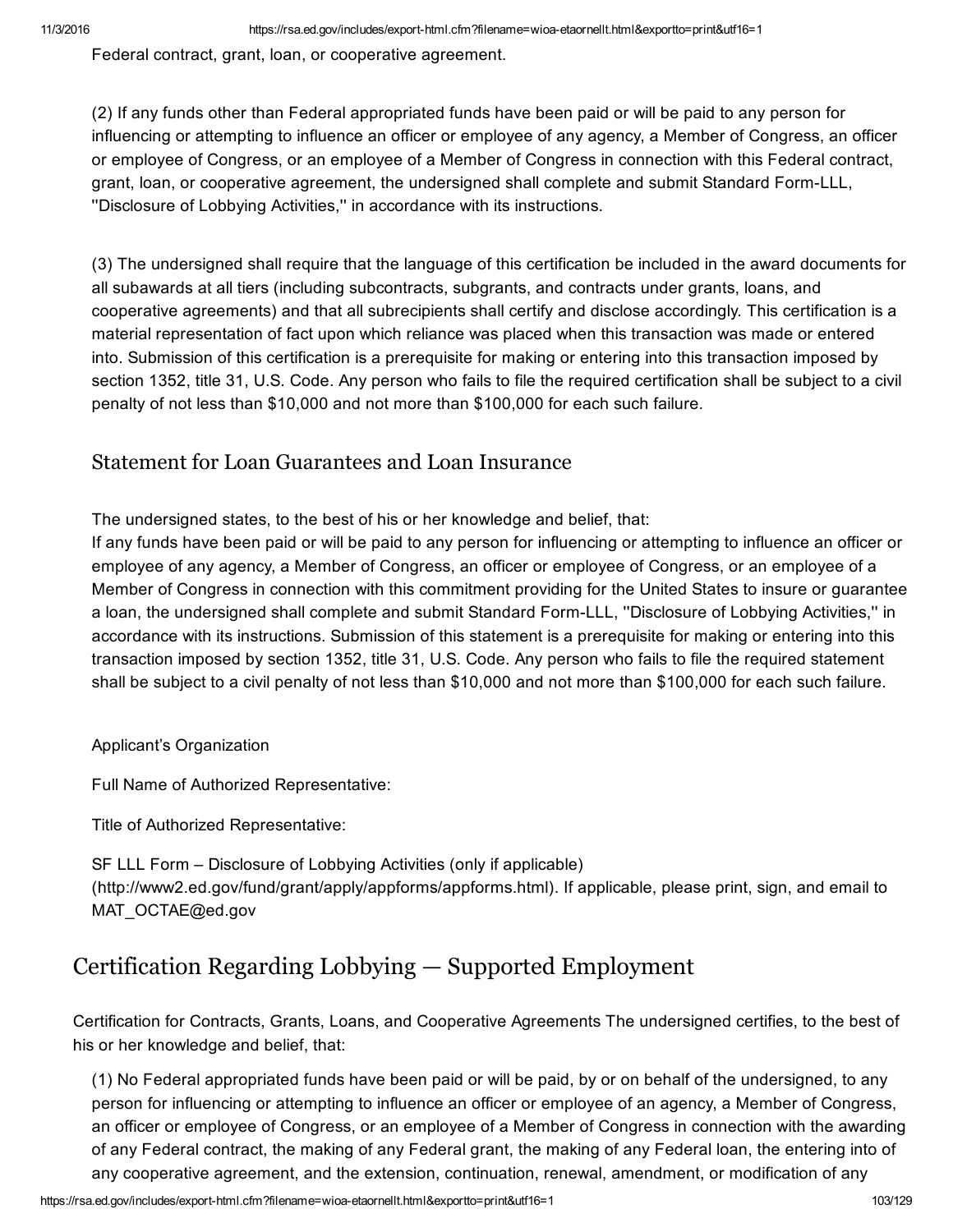Federal contract, grant, loan, or cooperative agreement.

(2) If any funds other than Federal appropriated funds have been paid or will be paid to any person for influencing or attempting to influence an officer or employee of any agency, a Member of Congress, an officer or employee of Congress, or an employee of a Member of Congress in connection with this Federal contract, grant, loan, or cooperative agreement, the undersigned shall complete and submit Standard Form-LLL, ''Disclosure of Lobbying Activities,'' in accordance with its instructions.

(3) The undersigned shall require that the language of this certification be included in the award documents for all subawards at all tiers (including subcontracts, subgrants, and contracts under grants, loans, and cooperative agreements) and that all subrecipients shall certify and disclose accordingly. This certification is a material representation of fact upon which reliance was placed when this transaction was made or entered into. Submission of this certification is a prerequisite for making or entering into this transaction imposed by section 1352, title 31, U.S. Code. Any person who fails to file the required certification shall be subject to a civil penalty of not less than \$10,000 and not more than \$100,000 for each such failure.

#### Statement for Loan Guarantees and Loan Insurance

The undersigned states, to the best of his or her knowledge and belief, that:

If any funds have been paid or will be paid to any person for influencing or attempting to influence an officer or employee of any agency, a Member of Congress, an officer or employee of Congress, or an employee of a Member of Congress in connection with this commitment providing for the United States to insure or guarantee a loan, the undersigned shall complete and submit Standard Form-LLL, "Disclosure of Lobbying Activities," in accordance with its instructions. Submission of this statement is a prerequisite for making or entering into this transaction imposed by section 1352, title 31, U.S. Code. Any person who fails to file the required statement shall be subject to a civil penalty of not less than \$10,000 and not more than \$100,000 for each such failure.

#### Applicant's Organization

Full Name of Authorized Representative:

Title of Authorized Representative:

SF LLL Form – Disclosure of Lobbying Activities (only if applicable) (http://www2.ed.gov/fund/grant/apply/appforms/appforms.html).

#### Assurances

The designated State agency or designated State unit, as appropriate and identified in the State certifications included with this VR services portion of the Unified or Combined State Plan and its supplement, through signature of the authorized individual, assures the Commissioner of the Rehabilitation Services Administration

(RSA), that it will comply with all of the requirements of the VR services portion of the Unified or Combined State Plan and its supplement, as set forth in sections 101(a) and 606 of the Rehabilitation Act. The individual authorized to submit the VR services portion of the Unified or Combined State Plan and its supplement makes the following assurances:The State Plan must provide assurances that: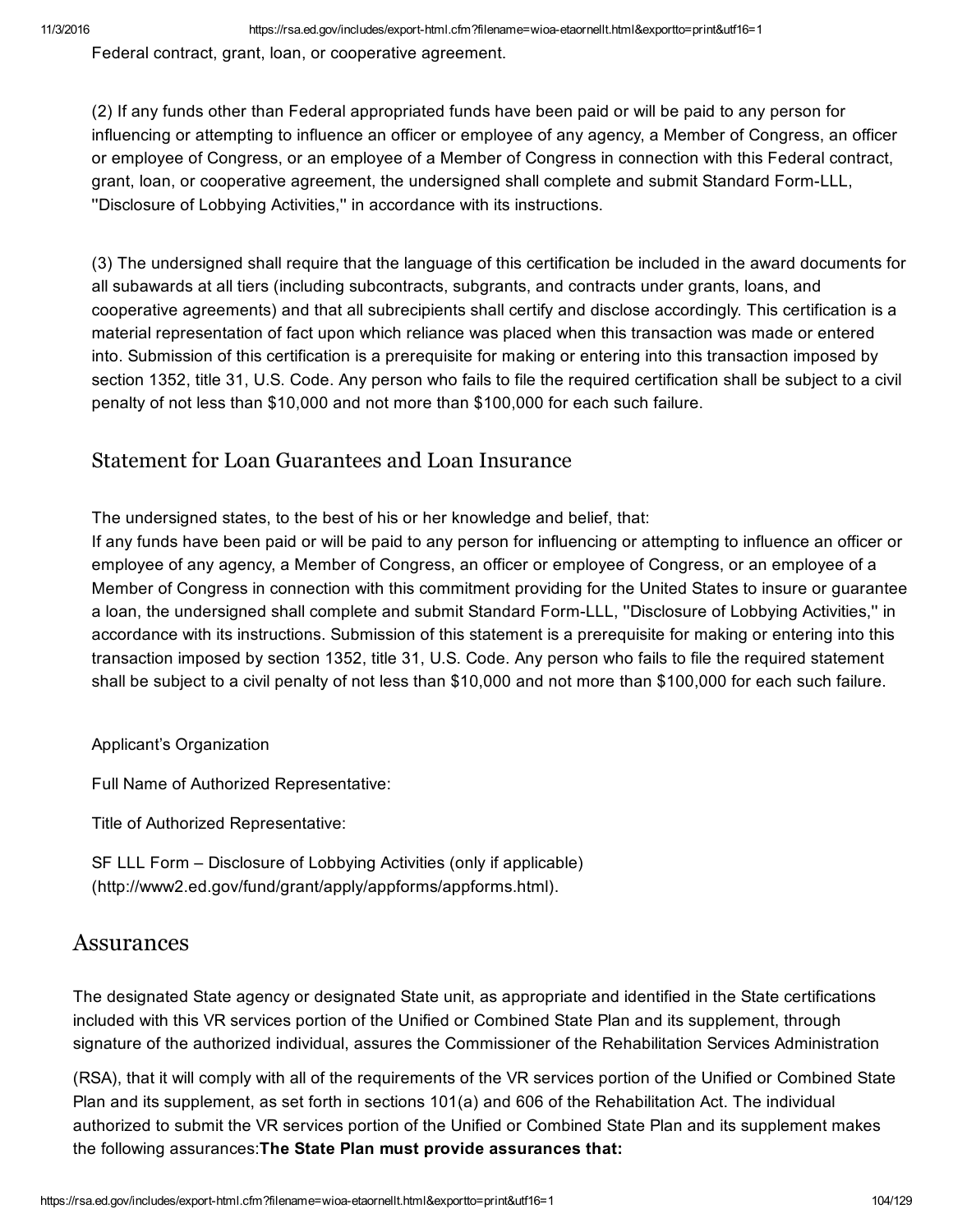### 1. Public Comment on Policies and Procedures:

The designated State agency assures it will comply with all statutory and regulatory requirements for public participation in the VR Services Portion of the Unified or Combined State Plan, as required by section 101(a) (16)(A) of the Rehabilitation Act.

### 2. Submission of the VR services portion of the Unified or Combined State Plan and Its Supplement:

The designated State unit assures it will comply with all requirements pertaining to the submission and revisions of the VR services portion of the Unified or Combined State Plan and its supplement for the State Supported Employment Services program, as required by sections 101(a)(1), (22), (23), and 606(a) of the Rehabilitation Act; section 102 of WIOA in the case of the submission of a unified plan; section 103 of WIOA in the case of a submission of a Combined State Plan; 34 CFR 76.140.

### 3. Administration of the VR services portion of the Unified or Combined State Plan:

The designated State agency or designated State unit, as appropriate, assures it will comply with the requirements related to:

a. the establishment of the designated State agency and designated State unit, as required by section 101(a)(2) of the Rehabilitation Act.

b. the establishment of either a State independent commission or State Rehabilitation Council, as required by section 101(a)(21) of the Rehabilitation Act.

The designated State agency or designated State unit, as applicable

c. consultations regarding the administration of the VR services portion of the Unified or Combined State Plan, in accordance with section 101(a)(16)(B) of the Rehabilitation Act.

d. the financial participation by the State, or if the State so elects, by the State and local agencies, to provide the amount of the non-Federal share of the cost of carrying out the VR program in accordance with section 101(a)(3).

e. the local administration of the VR services portion of the Unified or Combined State Plan, in accordance with section 101(a)(2)(A) of the Rehabilitation Act.

The designated State agency allows for the local administration of VR funds

f. the shared funding and administration of joint programs, in accordance with section 101(a)(2) (A)(ii) of the Rehabilitation Act.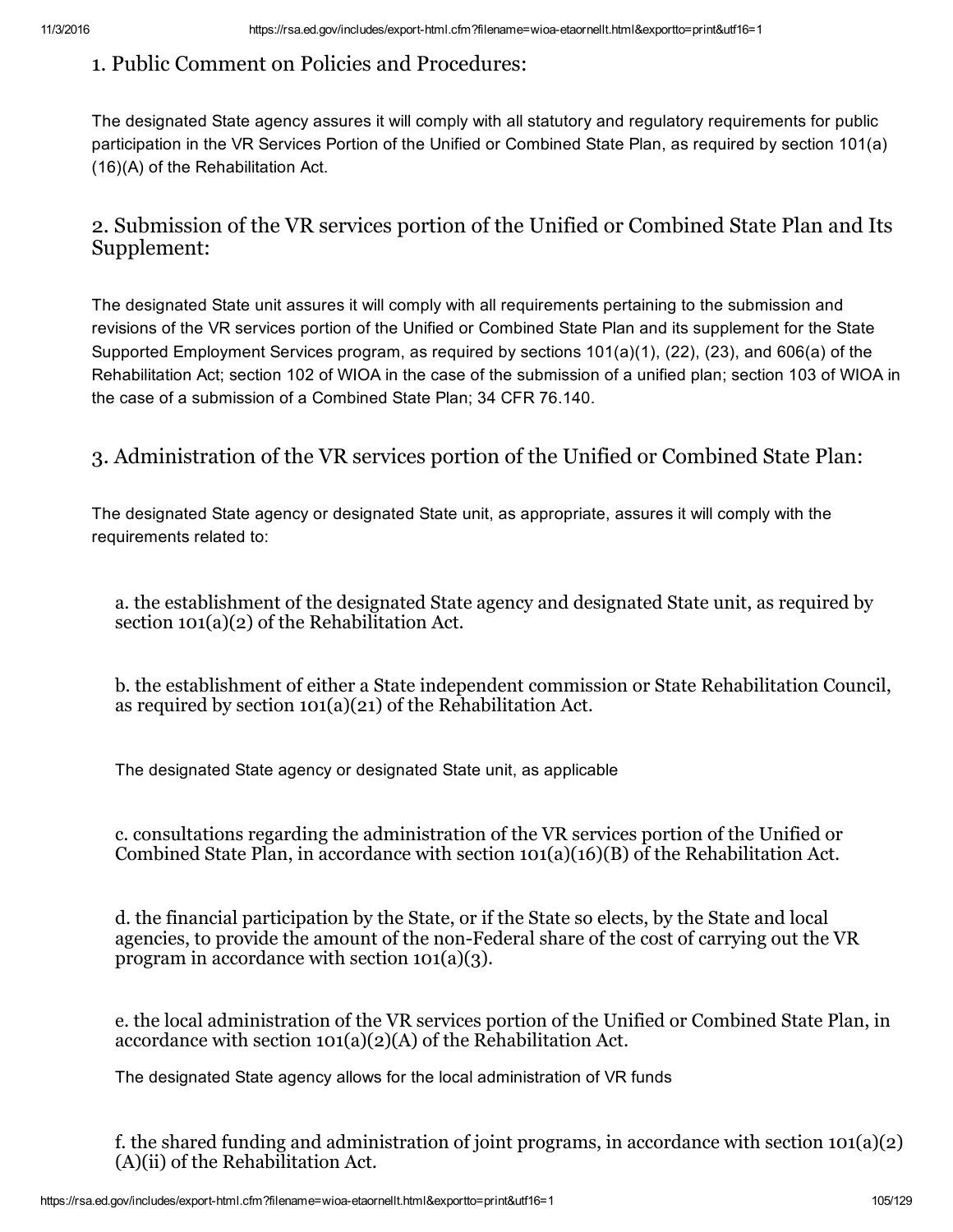The designated State agency allows for the shared funding and administration of joint programs:

g. statewideness and waivers of statewideness requirements, as set forth in section 101(a)(4) of the Rehabilitation Act.

Is the designated State agency requesting or maintaining a waiver of statewideness for one or more services provided under the VR services portion of the Unified or Combined State Plan? See Section 2 of this VR services portion of the Unified or Combined State Plan.

h. the descriptions for cooperation, collaboration, and coordination, as required by sections  $101(a)(11)$  and  $(24)(B)$ ; and  $606(b)$  of the Rehabilitation Act.

i. all required methods of administration, as required by section 101(a)(6) of the Rehabilitation Act .

j. the requirements for the comprehensive system of personnel development, as set forth in section 101(a)(7) of the Rehabilitation Act.

k. the compilation and submission to the Commissioner of statewide assessments, estimates, State goals and priorities, strategies, and progress reports, as appropriate, and as required by sections  $101(a)(15)$ ,  $105(c)(2)$ , and  $606(b)(8)$  of the Rehabilitation Act.

l. the reservation and use of a portion of the funds allotted to the State under section 110 of the Rehabilitation Act for the development and implementation of innovative approaches to expand and improve the provision of VR services to individuals with disabilities, particularly individuals with the most significant disabilities.

m. the submission of reports as required by section 101(a)(10) of the Rehabilitation Act.

#### 4. Administration of the Provision of VR Services:

The designated State agency, or designated State unit, as appropriate, assures that it will:

a. comply with all requirements regarding information and referral services in accordance with sections  $101(a)(5)(D)$  and  $(20)$  of the Rehabilitation Act.

b. impose no duration of residence requirement as part of determining an individual's eligibility for VR services or that excludes from services under the plan any individual who is present in the State in accordance with section 101(a)(12) of the Rehabilitation Act .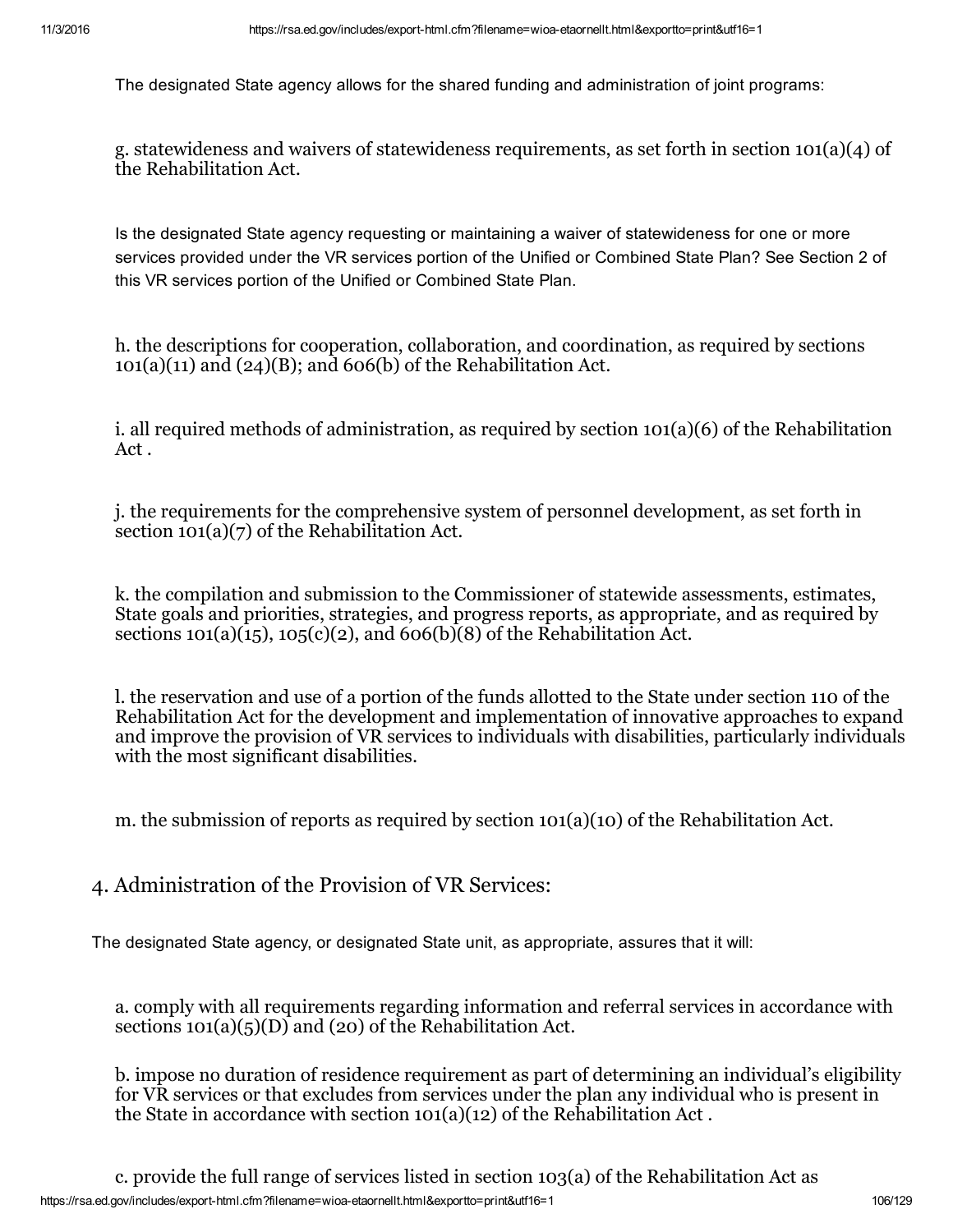appropriate, to all eligible individuals with disabilities in the State who apply for services in accordance with section  $101(a)(5)$  of the Rehabilitation Act?

Agency will provide the full range of services described above

d. determine whether comparable services and benefits are available to the individual in accordance with section 101(a)(8) of the Rehabilitation Act.

e. comply with the requirements for the development of an individualized plan for employment in accordance with section 102(b) of the Rehabilitation Act.

f. comply with requirements regarding the provisions of informed choice for all applicants and eligible individuals in accordance with section 102(d) of the Rehabilitation Act.

g. provide vocational rehabilitation services to American Indians who are individuals with disabilities residing in the State, in accordance with section 101(a)(13) of the Rehabilitation Act.

h. comply with the requirements for the conduct of semiannual or annual reviews, as appropriate, for individuals employed either in an extended employment setting in a community rehabilitation program or any other employment under section 14(c) of the Fair Labor Standards Act of 1938, as required by section 101(a)(14)of the Rehabilitation Act.

i. meet the requirements in sections  $101(a)(17)$  and  $103(b)(2)$  of the Rehabilitation Act if the State elects to construct, under special circumstances, facilities for community rehabilitation programs

- j. with respect to students with disabilities, the State,
	- i. has developed and will implement,
		- A. strategies to address the needs identified in the assessments; and
		- B. strategies to achieve the goals and priorities identified by the State, to improve and expand vocational rehabilitation services for students with disabilities on a statewide basis; and
	- ii. has developed and will implement strategies to provide pre-employment transition services (sections  $101(a)(15)$  and  $101(a)(25)$ ).

### 5. Program Administration for the Supported Employment Title VI Supplement:

a. The designated State unit assures that it will include in the VR services portion of the Unified or Combined State Plan all information required by section 606 of the Rehabilitation Act.

b. The designated State agency assures that it will submit reports in such form and in accordance with such procedures as the Commissioner may require and collects the information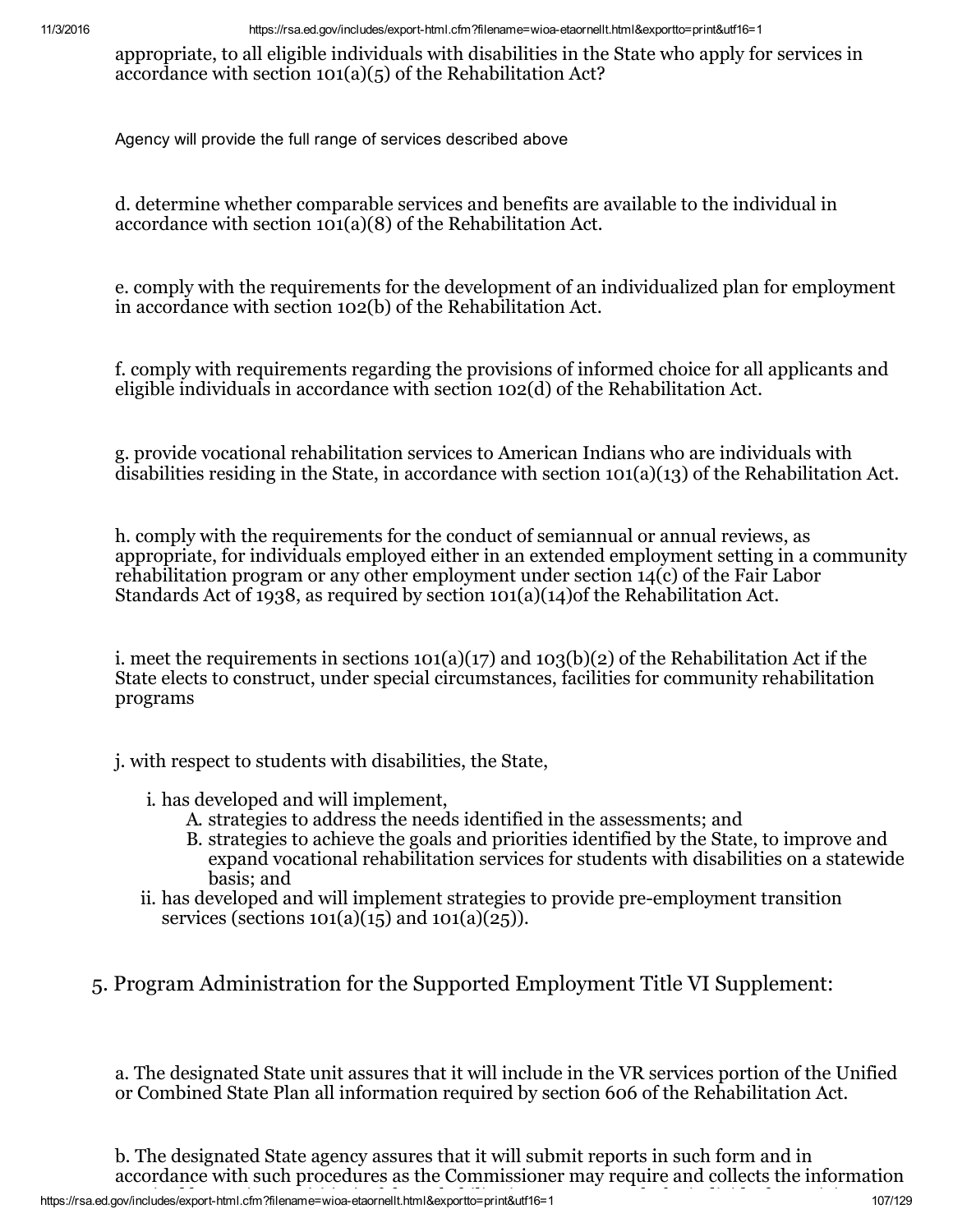required by section 101(a)(10) of the Rehabilitation Act separately for individuals receiving supported employment services under title I and individuals receiving supported employment services under title VI of the Rehabilitation Act.

c. The designated state unit will coordinate activities with any other State agency that is functioning as an employment network under the Ticket to Work and Self-Sufficiency program under Section 1148 of the Social Security Act.

#### 6. Financial Administration of the Supported Employment Program:

a. The designated State agency assures that it will expend no more than 2.5 percent of the State's allotment under title VI for administrative costs of carrying out this program; and, the designated State agency or agencies will provide, directly or indirectly through public or private entities, non-Federal contributions in an amount that is not less than 10 percent of the costs of carrying out supported employment services provided to youth with the most significant disabilities with the funds reserved for such purpose under section 603(d) of the Rehabilitation Act, in accordance with section  $606(b)(7)(G)$  and (H) of the Rehabilitation Act.

b. The designated State agency assures that it will use funds made available under title VI of the Rehabilitation Act only to provide supported employment services to individuals with the most significant disabilities, including extended services to youth with the most significant disabilities, who are eligible to receive such services; and, that such funds are used only to supplement and not supplant the funds provided under Title I of the Rehabilitation Act, when providing supported employment services specified in the individualized plan for employment, in accordance with section  $606(b)(7)(A)$  and (D), of the Rehabilitation Act.

#### 7. Provision of Supported Employment Services:

a. The designated State agency assures that it will provide supported employment services as defined in section 7(39) of the Rehabilitation Act.

b. The designated State agency assures that:

- i. the comprehensive assessment of individuals with significant disabilities conducted under section 102(b)(1) of the Rehabilitation Act and funded under title I of the Rehabilitation Act includes consideration of supported employment as an appropriate employment outcome, in accordance with the requirements of section  $606(b)(7)(B)$  of the Rehabilitation Act
- ii. an individualized plan for employment that meets the requirements of section 102(b) of the Rehabilitation Act , which is developed and updated with title I funds, in accordance with sections  $102(b)(3)(F)$  and  $606(b)(6)(C)$  and  $(E)$  of the Rehabilitation Act.

Additional Comments on the Assurances from the State

# Program-Specific Requirements for Vocational Rehabilitation (Blind)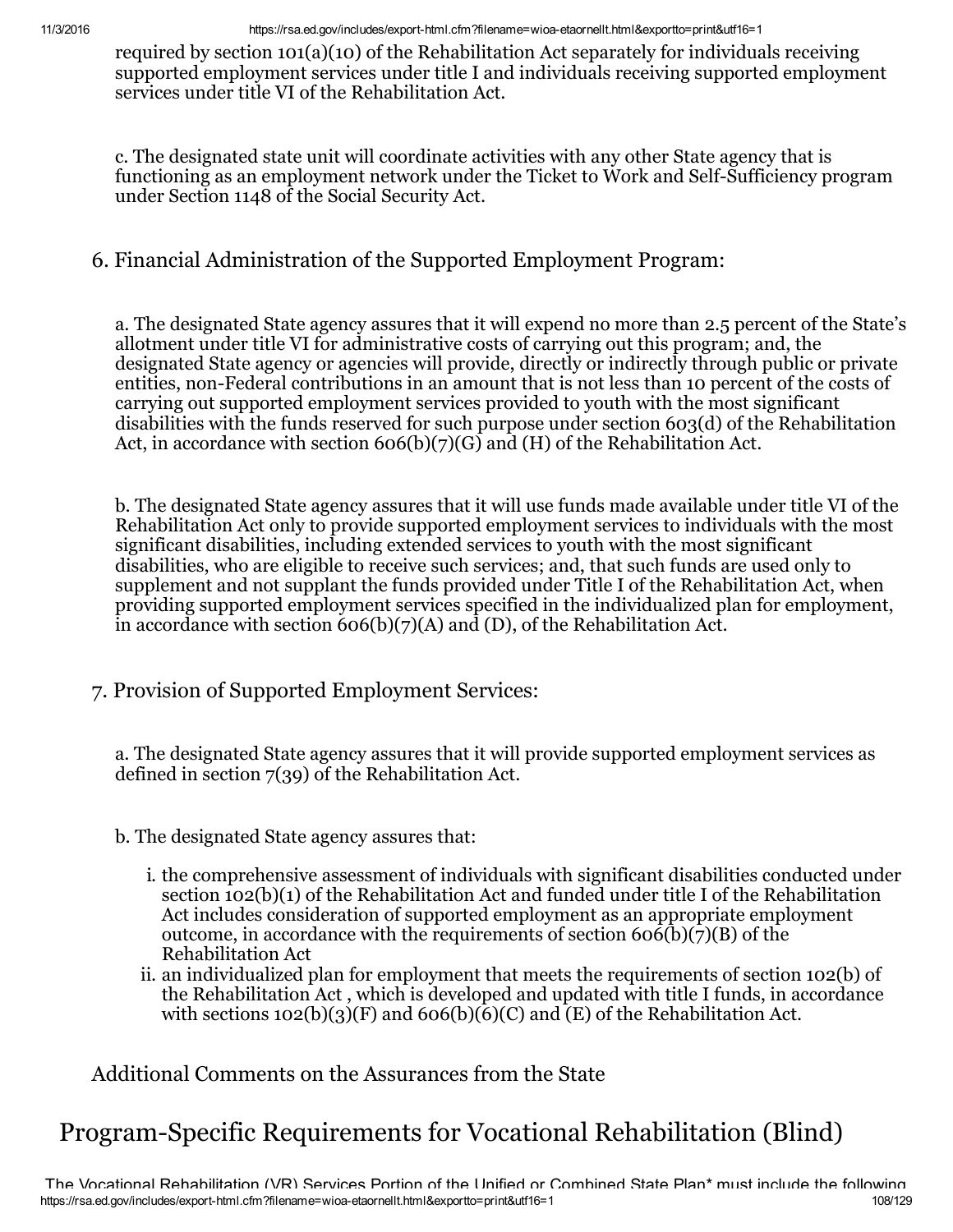$\frac{1}{2}$ 

11/3/2016 https://rsa.ed.gov/includes/exporthtml.cfm?filename=wioaetaornellt.html&exportto=print&utf16=1

The Vocational Rehabilitation (VR) Services Portion of the Unified or Combined State Plan\* must include the following descriptions and estimates, as required by section 101(a) of the Rehabilitation Act of 1973, as amended by WIOA:

 $*$  Sec. 102(b)(D)(iii) of WIOA

## a. Input of State Rehabilitation Council

All agencies, except for those that are independent consumer-controlled commissions, must describe the following:

1. input provided by the State Rehabilitation Council, including input and recommendations on the VR services portion of the Unified or Combined State Plan, recommendations from the Council's report, the review and analysis of consumer satisfaction, and other Council reports that may have been developed as part of the Council's functions;

2. the Designated State unit's response to the Council's input and recommendations; and

3. the designated State unit's explanations for rejecting any of the Council's input or recommendations.

## b. Request for Waiver of Statewideness

When requesting a waiver of the statewideness requirement, the designated State unit must identify the types of services to be provided by the program on a non-statewide basis. The waiver request must also include written assurances that:

1. a local public agency will provide the non-Federal share of costs associated with the services to be provided in accordance with the waiver request;

2. the designated State unit will approve each proposed service before it is put into effect; and

3. All State plan requirements will apply

requirements of the VR services portion of the Unified or Combined State Plan will apply to the services approved under the waiver.

## c. Cooperative Agreements with Agencies Not Carrying Out Activities Under the Statewide Workforce Development System.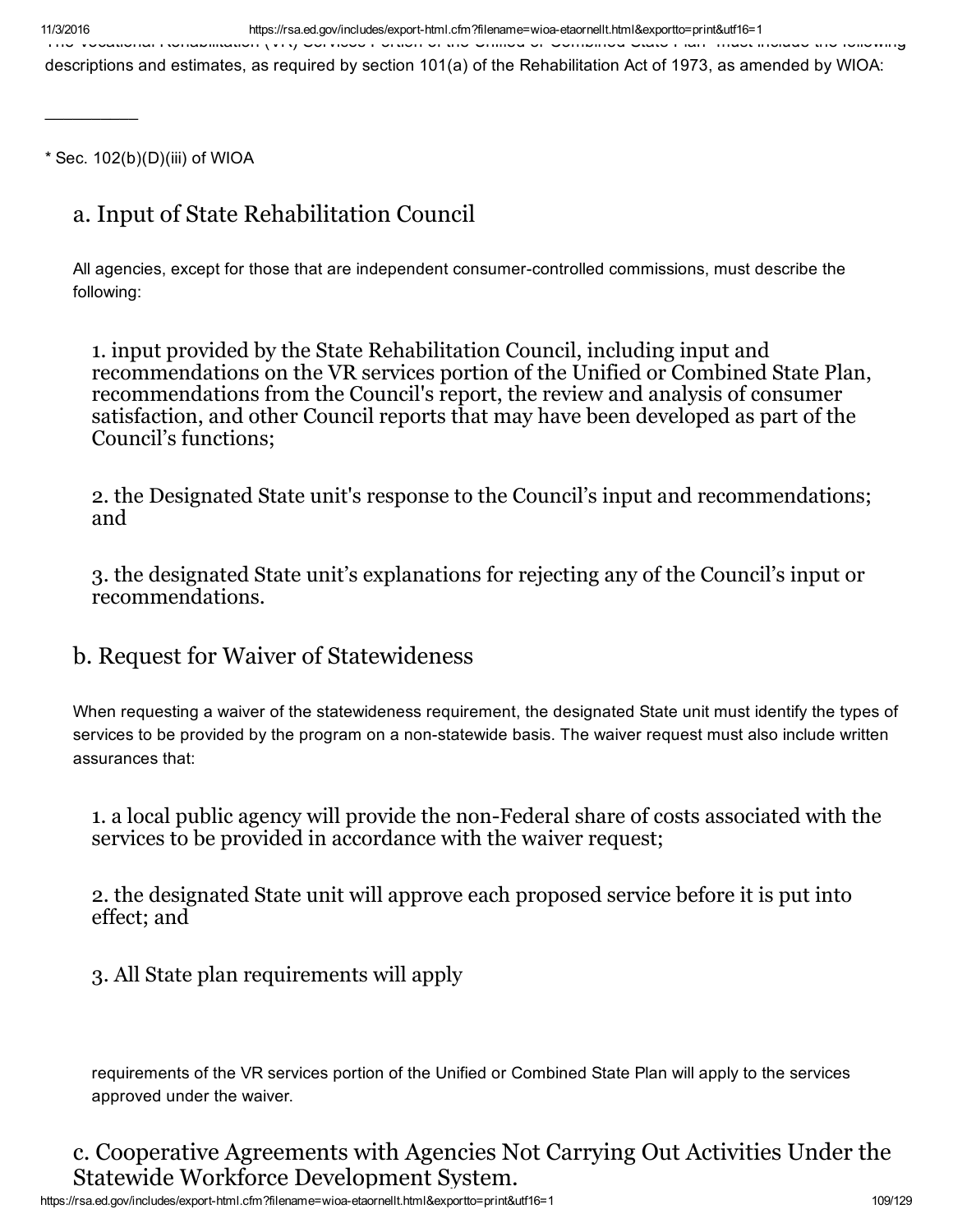Describe interagency cooperation with and utilization of the servivces and facilities of agencies and programs that are not carrying out activities through the statewide workforce development system with respect to:

1. Federal, State, and local agencies and programs;

2. State programs carried out under section 4 of the Assistive Technology Act of 1998;

3. Programs carried out by the Under Secretary for Rural Development of the United States Department of Agriculture;

- 4. Noneducational agencies serving out-of-school youth; and
- 5. State use contracting programs.

## d. Coordination with Education Officials

Describe:

1. DSU's plans

The designated State unit's plans, policies, and procedures for coordination with education officials to facilitate the transition of students with disabilities from school to the receipt of VR services, including pre-employment transition services, as well as procedures for the timely development and approval of individualized plans for employment for the students.

2. Information on the formal interagency agreement with the State educational agency with respect to:

A. consultation and technical assistance to assist educational agencies in planning for the transition of students with disabilities from school to post-school activities, including VR services;

B. transition planning by personnel of the designated State agency and educational agency that facilitates the development and implementation of their individualized education programs;

C. roles and responsibilities, including financial responsibilities, of each agency, including provisions for determining State lead agencies and qualified personnel responsible for transition services;

https://rsa.ed.gov/includes/export-html.cfm?filename=wioa-etaornellt.html&exportto=print&utf16=1 110/129 110/129 D. procedures for outreach to and identification of students with disabilities who need transition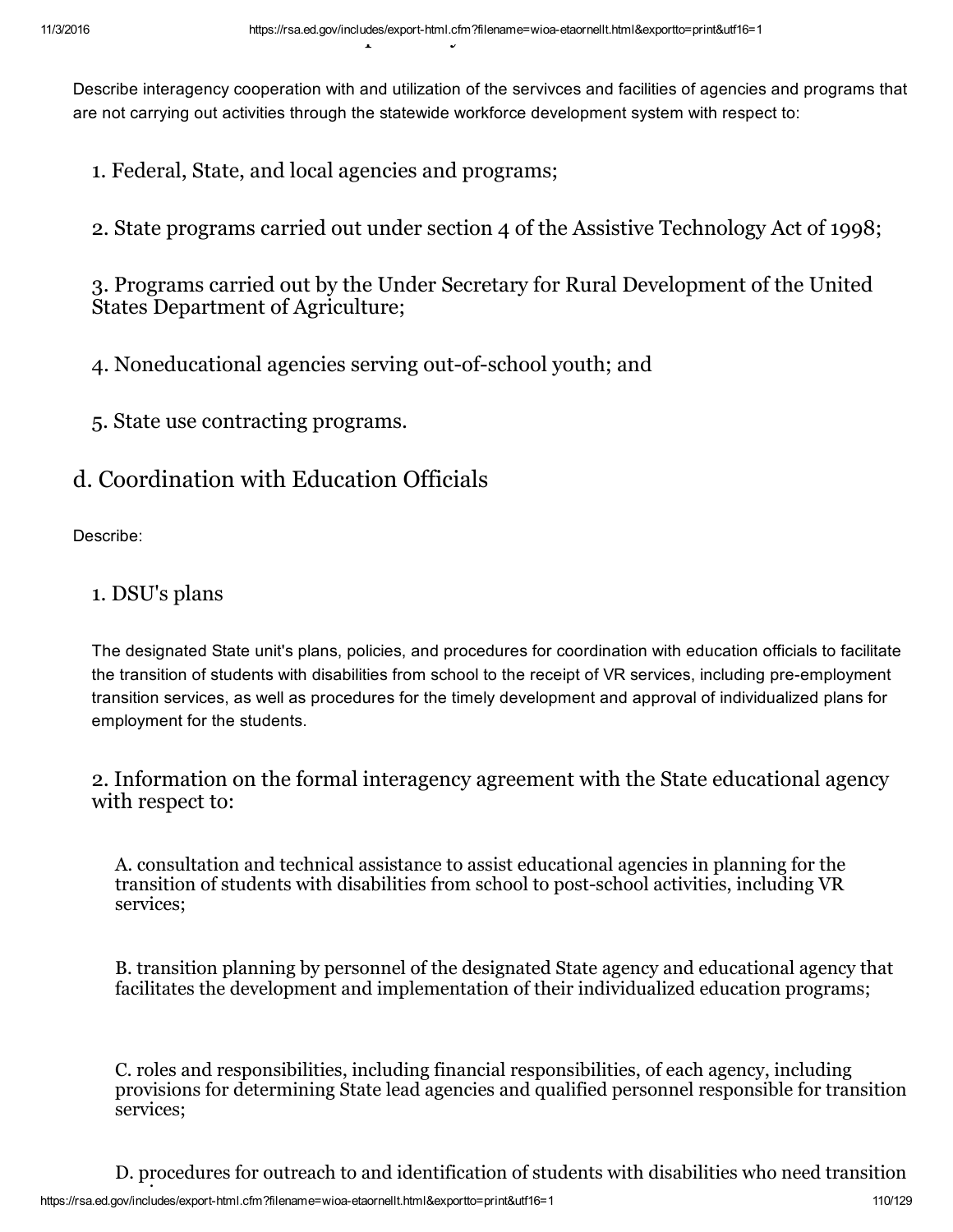services.

## e. Cooperative Agreements with Private Nonprofit Organizations

(Formerly known as Attachment 4.8(b)(3)). Describe the manner in which the designated State agency establishes cooperative agreements with private non-profit VR service providers.

## f. Arrangements and Cooperative Agreements for the Provision of Supported Employment Services

(Formerly known as Attachment 4.8(b)(4)). Describe the designated State agency's efforts to identify and make arrangements, including entering into cooperative agreements, with other State agencies and other appropriate entities in order to provide supported employment services and extended employment services, as applicable, to individuals with the most significant disabilities, including youth with the most significant disabilities.

## g. Coordination with Employers

(Formerly known as Attachment 4.8(b)(5)). Describe how the designated State unit will work with employers to identify competitive integrated employment and career exploration opportunities in order to facilitate the provision of:

#### 1. VR services; and

2. transition services, including pre-employment transition services, for students and youth with disabilities.

## h. Interagency Cooperation

Describe how the designated State unit will collaborate with the State agency responsible for administering each of the following programs to develop opportunities for competitive integrated employment, to the greatest extent practicable:

### 1. the State Medicaid plan under title XIX of the Social Security Act;

2. the State agency responsible for providing services for individuals with developmental disabilities; and

3. the State agency responsible for providing mental health services.

i. Comprehensive System of Personnel Development; Data System on Personnel and Personnel Development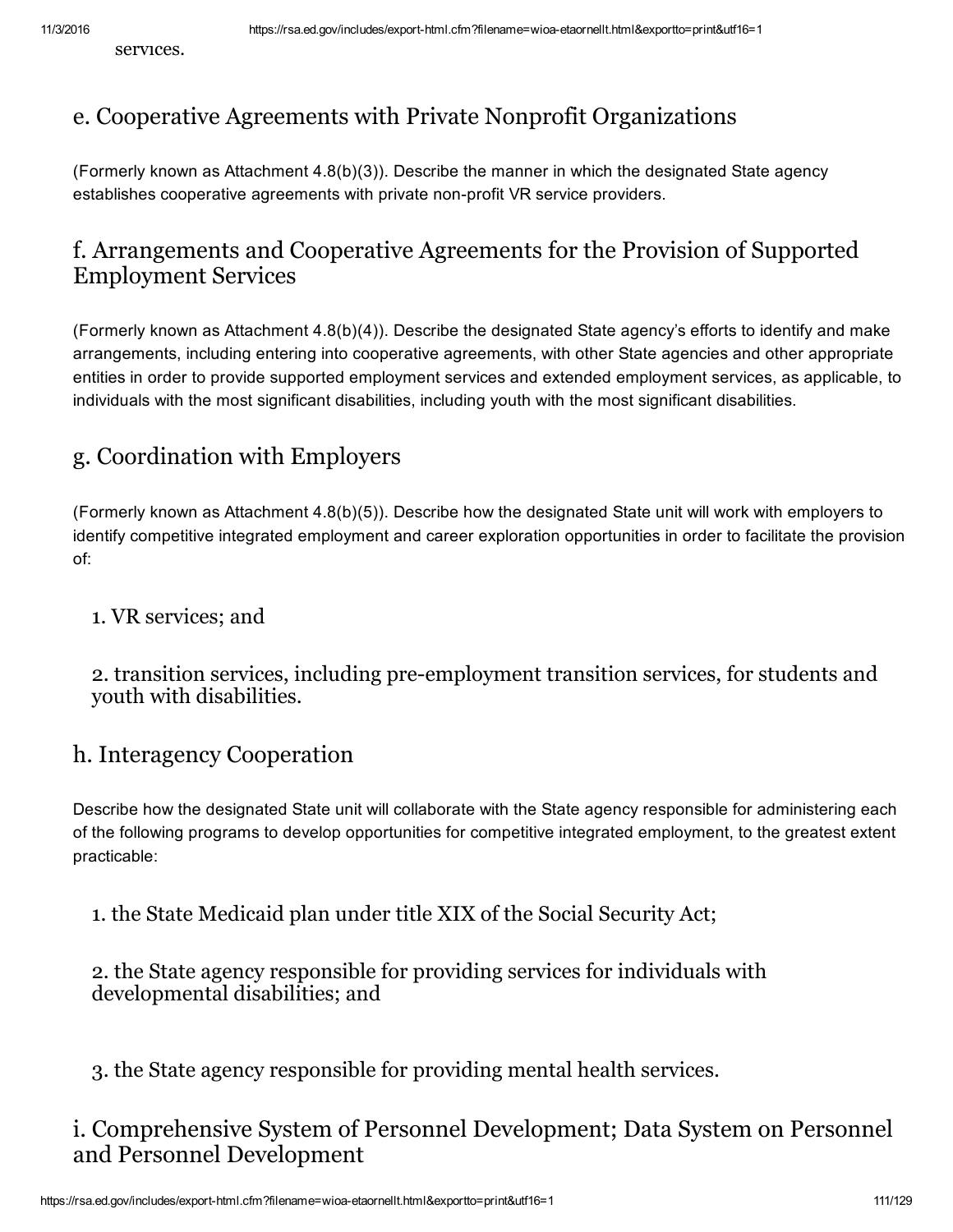(Formerly known as Attachment 4.10)). Describe the designated State agency's procedures and activities to establish and maintain a comprehensive system of personnel development designed to ensure an adequate supply of qualified State rehabilitation professional and paraprofessional personnel for the designated State unit, including the following:

### 1. Data System on Personnel and Personnel Development

#### A. Qualified Personnel Needs.

Describe the development and maintenance of a system for collecting and analyzing on an annual basis data on qualified personnel needs with respect to:

i. the number of personnel who are employed by the State agency in the provision of VR services in relation to the number of individuals served, broken down by personnel category;

ii. the number of personnel currently needed by the State agency to provide VR services, broken down by personnel category; and

iii. projections of the number of personnel, broken down by personnel category, who will be needed by the State agency to provide VR services in 5 years based on projections of the number of individuals to be served, including individuals with significant disabilities, the number of personnel expected to retire or leave the field, and other relevant factors.

#### B. Personnel Development

Describe the development and maintenance of a system for collecting and analyzing on an annual basis data on personnel development with respect to:

i. a list of the institutions of higher education in the State that are preparing VR professionals, by type of program;

ii. the number of students enrolled at each of those institutions, broken down by type of program; and

iii. the number of students who graduated during the prior year from each of theose institutions with certification or licensure, or with the credentials for certification or licensure, broken down by the personnel category for which they have received, or have the credentials to receive, certification or licensure.

## 2. Plan for Recruitment, Preparation and Retention of Qualified Personnel

Describe the development and implementation of a plan to address the current and projected needs for qualified personnel including, the coordination and facilitation of efforts between the designated State unit and institutions of higher education and professional associations to recruit, prepare, and retain personnel who are qualified, including personnel from minority backgrounds and personnel who are individuals with disabilities.

## 3. Personnel Standards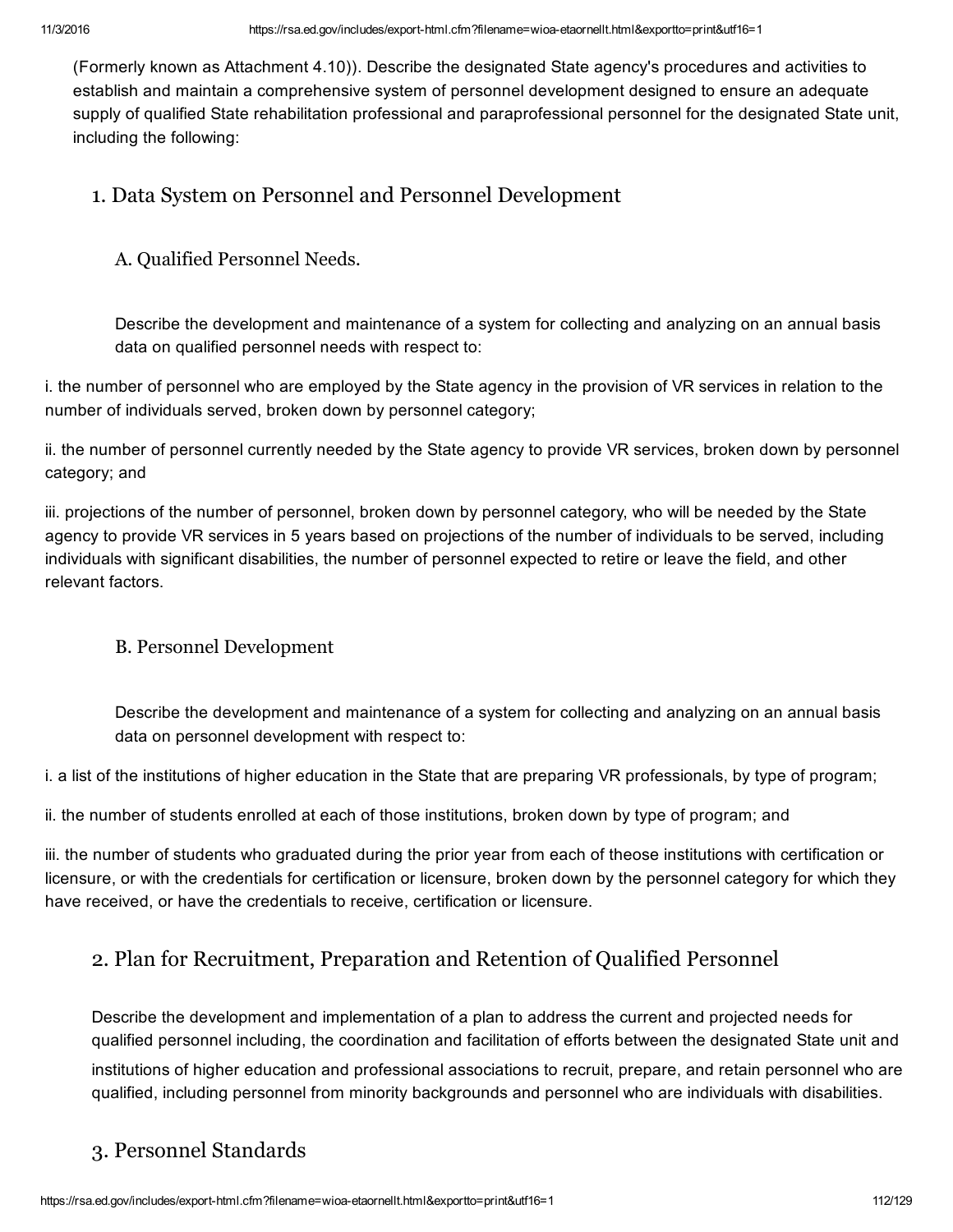Describe the State agency's policies and procedures for the establishment and maintenance of personnel standards consistent with section 101(a)(7)(B) and 34 CFR 361.18(c) to ensure that designated State unit professional and paraprofessional personnel are adequately trained and prepared, including:

A. standards that are consistent with any national or State-approved or -recognized certification, licensing, registration, or other comparable requirements that apply to the profession or discipline in which such personnel are providing VR services; and

B. the establishment and maintenance of education and experience requirements, in accordance with section 101(a)(7)(B)(ii) of the Rehabilitation Act, to ensure that the personnel have a 21st century understanding of the evolving labor force and the needs of individuals with disabilities.

### 4. Staff Development.

Describe the State agency's policies, procedures, and activities to ensure that, consistent with section101(a)(7) (C) of the Rehabilitation Act, all personnel employed by the designated State unit receive appropriate and adequate training in terms of:

#### A. System of staff development

a system of staff development for professionals and paraprofessionals within the designated State unit, particularly with respect to assessment, vocational counseling, job placement, and rehabilitation technology, including training implemented in coordination with entities carrying out State programs under section 4 of the Assistive Technology Act of 1998; and

### B. Acquisition and dissemination of significant knowledge

procedures for the acquisition and dissemination of significant knowledge from research and other sources to designated State unit professionals and paraprofessionals.

## 5. Personnel to Address Individual Communication Needs

Describe how the designated State unit has personnel or obtains the services of other individuals who are able to communicate in appropriate modes of communication with or in the native language of applicants or eligible individuals who have limited English speaking ability.

## 6. Coordination of Personnel Development Under the Individuals with Disabilities Education Act

As appropriate, describe the procedures and activities to coordinate the designated State unit's comprehensive system of personnel development with personnel development under the Individuals with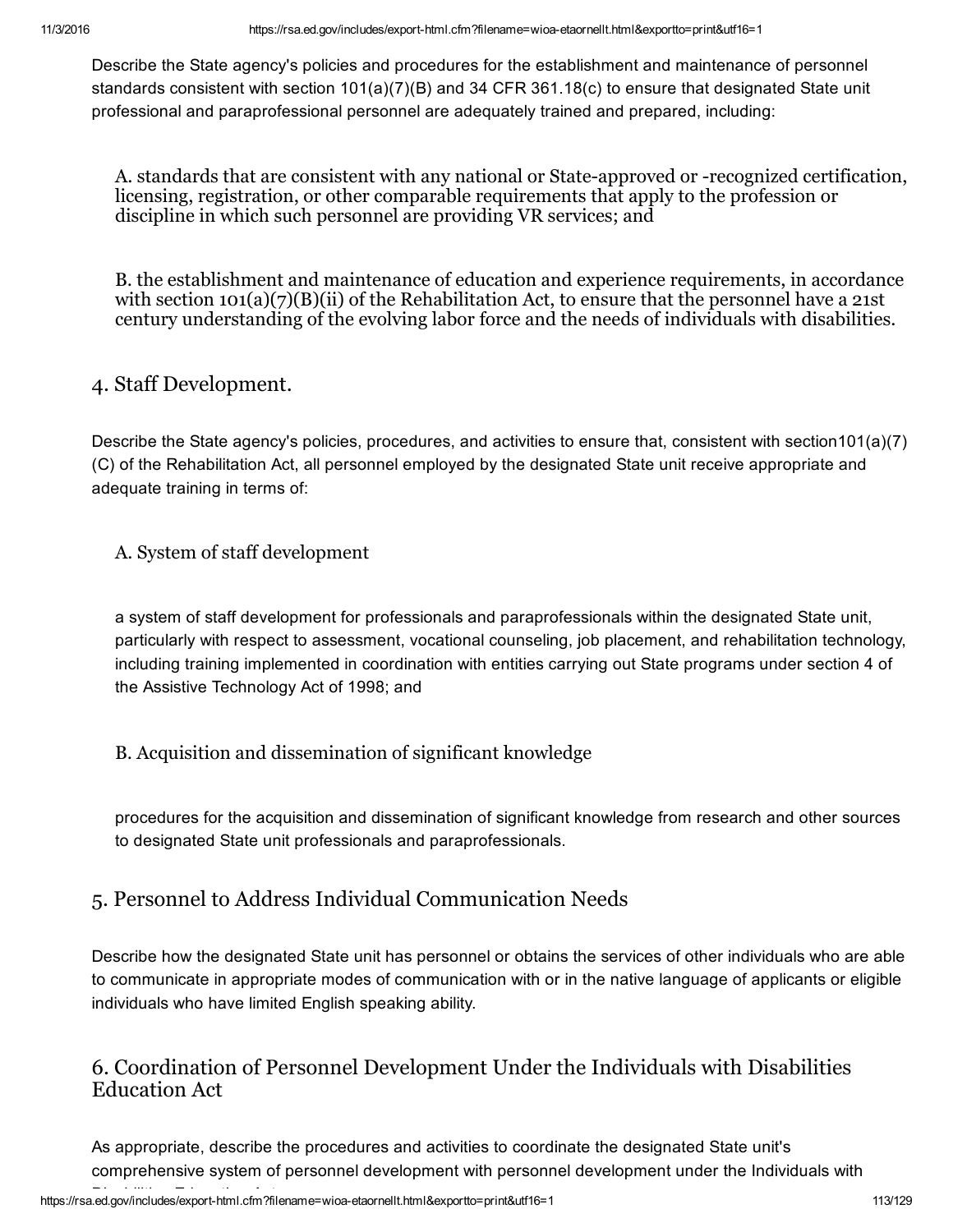Disabilities Education Act.

### j. Statewide Assessment

(Formerly known as Attachment 4.11(a)).

1. Provide an assessment of the rehabilitation needs of individuals with disabilities residing within the State, particularly the VR services needs of those:

A. with the most significant disabilities, including their need for supported employment services;

B. who are minorities;

C. who have been unserved or underserved by the VR program;

D. who have been served through other components of the statewide workforce development system; and

E. who are youth with disabilities and students with disabilities, including, as appropriate, their need for pre-employment transition services or other transition services.

2. Identify the need to establish, develop, or improve community rehabilitation programs within the State; and

3. Include an assessment of the needs of individuals with disabilities for transition career services and pre-employment transition services, and the extent to which such services are coordinated with transition services provided under the Individuals with Disabilities Education Act .

## k. Annual Estimates

(Formerly known as Attachment 4.11(b)). Describe:

1. The number of individuals in the State who are eligible for services;

2. The number of eligible individuals who will receive services under:

A. The VR Program;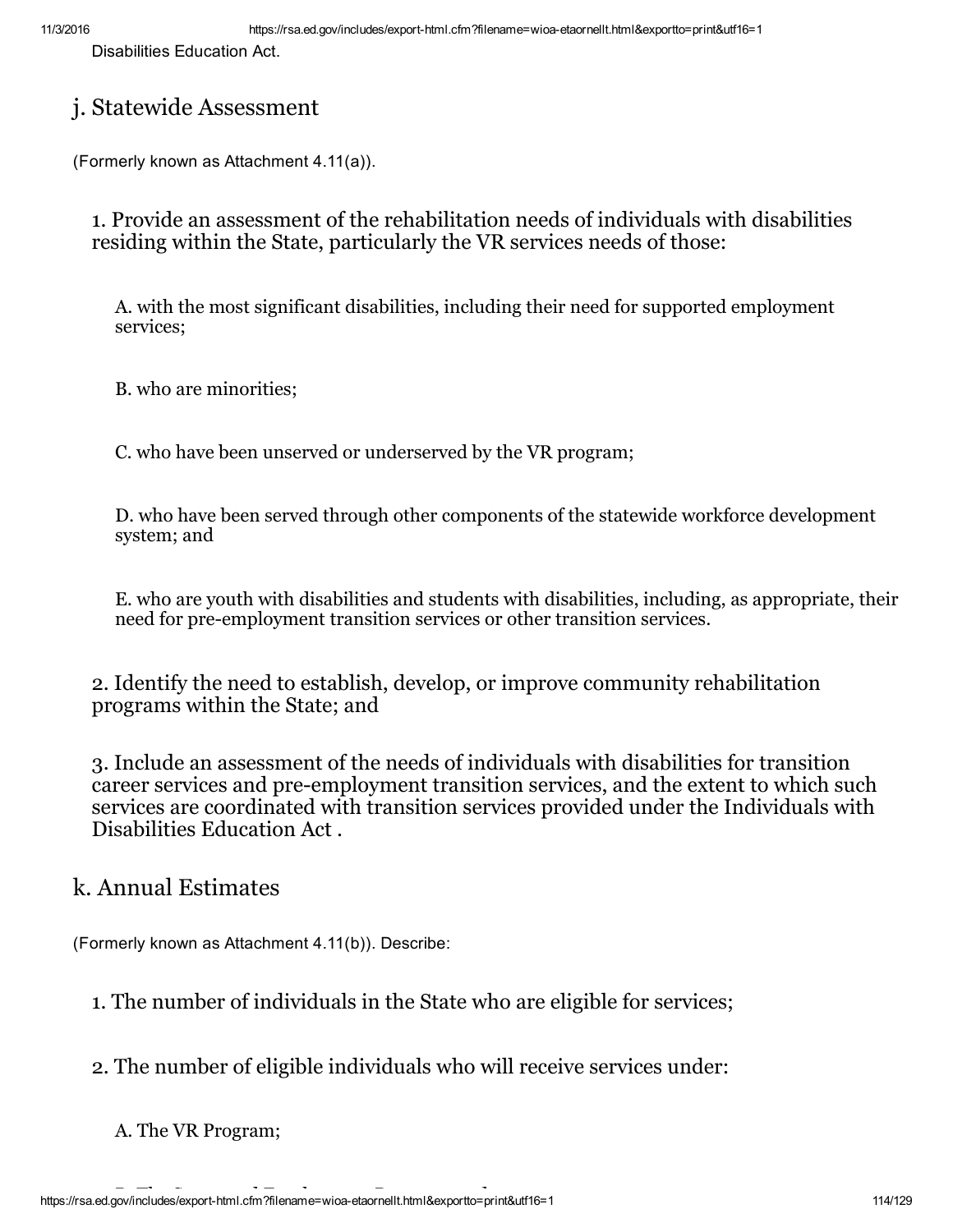B. The Supported Employment Program; and

C. each priority category, if under an order of selection;

3. The number of individuals who are eligible for VR services, but are not receiving such services due to an order of selection; and

4. The cost of services for the number of individuals estimated to be eligible for services. If under an order of selection, identify the cost of services for each priority category.

l. State Goals and Priorities

The designated State unit must:

1. Identify if the goals and priorities were jointly developed

Identify if the goals and priorities were jointly developed and agreed to by the State VR agency and the State Rehabilitation Council, if the State has a Council, and jointly agreed to any revisions.

2. Identify the goals and priorities in carrying out the VR and Supported Employment programs.

3. Ensure that the goals and priorities are based on an analysis of the following areas:

A. The most recent comprehensive statewide assessment, including any updates;

B. the State's performance under the performance accountability measures of section 116 of WIOA; and

C. other available information on the operation and effectiveness of the VR program, including any reports received from the State Rehabilitation Council and finding and recommendations from monitoring activities conducted under section 107.

## m. Order of Selection

Describe:

1. Whether the designated State unit will implement and order of selection. If so, describe:

A. The order to be followed in selecting eligible individuals to be provided VR services.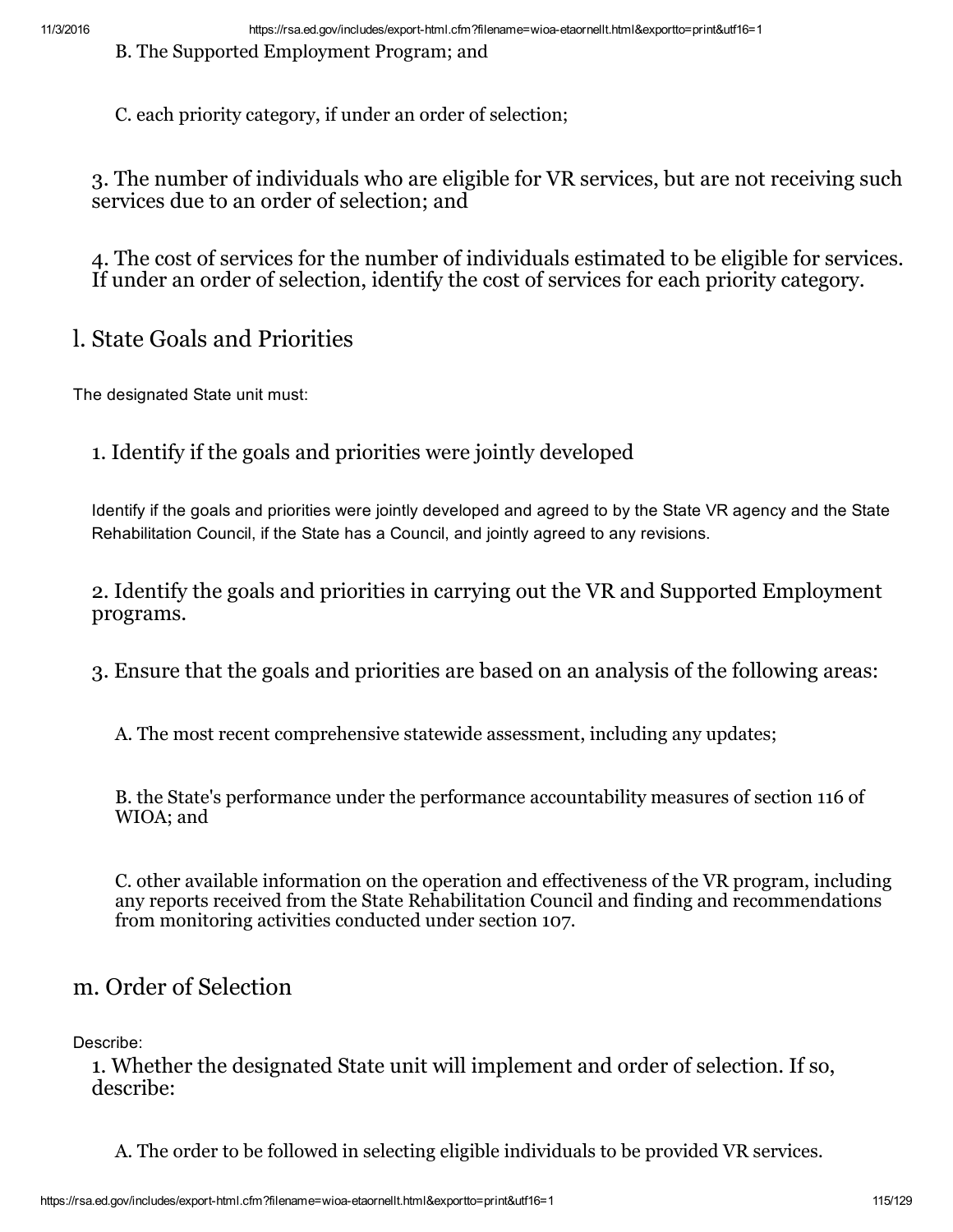B. The justification for the order.

C. The service and outcome goals.

D. The time within which these goals may be achieved for individuals in each priority category within the order.

E. How individuals with the most significant disabilities are selected for services before all other individuals with disabilities; and

2. If the designated State unit has elected to serve eligible individuals, regardless of any established order of selection, who require specific services or equipment to maintain employment.

n. Goals and Plans for Distribution of title VI Funds.

1. Specify the State's goals and priorities for funds received under section 603 of the Rehabilitation Act for the provision of supported employment services.

2. Describe the activities to be conducted, with funds reserved pursuant to section 603(d), for youth with the most significant disabilities, including:

A. the provision of extended services for a period not to exceed 4 years; and

B. how the State will leverage other public and private funds to increase resources for extended services and expanded supported employment opportunities for youth with the most significant disabilities.

## o. State's Strategies

Describe the required strategies and how the agency will use these strategies to achieve its goals and priorities, support innovation and expansion activities, and overcome any barriers to accessing the VR and the Supported Employment programs (See sections 101(a)(15)(D) and (18)(B) of the Rehabilitation Act and section 427 of the General Education Provisions Act (GEPA)):

1. The methods to be used to expand and improve services to individuals with disabilities.

2. How a broad range of assistive technology services and devices will be provided to individuals with disabilities at each stage of the rehabilitation process and on a statewide basis.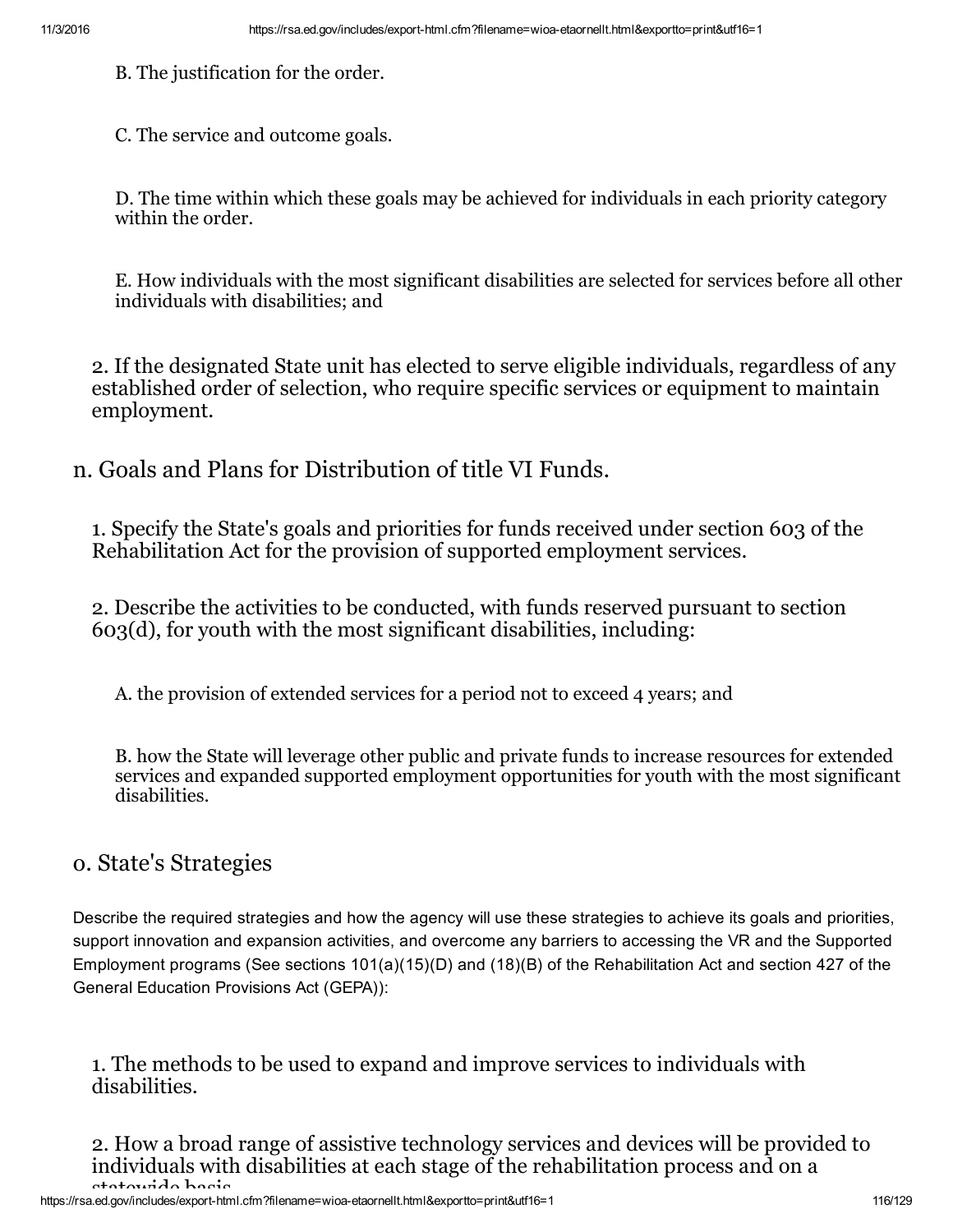statewitte basis.

3. The outreach procedures that will be used to identify and serve individuals with disabilities who are minorities, including those with the most significant disabilities, as well as those who have been unserved or underserved by the VR program.

4. The methods to be used to improve and expand VR services for students with disabilities, including the coordination of services designed to facilitate the transition of such students from school to postsecondary life (including the receipt of VR services, postsecondary education, employment, and pre-employment transition services).

5. If applicable, plans for establishing, developing, or improving community rehabilitation programs within the State.

6. Strategies to improve the performance of the State with respect to the performance accountability measures under section 116 of WIOA.

7. Strategies for assisting other components of the statewide workforce development system in assisting individuals with disabilities.

8. How the agency's strategies will be used to:

A. achieve goals and priorities by the State, consistent with the comprehensive needs assessment;

B. support innovation and expansion activities; and

C. overcome identified barriers relating to equitable access to and participation of individuals with disabilities in the State VR Services Program and the State Supported Employment Services Program.

## p. Evaluation and Reports of Progress: VR and Supported Employment Goals

Describe:

1. An evaluation of the extent to which the VR program goals described in the approved VR services portion of the Unified or Combined State Plan for the most recently completed program year were achieved. The evaluation must:

A. Identify the strategies that contributed to the achievement of the goals.

B. Describe the factors that impeded the achievement of the goals and priorities.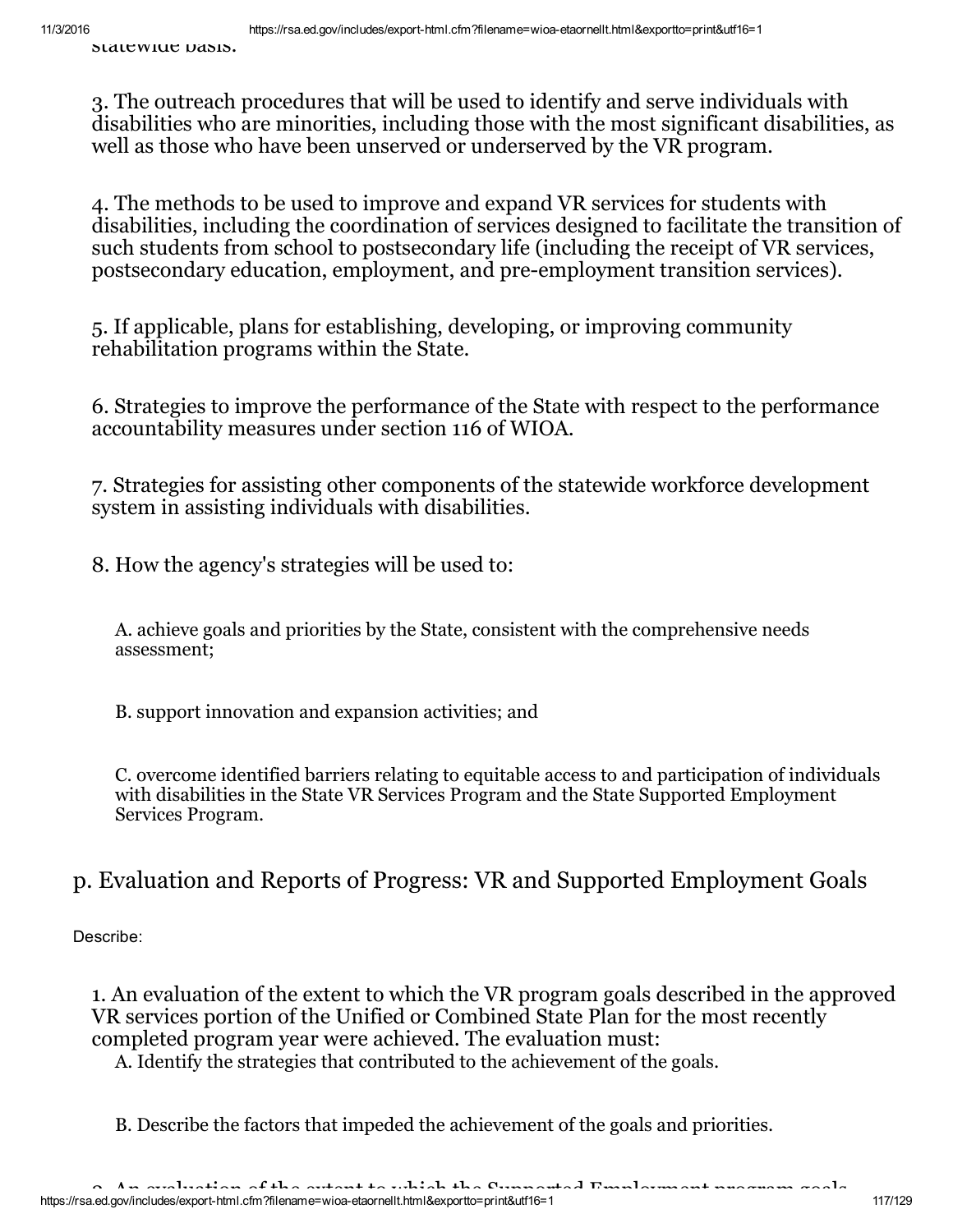2. An evaluation of the extent to which the Supported Employment program goals described in the Supported Employment Supplement for the most recent program year were achieved. The evaluation must:

A. Identify the strategies that contributed to the achievement of the goals.

B. Describe the factors that impeded the achievement of the goals and priorities.

3. The VR program's performance on the performance accountability indicators under section 116 of WIOA.

4. How the funds reserved for innovation and expansion (I&E) activities were utilized.

q. Quality, Scope, and Extent of Supported Employment Services.

Include the following:

1. The quality, scope, and extent of supported employment services to be provided to individuals with the most significant disabilities, including youth with the most significant disabilities.

2. The timing of transition to extended services.

## Certifications

Name of designated State agency or designated State unit, as appropriate

Name of designated State agency

Full Name of Authorized Representative:

Title of Authorized Representative:

#### States must provide written and signed certifications that:

1. The designated State agency or designated State unit (as appropriate) listed above is authorized to submit the VR services portion of the Unified or Combined State Plan under title 1 of the Rehabilitation Act of

1973 (Rehabilitation Act), as amended by WIOA\*, and its supplement under title VI of the Rehabilitation Act.\*\* No

2. As a condition for the receipt of Federal funds under title I of the Rehabilitation Act for the provision of VR services, the **designated State agency listed above** agrees to operate and administer the State VR Services Program in accordance with the VR services portion of the Unified or Combined State Plan , the Rehabilitation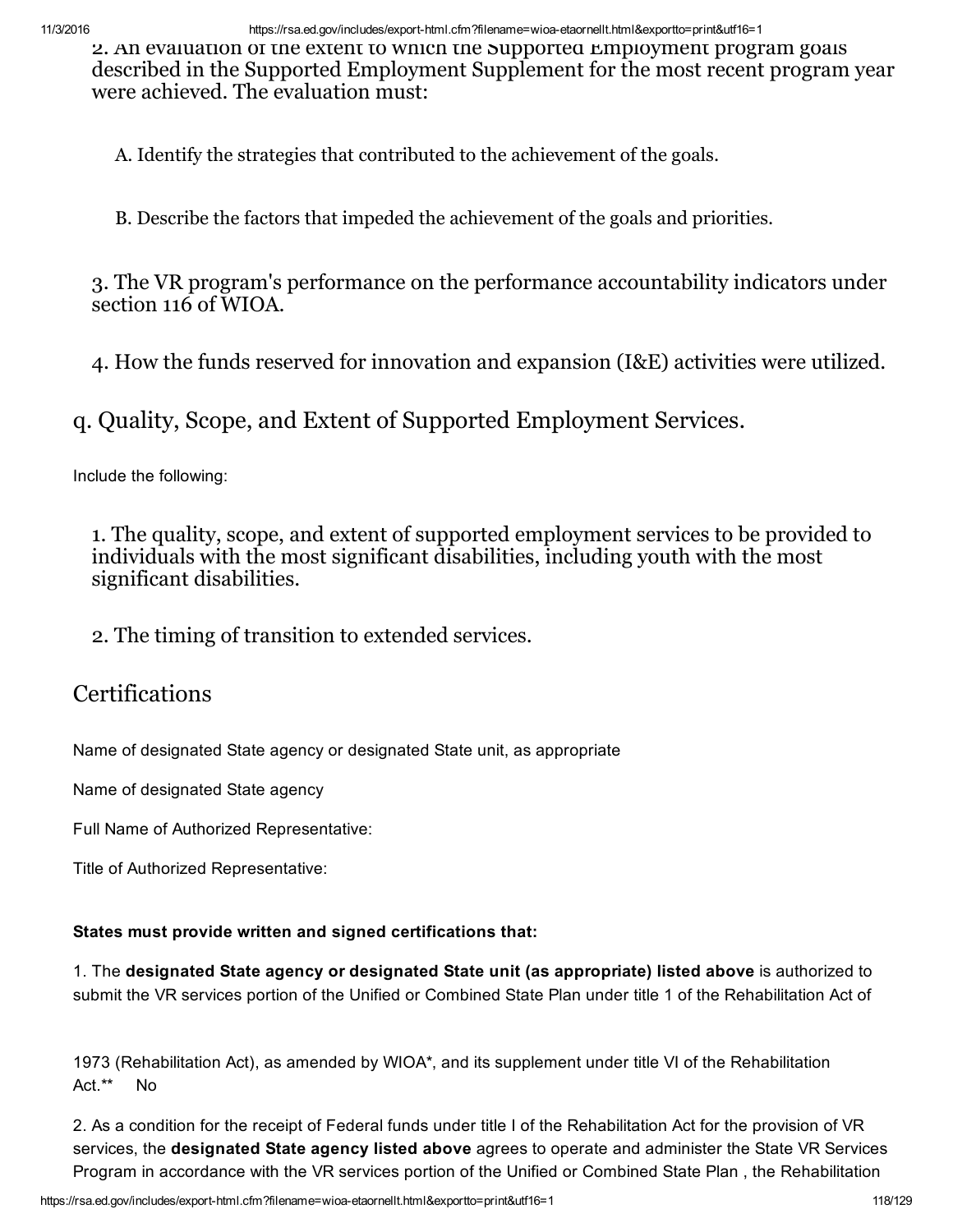Act, and all applicable regulations , policies, and procedures established by the Secretary of Education. Funds made available under section 111 of the Rehabilitation Act are used solely for the provision of VR services and the administration of the VR services portion of the Unified or Combined State Plan; No

3. As a condition for the receipt of Federal funds under title VI of the Rehabilitation Act for supported employment services, the designated State agency agrees to operate and administer the State Supported Employment Services Program in accordance with the supplement to the VR services portion of the Unified or Combined State Plan\* , the Rehabilitation Act, and all applicable regulations , policies, and procedures established by the Secretary of Education. Funds made available under title VI are used solely for the provision of supported employment services and the administration of the supplement to the VR services portion of the Unified or Combined State Plan;\*\* No

4. The designated State agency and/or the designated State unit has the authority under State law to perform the functions of the State regarding the VR services portion of the Unified or Combined State Plan and its supplement; No

5. The State legally may carry out each provision of the VR services portion of the Unified or Combined State Plan and its supplement. No

6. All provisions of the VR services portion of the Unified or Combined State Plan and its supplement are consistent with State law. No

7. The Authorized Representative listed above has the authority under State law to receive, hold, and disburse Federal funds made available under the VR services portion of the Unified or Combined State Plan and its supplement; No

8. The **Authorized Representative listed above** has the authority to submit the VR services portion of the Unified or Combined State Plan and the supplement for Supported Employment services; No

9. The agency that submits the VR services portion of the Unified or Combined State Plan and its supplement has adopted or otherwise formally approved the plan and its supplement. No

### Footnotes

 $\frac{1}{2}$ 

#### Certification 1 Footnotes

\* Public Law 113-128.

\*\* Unless otherwise stated, "Rehabilitation Act" means the Rehabilitation Act of 1973, as amended by WIOA, signed into law on July 22, 2014.

#### Certification 2 Footnotes

\* All references in this plan to "designated State agency" or to "the State agency" relate to the agency identified in this paragraph.

\*\* No funds under title 1 of the Rehabilitation Act may be awarded without an approved VR services portion of the Unified or Combined State Plan in accordance with section 101(a) of the Rehabilitation Act.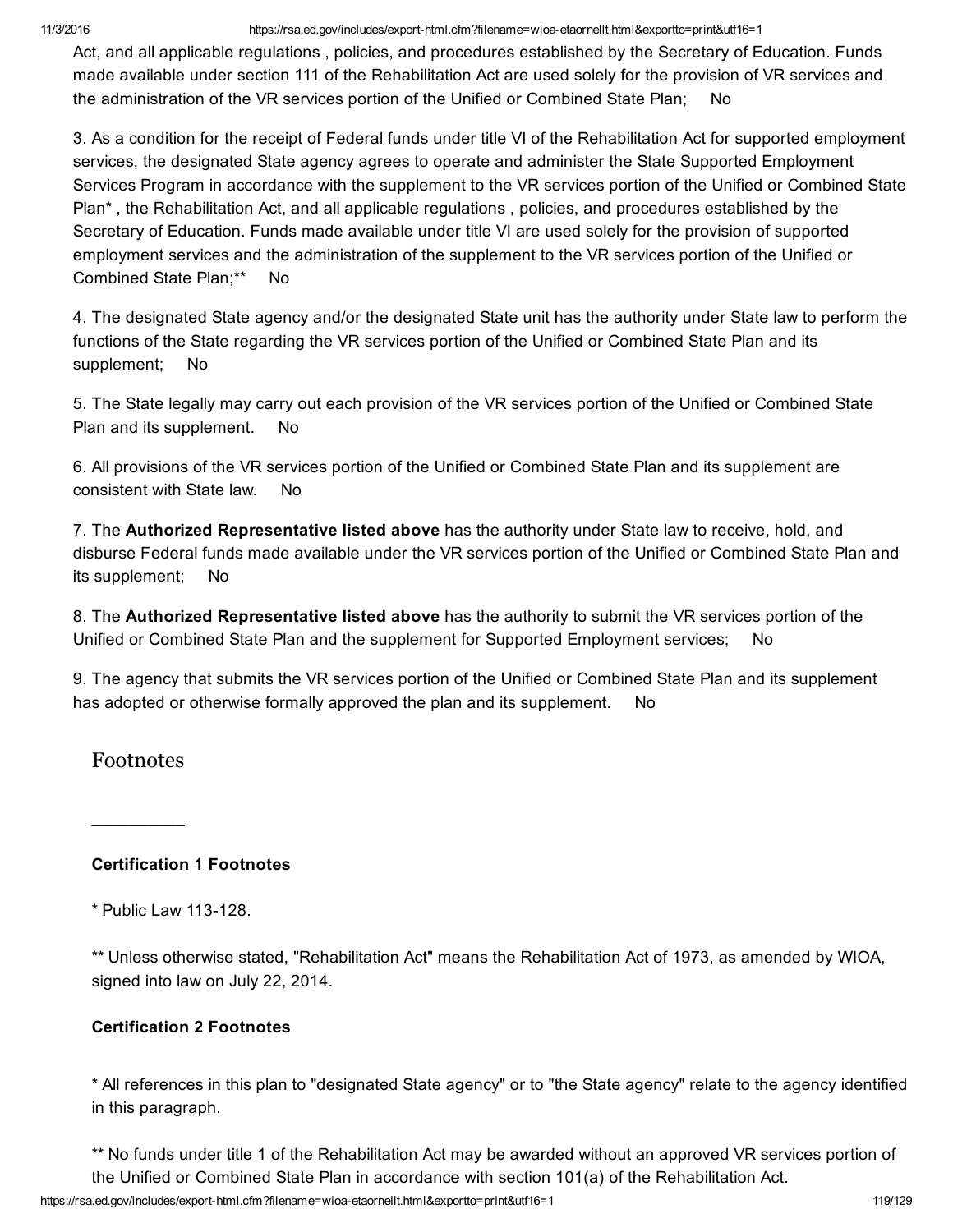\*\*\* Applicable regulations, in part, include the Education Department General Administrative Regulations (EDGAR) in 34 CFR parts 76,77,79,81, and 82; 2 CFR part 200 as adopted by 2 CFR part 3485; and the State VR Services Program regulations.

#### Certification 3 Footnotes

\* No funds under title VI of the Rehabilitation Act may be awarded without an approved supplement to the VR services portion of the Unified or Combined State Plan in accordance with section 606(a) of the Rehabilitation Act.

\*\* Applicable regulations, in part, include the citations in \*\*\* under Certification 2 footnotes

#### Additional Comments on the Certifications from the State

## Certification Regarding Lobbying — Vocational Rehabilitation

Certification for Contracts, Grants, Loans, and Cooperative Agreements The undersigned certifies, to the best of his or her knowledge and belief, that:

(1) No Federal appropriated funds have been paid or will be paid, by or on behalf of the undersigned, to any person for influencing or attempting to influence an officer or employee of an agency, a Member of Congress, an officer or employee of Congress, or an employee of a Member of Congress in connection with the awarding of any Federal contract, the making of any Federal grant, the making of any Federal loan, the entering into of any cooperative agreement, and the extension, continuation, renewal, amendment, or modification of any Federal contract, grant, loan, or cooperative agreement.

(2) If any funds other than Federal appropriated funds have been paid or will be paid to any person for influencing or attempting to influence an officer or employee of any agency, a Member of Congress, an officer or employee of Congress, or an employee of a Member of Congress in connection with this Federal contract, grant, loan, or cooperative agreement, the undersigned shall complete and submit Standard Form-LLL, ''Disclosure of Lobbying Activities,'' in accordance with its instructions.

(3) The undersigned shall require that the language of this certification be included in the award documents for all subawards at all tiers (including subcontracts, subgrants, and contracts under grants, loans, and cooperative agreements) and that all subrecipients shall certify and disclose accordingly. This certification is a material representation of fact upon which reliance was placed when this transaction was made or entered into. Submission of this certification is a prerequisite for making or entering into this transaction imposed by section 1352, title 31, U.S. Code. Any person who fails to file the required certification shall be subject to a civil penalty of not less than \$10,000 and not more than \$100,000 for each such failure.

Statement for Loan Guarantees and Loan Insurance

The undersigned states, to the best of his or her knowledge and belief, that:

If any funds have been paid or will be paid to any person for influencing or attempting to influence an officer or employee of any agency, a Member of Congress, an officer or employee of Congress, or an employee of a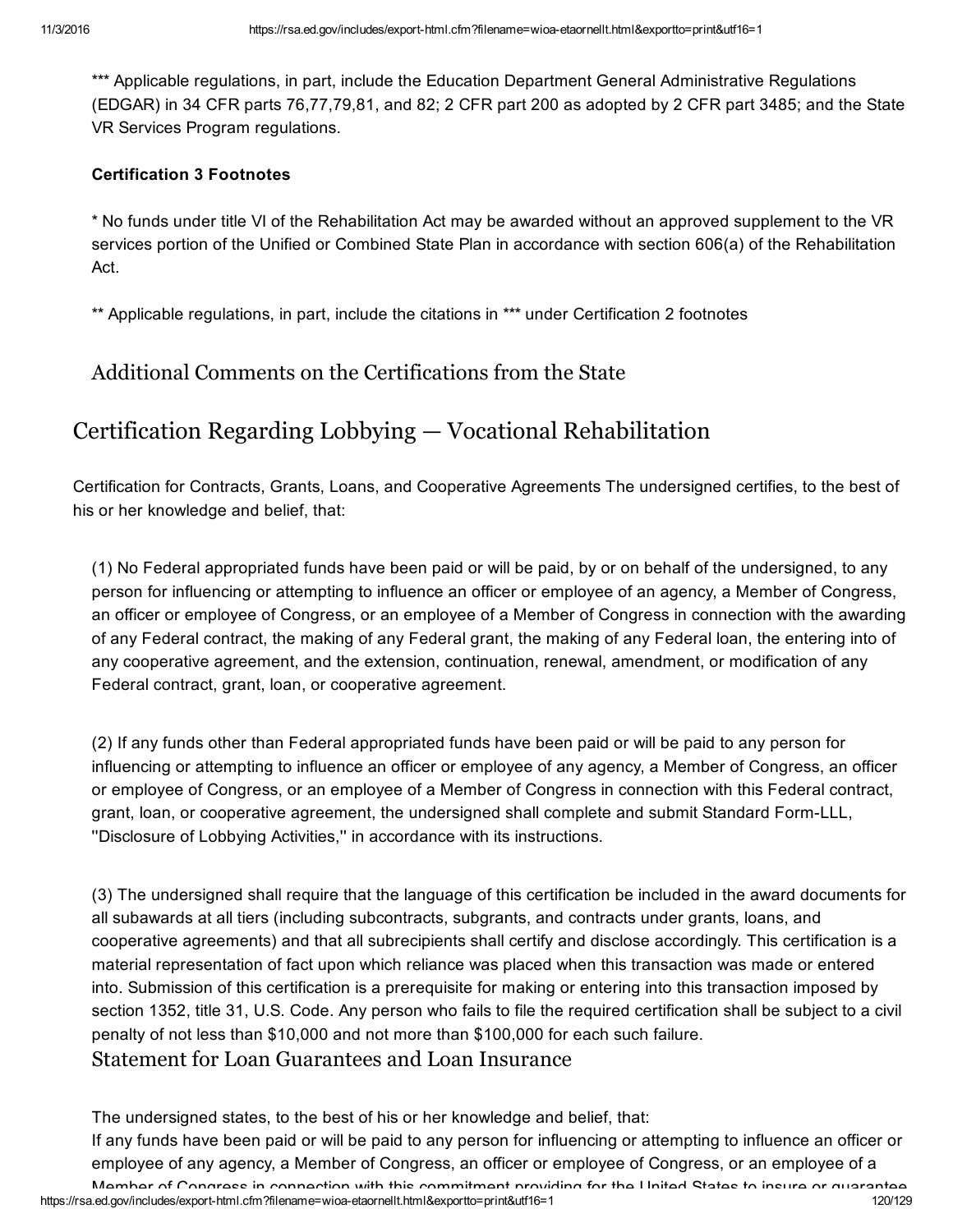Member of Congress in connection with this commitment providing for the United States to insure or guarantee a loan, the undersigned shall complete and submit Standard FormLLL, ''Disclosure of Lobbying Activities,'' in accordance with its instructions. Submission of this statement is a prerequisite for making or entering into this transaction imposed by section 1352, title 31, U.S. Code. Any person who fails to file the required statement shall be subject to a civil penalty of not less than \$10,000 and not more than \$100,000 for each such failure.

Applicant's Organization

Full Name of Authorized Representative:

Title of Authorized Representative:

SF LLL Form – Disclosure of Lobbying Activities (only if applicable) (http://www2.ed.gov/fund/grant/apply/appforms/appforms.html). If applicable, please print, sign, and email to MAT\_OCTAE@ed.gov

## Certification Regarding Lobbying — Supported Employment

Certification for Contracts, Grants, Loans, and Cooperative Agreements The undersigned certifies, to the best of his or her knowledge and belief, that:

(1) No Federal appropriated funds have been paid or will be paid, by or on behalf of the undersigned, to any person for influencing or attempting to influence an officer or employee of an agency, a Member of Congress, an officer or employee of Congress, or an employee of a Member of Congress in connection with the awarding of any Federal contract, the making of any Federal grant, the making of any Federal loan, the entering into of any cooperative agreement, and the extension, continuation, renewal, amendment, or modification of any Federal contract, grant, loan, or cooperative agreement.

(2) If any funds other than Federal appropriated funds have been paid or will be paid to any person for influencing or attempting to influence an officer or employee of any agency, a Member of Congress, an officer or employee of Congress, or an employee of a Member of Congress in connection with this Federal contract, grant, loan, or cooperative agreement, the undersigned shall complete and submit Standard Form-LLL, ''Disclosure of Lobbying Activities,'' in accordance with its instructions.

(3) The undersigned shall require that the language of this certification be included in the award documents for all subawards at all tiers (including subcontracts, subgrants, and contracts under grants, loans, and cooperative agreements) and that all subrecipients shall certify and disclose accordingly. This certification is a material representation of fact upon which reliance was placed when this transaction was made or entered into. Submission of this certification is a prerequisite for making or entering into this transaction imposed by section 1352, title 31, U.S. Code. Any person who fails to file the required certification shall be subject to a civil penalty of not less than \$10,000 and not more than \$100,000 for each such failure.

#### Statement for Loan Guarantees and Loan Insurance

The undersigned states, to the best of his or her knowledge and belief, that:

If any funds have been paid or will be paid to any person for influencing or attempting to influence an officer or employee of any agency, a Member of Congress, an officer or employee of Congress, or an employee of a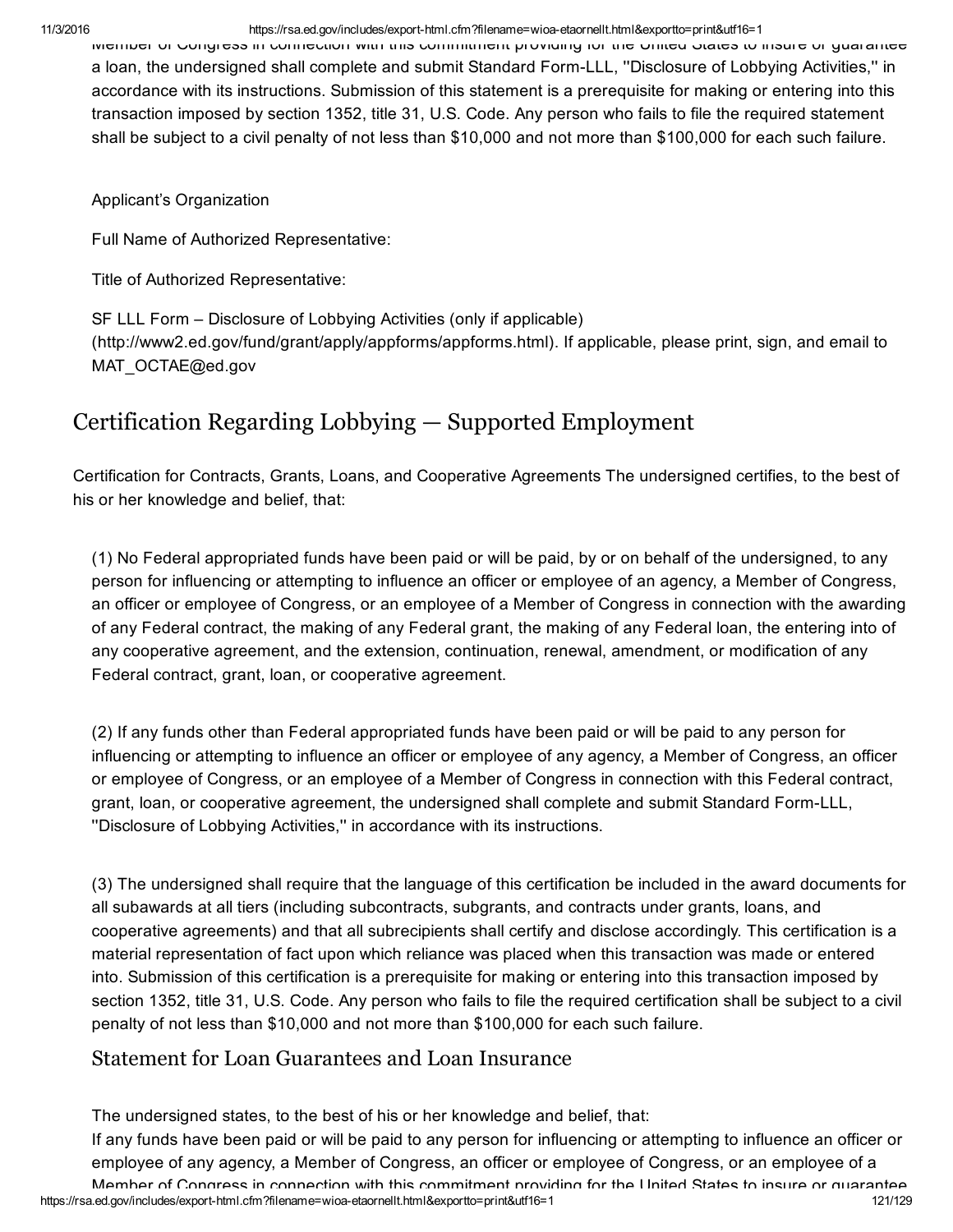Member of Congress in connection with this commitment providing for the United States to insure or guarantee a loan, the undersigned shall complete and submit Standard FormLLL, ''Disclosure of Lobbying Activities,'' in accordance with its instructions. Submission of this statement is a prerequisite for making or entering into this transaction imposed by section 1352, title 31, U.S. Code. Any person who fails to file the required statement shall be subject to a civil penalty of not less than \$10,000 and not more than \$100,000 for each such failure.

Applicant's Organization

Full Name of Authorized Representative:

Title of Authorized Representative:

SF LLL Form – Disclosure of Lobbying Activities (only if applicable) (http://www2.ed.gov/fund/grant/apply/appforms/appforms.html).

## Assurances

The designated State agency or designated State unit, as appropriate and identified in the State certifications included with this VR services portion of the Unified or Combined State Plan and its supplement, through signature of the authorized individual, assures the Commissioner of the Rehabilitation Services Administration (RSA), that it will comply with all of the requirements of the VR services portion of the Unified or Combined State Plan and its supplement, as set forth in sections 101(a) and 606 of the Rehabilitation Act. The individual authorized to submit the VR services portion of the Unified or Combined State Plan and its supplement makes the following assurances:The State Plan must provide assurances that:

### 1. Public Comment on Policies and Procedures:

The designated State agency assures it will comply with all statutory and regulatory requirements for public participation in the VR Services Portion of the Unified or Combined State Plan, as required by section 101(a) (16)(A) of the Rehabilitation Act.

### 2. Submission of the VR services portion of the Unified or Combined State Plan and Its Supplement:

The designated State unit assures it will comply with all requirements pertaining to the submission and revisions of the VR services portion of the Unified or Combined State Plan and its supplement for the State Supported Employment Services program, as required by sections 101(a)(1), (22), (23), and 606(a) of the Rehabilitation Act; section 102 of WIOA in the case of the submission of a unified plan; section 103 of WIOA in the case of a submission of a Combined State Plan; 34 CFR 76.140.

## 3. Administration of the VR services portion of the Unified or Combined State Plan:

The designated State agency or designated State unit, as appropriate, assures it will comply with the requirements related to: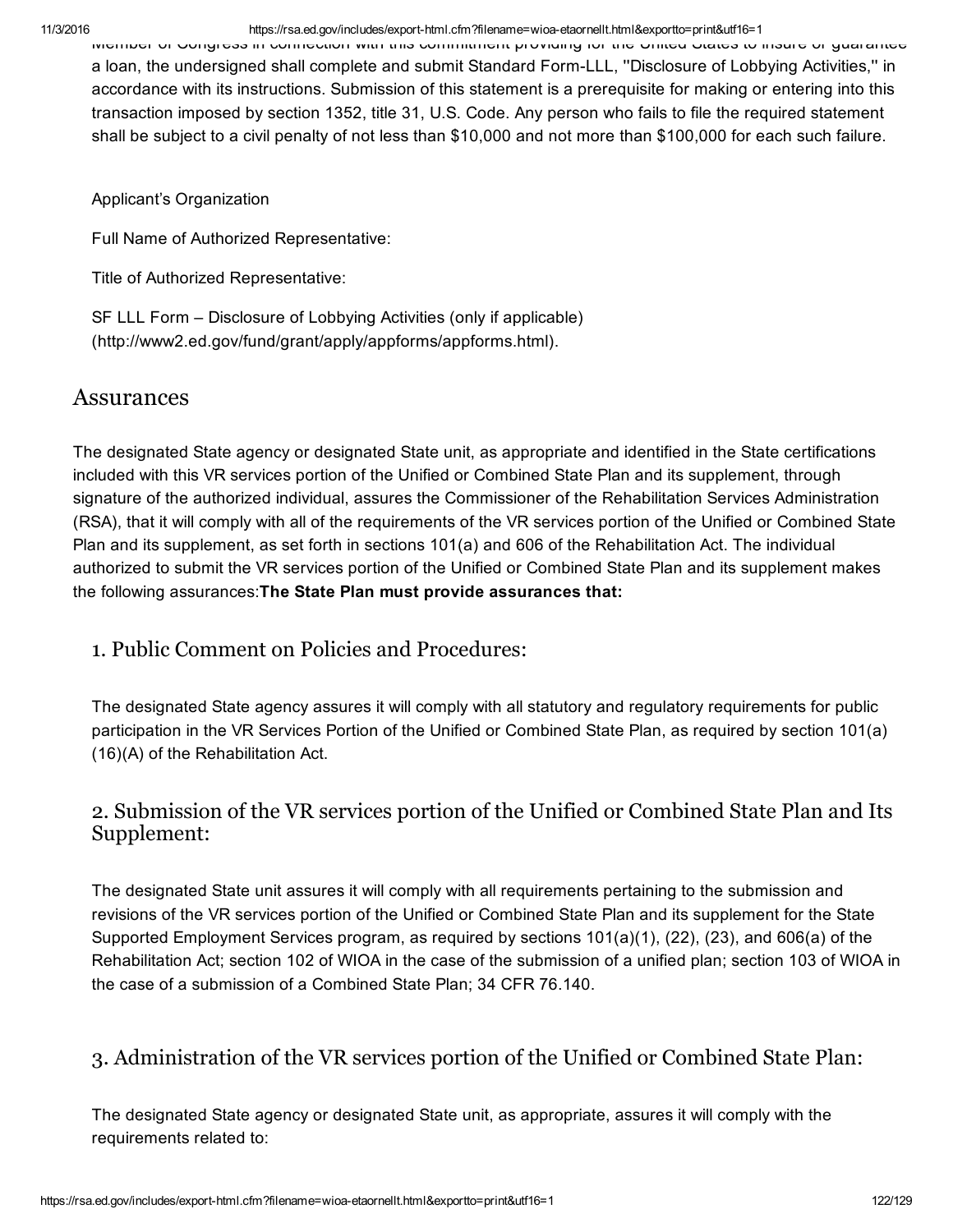a. the establishment of the designated State agency and designated State unit, as required by section 101(a)(2) of the Rehabilitation Act.

b. the establishment of either a State independent commission or State Rehabilitation Council, as required by section 101(a)(21) of the Rehabilitation Act.

The designated State agency or designated State unit, as applicable

c. consultations regarding the administration of the VR services portion of the Unified or Combined State Plan, in accordance with section 101(a)(16)(B) of the Rehabilitation Act.

d. the financial participation by the State, or if the State so elects, by the State and local agencies, to provide the amount of the non-Federal share of the cost of carrying out the VR program in accordance with section 101(a)(3).

e. the local administration of the VR services portion of the Unified or Combined State Plan, in accordance with section  $101(a)(2)(A)$  of the Rehabilitation Act.

The designated State agency allows for the local administration of VR funds

f. the shared funding and administration of joint programs, in accordance with section 101(a)(2) (A)(ii) of the Rehabilitation Act.

The designated State agency allows for the shared funding and administration of joint programs:

g. statewideness and waivers of statewideness requirements, as set forth in section 101(a)(4) of the Rehabilitation Act.

Is the designated State agency requesting or maintaining a waiver of statewideness for one or more services provided under the VR services portion of the Unified or Combined State Plan? See Section 2 of this VR services portion of the Unified or Combined State Plan.

h. the descriptions for cooperation, collaboration, and coordination, as required by sections  $101(a)(11)$  and  $(24)(B)$ ; and  $606(b)$  of the Rehabilitation Act.

i. all required methods of administration, as required by section 101(a)(6) of the Rehabilitation Act .

j. the requirements for the comprehensive system of personnel development, as set forth in section 101(a)(7) of the Rehabilitation Act.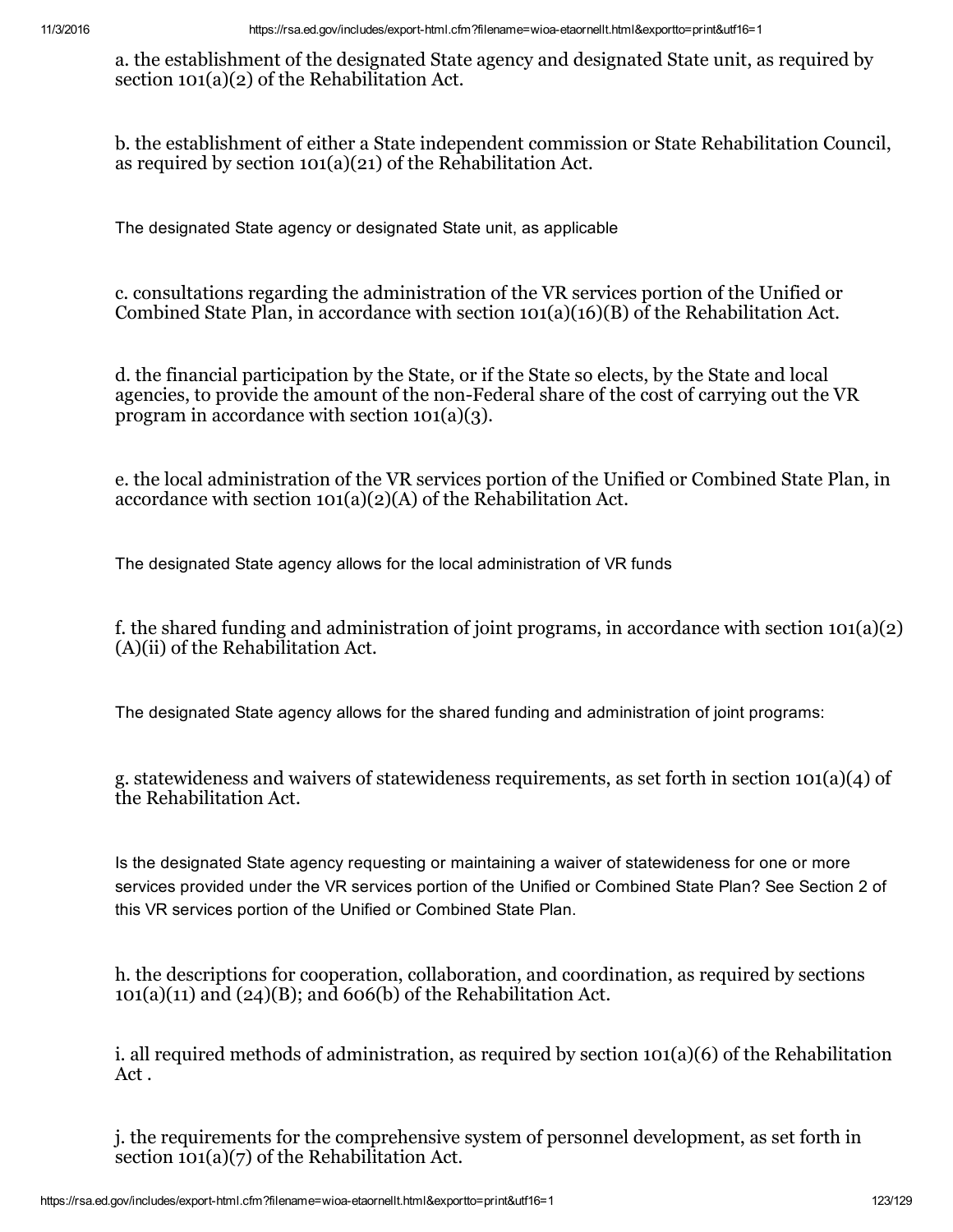k. the compilation and submission to the Commissioner of statewide assessments, estimates, State goals and priorities, strategies, and progress reports, as appropriate, and as required by sections 101(a)(15), 105(c)(2), and  $606(b)(8)$  of the Rehabilitation Act.

l. the reservation and use of a portion of the funds allotted to the State under section 110 of the Rehabilitation Act for the development and implementation of innovative approaches to expand and improve the provision of VR services to individuals with disabilities, particularly individuals with the most significant disabilities.

m. the submission of reports as required by section 101(a)(10) of the Rehabilitation Act.

## 4. Administration of the Provision of VR Services:

The designated State agency, or designated State unit, as appropriate, assures that it will:

a. comply with all requirements regarding information and referral services in accordance with sections  $101(a)(5)(D)$  and  $(20)$  of the Rehabilitation Act.

b. impose no duration of residence requirement as part of determining an individual's eligibility for VR services or that excludes from services under the plan any individual who is present in the State in accordance with section  $101(a)(12)$  of the Rehabilitation Act.

c. provide the full range of services listed in section 103(a) of the Rehabilitation Act as appropriate, to all eligible individuals with disabilities in the State who apply for services in accordance with section  $101(a)(5)$  of the Rehabilitation Act?

Agency will provide the full range of services described above

d. determine whether comparable services and benefits are available to the individual in accordance with section 101(a)(8) of the Rehabilitation Act.

e. comply with the requirements for the development of an individualized plan for employment in accordance with section 102(b) of the Rehabilitation Act.

f. comply with requirements regarding the provisions of informed choice for all applicants and eligible individuals in accordance with section 102(d) of the Rehabilitation Act. g. provide vocational rehabilitation services to American Indians who are individuals with disabilities residing in the State, in accordance with section 101(a)(13) of the Rehabilitation Act.

h. comply with the requirements for the conduct of semiannual or annual reviews, as appropriate, for individuals employed either in an extended employment setting in a community rehabilitation program or any other employment under section 14(c) of the Fair Labor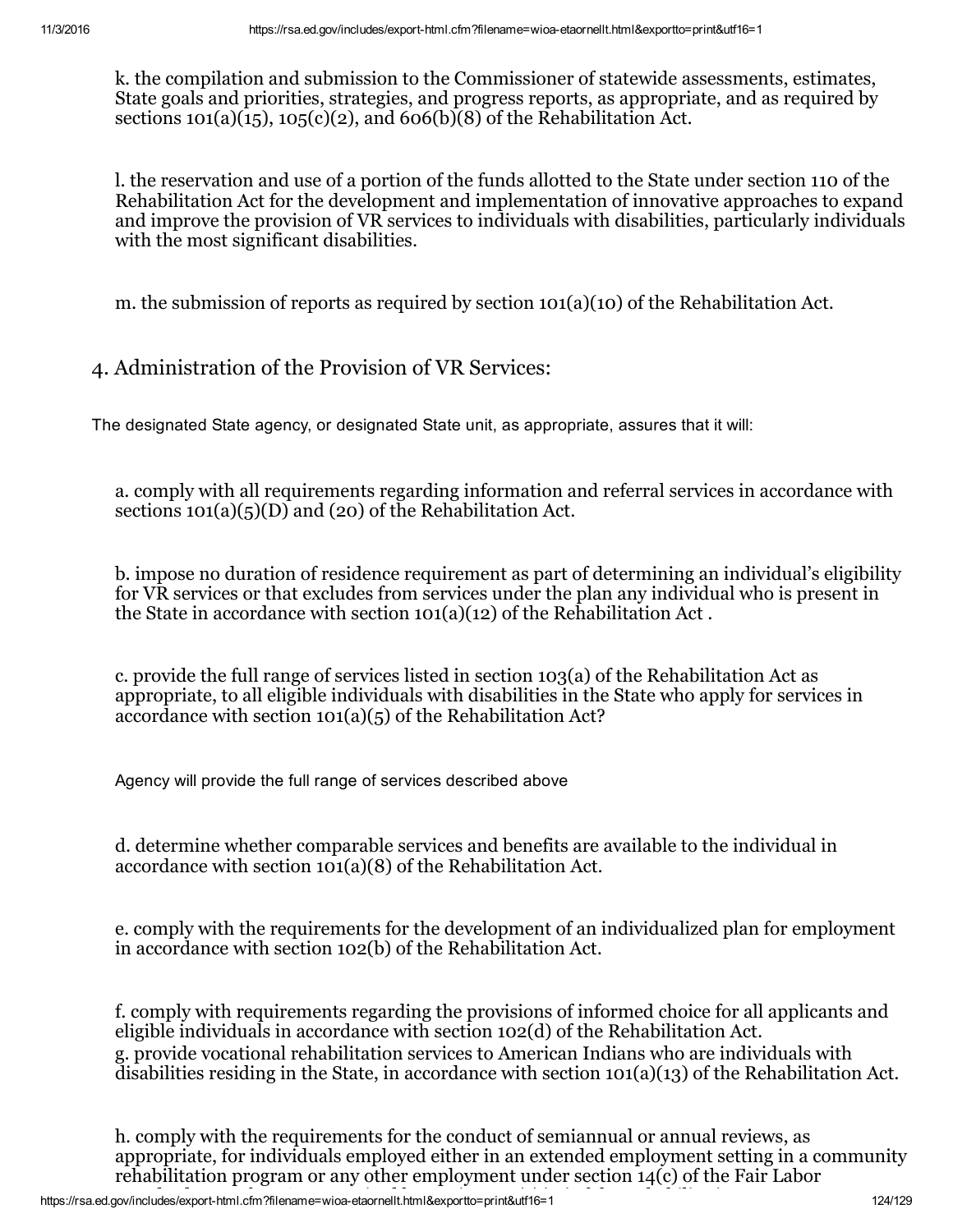Standards Act of 1938, as required by section 101(a)(14)of the Rehabilitation Act.

i. meet the requirements in sections  $101(a)(17)$  and  $103(b)(2)$  of the Rehabilitation Act if the State elects to construct, under special circumstances, facilities for community rehabilitation programs

j. with respect to students with disabilities, the State,

- i. has developed and will implement,
	- A. strategies to address the needs identified in the assessments; and
	- B. strategies to achieve the goals and priorities identified by the State, to improve and expand vocational rehabilitation services for students with disabilities on a statewide basis; and
- ii. has developed and will implement strategies to provide pre-employment transition services (sections  $101(a)(15)$  and  $101(a)(25)$ ).
- 5. Program Administration for the Supported Employment Title VI Supplement:

a. The designated State unit assures that it will include in the VR services portion of the Unified or Combined State Plan all information required by section 606 of the Rehabilitation Act.

b. The designated State agency assures that it will submit reports in such form and in accordance with such procedures as the Commissioner may require and collects the information required by section 101(a)(10) of the Rehabilitation Act separately for individuals receiving supported employment services under title I and individuals receiving supported employment services under title VI of the Rehabilitation Act.

c. The designated state unit will coordinate activities with any other State agency that is functioning as an employment network under the Ticket to Work and Self-Sufficiency program under Section 1148 of the Social Security Act.

6. Financial Administration of the Supported Employment Program:

a. The designated State agency assures that it will expend no more than 2.5 percent of the State's allotment under title VI for administrative costs of carrying out this program; and, the designated State agency or agencies will provide, directly or indirectly through public or private entities, non-Federal contributions in an amount that is not less than 10 percent of the costs of carrying out supported employment services provided to youth with the most significant disabilities with the funds reserved for such purpose under section 603(d) of the Rehabilitation Act, in accordance with section 606(b)(7)(G) and (H) of the Rehabilitation Act.

b. The designated State agency assures that it will use funds made available under title VI of the Rehabilitation Act only to provide supported employment services to individuals with the most significant disabilities, including extended services to youth with the most significant disabilities, who are eligible to receive such services; and, that such funds are used only to supplement and not supplant the funds provided under Title I of the Rehabilitation Act, when providing supported employment services specified in the individualized plan for employment, in accordance with section  $606(b)(7)(A)$  and (D), of the Rehabilitation Act.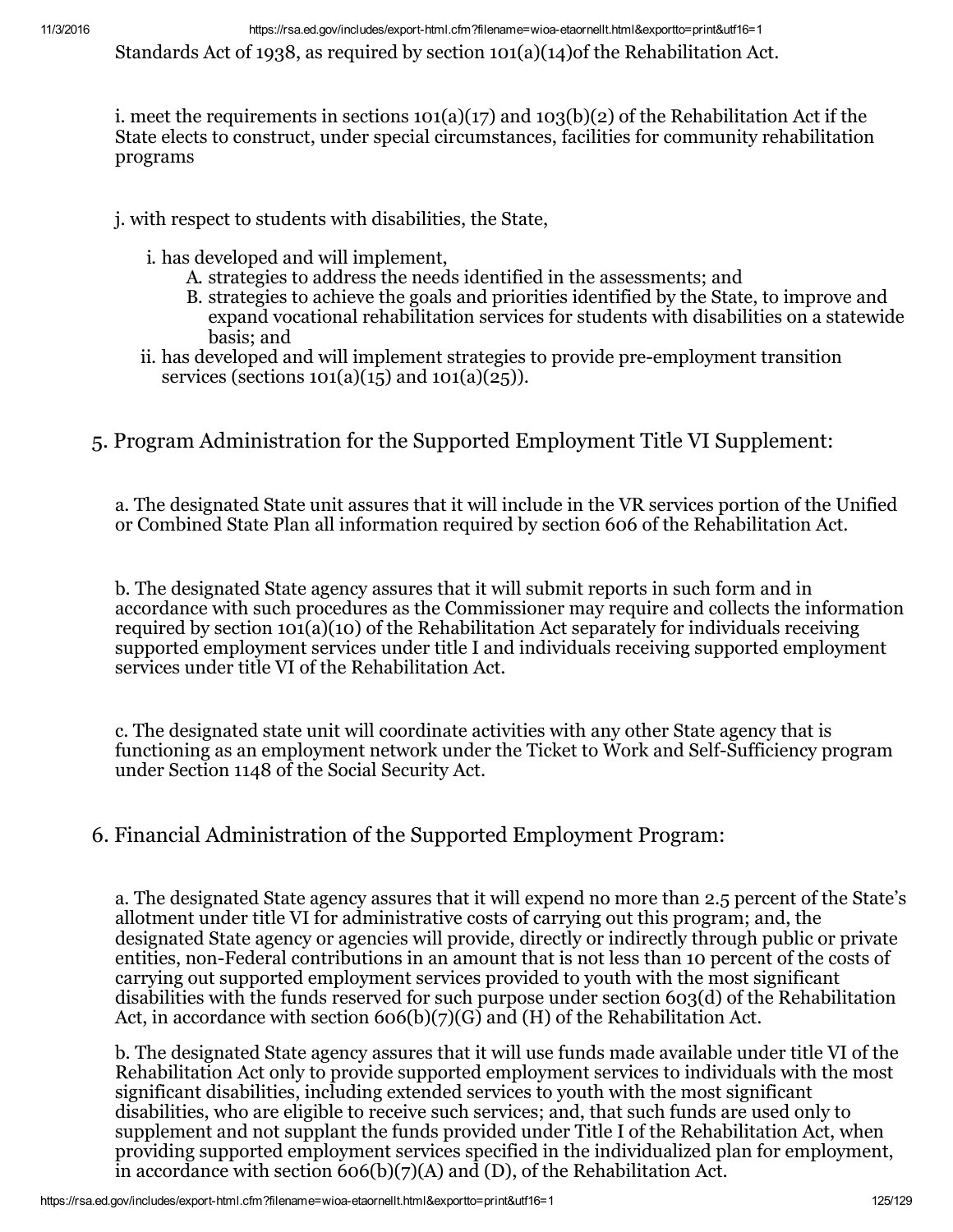$\frac{1}{2}$ 

7. Provision of Supported Employment Services:

a. The designated State agency assures that it will provide supported employment services as defined in section 7(39) of the Rehabilitation Act.

b. The designated State agency assures that:

- i. the comprehensive assessment of individuals with significant disabilities conducted under section 102(b)(1) of the Rehabilitation Act and funded under title I of the Rehabilitation Act includes consideration of supported employment as an appropriate employment outcome, in accordance with the requirements of section  $606(\bar{b})(\bar{7})(B)$  of the Rehabilitation Act
- ii. an individualized plan for employment that meets the requirements of section 102(b) of the Rehabilitation Act , which is developed and updated with title I funds, in accordance with sections  $102(b)(3)(F)$  and  $606(b)(6)(C)$  and  $(E)$  of the Rehabilitation Act.

Additional Comments on the Assurances from the State

# VII. Program-Specific Requirements For Combined State Plan Partner Programs

States choosing to submit a Combined State Plan must provide information concerning the six core programs—the Adult Program, Dislocated Worker Program, Youth Program, Wagner-Peyser Act Program, Adult Education and Family Literacy Act Program, and the Vocational Rehabilitation Program— and also submit relevant information for any of the eleven partner programs it includes in its Combined State Plan. When a State includes a Combined State Plan partner program in its Combined State Plan, it need not submit a separate plan or application for that particular program.\* If included, Combined State Plan partner programs are subject to the "common planning elements" in Sections II and III of that document, where specified, as well as the program-specific requirements for that program (available on www.regulations.gov for public comment). The requirements that a State must address for any of the partner programs it includes in its Combined State Plan are provided in this separate supplemental document. The Departments are not seeking comments on these program-specific requirements, which exist under separate OMB control numbers and do not represent requirements under WIOA. For further details on this overall collection, access the Federal eRulemaking Portal at http://www.regulations.gov by selecting Docket ID number ETA-2015-0006.

<sup>\*</sup> States that elect to include employment and training activities carried out under the Community Services Block Grant (CSBG) Act (42 U.S.C. 9901 et seq.) under a Combined State Plan would submit all other required elements of a complete CSBG State Plan directly to the Federal agency that administers the program. Similarly, States that elect

to include employment and training activities carried by the Department of Housing and Urban Development and programs authorized under section 6(d)(4) and 6(o) of the Food and Nutrition Act of 2008 that are included would submit all other required elements of a complete State Plan for those programs directly to the Federal agency that administers the program.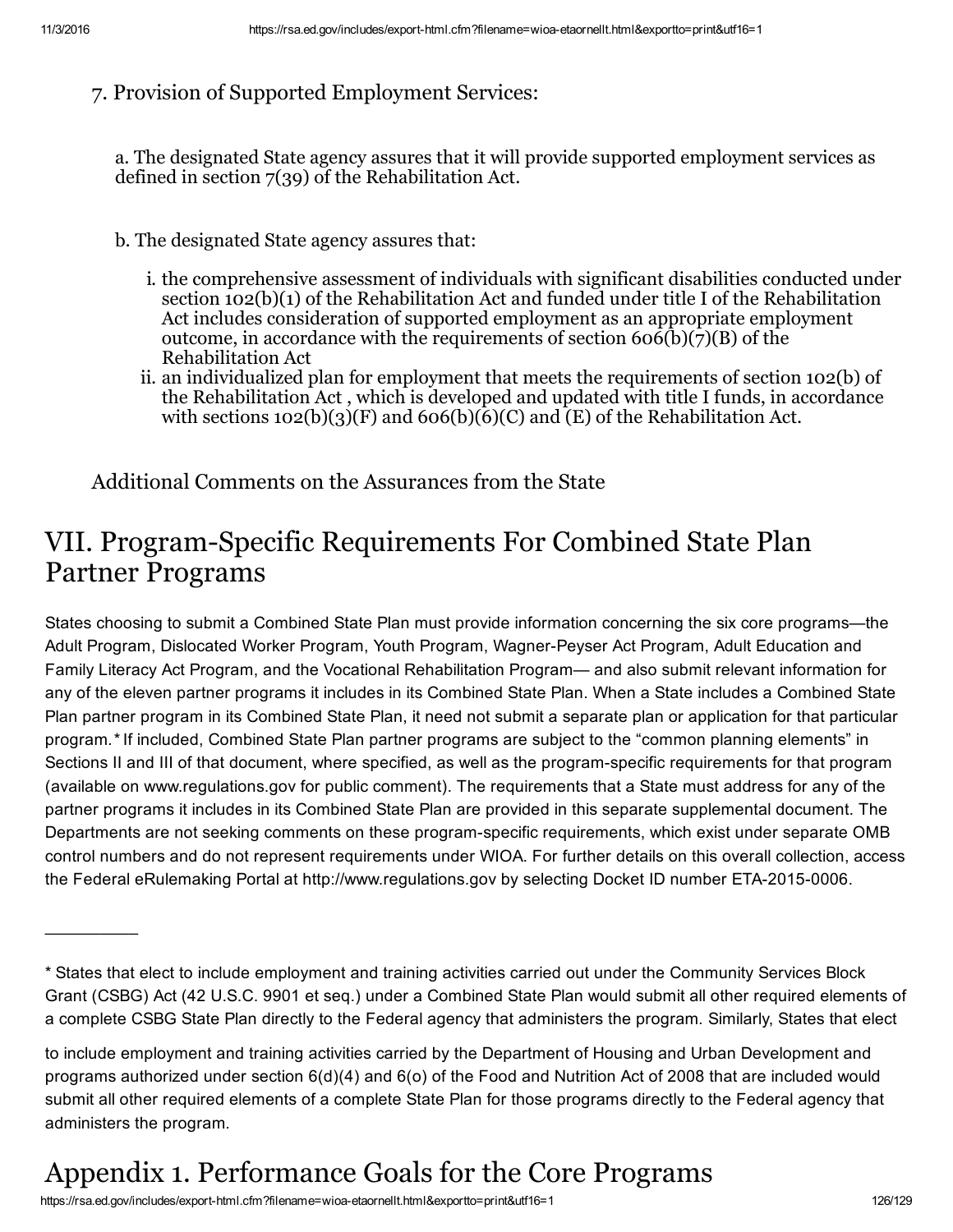Include the State's expected levels of performance relating to the performance accountability indicators based on primary indicators of performance described in section 116(b)(2)(A) of WIOA.

#### Instructions:Performance Goals for the Core Programs

Each State submitting a Unified or Combined Plan is required to identify expected levels of performance for each of the primary indicators of performance for the first two years covered by the plan. The State is required to reach agreement with the Secretary of Labor, in conjunction with the Secretary of Education on state adjusted levels of performance for the indicators for each of the first two years of the plan.

# Table 1. Employment (Second Quarter after Exit)

| Program                             | PY 2016 Proposed/<br><b>Expected Level</b> | PY 2016 Negotiated/<br><b>Adjusted Level</b> | PY 2017 Proposed/<br><b>Expected Level</b> | PY 2017 Negotiated/<br><b>Adjusted Level</b> |
|-------------------------------------|--------------------------------------------|----------------------------------------------|--------------------------------------------|----------------------------------------------|
| Adults                              | 60.00                                      | <b>Baseline</b>                              | 60.00                                      | <b>Baseline</b>                              |
| <b>Dislocated</b><br><b>Workers</b> | 60.00                                      | <b>Baseline</b>                              | 60.00                                      | <b>Baseline</b>                              |
| Youth                               | 50.00                                      | <b>Baseline</b>                              | 50.00                                      | <b>Baseline</b>                              |
| <b>Adult Education</b>              | <b>Baseline</b>                            | <b>Baseline</b>                              | <b>Baseline</b>                            | <b>Baseline</b>                              |
| Wagner-Peyser                       | 60.00                                      | <b>Baseline</b>                              | 60.00                                      | <b>Baseline</b>                              |
| Vocational<br>Rehabilitation        | <b>Baseline</b>                            | <b>Baseline</b>                              | <b>Baseline</b>                            | <b>Baseline</b>                              |

User remarks on Table 1

## Table 2. Employment (Fourth Quarter after Exit)

| Program                             | PY 2016 Proposed/<br><b>Expected Level</b> | PY 2016 Negotiated/<br><b>Adjusted Level</b> | PY 2017 Proposed/<br><b>Expected Level</b> | PY 2017 Negotiated/<br>Adjusted Level |
|-------------------------------------|--------------------------------------------|----------------------------------------------|--------------------------------------------|---------------------------------------|
| <b>Adults</b>                       | 55.00                                      | <b>Baseline</b>                              | 55.00                                      | <b>Baseline</b>                       |
| <b>Dislocated</b><br><b>Workers</b> | 55.00                                      | <b>Baseline</b>                              | 55.00                                      | <b>Baseline</b>                       |
| Youth                               | 50.00                                      | <b>Baseline</b>                              | 50.00                                      | <b>Baseline</b>                       |
| <b>Adult Education</b>              | <b>Baseline</b>                            | <b>Baseline</b>                              | <b>Baseline</b>                            | <b>Baseline</b>                       |
| Wagner-Peyser                       | 55.00                                      | <b>Baseline</b>                              | 55.00                                      | <b>Baseline</b>                       |
| Vocational<br><b>Rehabilitation</b> | <b>Baseline</b>                            | <b>Baseline</b>                              | <b>Baseline</b>                            | <b>Baseline</b>                       |

User remarks on Table 2

# Table 3. Median Earnings (Second Quarter after Exit)

Program

PY 2016 Proposed/ Expected Level

PY 2016 Negotiated/ Adjusted Level

PY 2017 Proposed/ Expected Level

https://rsa.ed.gov/includes/export-html.cfm?filename=wioa-etaornellt.html&exportto=print&utf16=1 127/129 127/129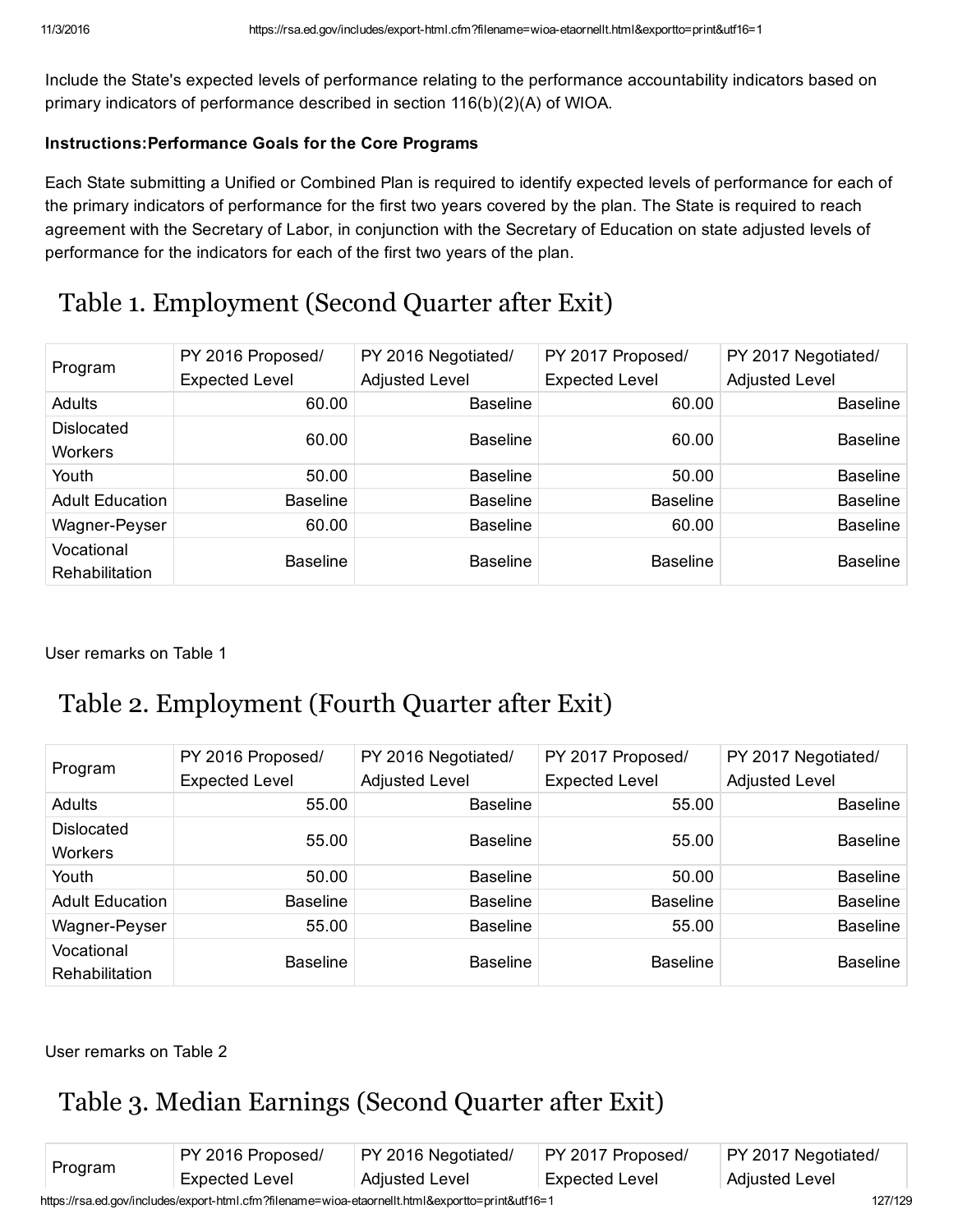| <b>Adults</b>                | 4,675.00        | <b>Baseline</b> | 4,675.00        | <b>Baseline</b> |
|------------------------------|-----------------|-----------------|-----------------|-----------------|
| <b>Dislocated</b>            |                 |                 |                 |                 |
| Workers                      | 4,675.00        | <b>Baseline</b> | 4,675.00        | <b>Baseline</b> |
| Youth                        | 2,465.00        | <b>Baseline</b> | 2,465.00        | <b>Baseline</b> |
| <b>Adult Education</b>       | <b>Baseline</b> | <b>Baseline</b> | <b>Baseline</b> | <b>Baseline</b> |
| Wagner-Peyser                | 4,675.00        | <b>Baseline</b> | 4,675.00        | <b>Baseline</b> |
| Vocational<br>Rehabilitation | <b>Baseline</b> | <b>Baseline</b> | <b>Baseline</b> | <b>Baseline</b> |

User remarks on Table 3

## Table 4. Credential Attainment Rate

| Program                             | PY 2016 Proposed/<br><b>Expected Level</b> | PY 2016 Negotiated/<br><b>Adjusted Level</b> | PY 2017 Proposed/<br><b>Expected Level</b> | PY 2017 Negotiated/<br><b>Adjusted Level</b> |
|-------------------------------------|--------------------------------------------|----------------------------------------------|--------------------------------------------|----------------------------------------------|
| Adults                              | 68.00                                      | <b>Baseline</b>                              | 68.00                                      | <b>Baseline</b>                              |
| <b>Dislocated</b><br><b>Workers</b> | 68.00                                      | <b>Baseline</b>                              | 68.00                                      | <b>Baseline</b>                              |
| Youth                               | 30.00                                      | <b>Baseline</b>                              | 30.00                                      | <b>Baseline</b>                              |
| <b>Adult Education</b>              | <b>Baseline</b>                            | <b>Baseline</b>                              | <b>Baseline</b>                            | <b>Baseline</b>                              |
| Wagner-Peyser                       | n/a                                        | n/a                                          | n/a                                        | n/a                                          |
| Vocational<br>Rehabilitation        | <b>Baseline</b>                            | <b>Baseline</b>                              | <b>Baseline</b>                            | <b>Baseline</b>                              |

User remarks on Table 4

# Table 5. Measureable Skill Gains

| Program                      | PY 2016 Proposed/<br><b>Expected Level</b> | PY 2016 Negotiated/<br><b>Adjusted Level</b> | PY 2017 Proposed/<br><b>Expected Level</b> | PY 2017 Negotiated/<br><b>Adjusted Level</b> |
|------------------------------|--------------------------------------------|----------------------------------------------|--------------------------------------------|----------------------------------------------|
| Adults                       | <b>Baseline</b>                            | <b>Baseline</b>                              | <b>Baseline</b>                            | <b>Baseline</b>                              |
| <b>Dislocated</b><br>Workers | <b>Baseline</b>                            | <b>Baseline</b>                              | <b>Baseline</b>                            | <b>Baseline</b>                              |
| Youth                        | <b>Baseline</b>                            | <b>Baseline</b>                              | <b>Baseline</b>                            | <b>Baseline</b>                              |
| <b>Adult Education</b>       | 32.00                                      | <b>Baseline</b>                              | 32.00                                      | <b>Baseline</b>                              |
| Wagner-Peyser                | n/a                                        | n/a                                          | n/a                                        | n/a                                          |
| Vocational                   |                                            |                                              |                                            |                                              |
| Rehabilitation               | <b>Baseline</b>                            | <b>Baseline</b>                              | <b>Baseline</b>                            | <b>Baseline</b>                              |

#### User remarks on Table 5